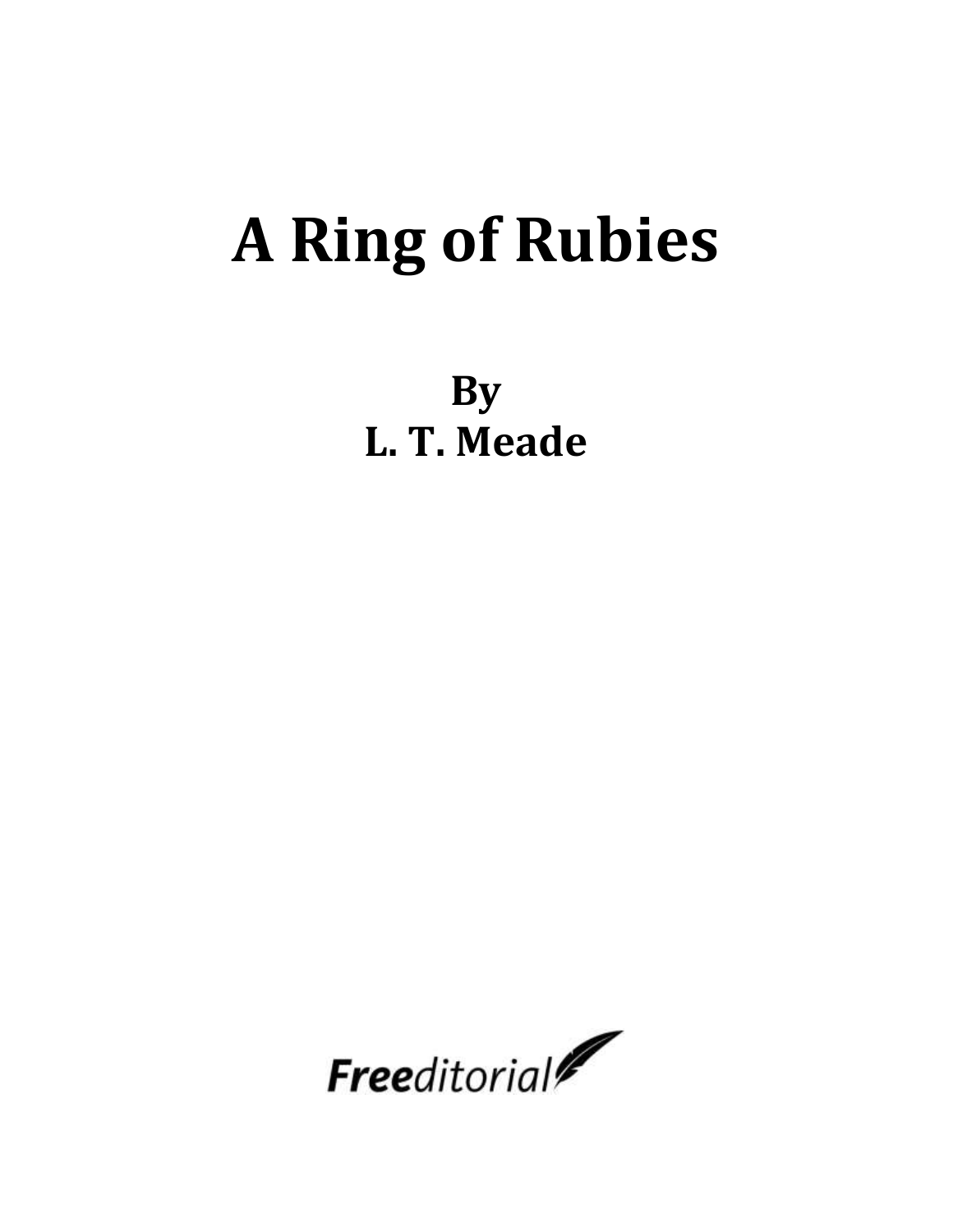# **A Ring of Rubies**

# **Chapter One**

# **Storming the Citadel**

I have often been asked to tell the story of the Ruby Ring, and I now do so for the sake of my children. It may instruct them a little; it will certainly amuse and interest them.

I am nearly thirty now, but when the story of the ring happened, I was between nineteen and twenty. It is not so long ago, therefore, and all the events stand out quite clear and strong in my memory.

We lived in the country, about thirty miles away from London. There were plenty of quick trains, even ten years ago, and my father and brothers used to go to town every morning, and return in time for a sort of mixed meal between dinner and supper, at night.

My mother and I had rather a dull life; the only event of any moment in the twenty-four hours being the evening meal when the men of the family were at home.

I was the only girl, and the youngest of the family. I was not petted nor made much of in any way; ten years ago girls were not fussed over as they are now. My father had none of the advanced ideas with regard to women; he thought the less girls were heard of outside their homes, the better. He was a very good, honourable man, but a great autocrat. What he said and thought was echoed both by my mother and brothers. They all preached to me from morning till night the doctrine of staying quietly at home, of doing nothing, and of waiting until your fortune dropped into your lap.

Of course, we were horribly poor; not in the exciting sort of way of wanting food, and a covering for our heads, or anything dramatic of that sort; but poor in the way which takes the courage out of a young life more than anything else—a penny had always to be looked at twice, a dress had always to be turned twice, meals had to be scanty, fires small, and my mother"s whole time was spent contriving and planning how to make two ends meet, consequently life was very narrow and dull.

One day, on a certain sunshiny morning, a few months after I was nineteen, I awoke early, lay for an hour thinking hard, then jumped up and dressed myself. As I arranged my thick hair before the glass, I looked attentively at my face. I had a rather square face; the lower part of it in particular was somewhat heavily moulded; my mouth had very firm lines; my eyes were dark and deeply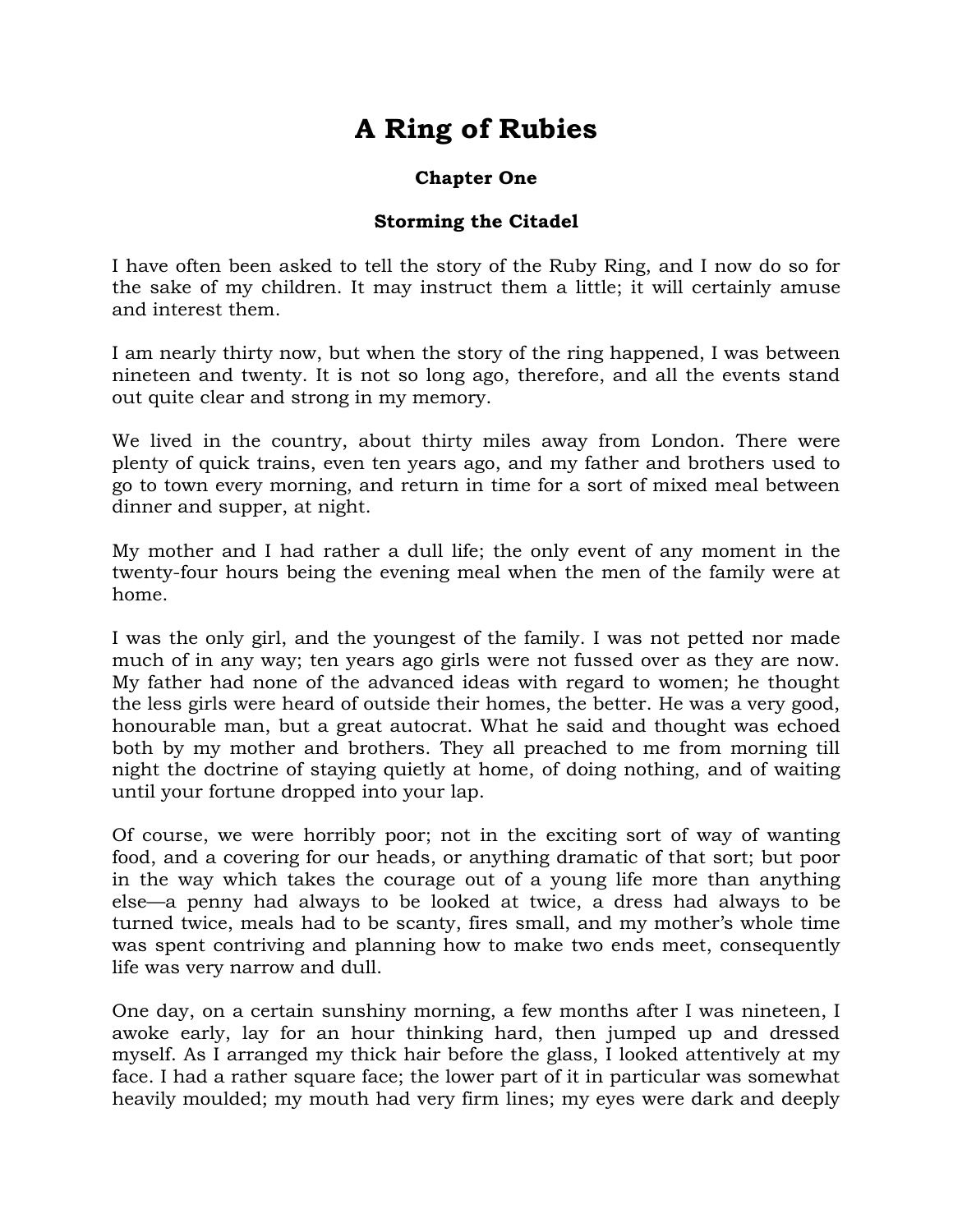set. Certainly I was not beautiful, but my face had lots of character; I could see that for myself.

"The present state of things cannot go on any longer," I mentally soliloquised. "I"ll make a break in the dulness this very day. The fact of my being born a woman shall not shut me out from all joy in life; I"ll have the whole subject out with mother after breakfast."

"Rosamund," said my mother that morning, when my father and the boys had gone to London, "will you put on your hat, and come with me into the orchard to pick the late damsons? I want to preserve them this afternoon."

"Oh, wait until to-morrow, mother. I have something important to talk about; the damsons can keep."

My mother was very gentle. Now she raised her brows a little, and looked at me anxiously.

"It seems a pity to waste the time," she said. "I know what you are going to say, and I can"t grant it. I spoke to your father last night. He says he cannot raise your quarter's allowance, so the new trimmings must be dispensed with, poor Rose."

These were for my winter dress. I was turning it, and mother and I had planned how some new velvet would improve it.

"My dear mother," I said, going over to her, "yesterday I should have been fretted about a trifle like this, but to-day it does not even seem like a pin-prick. I made a resolve this morning, mother, and I want to talk it out with you now."

Every one in the house knew that my resolves were not to be trifled with. I did not often make them, but when I did, I metaphorically put down my foot, and kept it down. Even my father listened good-humouredly when I had one of my great determinations on.

Now my mother gently sighed, gave up the damson jam on the spot, and began to unroll her knitting.

"Be as quick as you can, Rosamund," she said, in a rather weary voice.

"I can say what I want to say in a very few words, mother, only please don"t interrupt me. I am tired of my present life. I want to do something. I want to go to town every morning, and come back at night."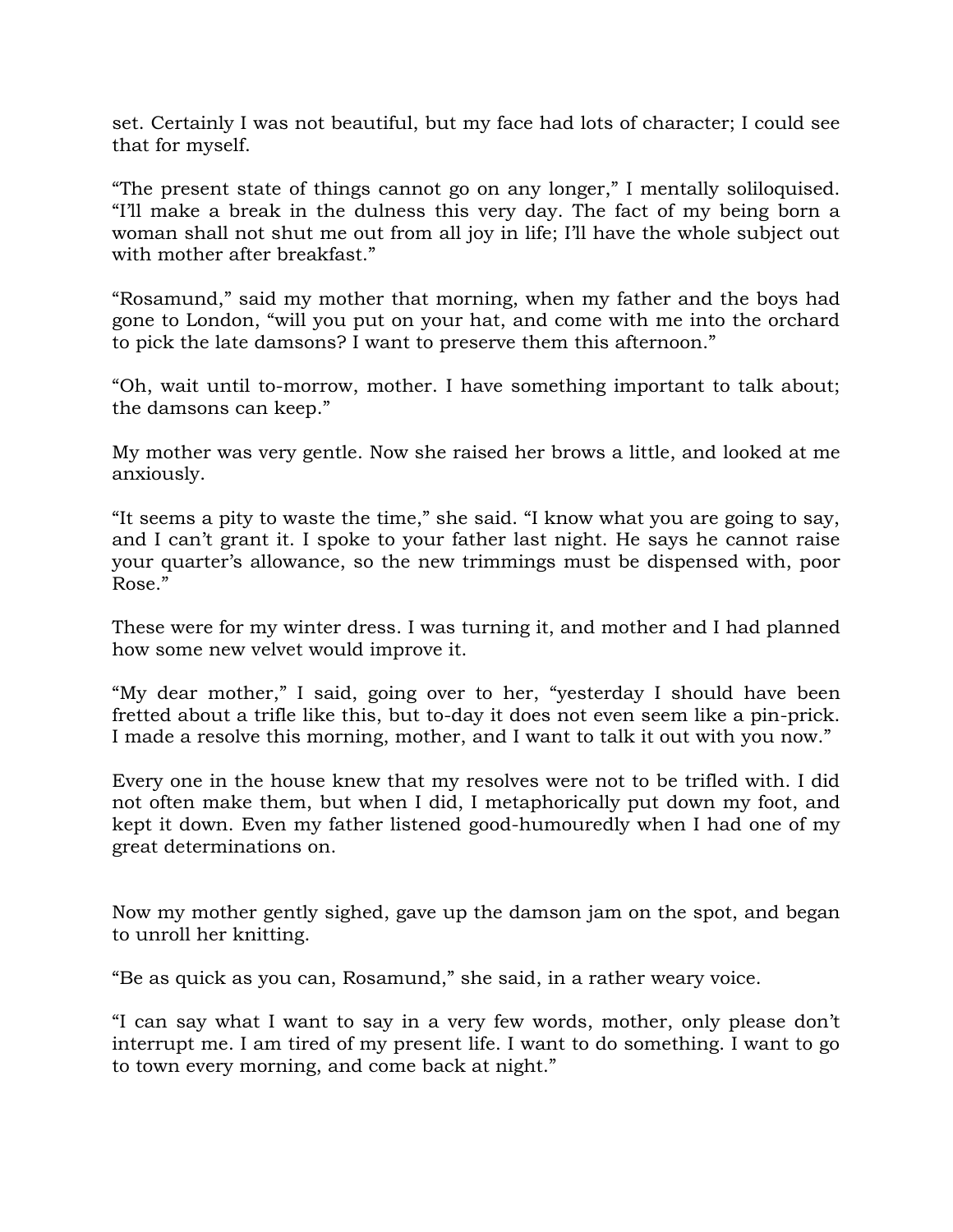My mother held up her hands.

"I want to earn money."

A look of agony came into my mother"s gentle blue eyes. I turned slightly away.

"I have one talent, and I wish to cultivate it." Here my mother would interrupt.

"You have many gifts, my dear child," she said proudly. "In particular you have a great faculty for turning and contriving. Most invaluable under our circumstances."

"I hate turning and contriving," I burst out, "and I have only got one real talent, and that is, for art. I could be an artist."

"You are an artist, Rosamund; you paint beautifully."

"Dreadfully, you mean, mother. I have no knowledge of perspective. I have no true ideas of colour; but I could paint."

I felt sparkles of hope coming into my eyes, and I knew my cheeks were flaming.

My mother glanced up at me admiringly. "You look quite handsome, dear," she said. "Oh, if I could dress you properly! Rose, when I was your age I had nice clothes."

"Never mind that, mother dear; I shall have money to buy nice clothes presently. I want to cultivate what I feel is within me, I want to cultivate the love which ought to become a power. I love pictures; I love dabbling with paints; my brush ought to be able to tell stories, and it shall when once I have mastered the technical difficulties. I want to go to a school of art in London, to begin at the beginning, and work my way up. I should like best to go to the Slade School."

My mother opened her lips to speak. I interrupted her.

"I know what you are going to say. There is no money. I have thought that part out very carefully. Mother, you must consent! Just for a little bit of pride my whole life must not be spoiled. Mother dear, it is dull at home, and I do so long for this. Let me go and see Cousin Geoffrey."

My mother started when I said this. I knew she would, for Cousin Geoffrey"s name had always a potent, curious charm in our home. It was a name both of awe and admiration, and I felt quite sure when I spoke it that I should secure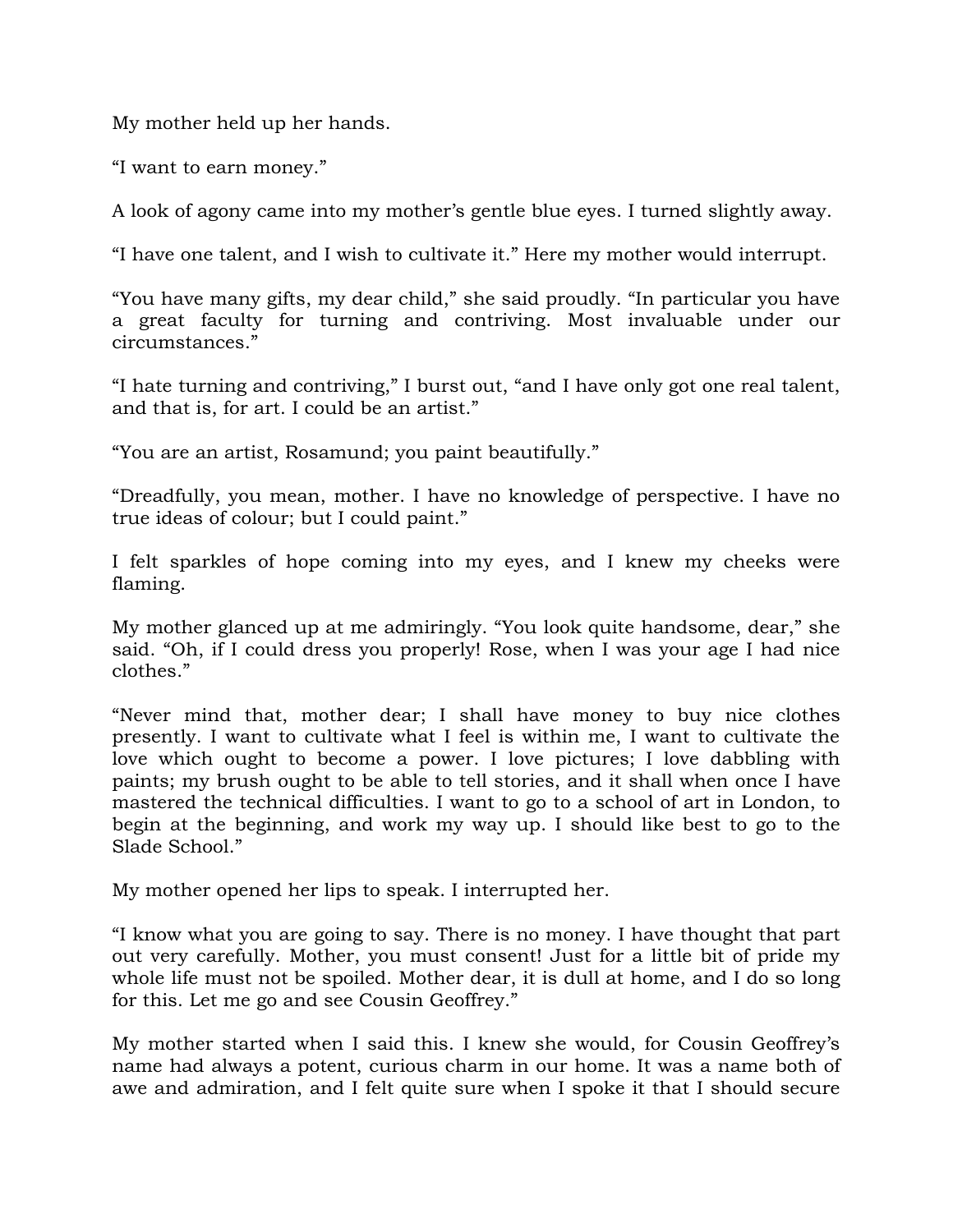immediate and profound attention. Not that I had ever seen Cousin Geoffrey. I had heard of him all my life, but I had never yet laid eyes on him.

No one who was at all intimate with my mother could be long in her presence without hearing about Cousin Geoffrey.

She had the sweetest, most contented face in the world, but it generally took an expression of melancholy mixed with envy and profound awe when she spoke of this relative.

"Talk of riches!" she would say. "Ah, you ought to know Geoffrey! My dears," she would constantly remark, "if I were your Cousin Geoffrey I could give you so-and-so, but as it is,—" then she would sigh, and her eyes would sometimes fill with tears.

Of course, my brothers and I were intensely curious about Cousin Geoffrey; all the more so because we had never seen him—beyond knowing that he lived somewhere in London, we were not even aware of his address. We never dared speak of him in my father's presence. Once I, impelled by an irresistible longing to break the overpowering dulness, had whispered his name. My mother had turned pale, my brothers had instantly kicked me violently under the table, and my father left the room, not to return again that night.

Of course, I did not mention Cousin Geoffrey"s name any more when my father was present, but not the less did I think of him. He began to assume to me more and more the character of a deliverer, and when I made my resolution I decided that he should be my weapon with which I would fight my way to success.

We never do know how our dreams are going to be fulfilled. Certainly nothing happened as I expected it.

It took me exactly a week to talk my mother round. I may mention, in passing, that there was no damson jam that year. We spent all our mornings in the little parlour; I talked very hard, my mother listened very sorrowfully.

At the end of the third day she revealed to me the name of the street in which Cousin Geoffrey lived, but a whole week passed before I had sufficient particulars to act upon. These were all I wanted. I would do the rest myself.

On a certain bright morning early in October, the beginning of a lovely day, I kissed my mother, and accompanied my father and brothers to town. They were under the impression that I wanted to buy a new winter hat. They thought me extravagant to come so far for the purpose; they expressed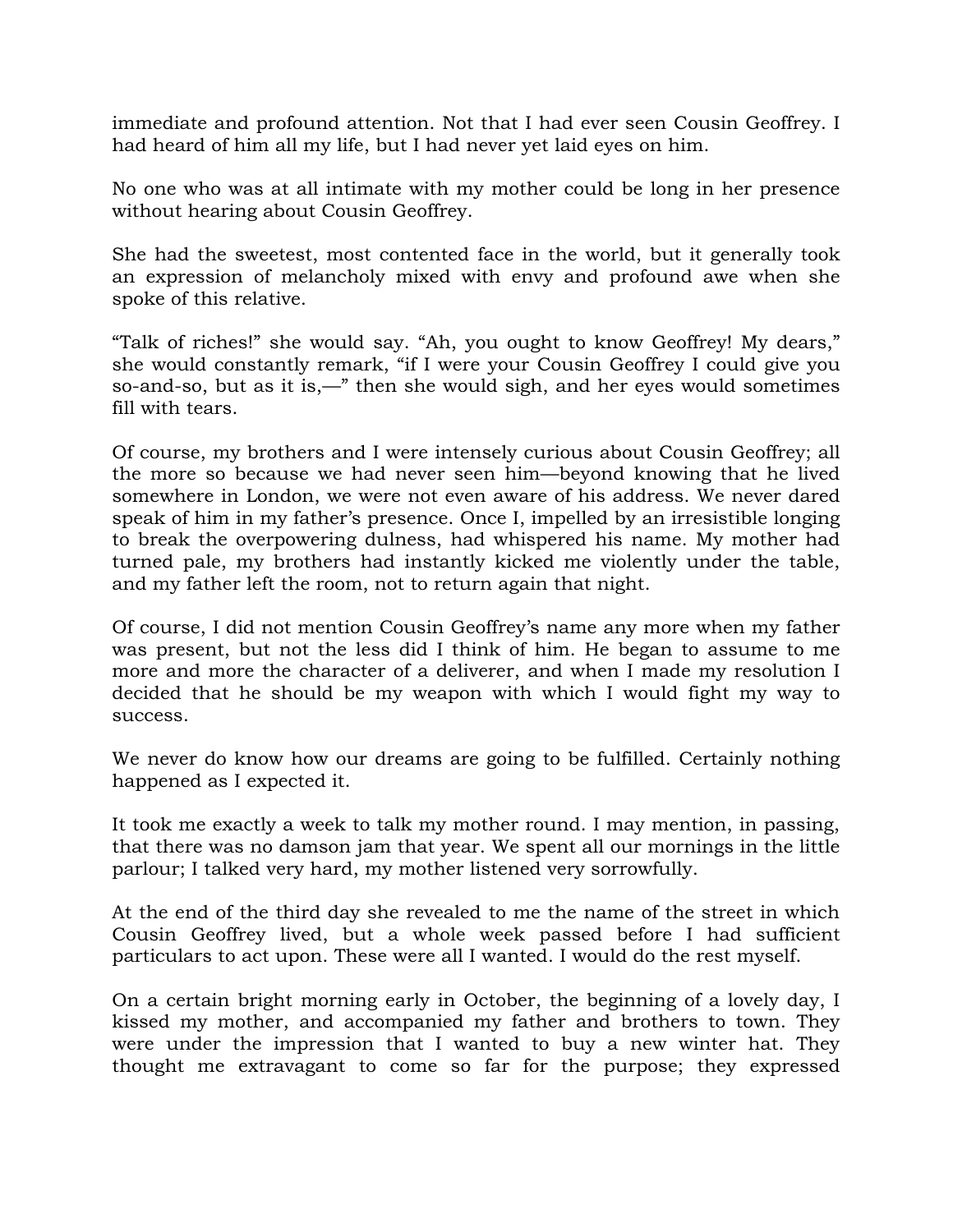disapproval by their looks, if not by their words. They were all three of them men who thought it waste of breath to argue with a woman.

I offered no explanations. They read their papers and took no notice of me. When we got to Paddington, George, my youngest brother, offered to put me in an omnibus which would, he said, set me down at Whiteley"s door.

"I am not going to Whiteley"s," I said.

George stared.

"It is quite the cheapest place for what you want," he replied. "But as you are so absolutely demoralised, here is another omnibus which will take you to Regent Circus."

I got into this omnibus, bade George good-bye, and, as I drove away, felt that I had now really my fate in my own hands.

I had never been in London alone before, but I was glad to feel that my heart beat quite evenly, and that I was in no way unduly excited.

"It is quite plain to my mind, Rosamund Lindley," I said, addressing myself, "that you were meant to be a man. You have the nerve, the calm which is generally reserved for the male sex. Here you are in great London, and your pulse doesn't even flutter. Keep up your courage, Rosamund, and you will build the fortunes of your family."

We reached the Circus; the omnibus conductor gave me some directions, and I walked up Oxford Street, stepping lightly, as the young and hopeful should.

I did not know my way beyond a certain point, but policemen directed me, and presently I found myself in an old square, and standing on the steps of a house whose windows were grimy with dust, and the old knocker of the ponderous hall-door rusty from want of use.

"My mother must be mistaken—Cousin Geoffrey must have moved from this house," I said to myself.

Nevertheless, I raised the knocker, and made it sound sharply. In the course of a minute footsteps were heard in the tiled hall within. Some chains were withdrawn from the door, and a dreary-looking old man put his head out.

"Is Mr Rutherford at home?"

The old man opened the door an inch wider.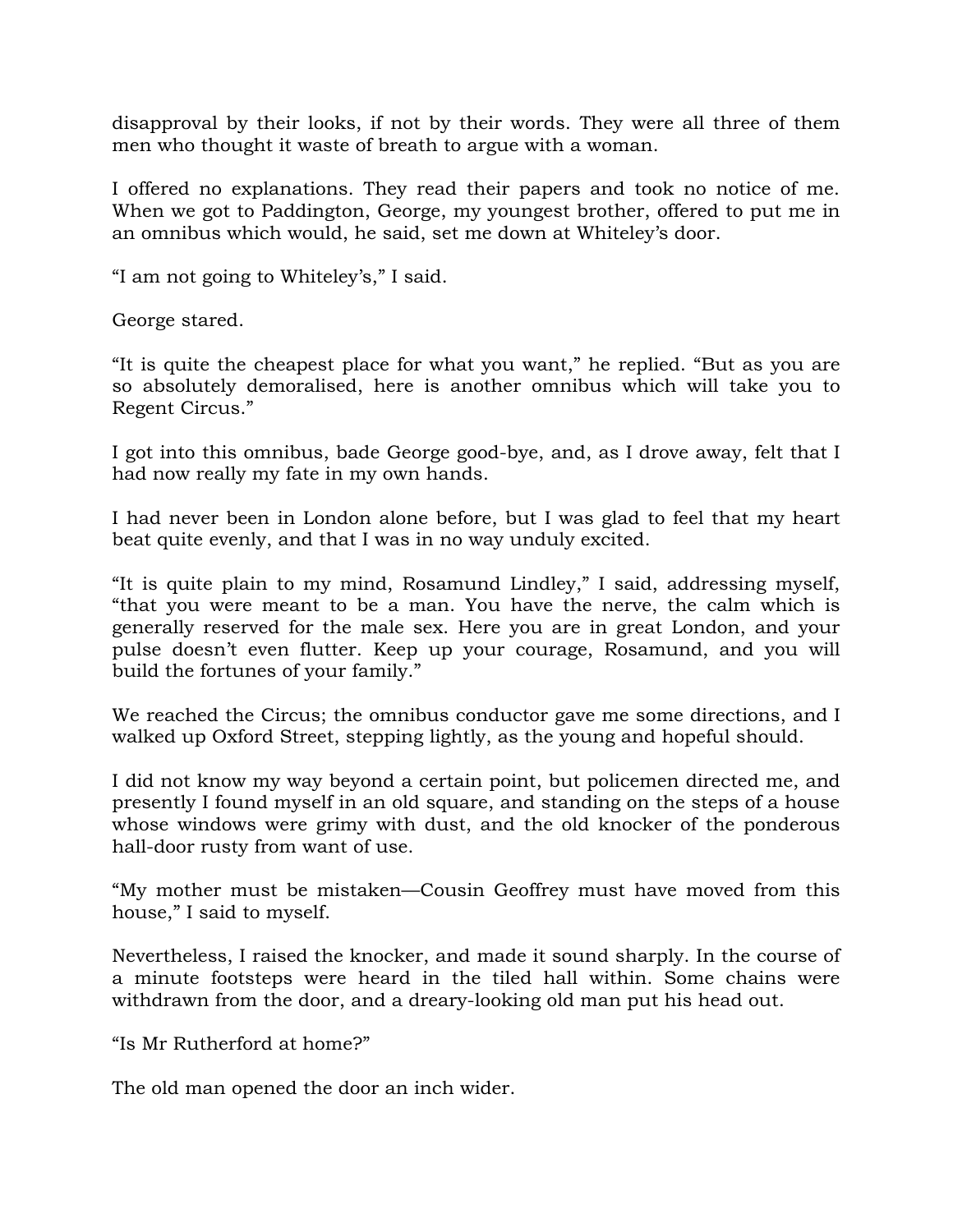"Eh? What? I"m a trifle deaf," he said.

I repeated my question more distinctly.

"Is Mr Rutherford within?"

"And what may you want with him?"

"My name is Rosamund Lindley. I am his relative. I want to see him."

"Eh, my dear," said the old man; "Geoffrey Rutherford has many relatives, many, and they all want to see him. It's wonderful how he's appreciated! Quite extraordinary, for he does nothing to deserve it. I"ll inquire if you can be admitted, Miss—Miss Lindley."

The old man shambled away. He was so inhospitable that he absolutely left the chain on the door.

He was absent for nearly ten minutes. I thought he had forgotten all about me, and was about to knock again, when he reappeared. Without saying a word he removed the chain from the hall-door and flung it wide open.

He was about the shabbiest-looking servant I ever saw.

"Come this way," he said, when I had stepped into the hall.

He took me down a long passage, and into a room which was only lighted from the roof. The furniture of the room was handsome, but covered everywhere with dust. The leather of the high-backed chairs was worm-eaten.

"Sit down, Miss Lindley," he said, motioning to one of them.

And then, to my astonishment, he placed himself before a high desk, and began to write.

I am sure I must always have had a quick temper. I thought this old servant's manners intolerable.

"Go and tell your master, at once, that his relative, Rosamund Lindley, is here," I said. "Go, I am in a hurry."

He dropped his pen, and looked at me with the dawning of a smile playing round his thin lips.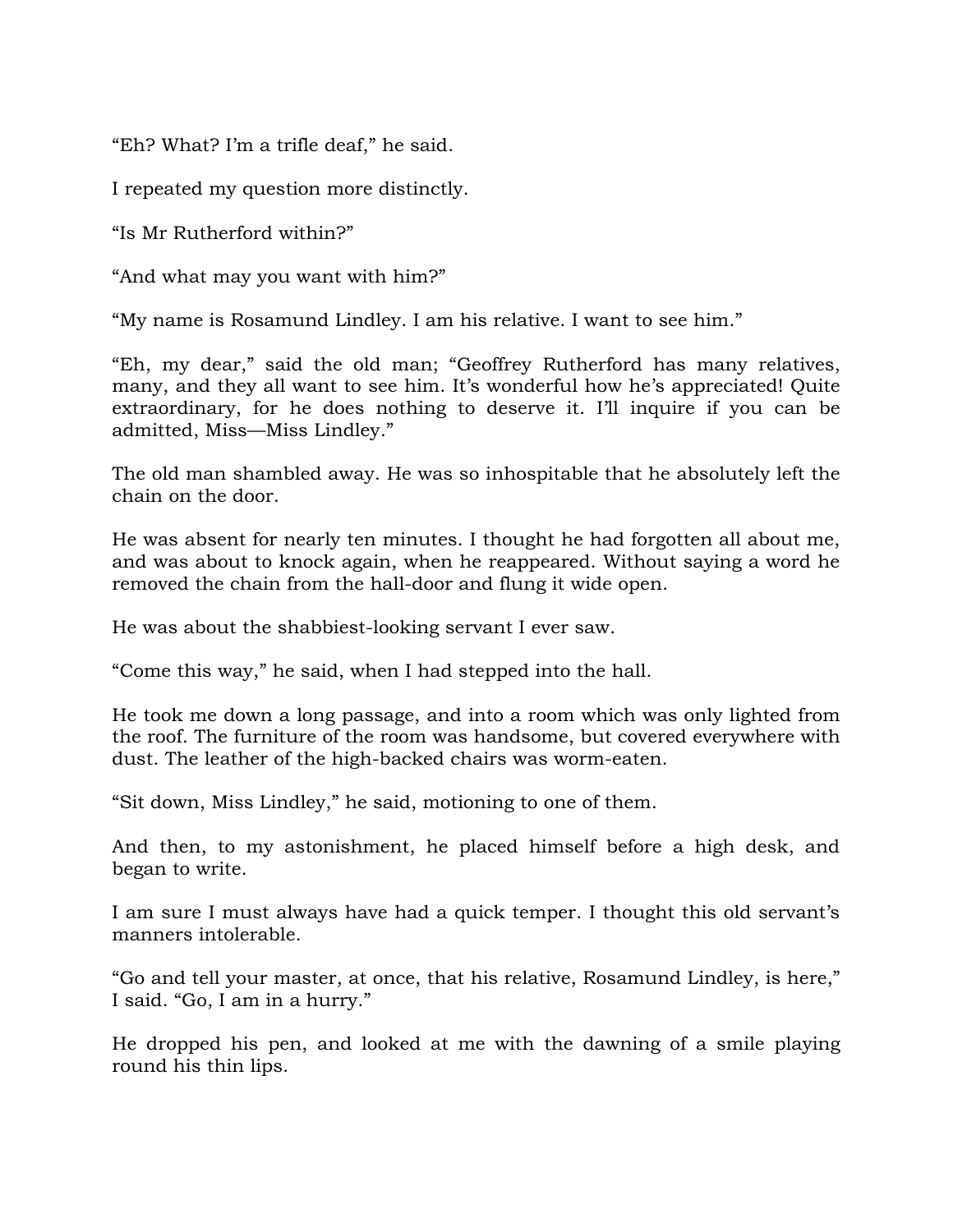"And pray, who is my master?"

"My cousin, Mr Geoffrey Rutherford."

"I happen to be that individual myself."

I was really startled into jumping out of my seat. I flopped back again with a very red face, said "Oh!" and felt extremely foolish.

"What is your candid opinion of your Cousin Geoffrey, young lady?" said the little man, jumping up and walking over to the fireplace. "He is the ideal sort of rich cousin, is he not?"

I laughed. My laugh seemed to please the owner of the dirty house. He smiled again faintly, looking hard into my face, and said:—"I forget your name, tell it to me again."

"Rosamund Lindley."

"Ah, Lindley!" He started slightly. "I have put down no Lindleys in my list of relatives. Rosamund Lindley! Are you my seventh, eighth, or tenth cousin, child? I have cousins, I assure you, twenty degrees removed, most affectionate people. Extraordinary! I can"t make out what they see in me."

"My mother was your first cousin," I said boldly. "Her name was the same as yours—Rutherford. Before she was married she was known to her friends as Mary Rutherford."

I expected this remark to make a sensation. It did. The little man turned his back on me, gazed for a couple of minutes into the empty grate, then flashed round, and pointed to one of the worm-eaten chairs.

"Sit down, Rosamund Lindley, you—you have astonished me. You have given me a shock. In short you have mentioned the only relative who is not—not very affectionate. So you are Mary Rutherford"s daughter? You are not like her. I can"t compliment you by saying that you are. Did—did Mary Rutherford send you to me?"

"Most assuredly she did not. I have come entirely of my own free will. I had to coax my mother for a whole week before she would even give me your address."

"But she gave it at last?"

"I made her."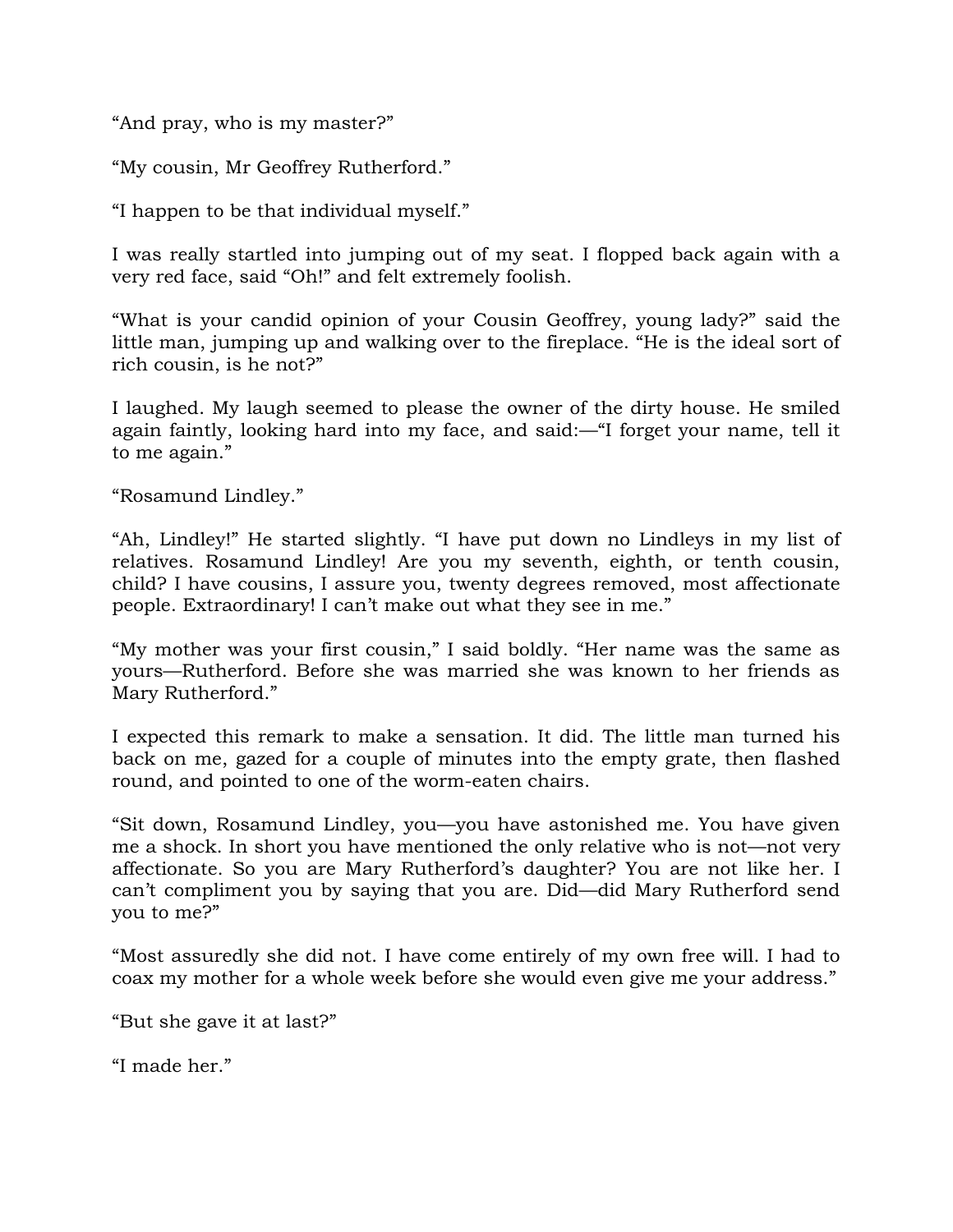"She knows you have come then."

"It is impossible for her not to know that I have come. But she is angry grieved—even frightened. You could not have been at all kind to my mother long ago, Cousin Geoffrey."

"Hush—chit! Let your mother"s name drop out of our conversation. Now, I will sit down near you, and we can talk. You have come to see me of your own free will? Granted. You are my relative—not twenty degrees removed? Granted. Now, what can I do for you. Rosamund Lindley?"

"I want you to help me," I said.

I spoke out quite boldly.

"You are rich, and I am poor. It is more blessed to give than to receive."

"Ha, ha! You want me to be one of the blessed ones? Very neatly put. Upon my word, you're a brave girl. You quite entertain me. Go on."

My cheeks were very red now, but I was not going to be beaten.

"Cousin Geoffrey," I said, "we are all very poor at home, and I hate being poor. We have all to pinch and contrive, and I loathe pinching and contriving. I have a talent, and I want to cultivate it. I want to be an artist. I can"t be an artist without money. I wish to go to one of the good schools of art, here in London, and study hard, and work my way up from the very beginning. I have no money to do this, but you have lots of money. As you are my cousin, I think you ought to give me enough money to learn art at one of the great schools here. I think you ought. You are my relative—you ought to help me."

I had flung my words out almost defiantly, but now something seemed to catch my voice; it broke.

"Oh, Cousin Geoffrey, this means so much to me," I said, half sobbing. "How happy you can make me, and I will love you for it. There, I will love you!"

I knew I was offering him something greater than he could give me. I felt we were equals. I ceased to sob, I stood up, and looked him full in the face.

He returned my gaze with great solemnity. A queer change came over his very old face; his eyes were lit by an inward fire. It was impossible for me to tell whether he was pleased or not, but unquestionably he was moved, even agitated. After a brief pause he came up and took my hand in his.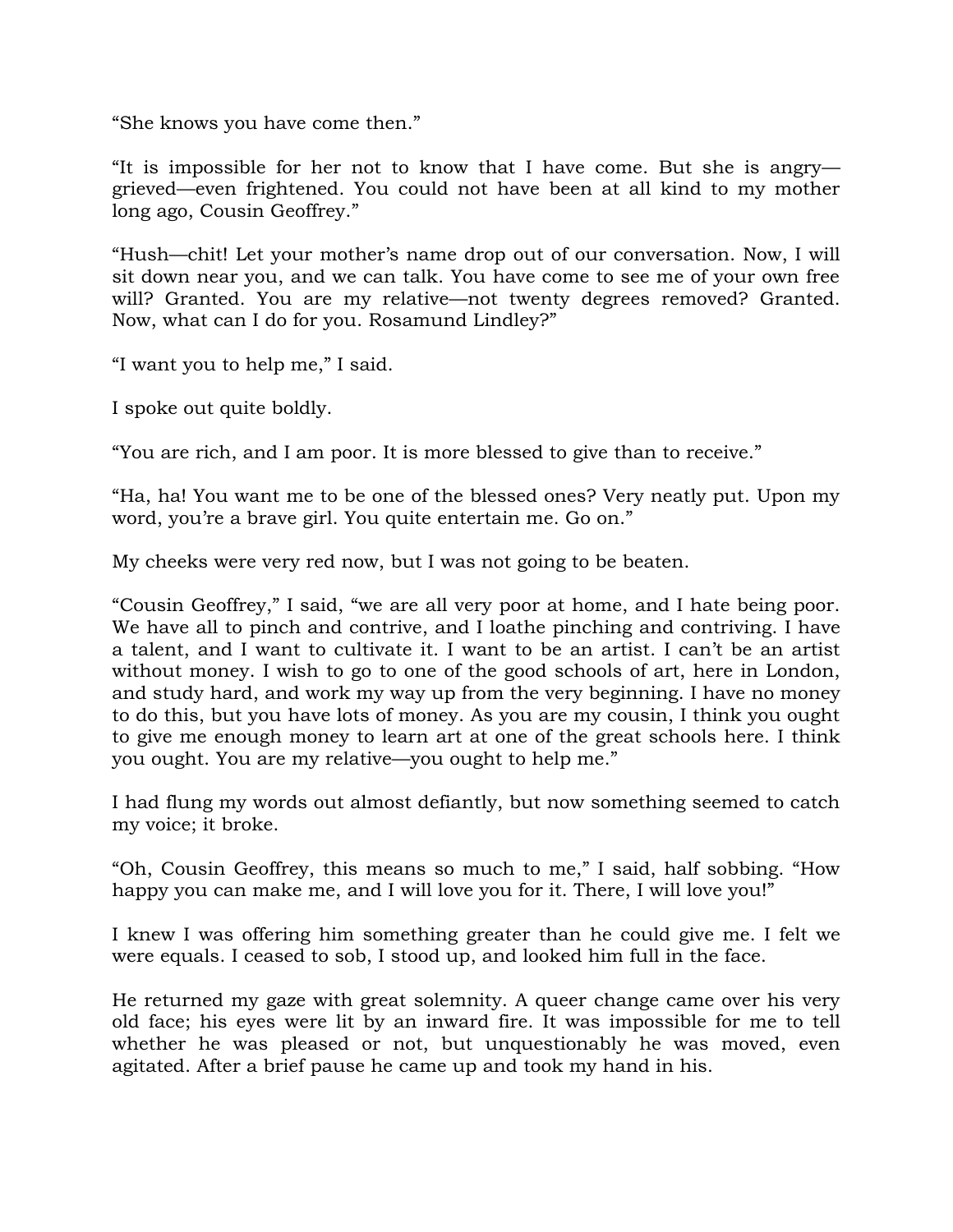"You are a brave girl, Rosamund Lindley," he said. "You are like your mother, but you have more spirit than she ever had. You are very young—very, very young, or you would not offer an old man like me—an old miser, a person whose own heart is withered—such a gift as love. What can a withered heart want with love? You are very young, Rosamund, so I forgive your rash words. I will talk to you, however. Sit near me. You may open that fresh heart to me if you feel inclined."

Cousin Geoffrey and I talked together for over an hour. At the end of that time he told me he was hungry, and that if I had no objection he would go out and bring in some lunch for us both.

He was now quite confidential and friendly. I made him laugh several times, and although he had apparently turned a deaf ear to my request, I fancied that I was getting on very well with him.

He made me chain the hall-door after him when he went out, and he promised that he would not be longer away than he could help. He brought in two mutton-chops for our lunch, which he fried himself in the most perfect manner, over a gas-jet in his sitting-room. We had bread with our chops, and some very rare wine, which was poured into tall Venetian glasses of great beauty.

"I don"t open this wine for my distant relatives," he said, with a chuckle. "But you, Rosamund—your courage deserves the best I can do for you."

After lunch he took me all over his large house. It was full of the most valuable and costly furniture, but all worm-eaten and going to decay from dirt and neglect.

He had some paintings of immense value in his drawing-rooms, and in his library were several rare editions of costly books.

"I refused three thousand pounds for that Paul Veronese," he said, pointing to a picture which I was too ignorant to appreciate.

"Then you, too, love art," I said. "Of course you will help me."

"I love the great in art," he answered. "But I despise the little. And of all things, what I most despise is the wild talk of the aspirant. Rosamund, you are a good girl, a plucky honest girl, but you will never be an artist. Tut, tut! There have not been more than a dozen real artists in the world, and is it likely that you will be the thirteenth? Go and darn your stockings quietly at home, Rosamund, and forget this silly little dream."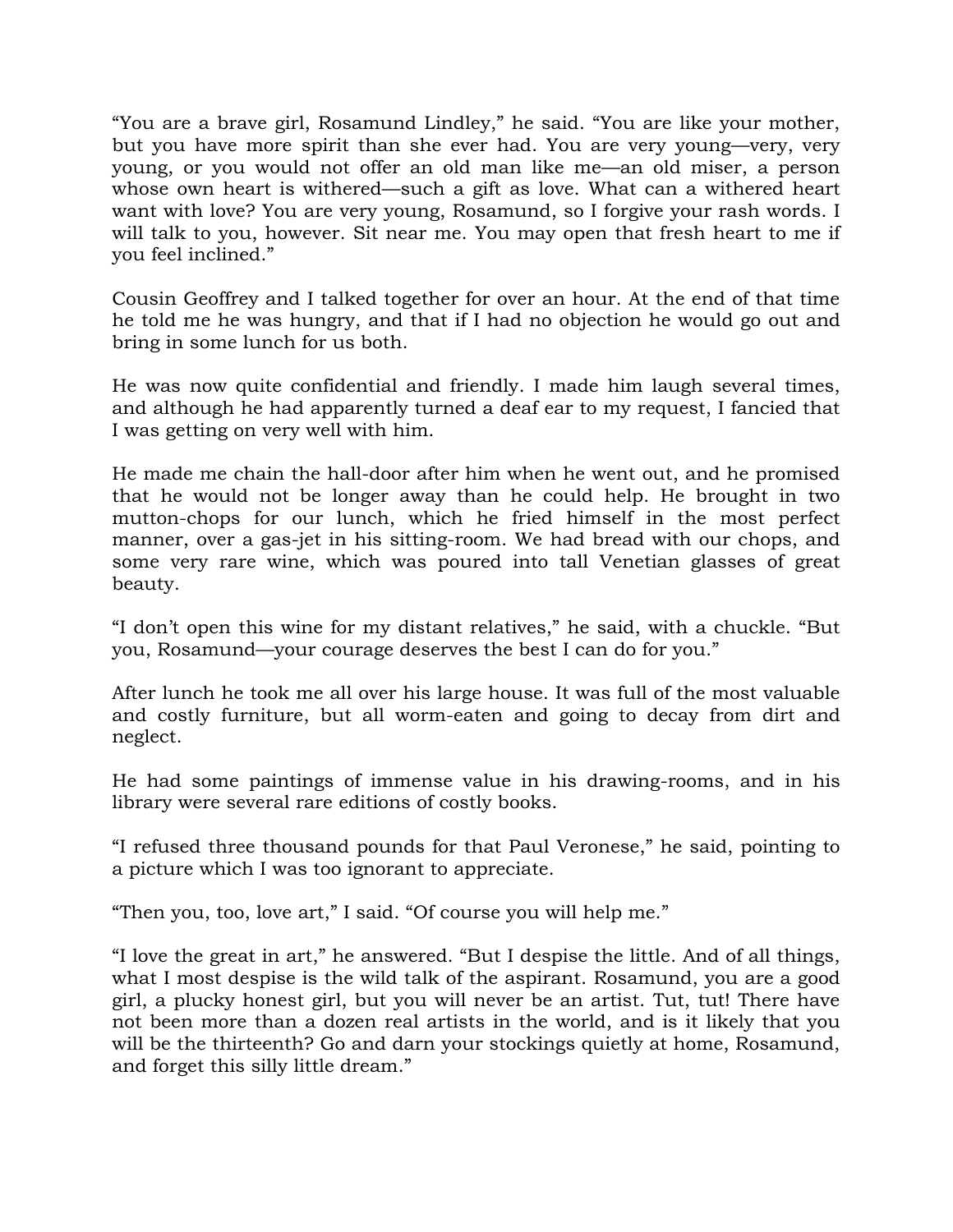I stamped my foot.

"If there have hitherto been only twelve artists I will make the thirteenth," I said. "There! I am not afraid. I go and darn stockings! No, I won't, not while you are alive, Cousin Geoffrey."

I was angry, and I knew my eyes flashed angrily. I had often been told that my eyes could flash in a very brilliant and even alarming manner, and I was well aware that they had now bestowed a lightning glance of scorn on Cousin Geoffrey.

He was not displeased.

"Oh, what utter nonsense you talk!" he said. "But you are a brave girl, very brave. Why, you are not a bit afraid of me!"

"Afraid?" I said. "What do you mean?"

"Most of my relatives are afraid of me, child. They choose their words carefully; they always call me 'dear Geoffrey,' or 'dear Cousin Geoffrey,' and they agree with every word I say. It's awfully monotonous being agreed with, I can tell you. A daring chit like you is a wonderful change for the better. Now, come downstairs with me. You and I will have tea together. Rosamund, I wish you had a contented soul."

By this time we had returned to the ugly sitting-room with the sky-light. Cousin Geoffrey had lit a fire with his own hands. He was now on his knees toasting some bread. He would not allow me to help him in the smallest particular.

"Rosamund," he repeated, "I wish you were contented. Your ambition will undo you; your pride will have a fall."

"Very well, Cousin Geoffrey, let it. I would rather ride my high-horse for a day, and have a fall in the evening, than never mount it at all."

"Oh, folly, child, stuff and folly! There, the kettle boils. No, you need not help me, I don"t want young misses with grand ideas like you to touch my china. Rosamund, do you know—that I am looking out for an heir, or an heiress, to inherit my riches?"

"All right, Cousin Geoffrey, only pray don"t choose me!"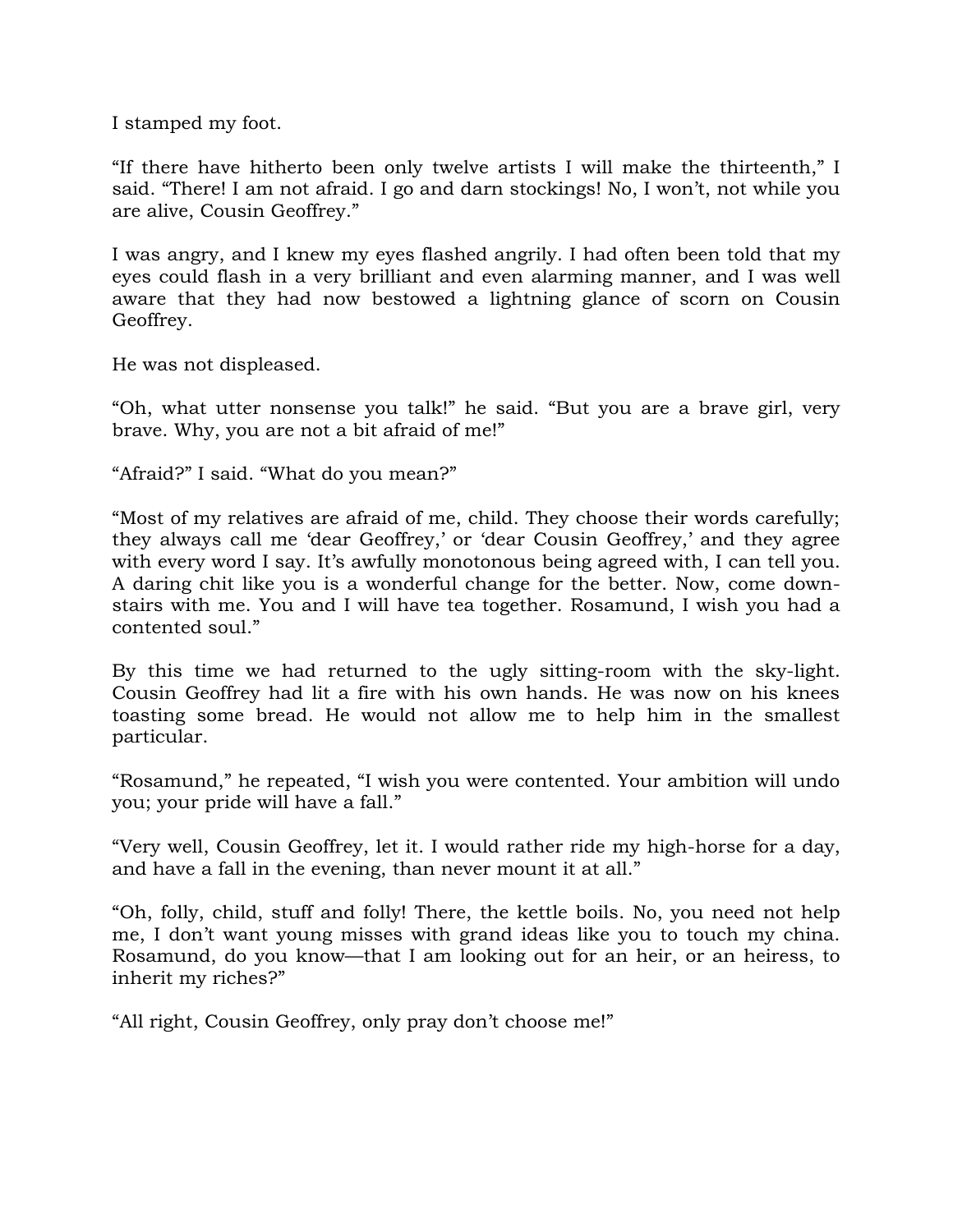"You, you saucy chit! I want some one who"s contented, who won"t squander my gold. You!—really, Rosamund, your words are a little too bold to be always agreeable."

"Please forgive me, Cousin Geoffrey. I just came here to-day to ask you for a little help—just a trifle out of all your wealth, and I don"t want you to think to think."

"That you have come prying round like the other relatives? Why, child, your eyes have got tears in them. They look soft now—they were fierce enough a few moments ago. I don"t think anything bad of you, Rosamund; you are a brave girl. You shall come and see me again."

"I will, with pleasure, when I come to London, to study art."

"Oh—pooh!—Now drink your tea."

After the meal was over, Cousin Geoffrey rose, and held out his hand.

"Good-bye, Rosamund," he said. "I am glad you came to see me. You are your mother"s daughter, although you have not got her face. You may tell her so if you like, and and— But no; I won't send any other message. Good-bye, Rosamund."

"Cousin Geoffrey, you have not told me—Cousin Geoffrey—you won"t, oh, you won"t disappoint me?"

"Child, if I grant your request it will be against my will. As a rule, I never do anything against my will. I disapprove of your scheme. You are just a nice girl, but you are no artist, Rosamund."

"Cousin Geoffrey, let me prove to you that I am."

"I don"t want you to prove it to me. There, if I think twice of this matter you shall hear from me in a week."

"And if I don"t hear?"

"Take my silence for what it means. I respect art—only true votaries must approach her shrine."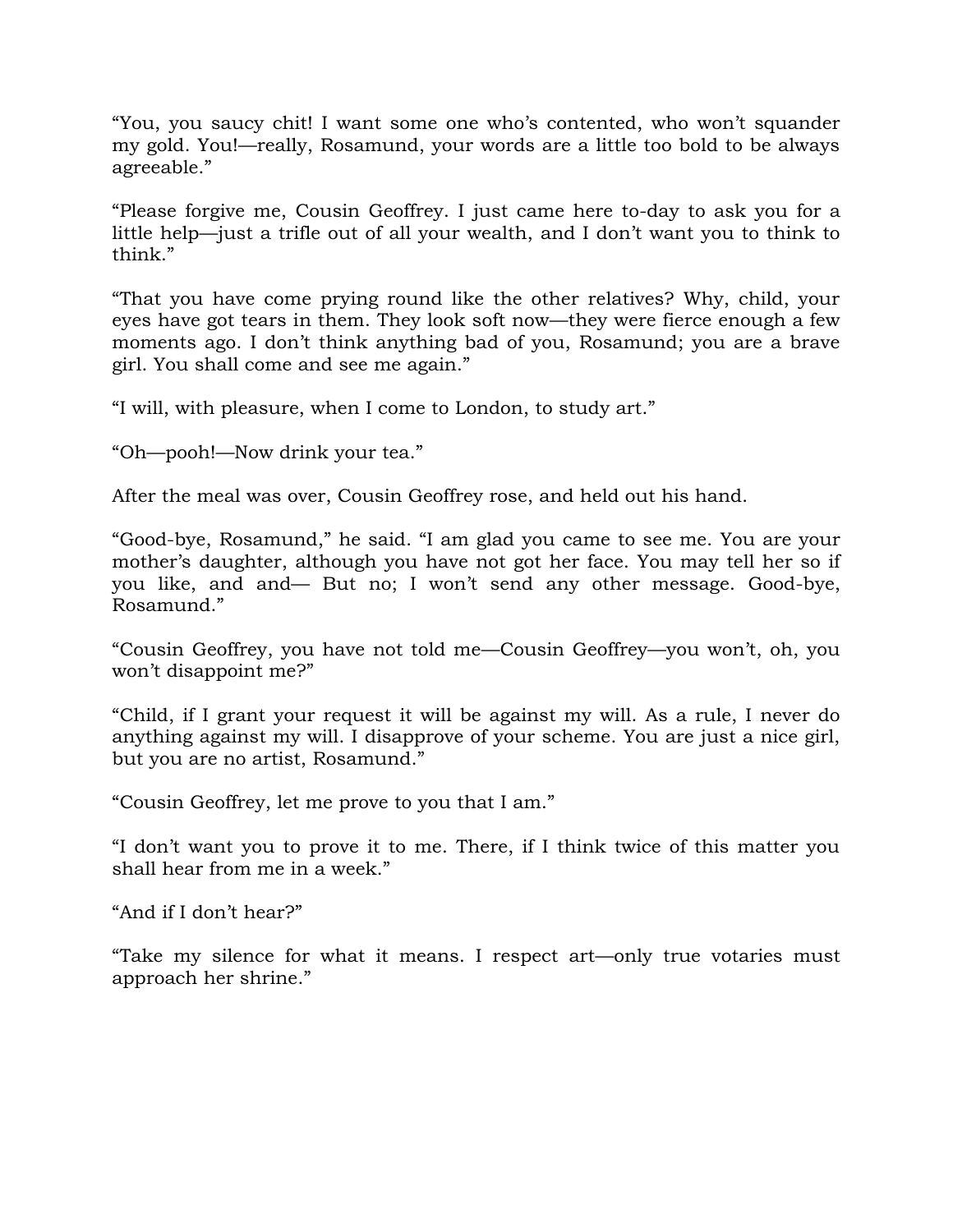#### **Chapter Two**

#### **Cousin Geoffrey**

I went home and waited for the week. I was excited, I even felt nervous. I was not a particularly pleasant companion for my mother during these days of waiting. I felt irritable, and the merest trifle made me speak crossly. The boys (we always called my big grown-up brothers "the boys") twitted me on my London visit. They said my new hat had not improved my temper, and, by the way, where was my new hat?

I said, if it came home it would be in a week. I threw great mystery into my voice when I made this remark, but the boys were essentially matter-of-fact, and did not pursue the inquiry.

During this week my mother talked a great deal about Cousin Geoffrey.

At first she seemed almost afraid to ask me what had taken place during the time I spent with him, but soon she got over her reluctance, and then she was only too desirous to learn even the most remote particulars that I could give her.

She both laughed and cried over my account of my interview.

"Just like Geoffrey!" she exclaimed, when I quoted his remarks about art and artists. "Just like Geoffrey," she said again, when I told her about the muttonchop cooked by his own hands, and the delicate and rare wine served in the tall Venetian glasses.

My mother seemed to know his home well; she asked about the position of certain pieces of furniture, and in particular she spoke about the Paul Veronese. She knew its value well enough—she was no artist, but she could appreciate its merits. Her cheeks glowed, and her eyes grew bright as she spoke of it.

"Ah, Rosamund," she said, "I helped him to unpack it—long ago—long, long ago."

When I told my mother how Cousin Geoffrey said she was the only relative who was not kind, she turned her head away.

I knew why she did this—she did not want me to see the tears in her eyes.

The week passed.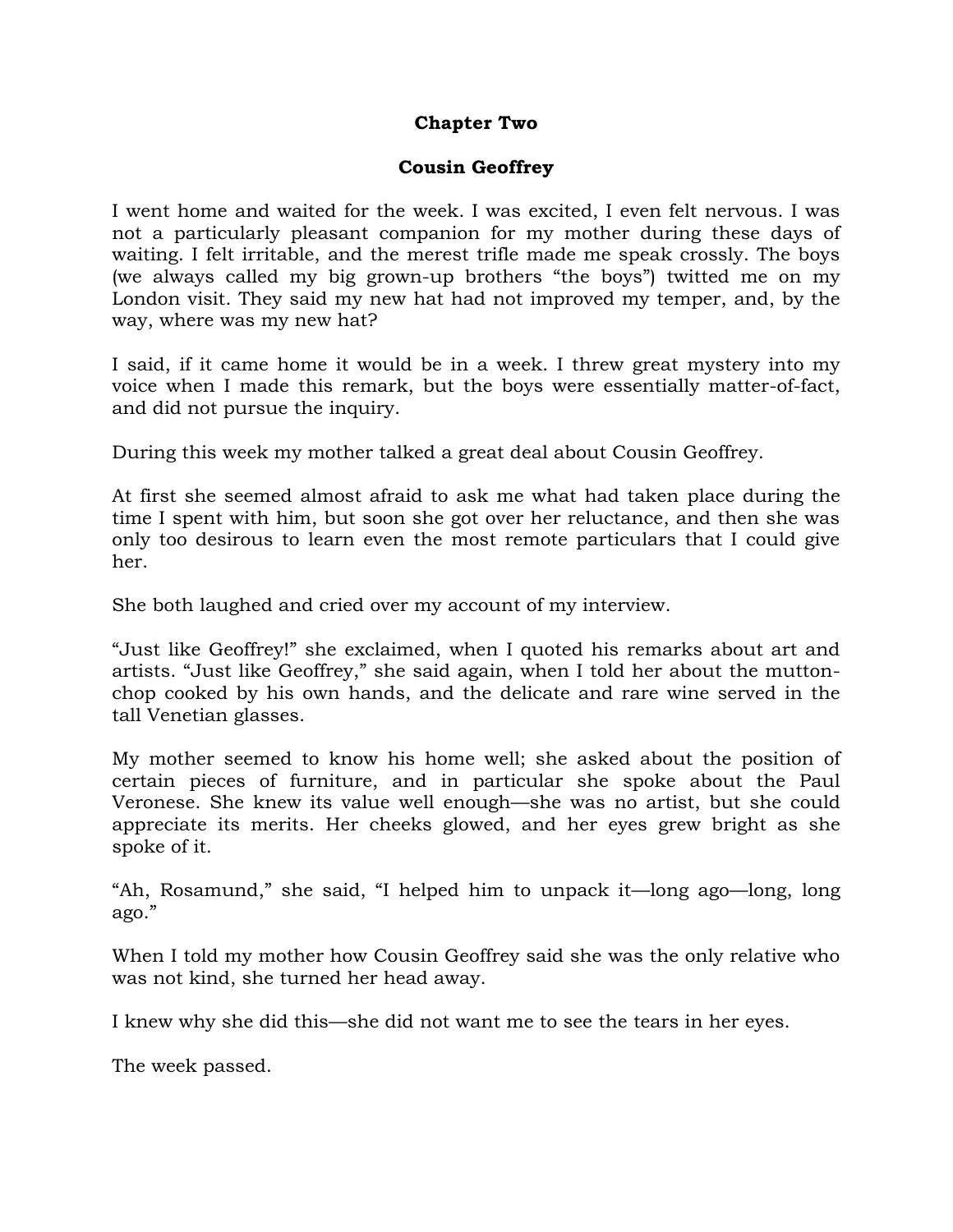I got up early on the morning which saw its completion, and went down-stairs myself to answer the postman's ring.

There was no letter for me. I did not cry, nor show disappointment in any way. On the contrary I was particularly cheerful, only that day I would not talk at all about Cousin Geoffrey.

In the evening my father returned by an earlier train than usual; my brothers had not come back with him. He came straight into our little drawing-room without removing his muddy boots, as his usual custom was. My mother and I had just lighted the lamp; the curtains were drawn. My mother was bending over her eternal mending and darning.

When my father entered the room my mother scarcely raised her head. I did—I was about to remark that he was home in specially good time, when I noticed something strange in his face. He raised his eyebrows, and glanced significantly towards the door.

I knew he wanted me to leave the room; he had something to say to my mother.

I went away. My father and mother remained alone together for about a quarter of an hour. Then he came out of the drawing-room, called to me to get supper ready at once, and went up to his own room.

I helped our one maid to put the dishes on the table, and then rushed into the drawing-room to my mother.

She was sitting gazing into the fire. A stocking she had been darning lay on her lap. Her face was very pale, and when she turned round at my step, I saw by her eyes that she had just wiped tears away from them.

"Rosamund," she said, in her gentle, somewhat monotonous voice, "my child, you will be disappointed—disappointed of your hope. Cousin Geoffrey is dead."

I uttered a loud exclamation.

"Hush," said my mother. "We must not talk about it before your father. Hush, Rosamund. Why, Rosamund, my dear, why should you cry?"

"No, I won"t cry," I said, "only I am stunned, and—shocked."

"Come in to supper," said my mother. "We will talk of this presently. Your father must not notice anything unusual. Keep all your feelings to yourself, my darling."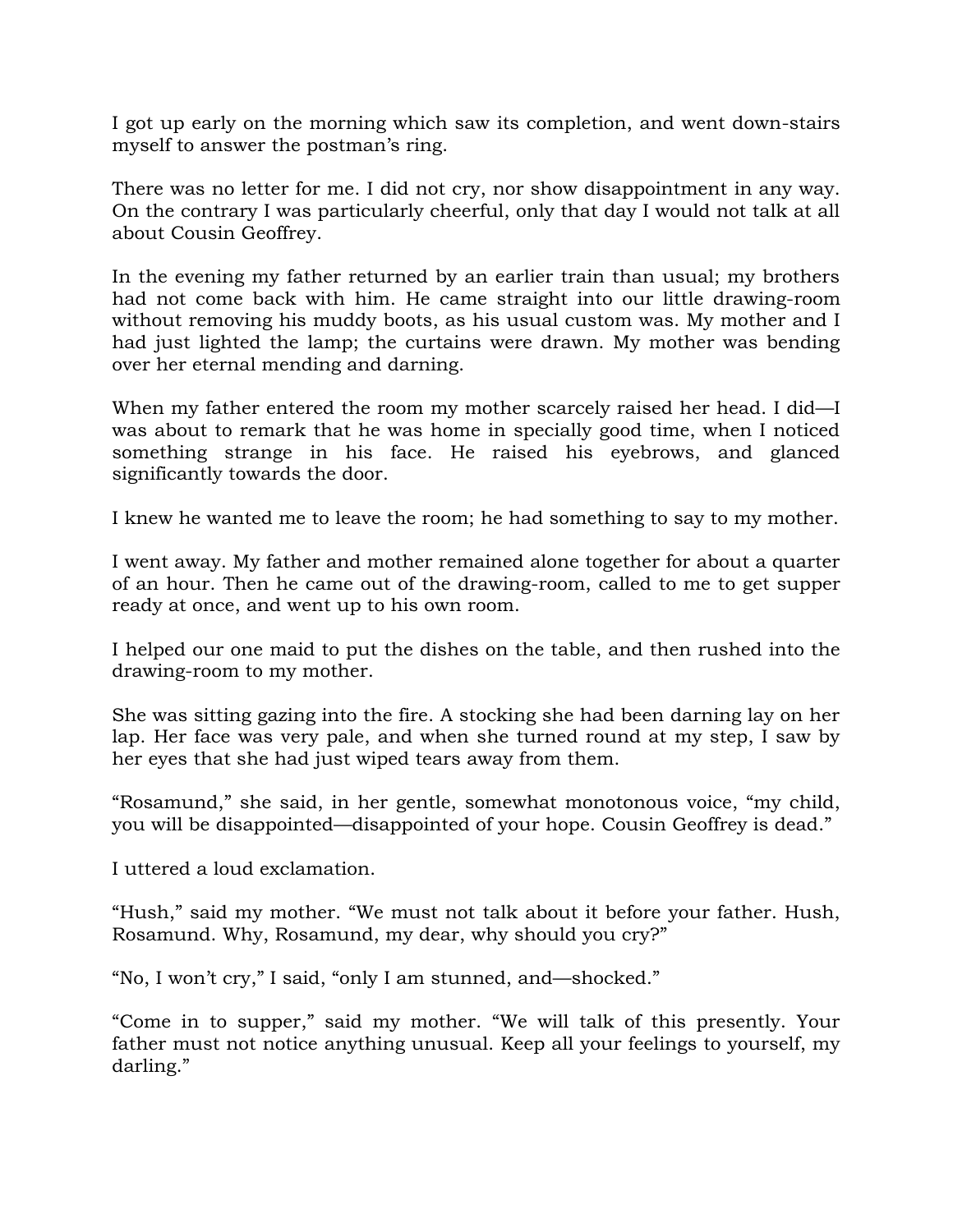Then she got up and kissed me. She was not a woman to kiss any one, even her own child, often. She was the sweetest woman in the world, but she found it difficult to give expression to her feelings. Her tender caress now did much to make up for the sore and absolutely certain fall of all my castles in the air.

The next day, I learned from one of my brothers that Cousin Geoffrey Rutherford had been found seated by his desk, quite dead. A policeman had found him. He had seen that hall-door, which was practically never off its chain, a little ajar, and had gone in and found Cousin Geoffrey.

The day but one after the news reached us, my mother got a letter from Cousin Geoffrey's lawyer.

"As you are one of the nearest of kin of the deceased, it would be advisable that you should be present at the reading of the will."

"I think, Andrew," said my mother, handing this letter across the table to my father, "that I will go, and take Rosamund with me; I am quite sure Geoffrey cannot have left me anything," she continued, a vivid pink coming into her cheek. "Indeed, I may add," she continued, "that under the circumstances I should not wish him to leave me anything, but it would give me gratification to show him the slight respect of attending his funeral—and I own that it would also give me pleasure to see the old house and the furniture again."

I had never heard my mother make such a long speech before, and I fully expected my father to interrupt it with a torrent of angry words. Even the boys turned pale as they listened to my mother.

To our great astonishment her words were followed by half a moment of absolute silence. Then my father said in a quiet voice:—

"You will please yourself, of course, Mary. I have not a word of advice to give on this matter."

We buried Cousin Geoffrey in Kensal Green. After the funeral was over we all returned to the old house.

When I say "we all," I include a very goodly company. I am almost sure that fifty people came home in mourning-coaches to Cousin Geoffrey"s desolate house.

It presented, however, anything but a desolate appearance on the day of his funeral. No one who saw that long train of mourning relatives could have said that Cousin Geoffrey had gone unsorrowed to his grave. Now, these sorrowing relatives wandered over his house, and after a cold collation, provided by the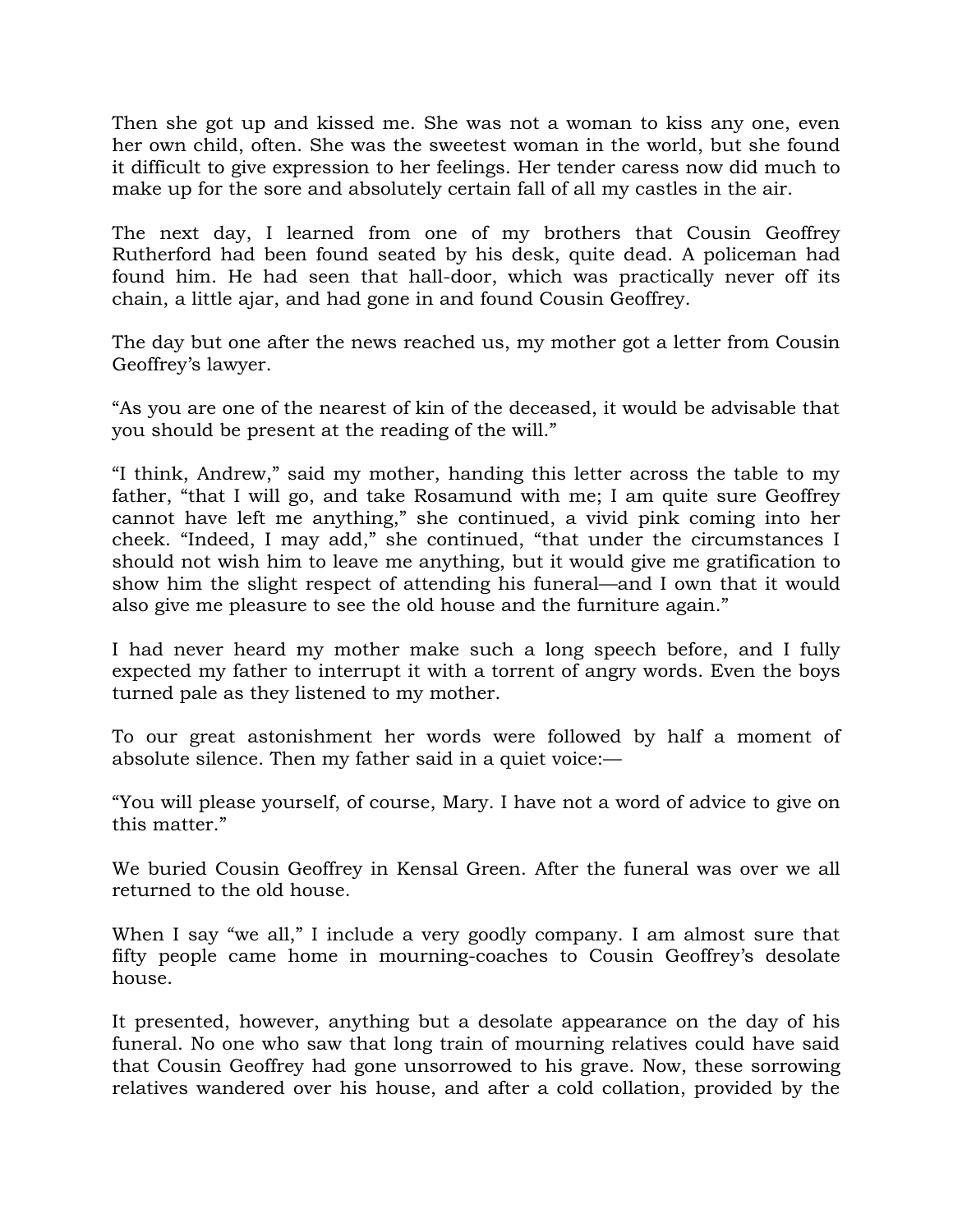lawyers out of some of Cousin Geoffrey's riches, they assembled to hear the will read in the magnificent drawing-room, where the Paul Veronese hung.

Mr Gray was the name of Cousin Geoffrey"s lawyer. He was a most judicious man, and extremely polite to all the relatives. Of course he knew the secret which they were most of them burning to find out, but not by voice, gesture, or expression did he betray even an inkling of the truth. He was scrupulously polite to every one, and if he said a nice thing to an excitable old lady on his right, he was careful to say quite as nice a thing to an anxious-faced gentleman on his left. Nevertheless I felt sure that he could be irascible if he liked, and I soon saw that his politeness was only skin-deep.

My mother and I did not join the group who sat round an enormous centre table. My mother looked terribly pale and sad, and she would keep me by her side, and stay herself quite in the background, rather to the disgust of some of the more distant relatives, who could not make out who my mother was, nor what brought her there.

At last Mr Gray cleared his throat, put on his glasses, and looked down at an imposing-looking parchment which lay on the table at his side.

Instead of opening the parchment, however, as every one expected, he suddenly took off his glasses again, and made a little speech to all the relatives.

"I may as well premise," he said, "that my good friend who has passed away was extremely eccentric."

"Ah, yes, that he was, poor dear! Undoubtedly eccentric, but none the worse for that," murmured the red-faced old lady at Mr Gray's right.

He turned and frowned at her.

"I should feel obliged to you not to interrupt me, madam," he said.

"Quite right, too," said the testy old man on the left.

He got a deeper frown from the lawyer, who, after a moment's pause, resumed his speech.

"Our friend was eccentric. I make this remark with a reason. I am about to communicate some news which will astonish—and disappoint—every individual in this room."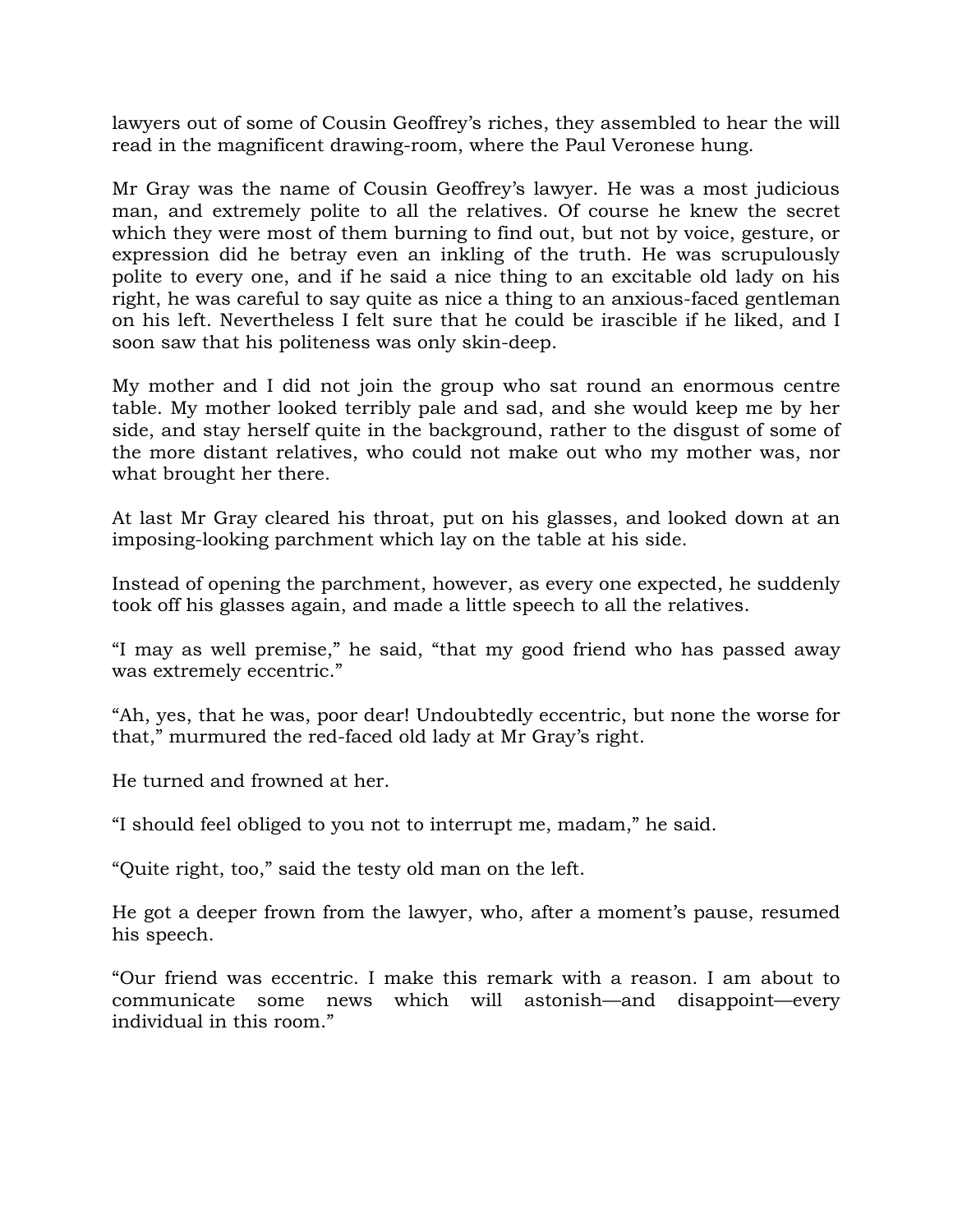This short speech made a profound sensation. All the relatives began muttering, and I cannot say that I once heard poor Cousin Geoffrey spoken of as "dear."

"I repeat for the third time," continued the lawyer, "the remarks I have already made. Our friend Geoffrey Rutherford was extremely eccentric. He was not the least out of his mind, his brain was as sound, his reason as clear as any man could desire. Nevertheless he was a very uncommon character. He lived a queer, lonely, inhospitable life. As regards money he was miserly. And yet, and yet," continued the lawyer, "I have known him generous—generous to a fault."

"Perhaps you will oblige us by coming to the point, sir," here interrupted the testy old man.

Mr Gray favoured him with a short, impatient glance.

"I will," he said. "Yes, I will come to the point without further delay. The point is the will. I am about now to speak of my friend's will."

Here all the company settled down into a hushed, expectant state. Their interest was so keen that the proverbial pin might have been heard to drop.

"If Geoffrey Rutherford was more eccentric in one particular than another," continued Mr Gray, clearing his voice, "it was on the subject of wills. In the course of his long life he made several—to each of these wills he added codicils. The wills and the codicils were all peculiar, but none, none so peculiar as the last. It is with regard to the last will and testament of my esteemed friend that I am now going to speak."

"You will read us the will, perhaps, Mr Gray," interposed an anxious-looking relative.

Mr Gray gave her a long glance.

"Under the circumstances, no," he said. "My friend"s last will is long, and full of technicalities. It is without a flaw anywhere; but to hear it read would be tedious, and you must excuse me, ladies and gentlemen, if I refuse to gratify what can only, at the present moment at least, be regarded as idle curiosity. For the will as it now stands affects no one present."

"It is scarcely fair not to read it, however," said the red-faced lady. "After a funeral the will is always read. This is, I think, ordained by law, and ought to be enforced."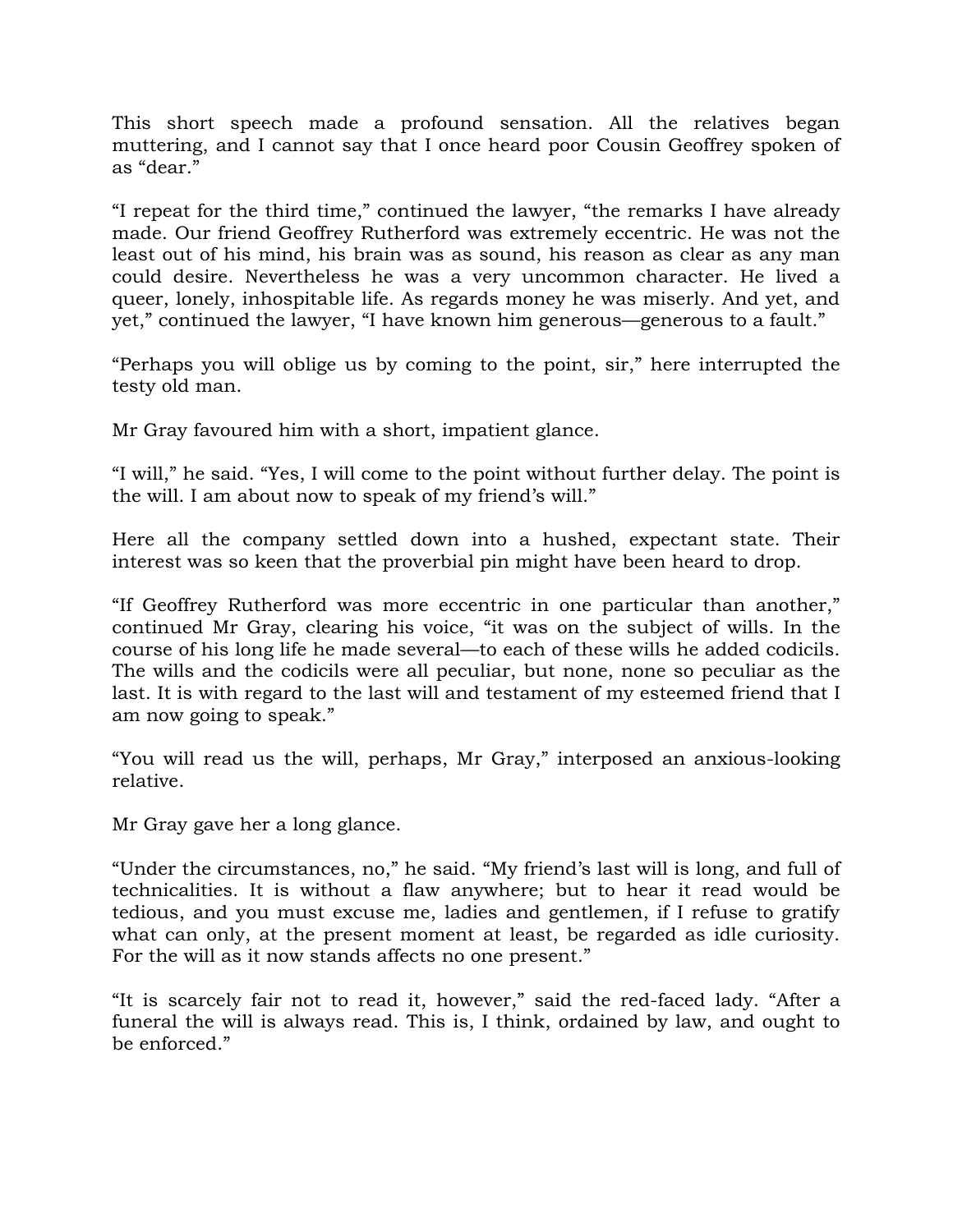"I am sorry," repeated Mr Gray, taking no notice of the old lady"s remark, which made her frightfully irate. "It would be tedious to read the will, so I decline to do so. I have, however, a letter from my late client, which embodies the principal provisions in it, and that I shall be happy to read aloud for the benefit of every one present."

Here Mr Gray cleared his throat, and putting on his glasses, began to read.

Cousin Geoffrey"s letter ran as follows:—

#### "My dear Gray:

"The more I think over our interview to-day the better pleased I am at the arrangement we have arrived at. You know how particular I am about my wills. I regard them from a serious and even an artistic point of view. I look upon a will as the crowning stone of a man's life, a crown to be placed on the shrine of his memory, a monument to hand down his name to the ages. My last will pleases me much. It is finished in all its details. It is, I may venture to say, truly original. I do not think it has a flaw in its construction, and, when carried into force, it will be a means of diffusing happiness and adding to the benefit of the human race.

"As you are well aware, Gray, I am a rich man; the rich have many trials: they are the envied of the poor, and that in itself is disagreeable; they are also much worried by relations. I have never married; there is, literally, not a soul in the world belonging to me who bears my name, and yet I have relatives—many relatives. All my relations are kind, and solicitous for my welfare. When I am dead they will one and all express sorrow at my departure. There will be a goodly gathering of them at my funeral, and they will congregate afterwards at my house to hear my will read. I don"t wish my will to be read. You, as my only trustee, are to take the necessary legal steps with regard to it, but I don"t wish it to be read aloud to my relatives. As, however, they will be naturally curious to know in what way I dispose of my property, you may mention to them, in any manner you think fit, the following particulars:

"I have appointed in my will heirs to all my worldly estates, my property in lands and houses, in stocks and shares. The names of my heirs I have not thought fit to disclose; they may turn up at any time between the date of my death and five years after, and whenever they do appear on the scene, prepared to fulfil a condition which I have named, my property goes to them as appointed in my will.

"If, five years having gone by, the true heirs do not come to claim the property, one-half of it is to go to different charities named at full length in my will, and the other half is to be divided in equal shares among all my blood relations.

"Until the end of the five years, or until the true heirs appear, my property is to accumulate; my furniture, plate, valuable china, and jewels are to remain unsold.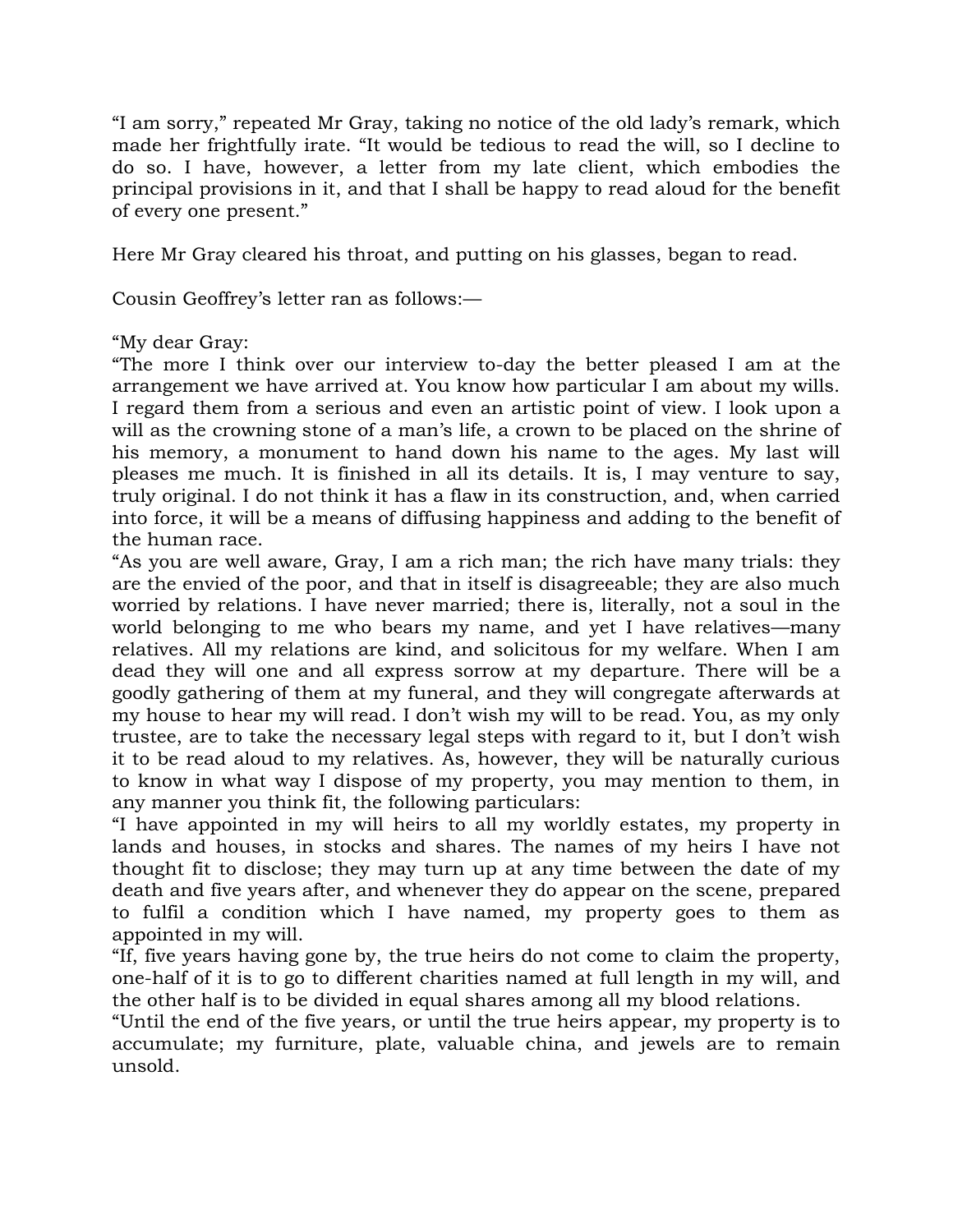"I have, however, given directions in my will that a certain small legacy is to be given without any delay to a young girl, the daughter of a relative.

"This girl came to me a week ago with a request that I should give her sufficient money to enable her to attend a school of art. I hate art schools; the word art, as applied to them, is a misnomer. I have my own views with regard to art—she is a mistress who must be wooed in a very different manner. This girl, Rosamund Lindley is her name, trod severely on my most cherished prejudices when she made her daring request.

"To show, however, that I bear her good-will, I leave her, and request that it may be given to her at once, the valuable ruby ring which belonged to my mother, and which for many years I wore myself. You will find the ring in my mother's jewel-case, in drawer fifty, room eight, in the second story of this house.

"Rosamund Lindley and her mother may possibly attend my funeral. I hope they will. In that case, please give Rosamund the ruby ring in the presence of my other relatives, and, although I lay no command upon her in the matter, tell her, if she values the memory of old Geoffrey Rutherford, not to sell the ring.

"I am, my dear Gray,—

"Yours faithfully,—

"Geoffrey Rutherford."

Immediately after reading the letter Mr Gray put his hand into his waistcoat pocket, and drew out a small, old-fashioned morocco case.

"You will like, ladies and gentlemen, to see the ruby ring," he said, in his blandest tones.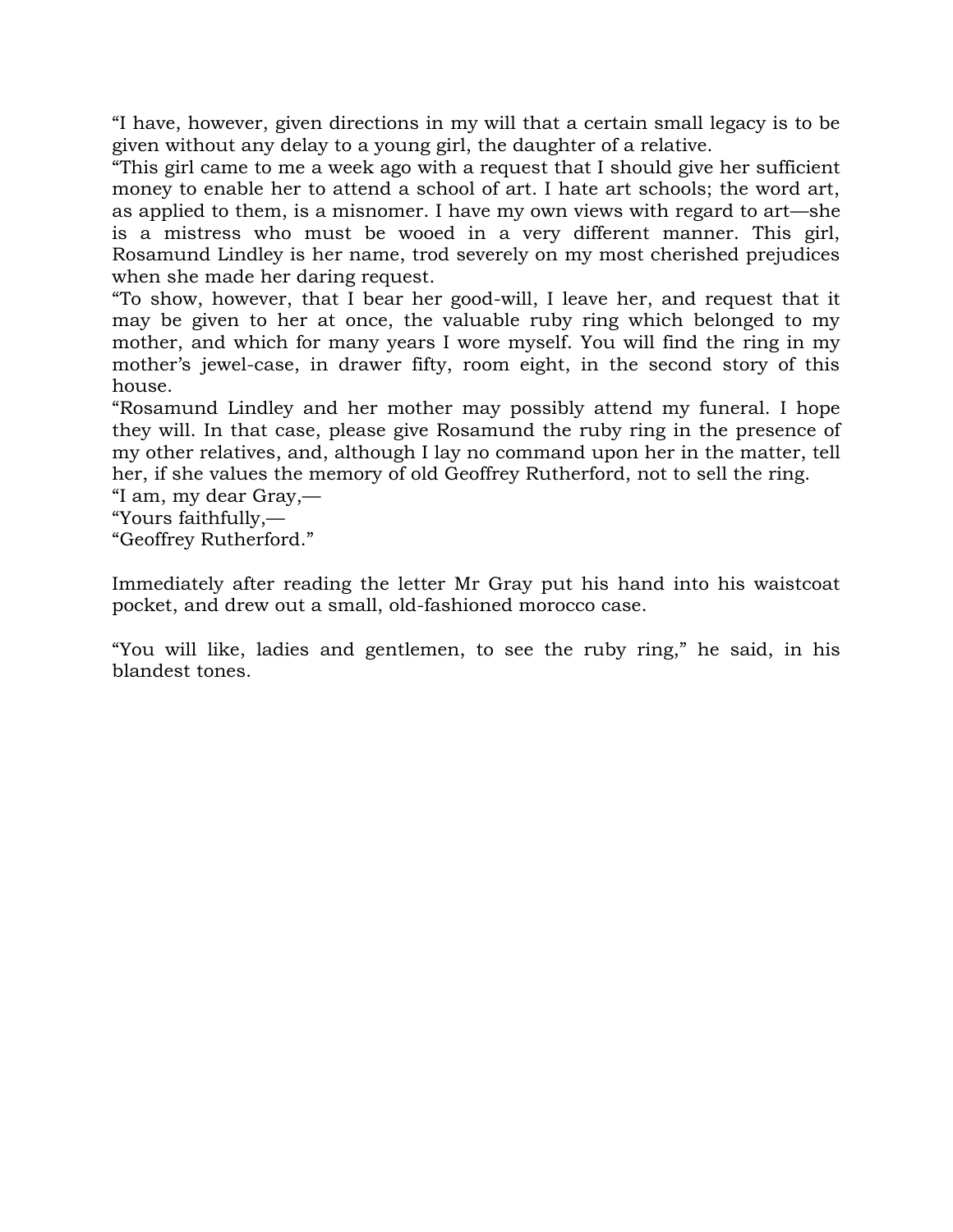# **Chapter Three**

# **The Octagon Room**

There was immediately a great buzz and clatter in the room. All the relatives rose in a body, and pressed round the table near which Mr Gray stood. My mother and I, surely the most interested persons present, were thus pushed quite into the background.

We had not a chance of seeing the ring until the other relatives had first gazed at it.

It was taken out of its velvet bed, and handed solemnly from one to another. I don"t think an individual praised it. The comments which reached my ears were somewhat as follows:

"What an old-fashioned shape!"

"Dear, dear, how clumsy!"

"The centre stone is large, but is it real?—I doubt it."

A very morose-looking Scotchman pronounced the ring "no canny." A lady near immediately took up the sentiment, and said that the gem had an evil look about it, and she was truly thankful that the ring was not left to her.

A gentleman, who I was told afterwards was a poet and wrote verses for the magazines, said that the ruby itself had an eye of fire, and if it were his he feared it would haunt him.

In short, one and all of the relatives expressed their scorn of the ring, and their utter contempt for Cousin Geoffrey. Not a woman in the room now spoke of him as a poor dear, nor a man as an eccentric but decidedly jolly sort of old boy. There were several muttered exclamations with regard to Cousin Geoffrey"s sanity, but no expression of affection came from a single pair of lips.

At last Mr Gray's voice was distinguished, rising above the general din.

"If you will permit me, ladies and gentlemen," he said, "I should be glad to show Miss Rosamund Lindley her property. Allow me, madam." And he took the ring out of a sour-faced lady"s hand. Immediately all eyes were turned on me. I heard the stout person who had spoken of Cousin Geoffrey as a "poor dear," pronounce me nothing but a chit of a girl. Notwithstanding this withering comment, I had, however, the strength of mind to come forward, and with outward calmness receive my property.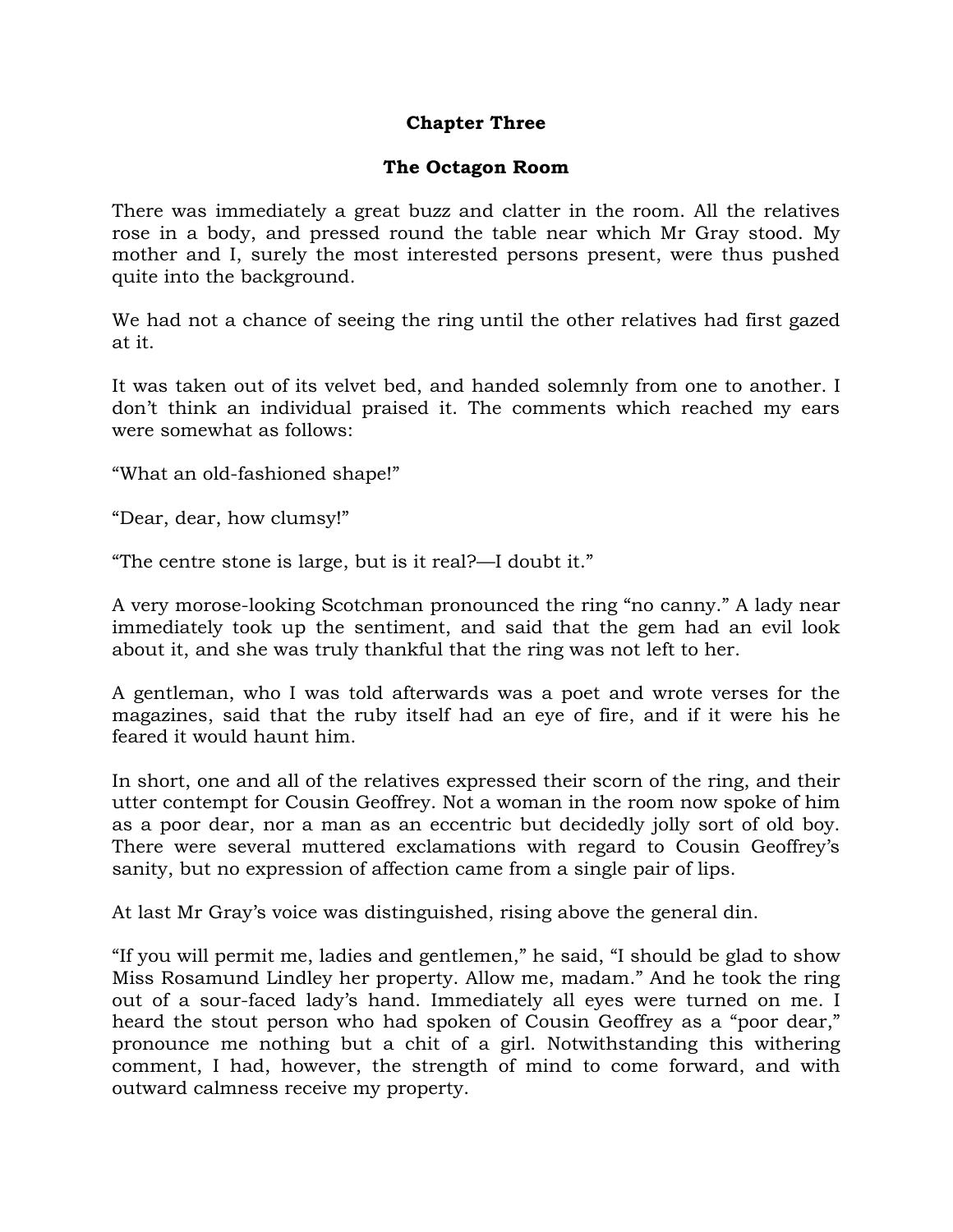"Take all possible care of this ring, Miss Lindley," said the lawyer. "If it has no other value, it is worth something as a curiosity. The setting of the gem is most uncommon." Then he put the case containing the ring into my hand.

One by one the relatives now left the room, and my mother, the lawyer, and I found ourselves alone.

"If you will permit me," said my mother in her gentle, charming sort of manner to Mr Gray, "I should like to go over Cousin Geoffrey"s house, and to look once again at the old furniture. You are not perhaps aware of the fact that I lived here for many years when I was a young girl."

Mr Gray smiled slightly.

"I happen to know some of Mr Rutherford"s history," he said.

My mother blushed quite prettily, as if she were a young girl. She turned aside and took my hand in hers.

"We may go, then," she said.

"Undoubtedly you may go, Mrs Lindley, and pray do not hurry; take your own time. I am going to put a caretaker into this house, and until he arrives shall stay in charge myself, so you and Miss Rosamund need not hasten away."

My mother thanked Mr Gray, and then she and I began our pilgrimage. I don"t think I ever before spent such an interesting afternoon. Cousin Geoffrey"s death had cast me down and destroyed all the hopes on which I had been building, still—perhaps it was the effect of the ring—I felt a curious sense of elation. The task of looking over the old house was the reverse of depressing to me. I never had been in such an antique, curious, rambling old mansion before. It was not like an ordinary London house; it had unexpected nooks, and queer alcoves, and marvellously carved and painted ceilings, and quaint balustrades and galleries. It must have been built a long time ago, and when the precious London ground was comparatively cheap, for the building went back a long way, and was added to here and there, so that it presented quite an irregular pile, and I don"t believe another house in London in the least resembled it. It towered above all its fellows in the square, and looked something like a great king who owned but a shabby kingdom. For the neighbouring houses were fifth-rate, and most of them let out in tenements.

But Cousin Geoffrey"s house was not only curious in itself—its contents were even more wonderful. I never saw a house so packed with furniture, and I don"t believe there was an article in it which had not seen at least a hundred years.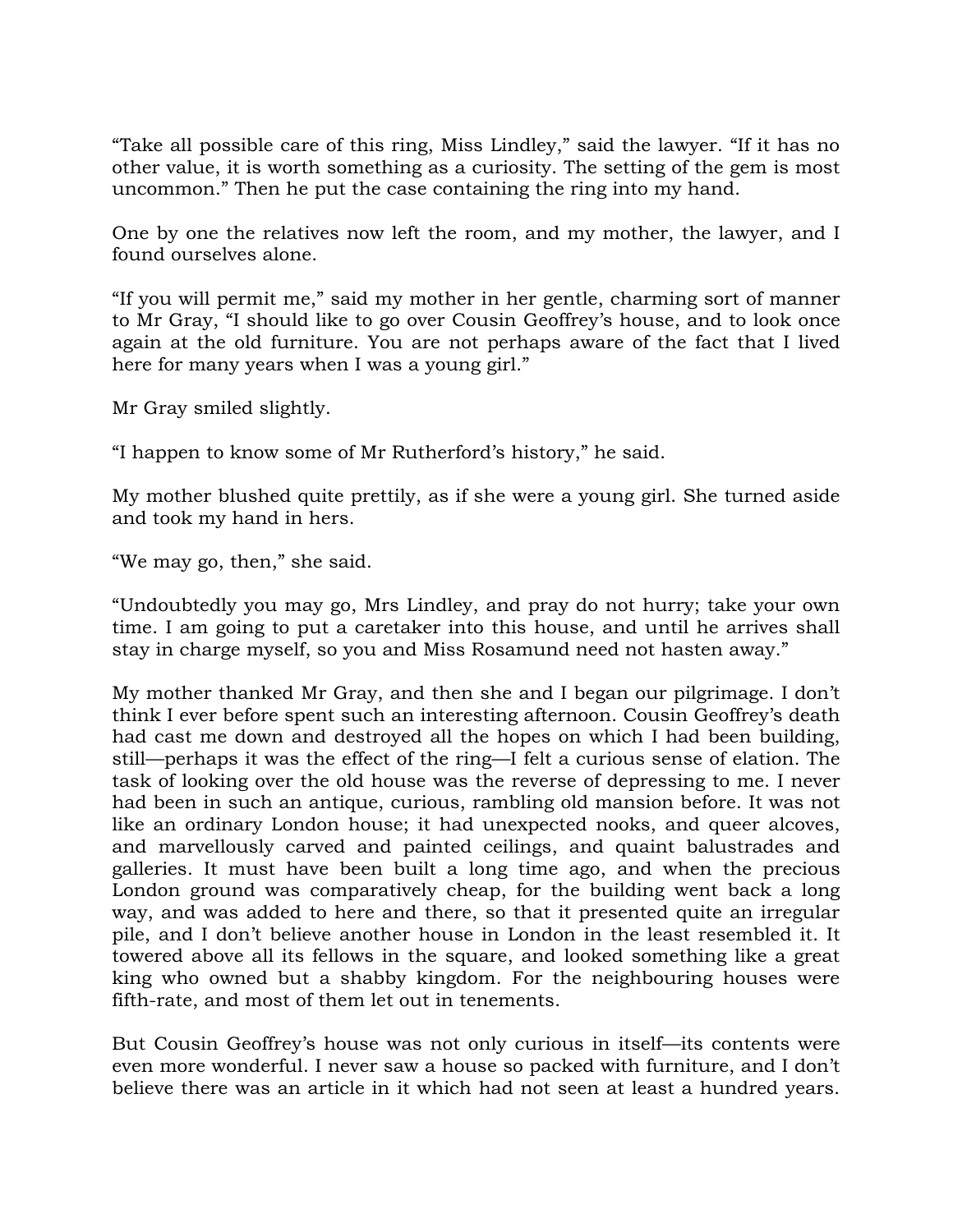The quaintest bureaus and chests of drawers inlaid with brass and ivory and mother-of-pearl were to be found in all directions. There were great heavy glass cupboards full of rare and wonderful china; there were spindle-legged tables and chairs of the most approved last-century pattern; there were Chippendale book-cases, and Queen Anne furniture of all shapes and sizes. At the time I was not a connoisseur of old furniture, but my mother was. She told me the date of the furniture of each room, and said that the house was so full of valuables, that it would make in itself quite an interesting museum. I never saw my mother look younger or prettier.

"Ah, I remember this," she exclaimed, "and this—and this. It was by this mirror I stood when I was dressed for my first ball, and as a little child I used often to climb on to this carved window-sill."

We came to a room presently which seemed to have been taken more care of than the rest of the house. Its approach was up a little turret stair, and the room, when we entered it, was an octagon. Each of the octagon windows contained a picture in richly-coloured glass; the pictures represented the same child in various attitudes.

"Oh, how lovely!" I exclaimed. "Even the dirt and the neglect can"t spoil these windows."

"No," said my mother, but she turned a little white, and for the first time showed signs of fatigue. "I did not know Geoffrey kept the room in such order," she said. "Why, look, Rosamund, look, it is fairly clean, and the glass in this great mirror shines. I believe Geoffrey took care of this octagon room himself."

"This was your room, mother," I said, flashing round upon her, "and I do believe this was your face when you were a child. Oh, what lovely, quaint, uncomfortable chairs, and what a brass fender to the old grate, and what a wonderful bit of tapestry hangs across that alcove! This was your room, your own, wasn"t it, mother dear?"

"I used to sit here a good deal," answered my mother. "And Geoffrey"s father had the windows representing childhood put in specially for me. Poor Geoffrey! I think he drew all the designs himself."

"Then Cousin Geoffrey was an artist?"

"Oh, my dear, did I never mention that?"

"No. How could you have kept such an interesting secret to yourself? And I talked art to him, and fancied myself so wise?"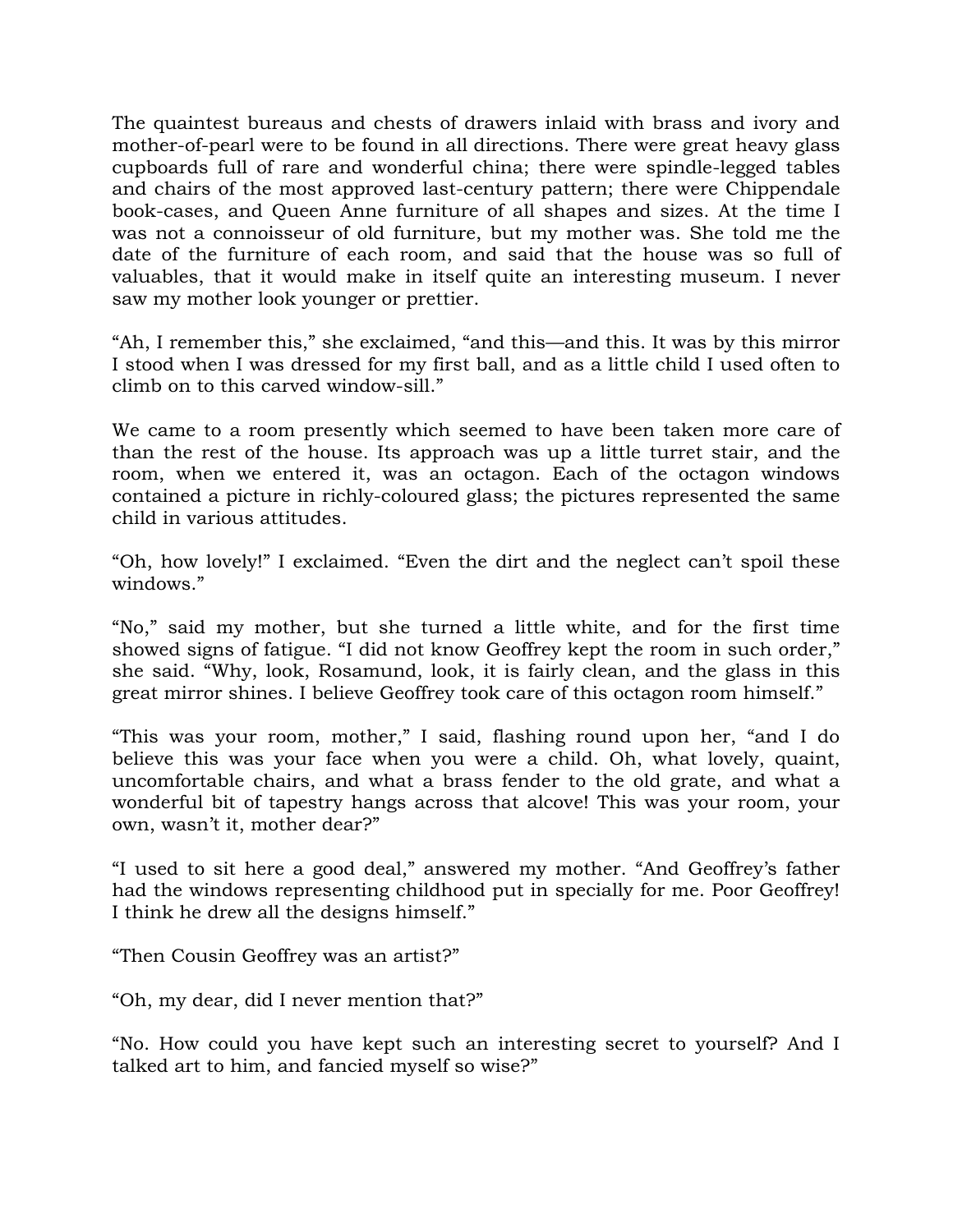"Rosamund dear, I am glad you have got the ruby ring. From a man like Geoffrey it means much. Cousin Geoffrey must have taken a great fancy to you, Rosamund."

"Well, mother, I wish he had left me some of his money."

My mother"s face turned still paler. She made no reply, but, walking across the octagon room, she spent some little time examining the old furniture, and touching it with reverent fingers.

"Rosamund," she said suddenly, "I am tired. This day has been too much for me. We will go home now."

I took the ring home in my pocket. This was a dangerous thing to do, and Mr Gray looked somewhat grave as he saw me slip such a precious relic into so insecure a hiding-place.

"Do keep out of crowds," he said. "Beware of pickpockets when you get to Paddington, and, above all, keep your pocket side next your mother when you get into the train."

I don"t think I attended to any of these directions, but the little old brown morocco case containing Cousin Geoffrey"s legacy arrived safely at Ivy Lodge, the name of our humble abode.

My mother and I got back in time for supper. My father and the boys arrived home as usual, and we sat down together to our supper.

I felt excited and full of my subject.

Surely on this night the departed relative might be mentioned; the curious scene after the funeral might be detailed for the benefit of those who were not present. But, as we approached the table, my mother held up a warning, finger.

"Not a word about Cousin Geoffrey," she whispered to me.

The evening meal was even more dull than usual. No one alluded to the events of the day. George read a battered novel as he sipped his tea, and my father perused the evening paper, as was his invariable custom.

After tea, Jack, my youngest brother, came up and asked me a question.

"Any money left to you by the old miser, eh, Rosey?"

"No, Jack, certainly not."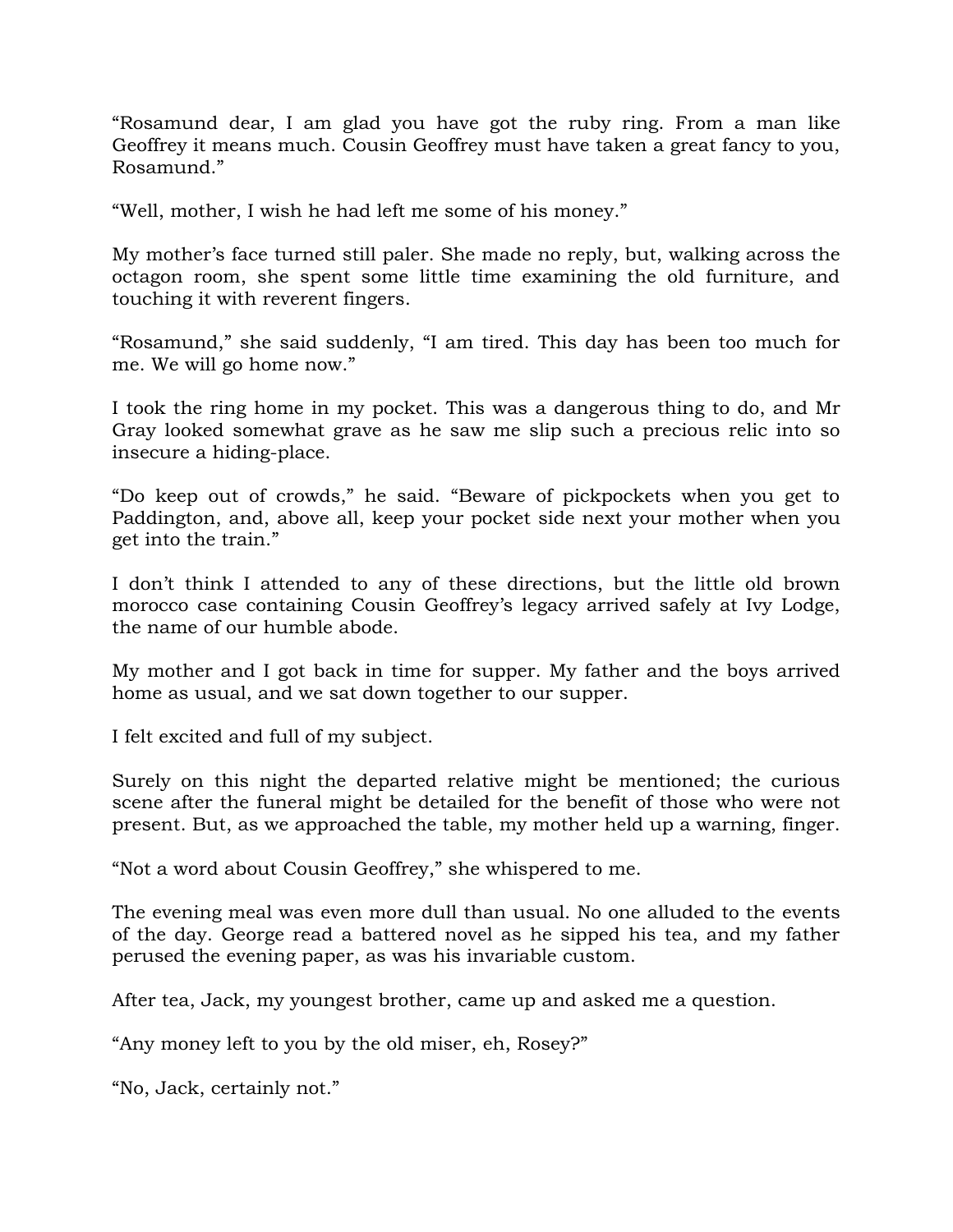"Well, miss, you needn"t look so fierce. A pity not, say I. Girls are of very little value nowadays unless they have a good supply of the chink to add to their charms."

"Jack, you are positively vulgar, I hate you to talk to me like that."

"All right, my dear. I have no desire to have any further conversation with you. I'm dead tired and have a headache. I shall go to bed."

Jack mounted the stairs to his own loft in the roof, and, as soon as possible, I followed his example. Having locked my door and lighted the precious inch of candle which was all that was ever allowed me to go to bed with, I took a key out of my pocket, and unfastening the box which contained all my greatest treasures, proceeded to place some wax Christmas tapers in various small sconces, and then to light them one by one. I had quite an illumination, as I sat down by my dressing-table to examine leisurely the legacy which had been left to me that day.

I took the little case out of my pocket, pressed the spring, and gazed at the treasure within. The fire which lay in the heart of the ruby leaped up at once to meet the illumination which I had made for it. I now perceived what I had not noticed before, that the ring contained three rubies. One of unusual size in the centre; one much smaller at each side. I saw at a glance that they had all eyes of fire, that they were beautiful, fantastic, bewitching. I suddenly pressed the little ring to my lips.

"Gift from Fairyland, welcome!" I said. "Open, sesame, and let me into your magical secrets! My life is so prosaic, so commonplace. Comfort me, little ring! Reveal to me the world of romance! Show me dreams, bring to me visions! Speak with those fiery eyes; speak, I listen!"

I suddenly stopped this rhapsody with a laugh.

"If my respected father and brothers heard me now they would think that I had taken leave of my senses," I soliloquised. "Well, this is a dear little ring, and I am glad Cousin Geoffrey gave it to me. How small it is—it won"t go on my tiniest finger. I wonder what kind of woman wore it last. It is of heavy make to be a woman's ring. How solid the gold is, and how quaintly carved. I see there is the device of a serpent worked very richly into the gold at each side, and the smaller ruby forms the eye. Really, this looks like witchery, a serpent with a fiery eye. Two serpents, rather, for each is complete in itself. How much to get into so little. No wonder the ring is heavy. Very different from that little slender hoop of mother"s which contains the single small bright diamond, which used to delight me when I was a child."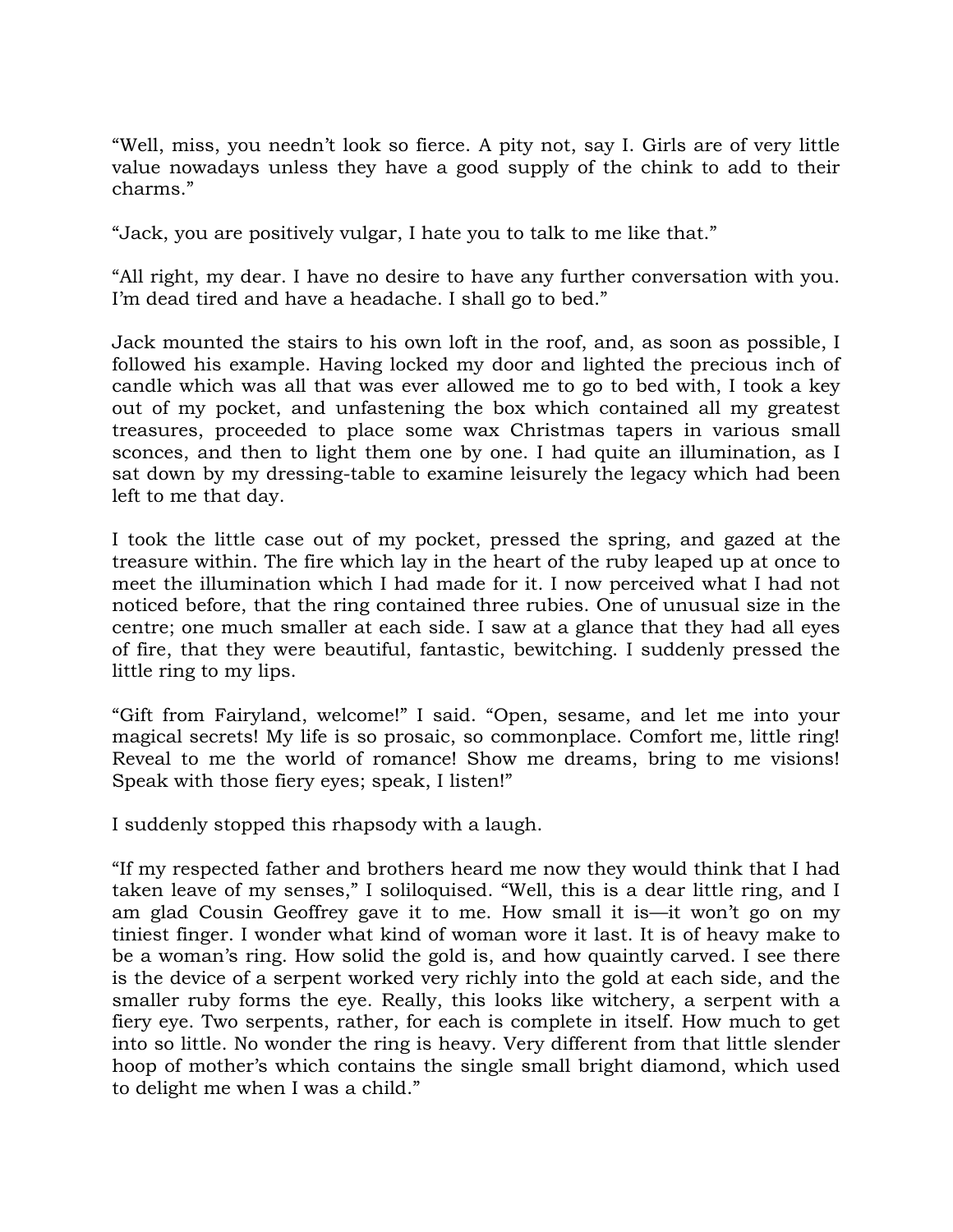Having examined the ring from every point of view I presently blew out the precious Christmas tapers. They were much too valuable to waste, so I put them back into my box, placed the ring in its case by their side, and got into bed.

The next morning I spoke to my mother. "I have been disappointed in my first effort to open the oyster-shell," I said.

"What do you mean, Rosamund?"

"Only that I must seek some other means to secure the necessary money to take me to the Slade School."

"My darling, I wish you would put such a futile idea out of your head."

"Mother dear, I cannot. It is fixed and established there by this time. I must go to the Slade School, and I must find the means for defraying the necessary expenses. Now, if I were to sell my ruby ring—"

"Oh, Rose, you surely are not serious."

My mother"s face turned pale with apprehension.

"I don"t think I am," I said. "I don"t believe I could part with the pretty thing. I love it already. Besides, Cousin Geoffrey did not wish me to sell it."

"Rose, dear, your father doesn"t know that Geoffrey left you the ring."

"Very well, mother, I shan"t enlighten him."

"I believe that ruby ring is of considerable value," continued my mother. "I know it well. It belonged to Geoffrey"s mother, and was left to her by an old ancestress, who brought a good deal of money and considerable misery to the house. Geoffrey's mother would never wear the ring, but he was fond of it, and had a link made at the back to fasten it to his watch-chain. I know the large ruby in the middle is worth a great deal."

All the time my mother was speaking she was going on with that endless darning which always gave me a sore dull feeling in my heart. If there is a dismal employment it is darning, and my mother"s little delicate fingers looked as if they were surely never meant for such an ungainly task.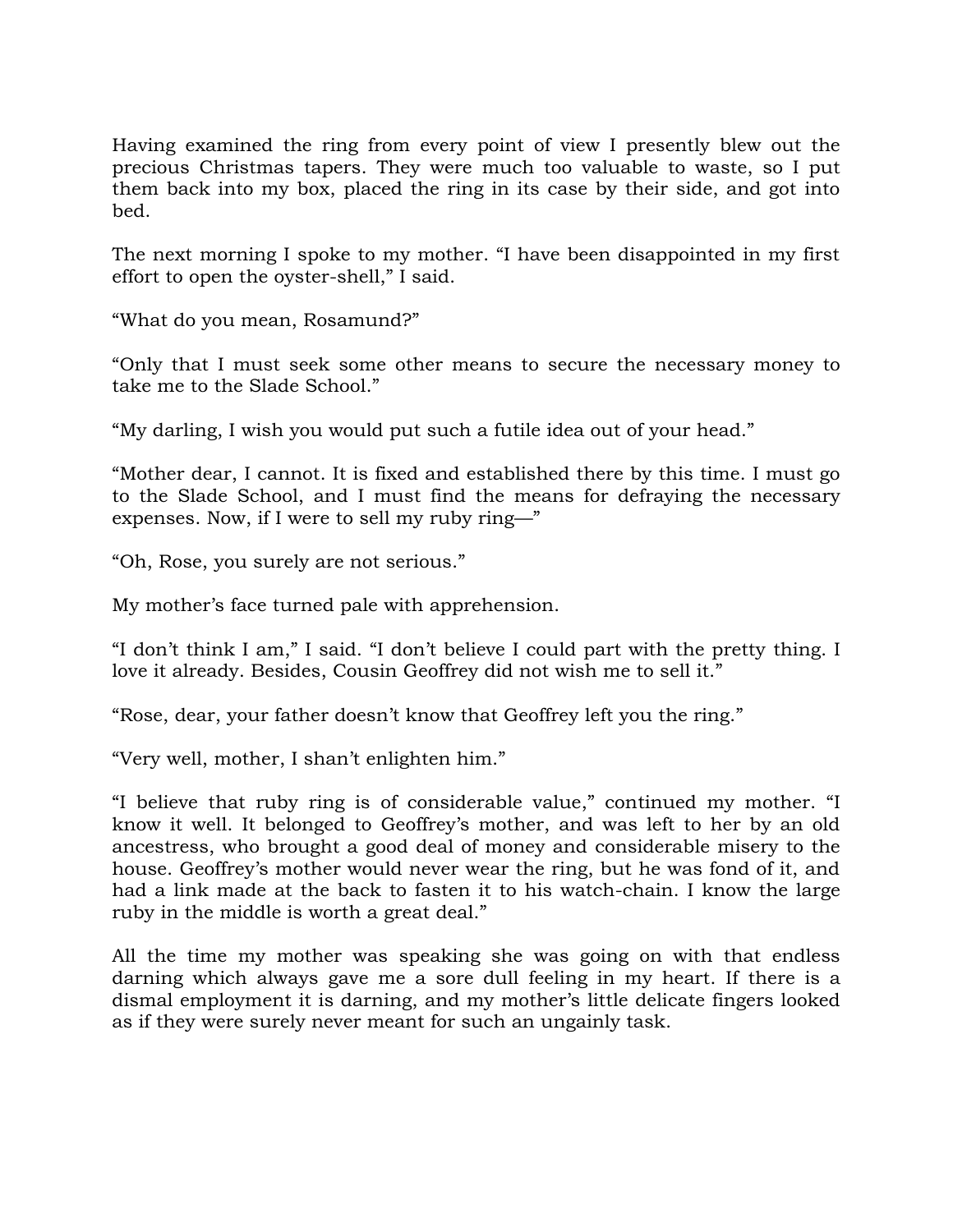"I wonder who Cousin Geoffrey has left all his money to?" I said suddenly. "I wonder if the rightful heirs will appear within the five years. I certainly should not like any of the relatives to have it."

"I would not think about it, if I were you, Rosamund. We, of course, are completely out of it."

"I don"t know why we should be. You are one of the nearest relations."

"Well, dear, we are out of it, so that ends the matter."

My mother spoke with quite unwonted irritation.

"It was a very curious will," I said after a pause; "very eccentric."

"Geoffrey was always eccentric, Rose, I"ve told you so scores of times."

"I wish I knew who was the heir," I repeated, getting up restlessly and standing by the fire. "Mother, have you any messages for me to do in town to-morrow?"

"In town? Surely, Rosamund, you are not going up to London so soon again. You have got no money; how can you pay your fare?"

"Yes, I have half-a-sovereign from my last allowance."

"Oh, but that is extravagance."

"I can"t help it, mother. I must go to a jeweller to ask him to value the ring. Oh, no, I shan"t sell it, but I cannot rest until I know its value."

My mother looked vexed, but she knew it was useless to argue with me when I had fully made up my mind.

"I do not know what girls are made of in these days," she remarked in a plaintive voice. "They are quite a different order of being from the girl of eighteen whom I used to know, when I was young. They are obstinate, and are quite sure to tell their elders every hour of the day that they know a great deal more about the ways and doings of life than they do, that they are quite capable of guiding their own actions."

"Mother, you are not angry?" I said suddenly. "Oh no, dear," she replied at once.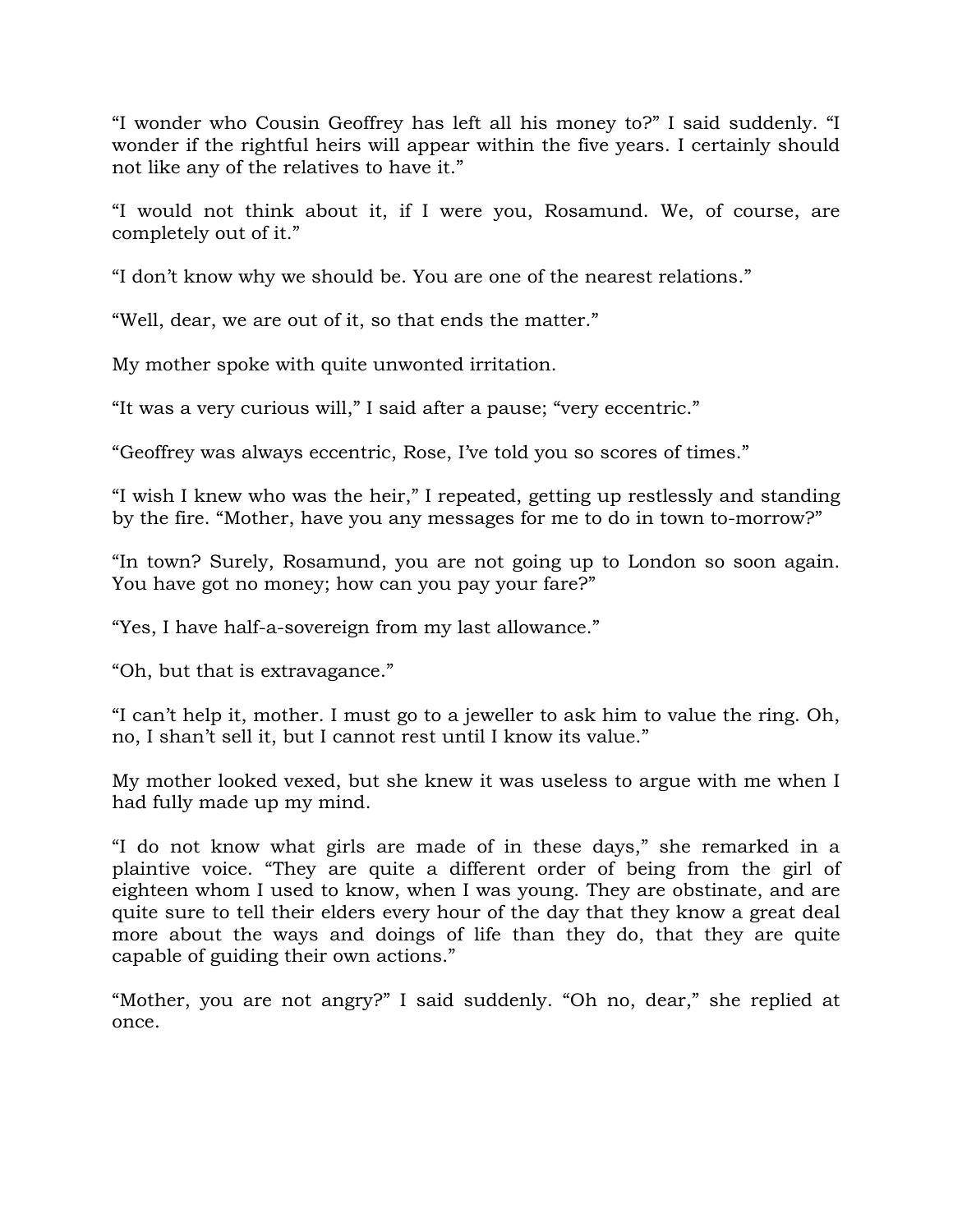"I cannot help taking my own way, but I love you with all my heart," I said irrelevantly. "I must take my ring to town and have it valued, but believe me, I shall do nothing really rash."

"I must trust you, Rose," she said then. "You are a queer girl, but I have never known you do a really imprudent thing in your life, except on the rare occasion when you would force yourself on Cousin Geoffrey's notice."

"Mother dear, was that rash? I have got my beautiful ruby ring."

My mother smiled and said no more. I left the room, knowing that she would make no opposition to my going to town on the following morning.

When the day broke, I got up early, for I felt too restless to sleep. I wore my best dress when I came down to breakfast; and when my father and brothers were ready to start for London, I accompanied them.

On the way up I noticed how ill Jack looked. He had a much nicer face than George, and I could have been fond of him had he ever shown the slightest desire to win my regard. But from his babyhood he was reserved and morose, and shared my father"s ideas with regard to women. Jack was serving his time to a solicitor in the City. At present he was earning no money, but the happy day when he could add to the family purse, and so relieve some of the dreadful burden of penury and scanty living, was not far distant. In two months" time he was to earn sufficient to pay his weekly mite to the household exchequer.

George, who was three years older than Jack, was doing quite comfortably as a clerk at Lloyd"s, and already spoke of taking a wife, and having a home of his own. I used to wonder what sort of a girl George would marry. I must frankly say I did not envy her her husband.

This morning I found myself seated by Jack's side in the railway carriage.

"How is your headache?" I whispered to him.

He looked round and favoured me with an almost glassy stare. He knew I spoke to him, but had not heard my question. I repeated it.

"Oh, better, better," he said hurriedly. "Don"t speak of it, there"s a good girl," and he lay back against the cushions and closed his eyes.

I felt sure at once it was not better, but it was like Jack to shut himself out from all sympathy.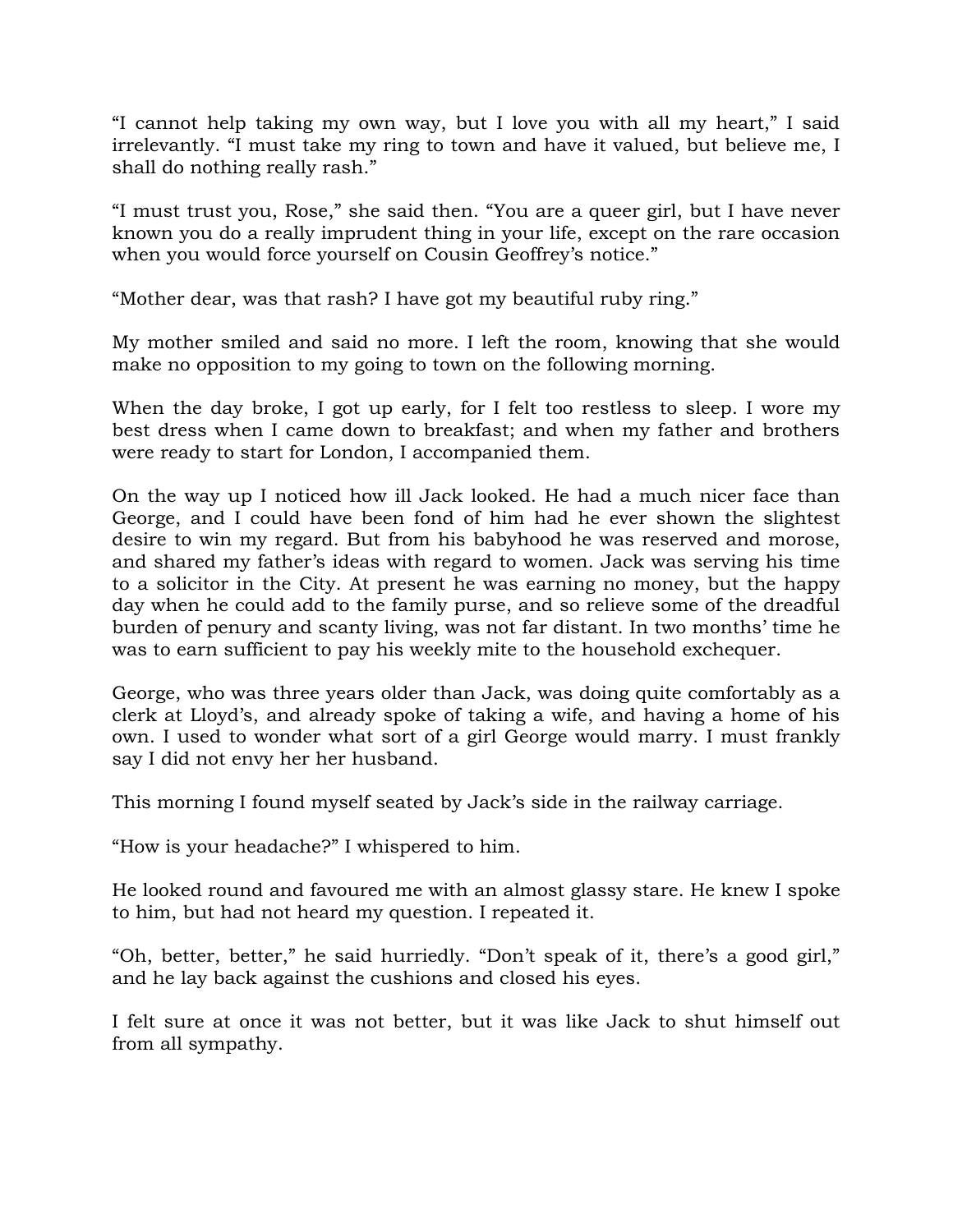We got to Paddington in good time, and I once more found myself in an omnibus which would convey me to Regent Circus. Presently I got there. I had made all my plans beforehand. I was a curious mixture of the practical and romantic, and I thought it best not to rely entirely on myself in choosing the jeweller who would value my ring. I wanted to get at the real value, and a jeweller who naturally would suppose I wished him to be a purchaser, would think it his province to run the ring down. I knew a girl from our village, who was serving her time now to a dressmaker in Great Portland Street. The girl's name was Susan Ford. She had often helped me to turn my dresses, and was a very sensible, matter-of-fact, honest sort of girl. I knew she would do anything for me, and as she had been over a year in London, she must have a tolerably wide experience to guide her.

Regent Circus was only a few steps from Madame Leroy's address. The house bore the customary brass plate on its door. I pulled the bell, and a boy in buttons answered my summons.

"Is Susan Ford in?" I asked.

The boy stared at me from head to foot, and made a supercilious and irrelevant reply.

I saw at once that people who called to see the apprentices must not expect politeness from the buttons. Nevertheless I held my ground, and said firmly that I wished to see Susan Ford if she could be spared to speak to me.

"I"ll take up your name, and inquire," Buttons finally condescended to say.

I said I was Miss Lindley, from Thorpdale. I was then requested to wait in the hall, where I sat and shivered for quite five minutes. At the end of that time Susan, jubilant with smiles, joined me.

"Oh, Miss Rosamund, how kind of you! How very kind—I am delighted!"

"Susan, I particularly want to ask your advice. Would it be possible for you to come out with me for a little?"

"Oh, miss, I"d like to, awfully, but I"m afraid it"s against the rules. Still, it would be a treat to take a walk with you, miss, and Madame Leroy is very goodnatured. I have a good mind to try if she"d spare me for an hour; we are not particularly full of orders just now."

"All right, Susan, do your best, for I really want your help," I answered.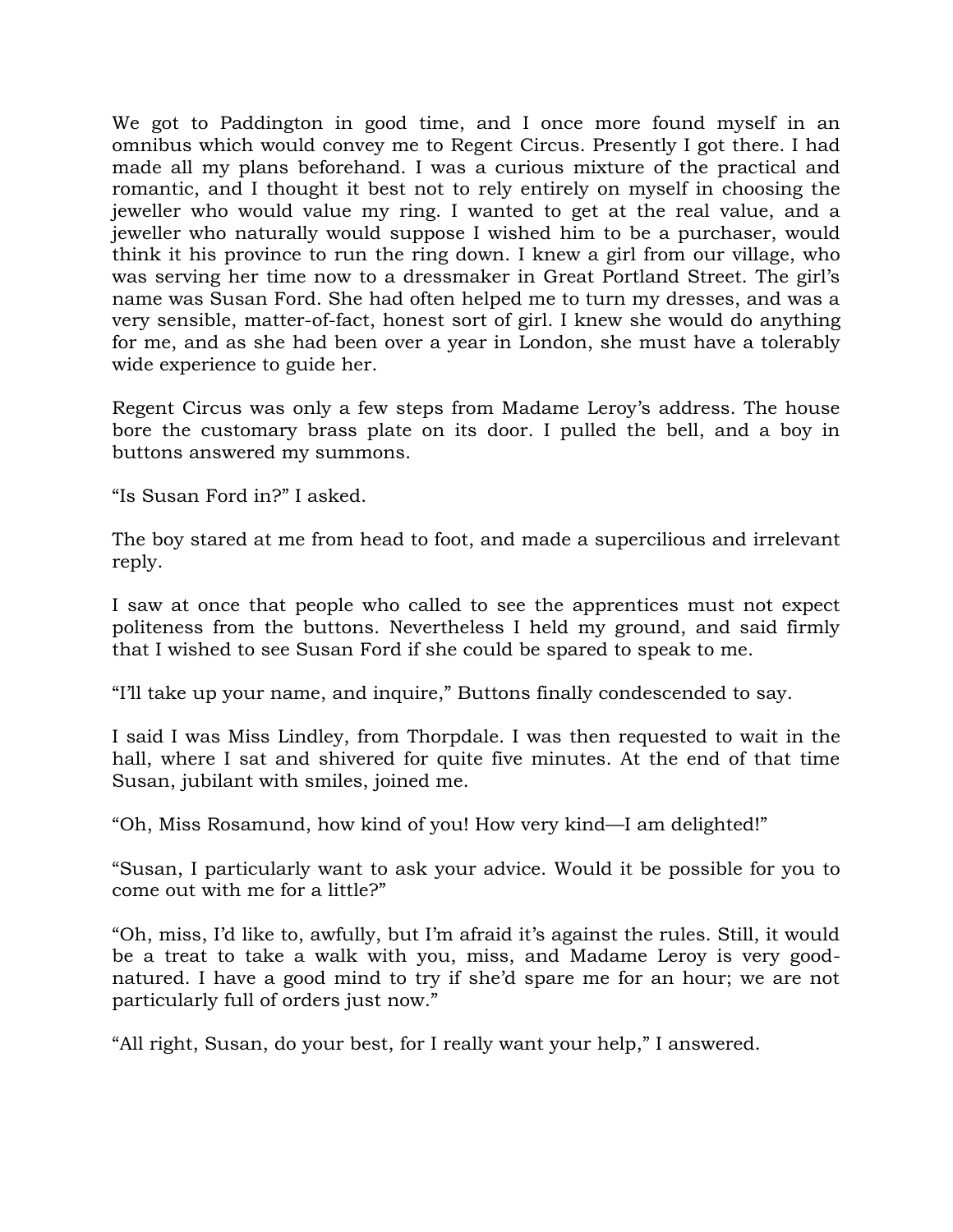Susan nodded and disappeared. In an incredibly short space of time she returned, wearing a very smart jacket and stylish hat. Oh, how dowdy I looked by her side!

"I"m just given an hour, Miss Rosamund," she said.

The moment we got into the street I told her what I wanted.

"I have got a curious old ring with me," I said, "very old-fashioned; I want to find out what it really is worth. Do you know an honest jeweller who will tell me the truth, Susan?"

Susan"s eyes sparkled.

"There"s lots of jewellers in Oxford Street, miss," she said.

"I don"t wish to go to one of them. They will fancy I want to sell, and will run my ring down."

"Then," proceeded Susan, "there are men, Jews, most of them, who lend ornaments to my missis, which she hires out to her ladies."

Susan"s eyes shone very brightly when she revealed this little secret to her country friend.

"Another time you shall tell me more about these jewellers," I replied. "But they surely would be the least honest of all, and could not help us to-day. Susan, you must think again."

"I know an apprentice," said Susan. "And he"s very clever, and—and wonderful on stones, Miss Rosamund."

"Ah, I thought you were the girl for me to come to, Susan. This apprentice is just the person whom we want. Where does he live?"

"Well, miss, if you"ll come with me now we"ll catch him just before he goes to his dinner. Sam is honest, if you like, miss, blunt I call him."

"Take me to Sam without a moment"s delay," I said.

We walked quickly, and presently found ourselves in Hanway Street. We turned into a small shop. A lad of about twenty was selling a china cup and saucer to an old lady.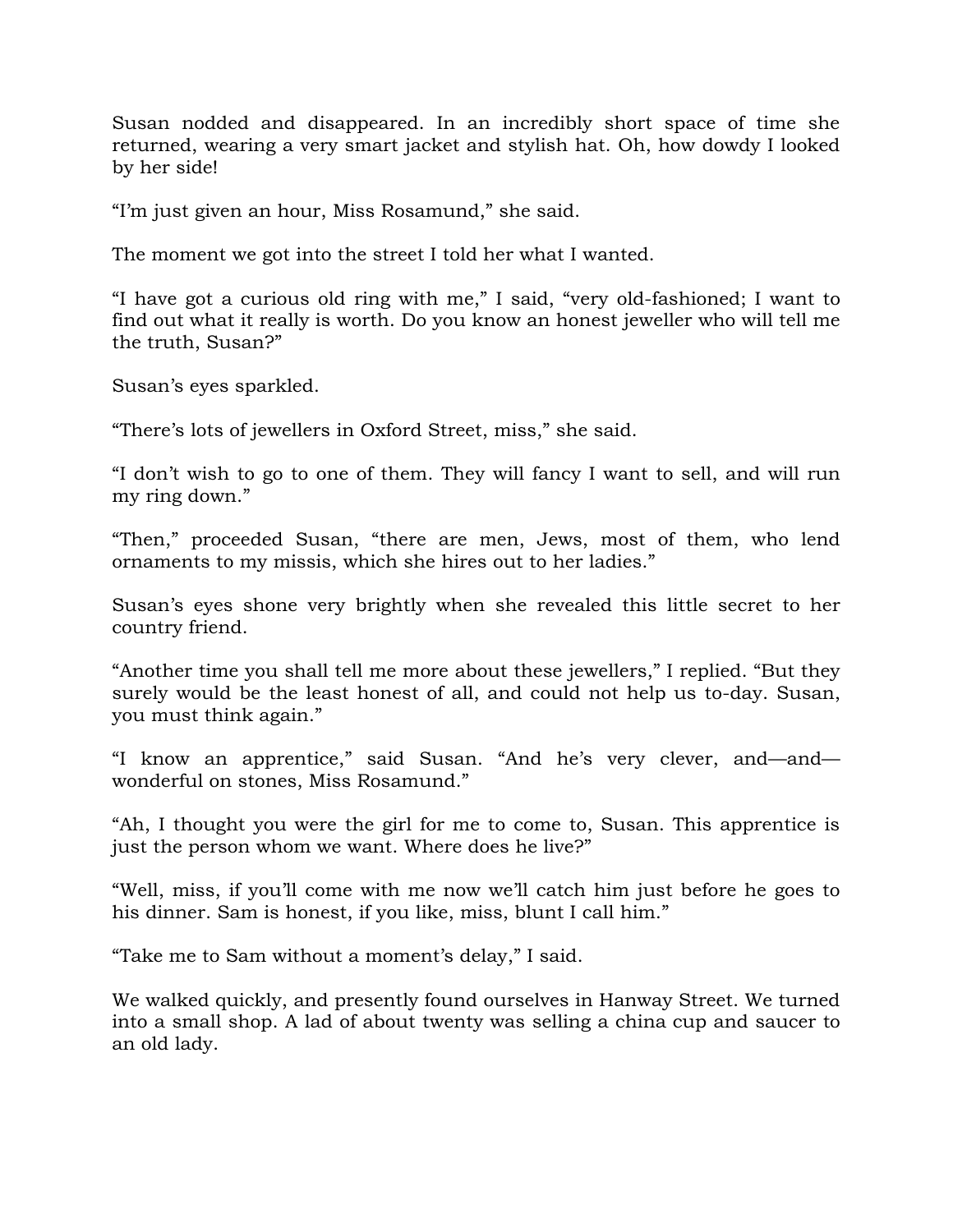The shop was full of all kinds of dirty, quaint, curious things. It reminded me a little bit of Cousin Geoffrey"s house. The lad had red hair; he winked at Susan, and I saw at once that I was in the presence of Sam.

Presently the lady customer left the shop in a considerable huff, and without the cup and saucer.

"She"ll come back fast enough, I"ve hooked her," said Sam. "The old "un"ll be pleased. I most times hook a couple of customers in the morning, and the old "un is always delighted. Your pleasure, ladies? How do, Susan?"

All the favourable opinion I had formed of Susan Ford was abundantly verified by her conduct during this interview. Sam examined the ruby ring from every possible point of view, he squinted frightfully over it. He turned on the gas, and caused its rays to pierce through the heart of the gems. They leaped up as if with living fire.

Presently he said that it was his bounden duty to consult the old "un. Before I could expostulate he had vanished with the ring into an inner sanctum. He came back in the course of ten minutes.

"How will you take it, miss?" he said. "In notes or gold?"

For a moment I felt too petrified to speak.

"What do you mean?" I presently gasped. "I don"t want to sell the ring."

"Oh, come now, miss, that"s a good "un! You know better than that. Don"t she, Miss Ford?"

Susan bridled and got very red when she was addressed as Miss Ford. But, being my staunch friend, she came quickly to the rescue.

"Miss Lindley knows her own mind, Sam," she said severely. "She don"t want to sell the ring, only to value it."

Sam, looking intensely mysterious and amused, darted once more into the back room.

"I wish he would give me back my ring," I said to Susan.

"Oh, it"s all right, you let Sam manage it his own way," retorted Susan.

After what seemed an interminable five minutes, Sam returned. His face was now quite pale, and his voice had an awe-struck sound about it.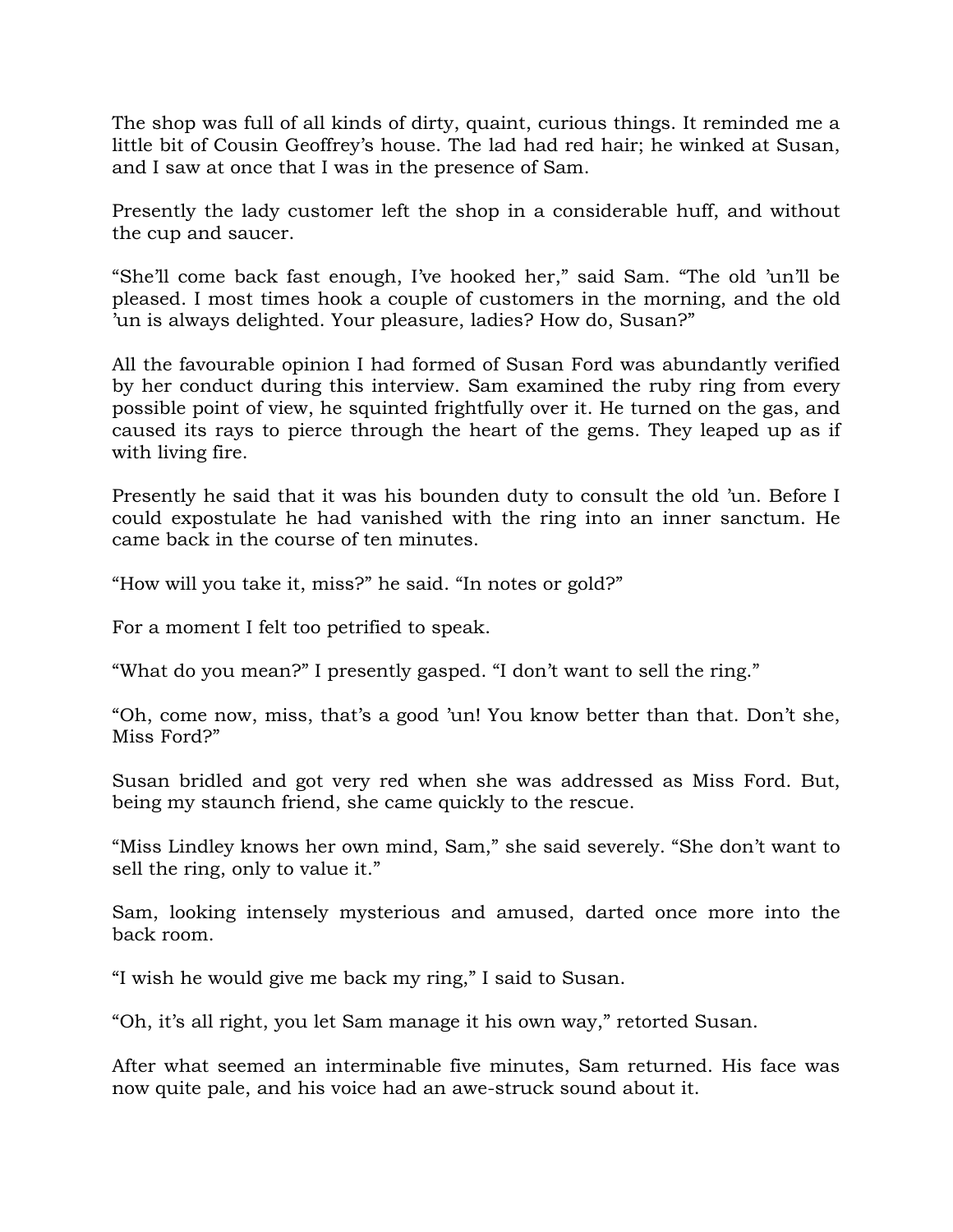"I never knew anything like it," he said, "never in all my life, but it"s true for all that. The old 'un'll give you one hundred and fifty pounds for the ring, miss."

I was nineteen years old, and I had never in the whole course of my life possessed ten pounds at a time. The idea, therefore, of walking out of that shop with one hundred and fifty pounds in notes and gold, all my own, my very own, was something of a temptation. Nevertheless I stood firm.

"I don"t mean to sell the ring," I said, "whatever it is valued at. I know now that it is worth not only one hundred and fifty pounds, but a considerable sum more. I cannot, however, get the exact value out of your master, as he wants to become the purchaser. I will, therefore, say good-morning. Come, Susan." Susan, casting a somewhat withering glance at Sam, followed me into Hanway Street, and we presently found ourselves back again at the large house in Great Portland Street.

"Good-bye, miss," said Susan. "I wish with all my heart I could ask you in, but I can't, and there's an end. I'd be delighted to help you in any other way, miss, about the ring, and if ever you do want to sell, I have no doubt Sam and his master will still hold to their offer."

"Yes, but I shall never want to sell my ring," I replied somewhat proudly. Then I bade Susan a hearty good-bye and returned to Oxford Street.

I had some idea of calling on Mr Gray, of taking him into my confidence, of asking him to advise me as to the best means of becoming a pupil at the Slade School. But I abandoned this idea for the present, and decided to take the next train home to my mother. Before doing this I went into Peter Robinson"s, and purchased two yards of delicate pearl-grey ribbon to put in her best cap.

"Sweet, pretty mother!" I said to myself. "How I should like to buy real Honiton lace to trim that cap, and a pearl-grey silk dress to match this ribbon; and how I should love to give her the daintiest food and the most beautiful luxurious home, and to take away that coarse darning, and that rough horrid mending, and that grinding poverty for ever."

I could do a great deal if I sold Cousin Geoffrey"s ring. A great deal, but not all, and I must not part in a hurry with a legacy which was not only beautiful, but had such a substantial money-value.

I popped my bit of ribbon, therefore, into my pocket, looked sadly at the few remaining shillings in my purse, and took the next train back to Thorpdale.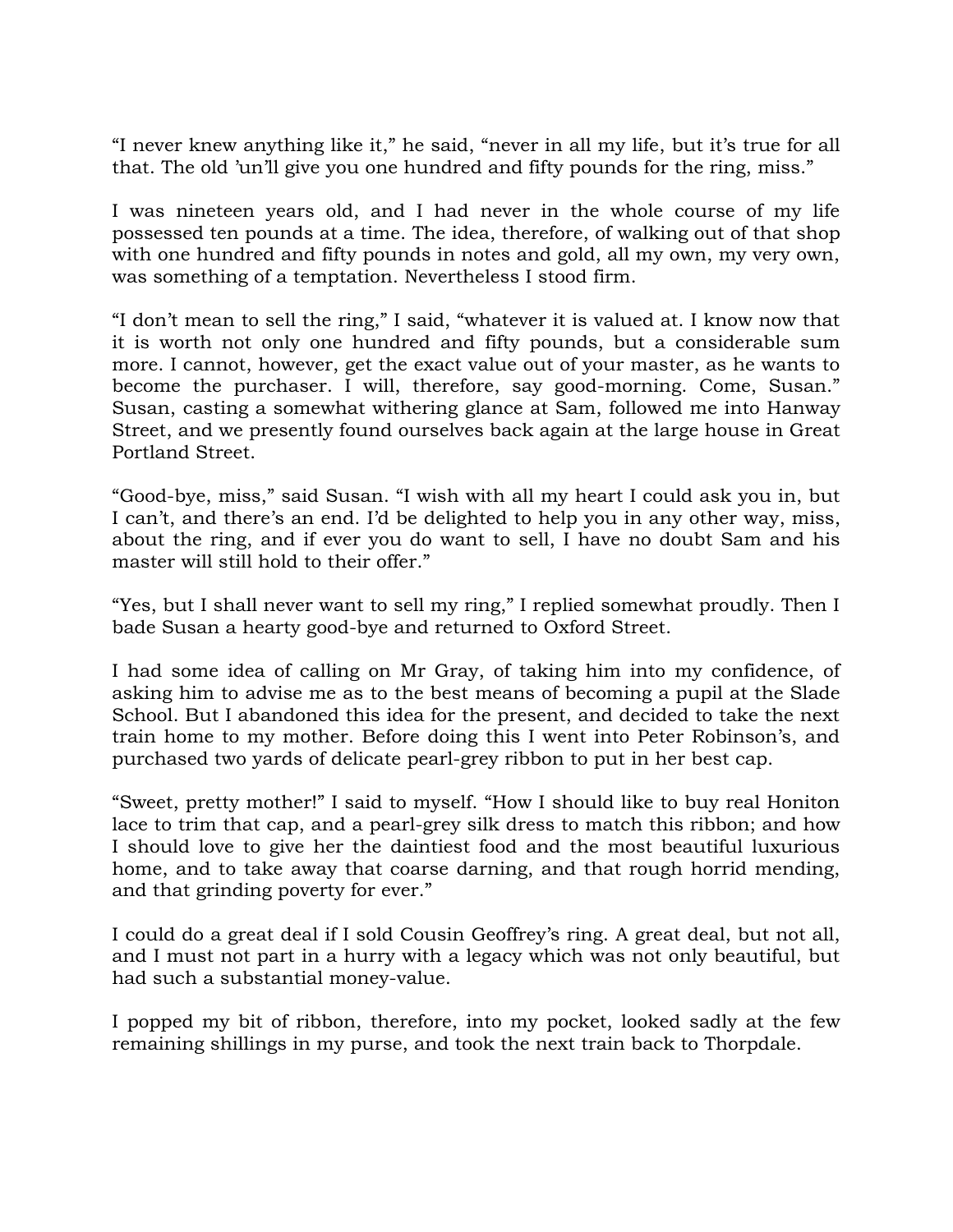I arrived at Ivy Lodge in time for an afternoon cup of tea with my mother. I was very hungry, for I had not ventured on the extravagance of lunch in town, and while I ate, I regaled her with the account of my morning's adventures. She was by no means astonished when she heard that the old Jew dealer had offered me one hundred and fifty pounds for the ring.

"It is worth a good deal more than that," she said. "I know the centre ruby has been priced at a very high figure by more than one connoisseur. Nevertheless, you are not going to sell the ring, are you, Rosamund?"

"It would pay my expenses at the Slade," I said somewhat mischievously.

My mother was about to reply when we were both startled by hearing the sound of a latch-key in the hall-door lock. I opened the door of the little drawing-room and peeped out.

"Jack!" I exclaimed. "What has brought you back at this hour?"

"My headache is worse," he replied, "I could not stay in town, so I came home."

"Oh, I am sorry," I said. "Mother, Jack has come home with a bad headache."

My mother stepped into the hall.

"You are looking very ill indeed," she exclaimed.

Jack growled in that peculiarly ungracious way which always drove me wild when it was addressed to our mother.

"I am not ill," he said. "What a fuss women make! I have just got a beastly headache."

"Come into the drawing-room, and have a cup of tea, my dear boy."

"I could not sit up, thank you, mother. I"ll go to my room, and see what a stretch on the bed and a nap will do for me. If Rosamund likes to be goodnatured, she can bring me up some tea in half an hour."

I did not particularly wish to be good-natured; nevertheless, at the time specified I took the tea to Jack. He sat up when I entered the room; there were feverish spots on his cheeks.

"Bother that tea!" he exclaimed. "Put it down, and shut the door, Rosamund. Now come over, and sit near me. If I don"t tell you what is the matter, I shall go mad."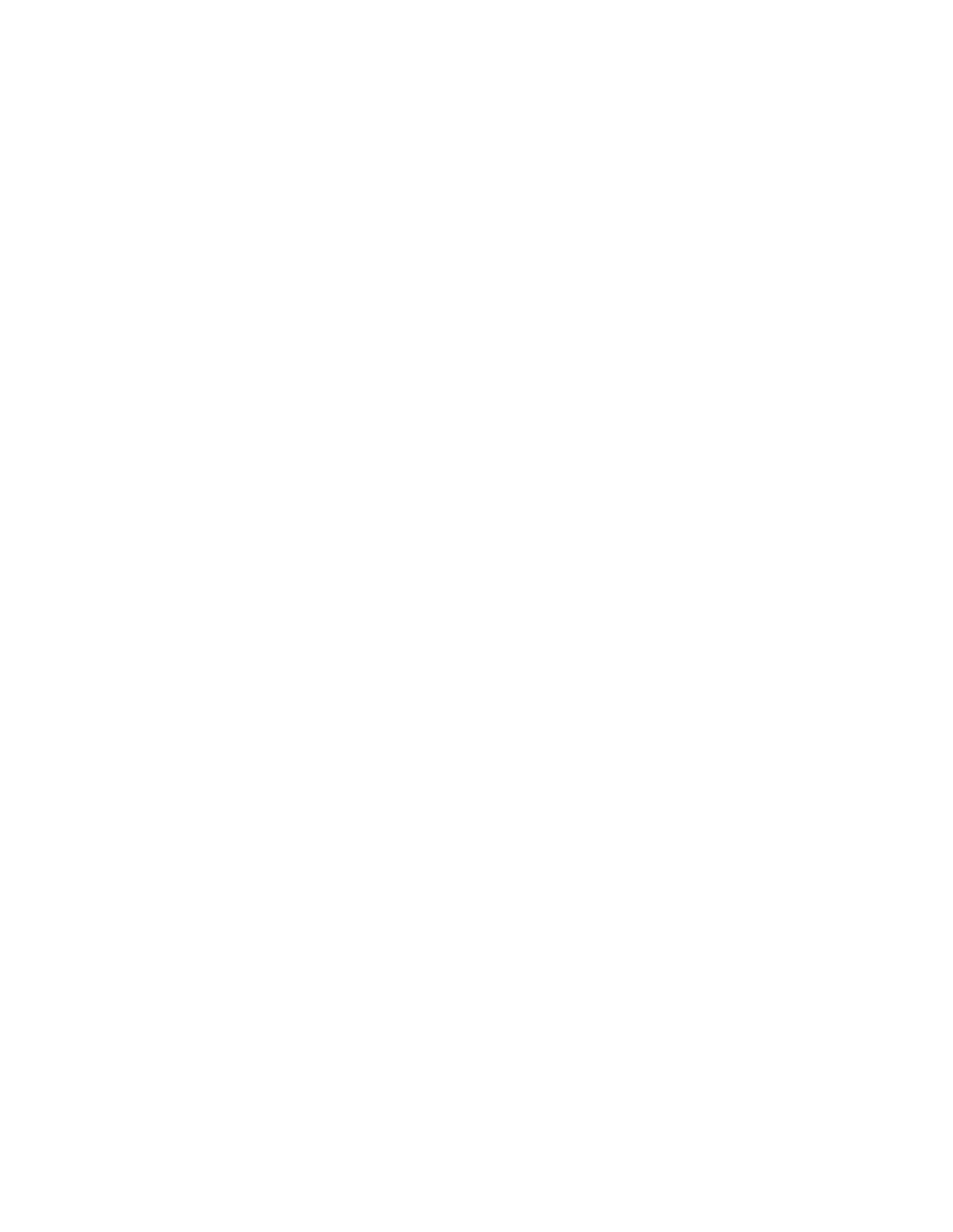#### **Chapter Four**

#### **Borrowed!**

I sat down at once by Jack"s bedside.

"What are you going to tell me?" I asked.

"How prosaic you are, Rose."

"Well, you never like me to make a fuss."

"That is true, and no doubt you will act sensibly in the present emergency. It is nice to be pitied, and affection is of value, but sense, oh yes, unquestionably common sense comes first of all." I could not help gazing at Jack with wideopen round eyes while he was speaking.

"You never in your whole life asked me to show feeling or affection," I managed to gasp out. "What do you mean by regretting it now? Your head must be wandering."

"Well, well, Rose, perhaps it is. It certainly aches badly enough to account for any vagaries in my speech. But now to business—or rather to the kernel of the matter. Rose, I am going to be very ill, very dangerously ill—do you understand?"

"I hope I don"t, Jack. You have a bad headache, which will soon get better."

"I repeat, I am going to be dangerously ill. I have taken fever. I know the symptoms, for I have watched them in another."

"In another? Whom do you mean? When have you been with a fever-stricken patient?"

"You will start when you hear my next words. I have been nursing my wife through fever."

"Jack—your wife! Are you married? Oh, Jack!"

"Well, go on, Rosamund. Get over your astonishment. Say, "Oh Jack!" as often as you like, only believe in the fact without my having to repeat it to you. I am married. My wife has scarlet fever; I have nursed her till I could hold up no longer, and now I have taken it myself."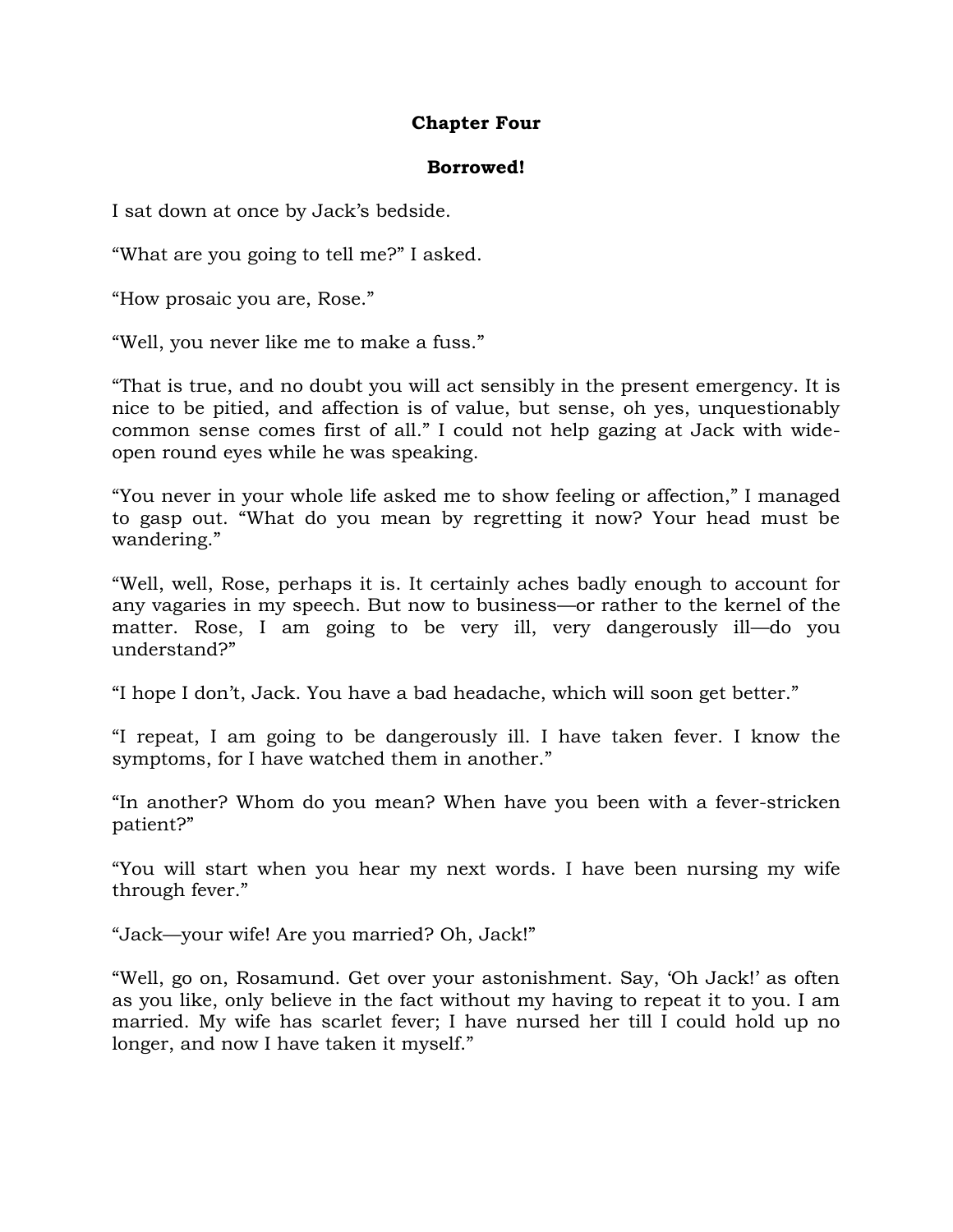I looked full into my brother"s face. It was flushed now, and his brown eyes were bright. He was a big fellow, and he looked absolutely handsome as he sat up in bed with the fever gleam shining through his eyes, and a certain sad droop about his still boyish mouth. I own that I never found Jack so interesting before. He had behaved very badly, of course, in marrying any one secretly, but he was the hero of a romance. He had feeling and affection. I quite loved him. I bent forward and kissed him on his cheek.

"Go on," I said. "You want me to help you. Tell me all the story as quickly as you can."

"But you will shrink from me when you know all."

"No, I promise that I won"t. Now do go on."

"I believe I must tell you quickly, for this pain rages and rages, and I can scarcely collect my thoughts. Now then, Rosamund, these are the bare facts. Six months ago I fell in love with Hetty. Her other name doesn't matter, and who she was doesn't matter. I used to meet her in the mornings when she walked to a school where she was teaching. We were married and I took her to some lodgings in Putney."

"But you had no money."

"Well, I had scarcely any. I used to make an odd pound now and then by bringing home work to copy, and Hetty did not lose her situation as teacher. She still went to the school, and she told no one of her marriage. I meant to break it to you all when I began to get my salary, for you know my time of apprenticeship will expire at Christmas. Things wouldn"t have turned out so badly, for Hetty has the simplest tastes, poor little darling, if she had not somehow or other got this horrible scarlet fever. She was so afraid I"d take her to the hospital; but not I!—the landlady and I nursed her between us."

"But, Jack, where did you get the money?" The heavy flush got deeper on my brother"s brow. He turned his head away, and his manner became almost gruff.

"That's the awkward part," he growled. "I—I borrowed the money."

"From whom?"

"Chillingfleet."

"Mr Chillingfleet? He's the head of your firm, isn't he?"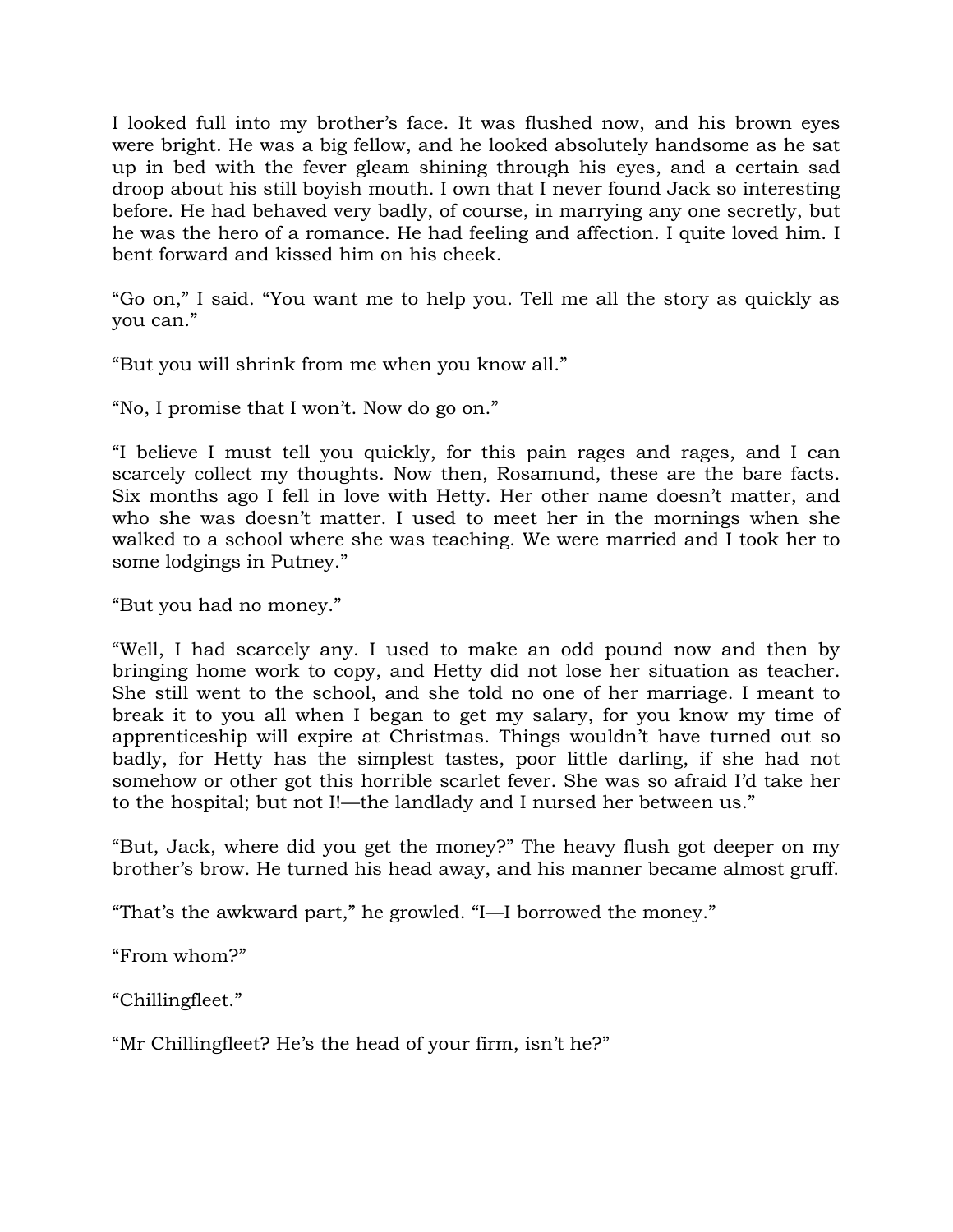"Yes, yes. I went into his room one day. His private drawer was open; I took four five-pound notes. That was last Monday. He won"t miss them until next Monday—the day he makes up his accounts. I thought Hetty was dying, and the notes stared me in the face, and I—I borrowed them. He has tens of thousands of pounds, and I—I borrowed twenty."

"Jack—Jack—you stole them!"

I covered my face with my hands; I trembled all over.

"Oh, don"t, Rose! call me by every ugly name you like—there, I know I"m a brute."

"No, you"re not," I said. I had recovered myself by this time. I looked at his poor flushed face, at his trembling hands. He was a thief, he had brought disgrace upon our poor but honest name, but at this moment I loved him fifty times better than George.

"Listen to me, Jack," I said. "I won"t say one other word to abuse you at present. What's more, I will do what I can to help you."

"God bless you, Rosamund. You don"t really mean that? Really and truly?"

"I really and truly mean it. Now lie down and let me put these sheets straight. This is Friday. Something can be done between now and Monday. Are you quite sure that Mr Chillingfleet will not find out the loss of the notes before Monday?"

"Yes, he always banks on Monday, and he makes up his accounts then. Rose, you have got no money; you cannot save me."

"I have certainly got no money, Jack, but I have got woman"s wit. Have you spent all the twenty pounds?"

"Every farthing. I owed a lot to Mrs Ashton, Hetty"s landlady."

"Now you must give me Hetty"s address."

"Oh, I say, Rose, you are a brick! Are you going to see her?"

"Yes, of course."

"Are you going to-day?"

"I"ll go, if I possibly can."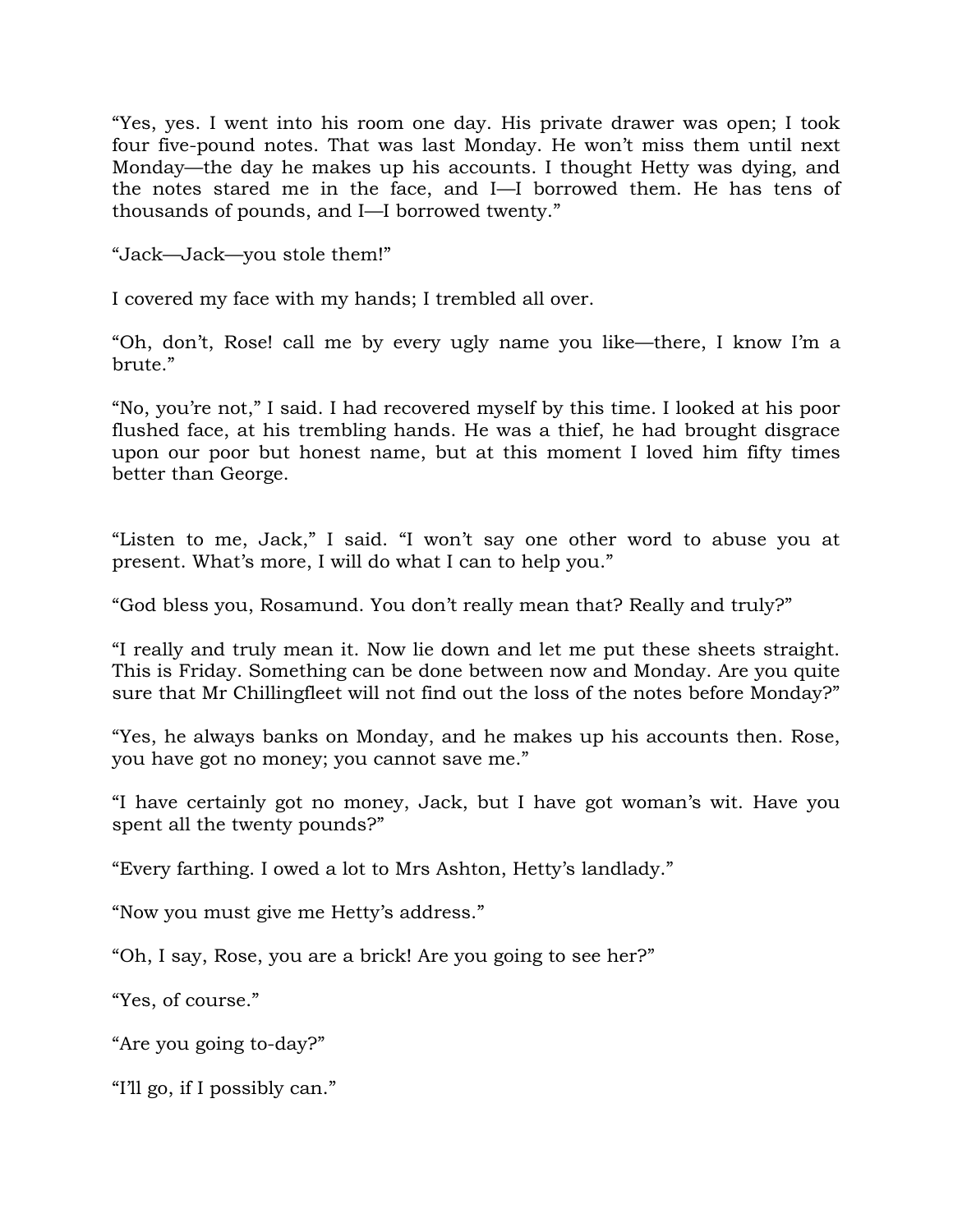"You must be very gentle with her, remember."

"I"ll do my best."

"And for goodness" sake don"t frighten her about me."

" $No.$ "

"You must make up some kind of excuse about me. You must on no account let out that I have caught this horrible thing. Do you understand, Rosamund, if Hetty finds this out it will kill her at once."

"I"ll do my very best for you, Jack. I won"t do anything to injure Hetty. I don"t know her, but I think I can promise that. Now, please, give me her address."

"Twenty-four, Peacock Buildings, fourth story, care of Mrs Ashton. When you get to Putney, you turn down Dorset Street, and it"s the fifth turning to the right. Can you remember?"

"Yes, yes. Now lie still. I am going to send mother to you."

When I reached the door, I turned and looked back. Jack was gazing wistfully after me, his eyes were full of tears.

"Rose, you"re a brick," said the poor fellow; and then he turned his face to the wall. I closed the door very softly and went down to the drawing-room where mother sat.

I went up to her, and took the mending out of her thin, white hands, and bending down kissed her.

"What is the matter, Rose, my dear?" she said. We were not a family for embraces, and she wondered at this mark of demonstration. When she raised her eyes to my face, she could not restrain a little cry, for with all my efforts I did not absolutely conceal the marks of strong emotion.

"Mother," I said, "you must put away your mending for the present."

"Why so, my dear? I am particularly anxious to get on with this invisible darning, for I wish to begin to refront Jack's shirts to-morrow."

"The shirts must keep, mother. Jack wants you for something else just now he is very ill."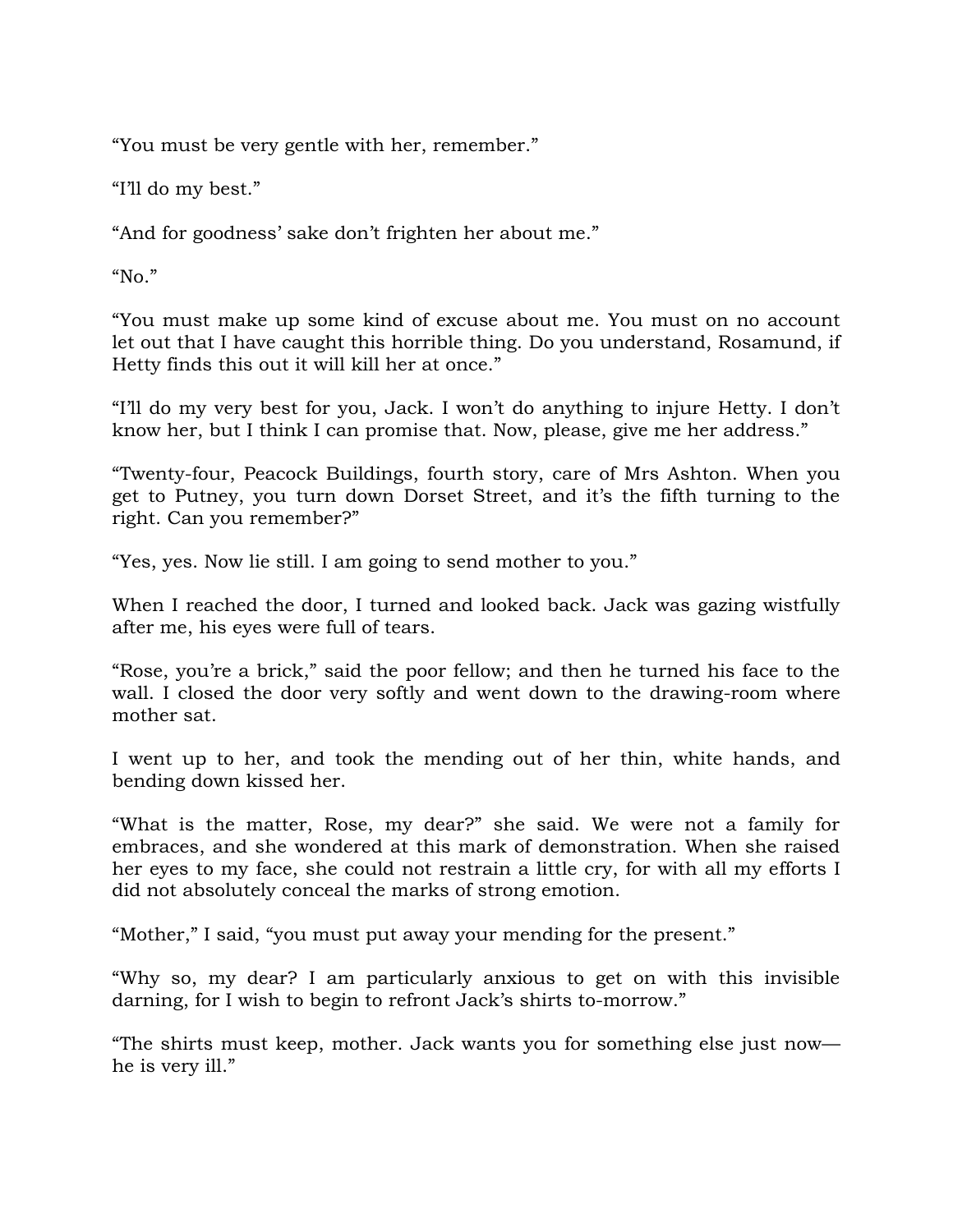"Ill? Poor fellow, he did look as if he had a bad headache."

"Yes, I think we ought to send for Mr Ray."

"What! For the doctor? Because of a headache? Rose, dear, are you getting fanciful?"

"I trust not, mother, but I really think Jack is ill, and I am afraid it is more than a headache that ails him."

"What do you know about illness, child?"

"Well, mother dear, go up yourself and see." My mother went softly out of the room. Her light footsteps ascended the creaking stairs. I heard her open Jack"s bedroom door and shut it behind her. In about five minutes she had rejoined me in the drawing-room.

"Rose, will you put on your hat, and go round to Mr Ray, and ask him to call at once."

My mother now spoke as if the idea of fetching the doctor had originated with herself.

"Jack is very ill, Rose," she said, looking at me, pathetically.

"Yes, mother, I fear he is. Now, listen to me, please; if you are going to nurse him, you are not to be tired in any way; you are to have no anxieties downstairs. When I go out, mother, I am going to fetch in Jane Fleming as well as Mr Ray."

Jane Fleming was a very capable woman who lived in the village; she could take the part of housekeeper, nurse, cook, dressmaker, as occasion offered. She was quiet and taciturn, and kept herself, as the neighbours said, "to herself." I felt that Jane would be a safe person to listen to Jack's wanderings, and that my mother might safely sleep while Jane watched by the sick man"s side.

Accordingly I said, "I will fetch in Jane Fleming," and I turned a deaf ear when my mother murmured the word expense.

"If the worst comes I will sell the ruby ring," I thought to myself, "but I won"t sell it unless all other resources fail me."

I put on my hat and jacket and went out. The shades of evening were already falling. I was dreadfully afraid that I might meet my father and George. I did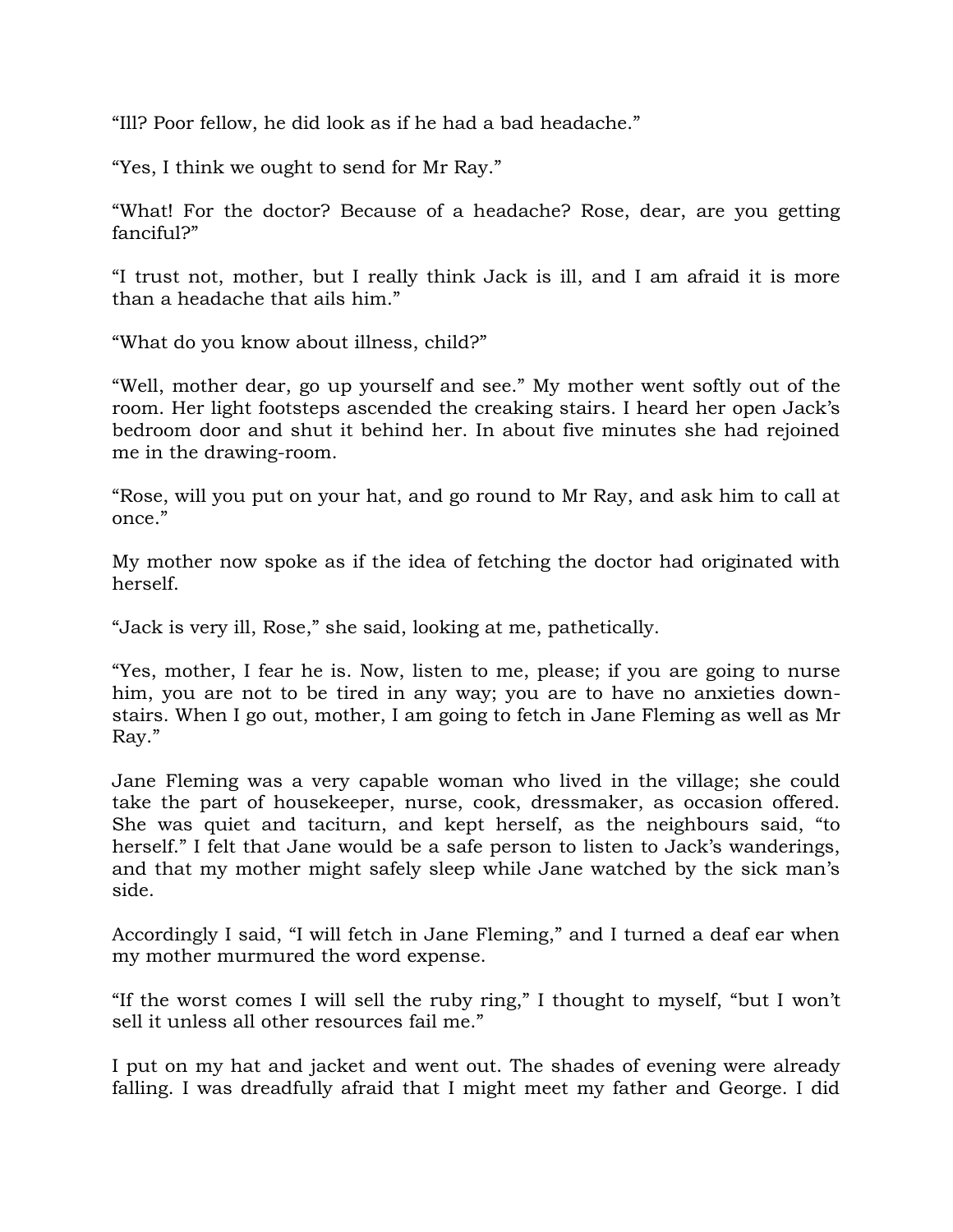not wish to see them at that moment. I felt that their coldness and want of sympathy would unnerve me. They would have every reason to be cold, for why should they fuss themselves over Jack"s bad headache? and yet I, knowing the tragedy which lay beneath that apparently commonplace pain, felt that I could not stand the slight sneer of indifference which would greet my announcement at that moment. Jack, compared to George and my father, was a very black sinner indeed. The cardinal sin of theft could be laid at his door. He was guilty of gross deception; he was weak, he was imprudent, nay more, he was mad, for by what sacred right had he bound his own life to that of another, when it was impossible for him to fulfil the vows he had taken?

And yet, Jack, I loved you better than I had ever done before in my whole life at that moment; now in your pain, your helplessness, your degradation, I would spare you even from a sneer. You trusted me, Jack, and I resolved to prove myself worthy of your trust, and, if possible, if in any way within my power, to save you.

I walked down the village street, and reached Jane Fleming"s house. She was ironing some collars in her neat kitchen.

"Jane," I said, "my brother Jack is ill, and mother wants you to go up and help to nurse him."

"Yes, Miss Rosamund," replied Jane, in her quiet, unsurprised way. "Am I likely to be required for the night, miss?"

"Yes, Jane, you certainly are."

"I"ll be at Ivy Lodge in ten minutes, miss," replied Jane Fleming.

I left the house without another word. Mr Ray lived a little farther off, but I was lucky in finding him also at home. I asked him to call to see Jack at once, and then I turned off in the direction of the railway station. I must be really wary now, for it would be fatal to Jack"s peace of mind were my father and George to see me going to town at that hour. I managed to elude them, however, and going into the ladies" waiting-room scribbled a little note to my mother.

"Dear mother," I said, "you must not be at all anxious. I am going to town on important business for Jack. Don"t on any account tell father and George, and expect me home some time to-morrow."

I gave my note to a small boy who was lounging about outside the station. He was to deliver the little note into Jane Fleming's hands. No one else was to get it. I knew Jane sufficiently well to be sure she would give it to my mother unobserved.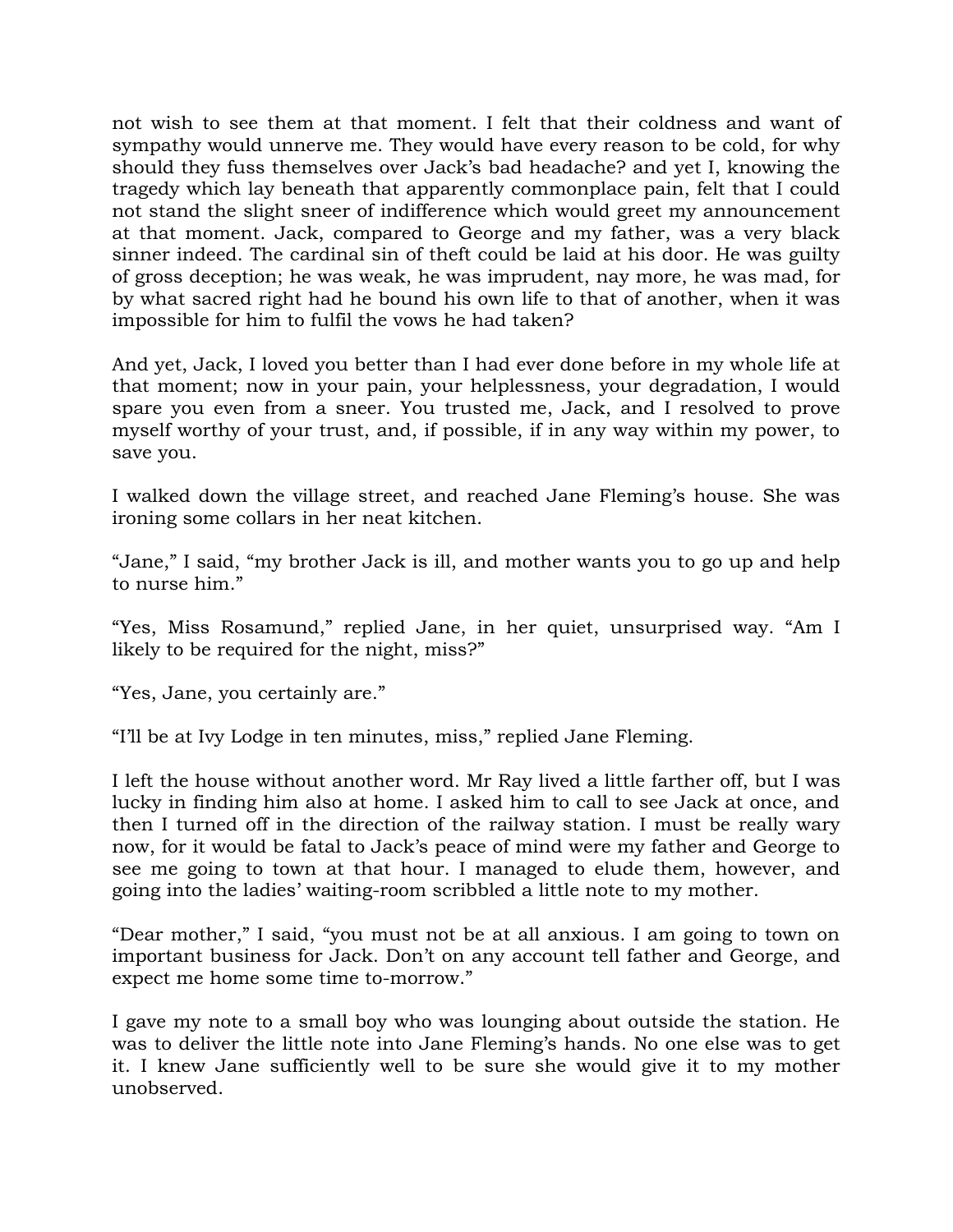Shortly afterwards my train came up, and I found myself being whirled back to London in a second-class compartment. Fares were cheap on our line, and I was relieved to find that I had five shillings still untouched in my purse. I got to Paddington in a little over half an hour,—the train I travelled by was an express,—and then stepping into an omnibus I was carried slowly, and with many provoking delays, to Regent Circus. I had never been in London by night before, and the dazzling lights and pushing crowds would have nonplussed me considerably another time. Under ordinary circumstances I might have felt uncomfortable and even a little afraid. Every idea of strict propriety in which I had been brought up would have protested against the situation in which I had placed myself. I was a lady, a very young lady, and it was not correct for me to perambulate these gaslit streets alone.

As it turned out, however, I had no time for fear, nor was there the smallest cause for alarm. No one noticed the plainly, almost dowdily dressed girl, as with dull apprehension in her eyes, and a queer reserve fund of fortitude in her heart, she hurried along.

I soon reached the house I had visited early in the morning, and almost gave Buttons an electric shock by once more inquiring for Susan Ford. I knew that it was necessary to propitiate Buttons, and poor as I was I expended sixpence on that worthy.

"Go and tell Susan that I must see her without fail, and at once," I said.

Buttons stuck his tongue into his cheek, very nearly winked at me, but refrained, and promising to do his best, vanished.

Susan was evidently busy at this hour. I sat for nearly a quarter of an hour in that cold stone-flagged hall waiting for her. She came down at last, looking perplexed and even cross.

"My missis is in a temper, Miss Rosamund. Of course I"m delighted to see you, miss, but I can't stay; I really can't. We're all in no end of confusion up-stairs. Oh, Miss Rosamund, you do look cold and white! I wish I could take you up to my room, but I just daren"t. Is there anything I could do for you, miss? Please say it as quick as you can."

I clutched hold of Susan's shoulder.

"You know the ring," I said.

"Oh yes, miss; you don"t want me to go back to Sam with it now, miss?"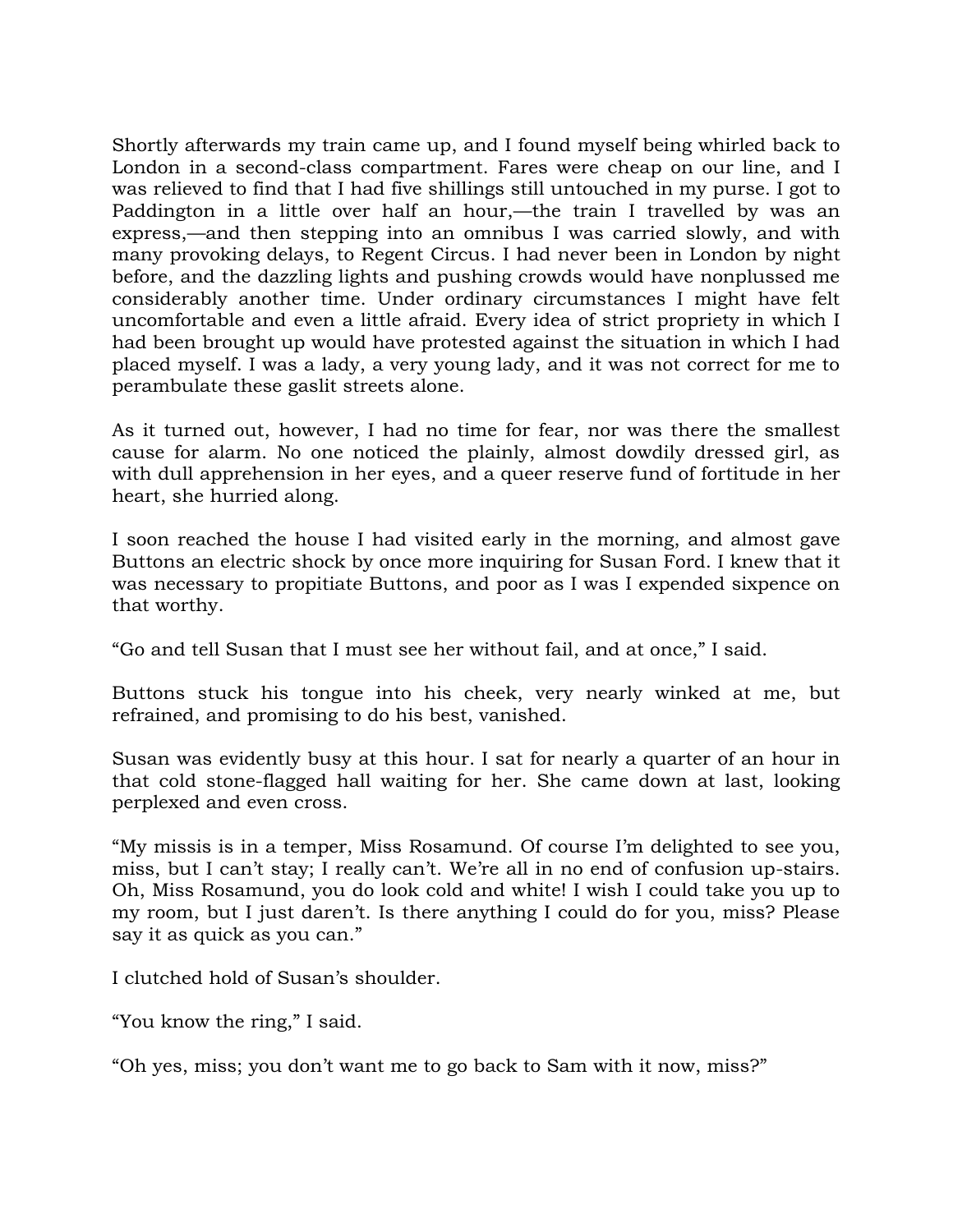"No, no, no! I am not going to sell my precious ruby ring; but, Susan, you said to-day that your mistress sometimes hired out jewels. Fine ladies, who wanted to look extra fine, borrowed jewels. Of course, when they borrowed, they paid. Look at my ring once again, Susan. See! Here under the gas-lamp, does it not sparkle? Would not the gems look well on a small, fair hand?"

While I was speaking Susan remained motionless, but I noticed that she began to breathe hard and quick.

"I do believe that this will set everything right," she said, "I do most positively believe it. You give me the ring, miss, and stay here. I"ll be back in a minute; don"t you stir till I come back to you, Miss Rosamund."

"Listen, Susan, I must have money for the ring, money down. The more you can get the better, and I"ll hire it out for one night only. Remember that, Susan, I only hire out the ring for one night."

"All right, miss, give me the ring at once. This may set matters straight again. There ain't no saying. I'll attend to all you want, Miss Rosamund, never you fear."

Susan almost snatched the old-fashioned little case out of my hand, sprang up the stairs three steps at a time, and vanished.

I waited in the great, cold, empty hall with no other companion than my fastbeating heart.

I had a curious sense of loneliness and even desolation, now that I had parted with the ring. It seemed to me that Cousin Geoffrey was near, and that he was looking at me reproachfully. I almost regretted what I had done; if I had known where to find Susan I would have rushed after her, and asked her for my ring back.

As it was, I had to restrain my impatience as best I could. Perhaps Susan would be unsuccessful; perhaps in a moment or two she would bring me back the ring. She did nothing of the kind. She kept me waiting for a quarter of an hour, then she came back with five pounds in her hand.

"My missis is awfully obliged to you, Miss Rosamund, and—and here"s five sovereigns, miss. I couldn't get more, I couldn't really."

"And my ring, Susan, my ring?"

"You"ll have it back to-morrow, miss."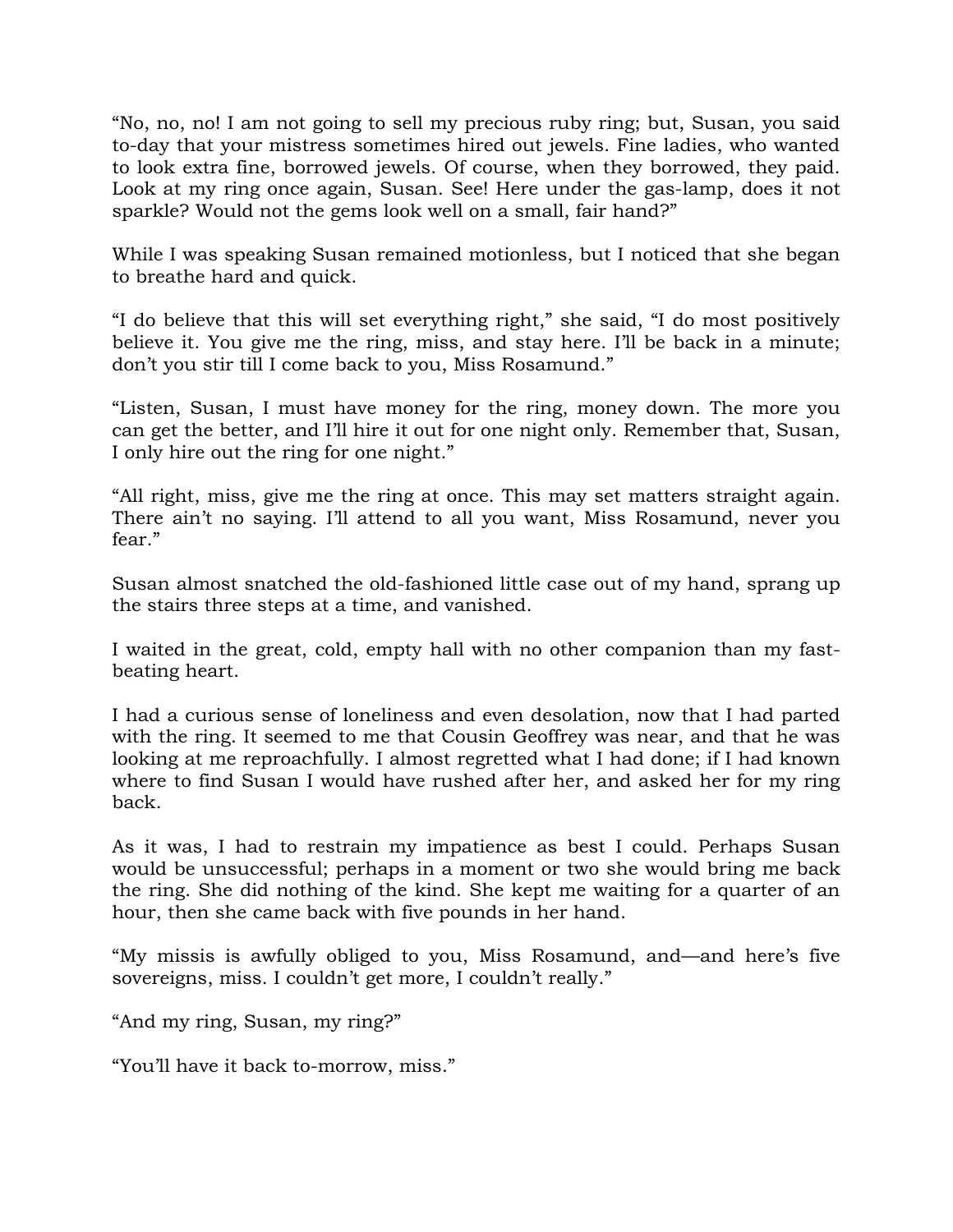"But is my precious ring safe? Is it in the house? Where is it?"

"Where is your ring, Miss Rosamund?" Susan stared at me, and spoke almost pettishly. "Didn"t you say you wanted to hire the ring out, miss? Well, and haven't I done it? The ring is out—it's seeing company to-night, that ruby ring; it's having a fine time; it belongs to grand folk for the night, and it's seeing life, that"s what it is. Oh, I wish I was it! I think, Miss Rosamund, that ring is going to have a lovely time."

"And you"re sure I shall have it back by to-morrow?"

"Why, of course, miss. You come here about twelve o"clock. I shouldn"t be surprised if Madame wanted to do another hire with it; she seemed mighty taken with the big ruby, and I dare say the young lady who wears it to-night may want it again. But of course that's as you please, miss."

"Of course, Susan. Well, I am very much obliged to you, and I will call tomorrow at noon." I slipped the five sovereigns into my purse, shook hands with Susan, and left the house. I felt wonderfully independent; the touch of the gold had done this. It was marvellous with what a sense of power I now looked around me. I felt at that instant what a gulf there was between the rich and the poor. With five shillings I could be timid; with five pounds I could be wonderfully calm, collected, and brave.

I walked as composedly down the gaslit streets as if I had done so every evening of my life. I entered a grocer's shop and bought half a pound of tea, very good tea. I also bought sugar, Brand"s meat jelly, and a pound of paraffin candles. As I was leaving the shop I thought how fond mother was of rusks when she was ill. I turned back and got some. I was now quite laden with parcels, and as I knew I must purchase several more, and could not possibly carry them all in my hands, the next thing was to secure a basket. I was not long in discovering a sort of bazaar, where miscellaneous articles of every description were to be had. I chose a serviceable basket, paid for it, popped my groceries in, and went out. I soon added to the store a chicken, two pounds of beef for beef-tea, a loaf of bread, and some fresh butter. Finally I placed on the top of the basket a bunch of fine hothouse grapes, two or three lemons, some oranges, and, lastly, a great lovely bunch of chrysanthemums.

Now, I felt that I was ready for Putney.

I retraced my steps to Regent Circus, and after a little delay found myself in an omnibus which would finally land me at Victoria.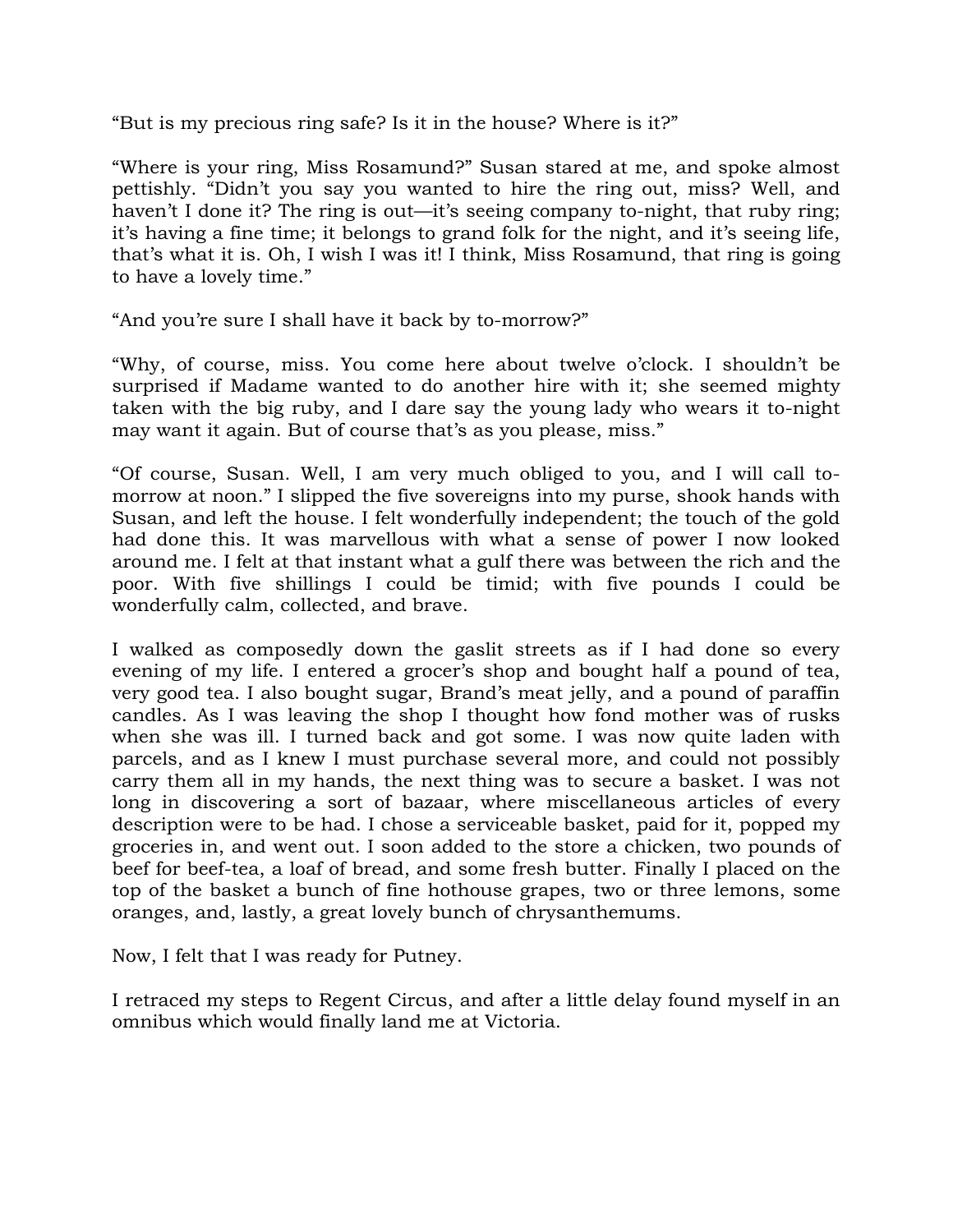I need not describe my brief journey to Putney; I had no adventures on the road. No one spoke rudely to me, or stared at me, or molested me in any fashion. The train was punctual, and my fellow-passengers civil.

When I got out at Putney station I did not lose my way, for Jack's directions were explicit, and my head felt wonderfully clear.

It was, however, between nine and ten o"clock at night when I arrived at the lodging-house where my brother's poor young wife lay ill.

I knocked at the door, and the landlady, who had watery eyes and an ugly sodden sort of face, presently answered the summons.

She opened the door about six inches, and stared at me suspiciously from head to foot.

"Does Mrs Lindley live here?" I asked.

"No, there"s no one of that name in the house." She prepared to shut the door in my face.

"Stay," I exclaimed, pressing my hand against the panel of the door, "there is a young lady here who is very ill. I am her husband"s sister, and I have come with a message from him, and I have brought several things that she wants. I must see her at once."

The landlady looked at the heavy basket in my hand. She glanced at my face, which I am sure was resolved in expression. She listened to my voice, which was firm.

"Oh, you mean Mrs Gray," she exclaimed. "Yes, poor thing, she"s as bad as bad can be. I suppose you had better come up and see her, if you have any message from her husband. It's a perfect worry to hear her calling out for him all the time, and maybe you can quiet her down a bit."

The landlady mounted the narrow stairs slowly. They were dirty, as stairs in all such houses are; there were many gaps in the banisters, and many sad rents and signs of wear on the greasy carpets. I could have moralised, as I walked up the stairs behind the broad-backed landlady. I could have stored up materials for an excellent little essay on the shady side of lodging-house life. But my heart was too full just then to think of anything but the girl whom I was about to visit, the girl whom my brother had married without even giving her his rightful name.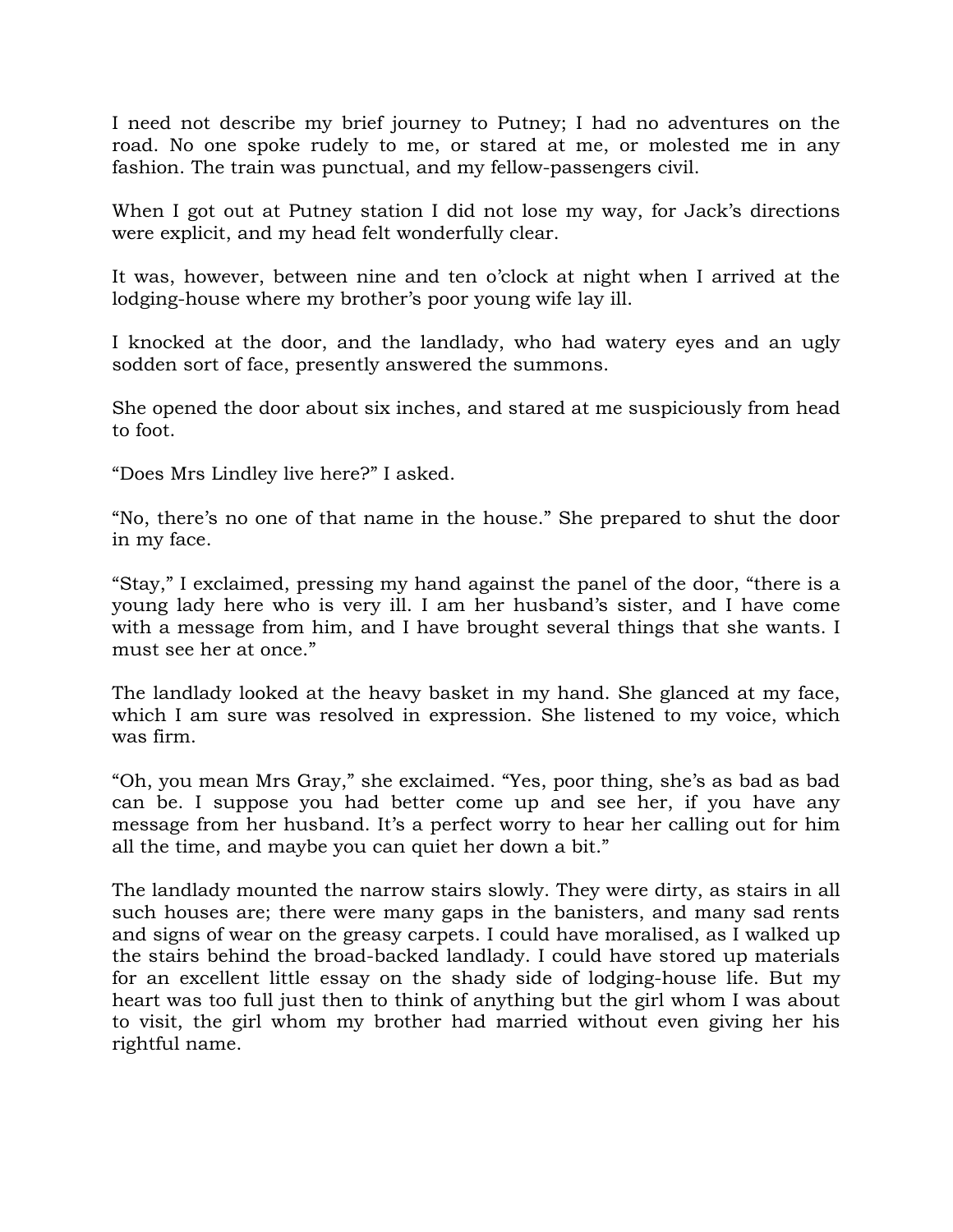Poor people are often the proudest, and we Lindleys had what is commonly called "honest pride." That simply means that we were honest; we had no double dealings; we paid our way not only with coin of the realm, but with promises which were kept, with endeavours which terminated in results. It could not enter into our heads to cheat our brothers; we could do without luxuries, but we could not part with even a hair"s-breadth of honour.

The first scapegrace in a family like ours causes, therefore, those anguished blushes, those shrinkings of the soul which are about the worst forms of pain. I felt as if I were being roasted at a slow fire of public condemnation as I followed Mrs Ashton up-stairs. I was almost sorry at that moment that my conscience was so tender.

The landlady did not stop until she reached the attic floor; then she turned and pointed to the door of a room which was slightly open.

"Mrs Gray"s in there," she said; "you can go in."

She did not offer to come with me. On the contrary she turned her broad back and descended the stairs with many bumps and bangs. I walked softly into the small low attic which had been thrown open for my entrance.

My steps were light, and the room was almost entirely in shadow, for the fire had gone out, and one solitary candle was already dying in its socket.

Light as my footfall was, however, it was heard, for a high-pitched, querulous, weak voice said instantly:—

"Is that you, Jack? Is that really you at last?"

"No," I replied to the voice, "I am not Jack, but I am the next best thing, I am Jack"s sister. I have brought you a great many messages from him. Now lie quite still, until I light a candle, and then I will tell you everything."

The figure in the bed gave utterance to a queer kind of astonished groan, but no further sound of any kind came from the lips. I fumbled in my basket until I found the pound of candles; I lit one at the expiring embers in the socket, found two showy candlesticks on the mantelpiece, filled both, and lighted them, and then, going over to the bed, bent down to take a good look at my sister.

I saw a small dark face; two big beautiful eyes looked up at me; a weak little peevish mouth trembled; the lips were drawn down; I saw that tears, and perhaps hysterics, were close at hand. I touched the girl"s forehead with my hand, it was damp from weakness, but there was no fever.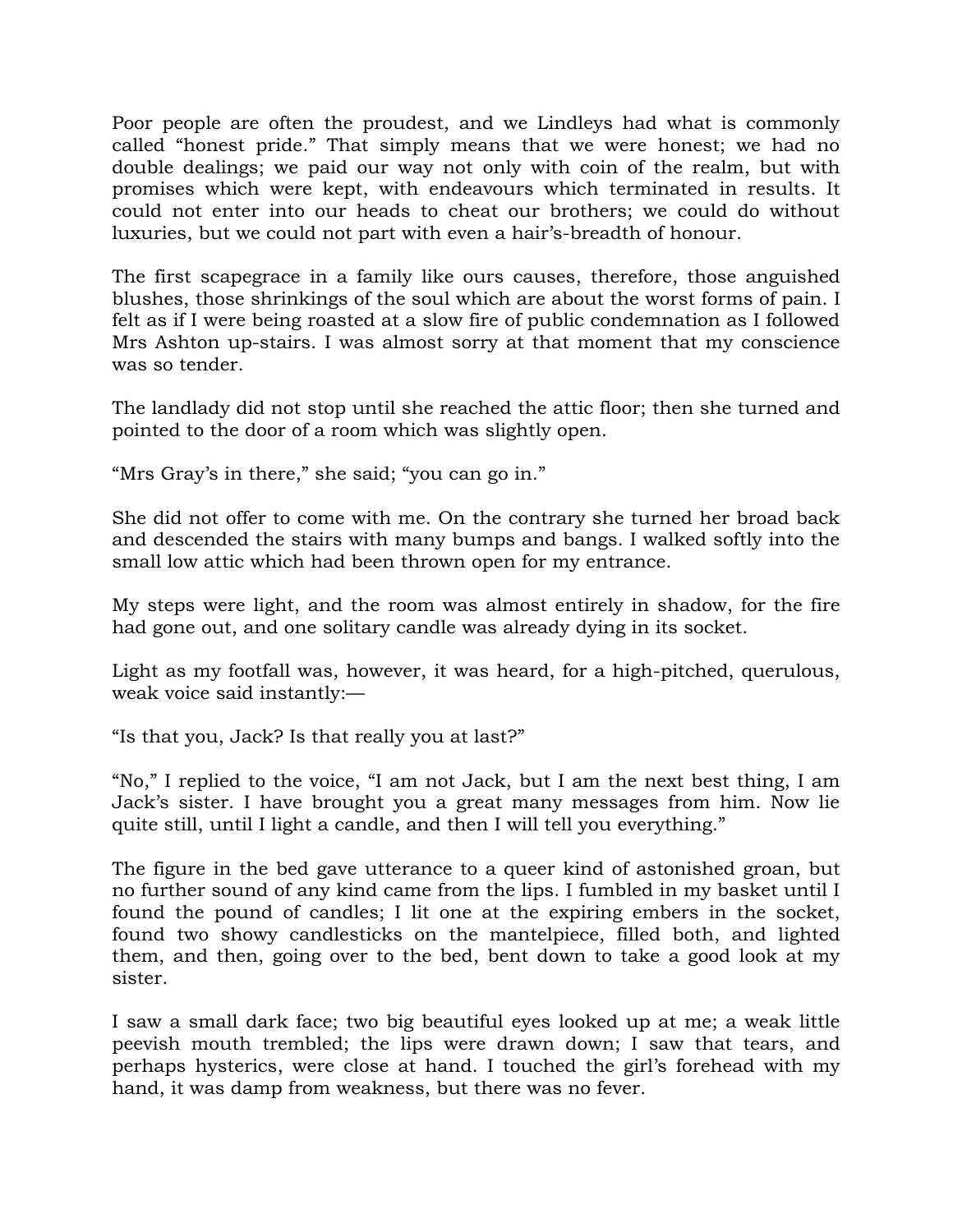"Before I tell you any of my story I must make you comfortable, Hetty," I said.

"Hetty?" she whispered, in a kind of terror. "How do you know anything about me?"

"Jack has told me, of course; it"s all right, I assure you. He is prevented coming to-night, so I am going to be your nurse. Oh, yes, I will talk to you presently, but not yet, not until you have had some food, and I have made you comfortable."

I now observed that the girl"s face was ghastly pale. Yes, the fever was gone, but she was in almost the last extremity of weakness. I rushed again to my basket, took out the tin of Brand"s jelly, opened it, and gave her a spoonful. It acted as a stimulant at once, and I felt that I might leave her while I ran downstairs to interview the landlady.

Oh, the wonders that a purse full of money can effect! With the chink of that gold I softened Mrs Ashton"s obdurate heart. Jack"s wife became "Poor dear!" and an object of the deepest interest in her eyes. She bundled up-stairs herself, to re-light the fire in the miserable attic. She supplied me with unlimited warm water, clean towels, and clean sheets, and when I asked her if she could roast a fowl, and send it up hot in about an hour"s time, she readily promised to do what I required.

In her absence I affected wonders in the attic room. I made it cheerful with firelight and candle-light. I opened the window and let in some purer air. Having fed my patient, I proceeded to comb out her beautiful curly dark hair. I then washed her face and hands, and made the bed over again with the clean sheets.

When the landlady brought up the fowl nicely done to a turn, we were both ready for it. The good food, the care, the cheerful light, the purer atmosphere had already done wonders for Hetty. She lost the nervous, frightened manner which at first had made it almost distressing to speak to her. Her eyes shone; the colour dawned faintly in her white cheeks, and when I fed her with tender bits of chicken, she even smiled up into my face with a world of love and gratitude in her eyes.

"You are good to me, miss," she whispered.

"You must not call me miss, my name is Rosamund. I am your husband"s sister."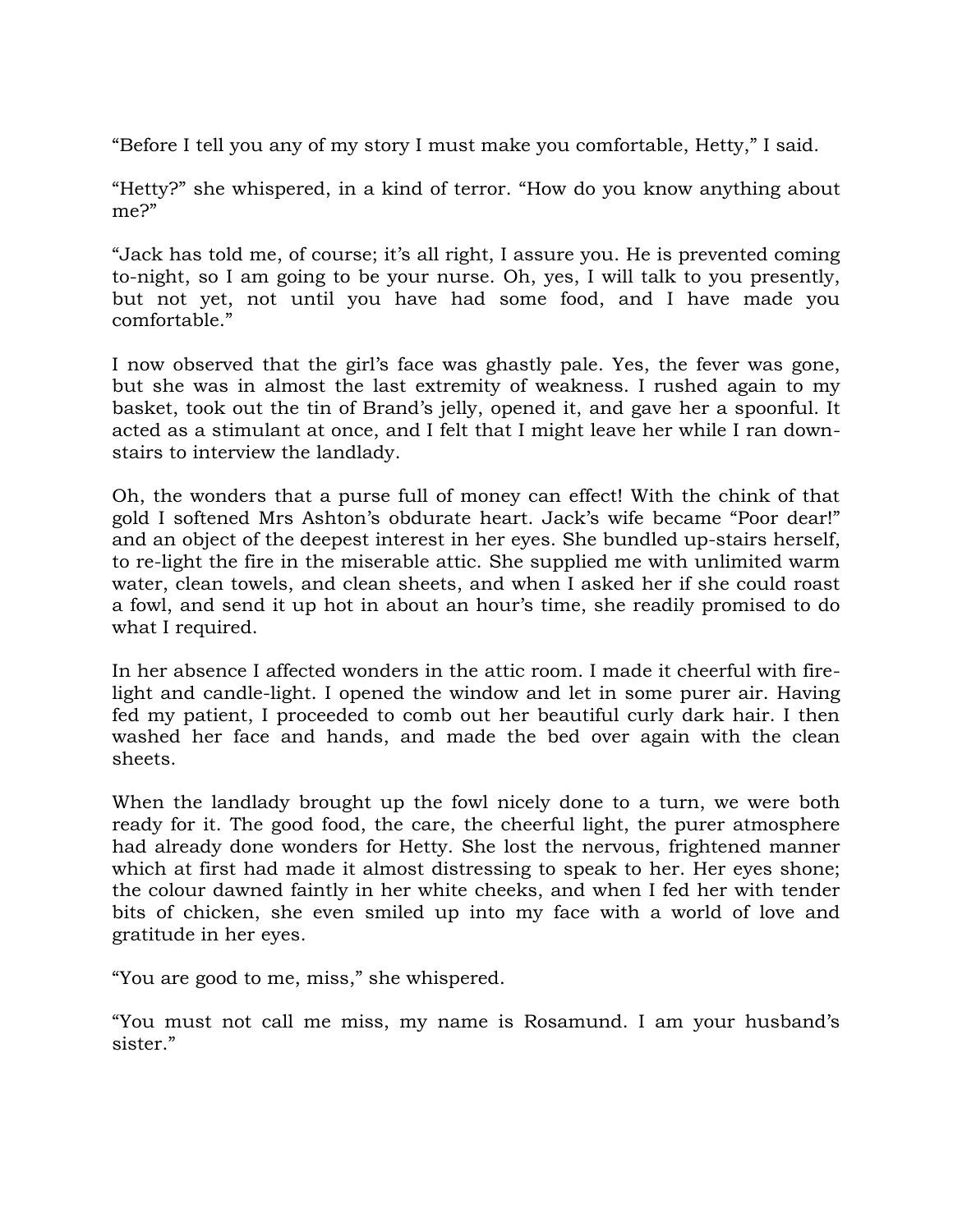But this allusion made her blush painfully, and she drew once more into her shell.

When Hetty and I had finished our chicken, I set what was left carefully away, and putting out one of the candles sat down by the bedside, and told my new sister that she must go to sleep.

"But you, miss?—oh! I beg your pardon,"—she stopped, confusion in her tone.

"Never mind," I said, soothingly. I saw this was not the time to commence her education. "Go to sleep," I said, and bending forward I touched her forehead lightly with my lips. Her eyes looked full back into mine. I had never seen such a wealth of love in any eyes. The lids fell languidly over them. She obeyed me with a happy, satisfied sigh.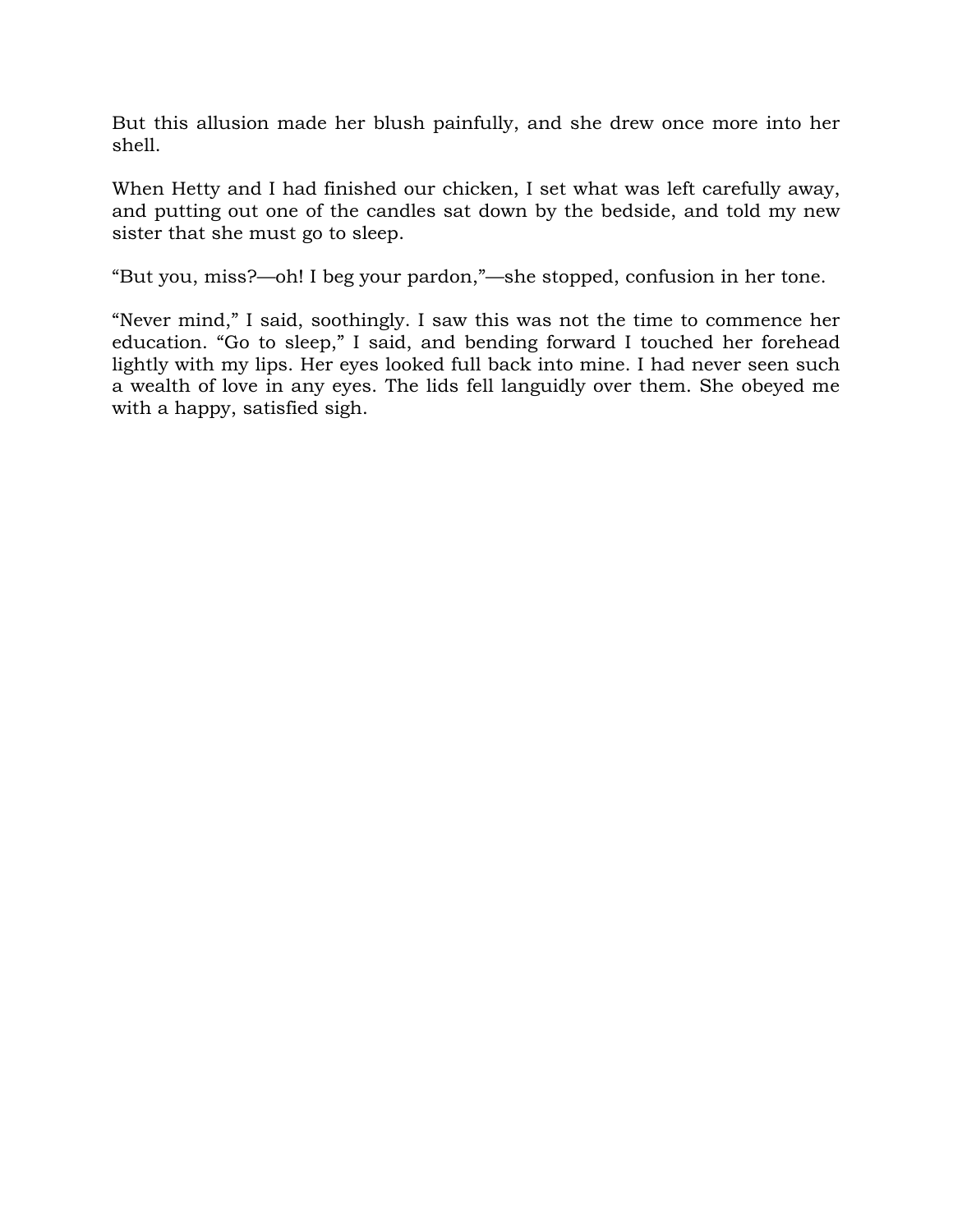## **Chapter Five**

## **Lady Ursula**

Hetty slept fairly well. I sat broad awake by her bedside. I was too young, too fresh, too strong to be exhausted by this evening's excitement and hurry. I was not tired enough to drop asleep in the hard chair by my sister's bedside. My pulses were beating high. I sat all through the long night, excited, anxious, full of a thousand forebodings and troubles. I gave my patient Brand"s jelly and grapes when she woke in the night, and early in the morning I boiled an egg, made some crisp toast, and a teapot of fragrant tea, and gave Hetty her breakfast. Afterwards I washed and dressed her; I combed out her hair, and tied it into a soft mass. I straightened the bed, and made it look as tidy as such a miserable bed could be, and then putting some grapes within reach, and the flowers on a little table, where she could look at them, I ran down-stairs to interview the landlady.

"I am glad to tell you," I said, "that my sister seems much better this morning."

"Oh, ay, miss, I"m sure I"m pleased to hear it." The landlady was all beams and curtsies. "I always said, pore dear, that it was care she wanted—and all I could I give her, as Mr Gray can testify; but when a woman has got to "arn her living 'ard, she has no power to spend much time a-cookin', and a-cleanin', and anursin', and a-messin'. It's always a-nursin' and a-messin' with the sick, and I han't got the time, so I'm glad you has come in, miss."

"Yes, but I must go away for some hours," I said, "and I want my sister to be taken all possible care of in my absence. Will you do that for me, Mrs Ashton? I will come back as early in the afternoon as I can."

"To be sure I will, my dear."

"Here is a piece of paper on which I have written what she is to eat, and how often she is to be fed."

"Well, dear, I"ll do my "umble best. I"m not good at readin" and writin", but Mary Ann in the kitchen can spell out what you has writ down, miss, I make no doubt."

I left the paper in Mrs Ashton"s hands, and went back again to Hetty.

"Hetty," I said, "I must go away for a few hours. Mrs Ashton will take all possible care of you." I stopped, distressed by the piteous, helpless expression on her face.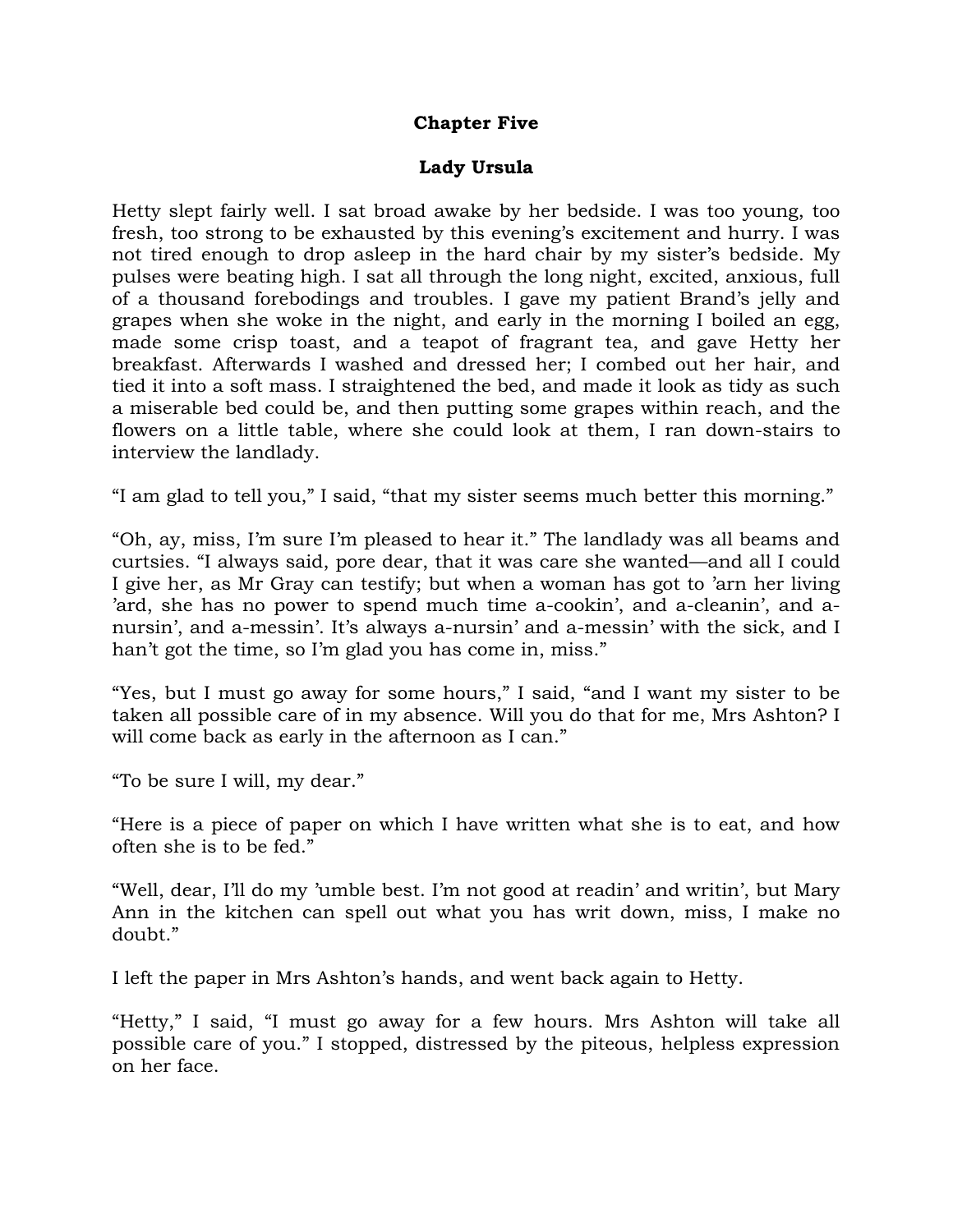"Mrs Ashton doesn"t take any care of me," said Hetty. "She leaves me all day long, and never, never comes near the room. Yesterday the fire went out, and I got so hungry, so dreadfully hungry. Then the hunger went off, and I felt only cold and very faint. I thought perhaps I was dying. Don"t leave me with Mrs Ashton, miss."

"You must call me Rosamund, Hetty. Now listen. Don"t tremble, dear. I am obliged to leave you. I have a mother and father, and—and—brothers. Your Jack is one of my brothers. I will come back again as soon as ever I can; and when I come I shall probably bring you a message from Jack."

"Won"t Jack come to see me himself to-day?"

"I"m afraid not. Jack does not forget you, Hetty, but the fact is, he is ill. He has a bad headache, and has to be nursed."

"Oh," she said gently, and without any of the alarm I had anticipated. "Sometimes his head aches fearfully, I know; I have seen it. I have sat up all night nursing his headache. Who is taking care of him now?"

"His mother and mine, the tenderest and best of human beings."

I felt a break in my voice as I said this. I knew my mother was no longer first in Jack"s affections. I felt an unreasonable and ridiculous sense of jealousy on my mother"s account.

"Good-bye, Hetty," I said hastily; "I will bring you news of Jack; and try and believe one thing—the Mrs Ashton of yesterday and the Mrs Ashton of to-day are two distinctly different people. You will be taken care of, my dear, and remember I expect to see you looking quite bright and well this evening."

Then I ran down-stairs and out of the house. It was still too early to go to Madame Leroy"s, but the comfortable chink of gold in my purse enabled me to spend my time profitably. I laid in fresh provisions both for Hetty and for Jack. At twelve o'clock exactly I arrived at Madame Leroy's. To my surprise Susan herself opened the door for me. I think she must have been waiting on the mat inside, for the moment I rang, the door was pulled open, and Susan said breathlessly:

"Oh, come in, Miss Rosamund, come up-stairs."

"Where is my ring, Susan?" I said, resisting her impetuous push. "Give me back my ring at once and let me go. I have really a great deal to do, and have not time to wait to chat with you."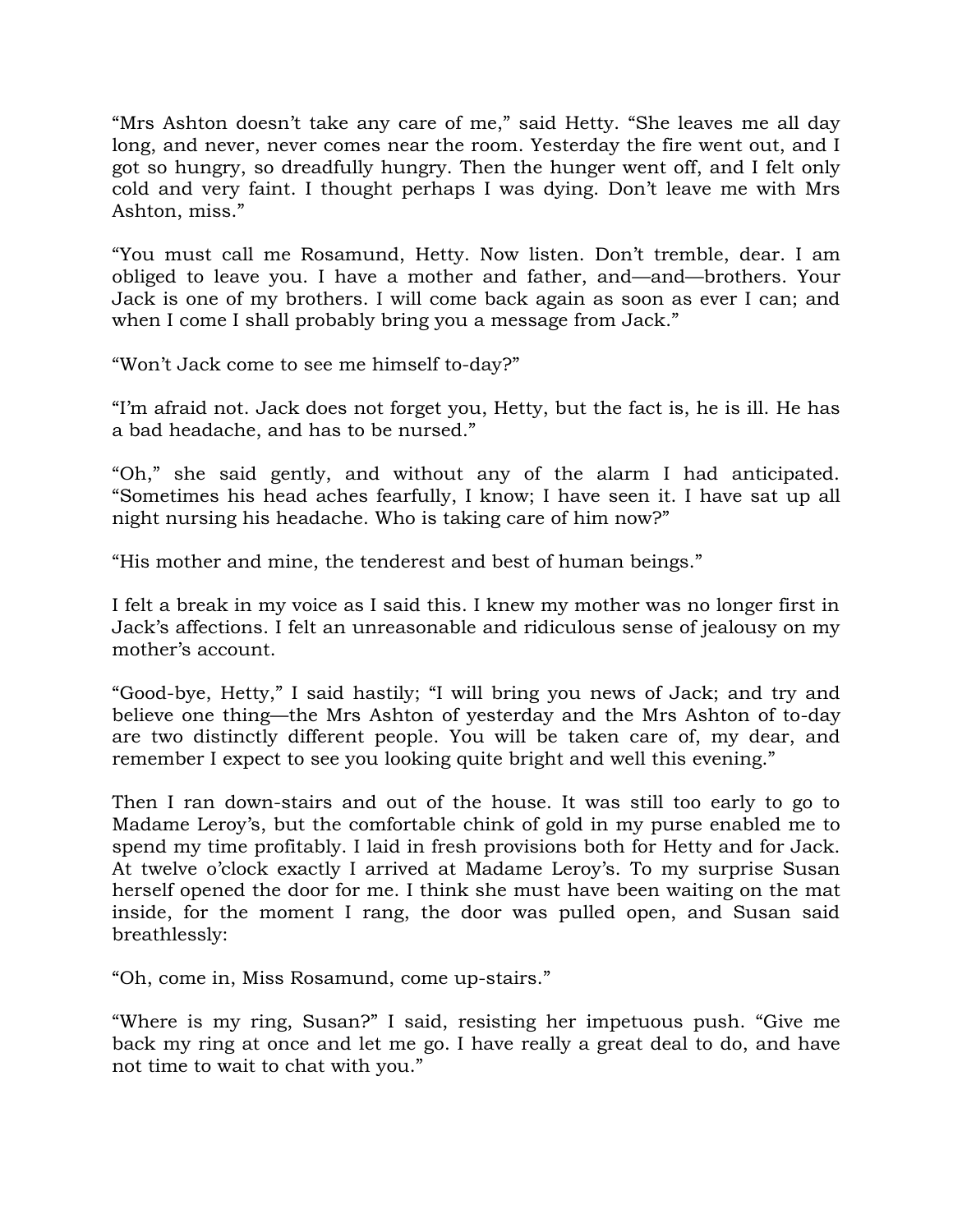"It isn't me, miss, as wants to keep you, it's Madame Leroy herself."

"Madame Leroy? What do you mean?"

"And I haven"t got the ring, miss. When I asked Madagie for it this morning, she said, When the young person calls, show her up to my private room at once.' She said 'young person,' miss, meaning no offence, but the moment she claps her eyes on you she"ll know you are a lady born."

"I don"t care what she calls me, Susan; if I must see her, I must, I suppose. Show me to her room at once."

Susan ran on before me, past the first floor, and the second, and on to the third floor of the great house; where she paused, and knocked deliberately at a certain door which wanted paint, and was altogether very shabby.

"Come in," said a voice, and I found myself in the presence of Madame Leroy.

I suppose this great artiste, as she would term herself, had a certain figure, manner, eye, tone which were capable of not only inspiring awe, but of tickling vanity, of whetting desire, of ministering to the weakest passions of the silliest of her sex. I may as well own at once that her arts were thrown away on me.

She was a handsome dark-eyed woman, full in figure, tall in stature, and with what would be called a commanding presence. I was only a slip of a girl, badly dressed, and with no presence whatever. Nevertheless, I could not fear the fashionable and pompous being.

"Will you kindly return me my ring, Madame Leroy?" I said brusquely.

Madame favoured me with a sweeping curtsey.

"I presume I am addressing Miss Lindley?" she said. "Pray take a seat, Miss Lindley—I am pleased to make your acquaintance."

The moment she spoke I perceived that she was not French. She was an English or an Irish woman, probably the latter. Her name was doubtless an assumed one. I did not take the chair she proffered me.

"I have come for my ring," I said, in a voice which I really managed to make very firm and business-like. "I brought it to you last night, and you very kindly paid me five pounds for the loan of it. I want it back now. Your servant said that if I called at twelve o'clock I should have the ring back."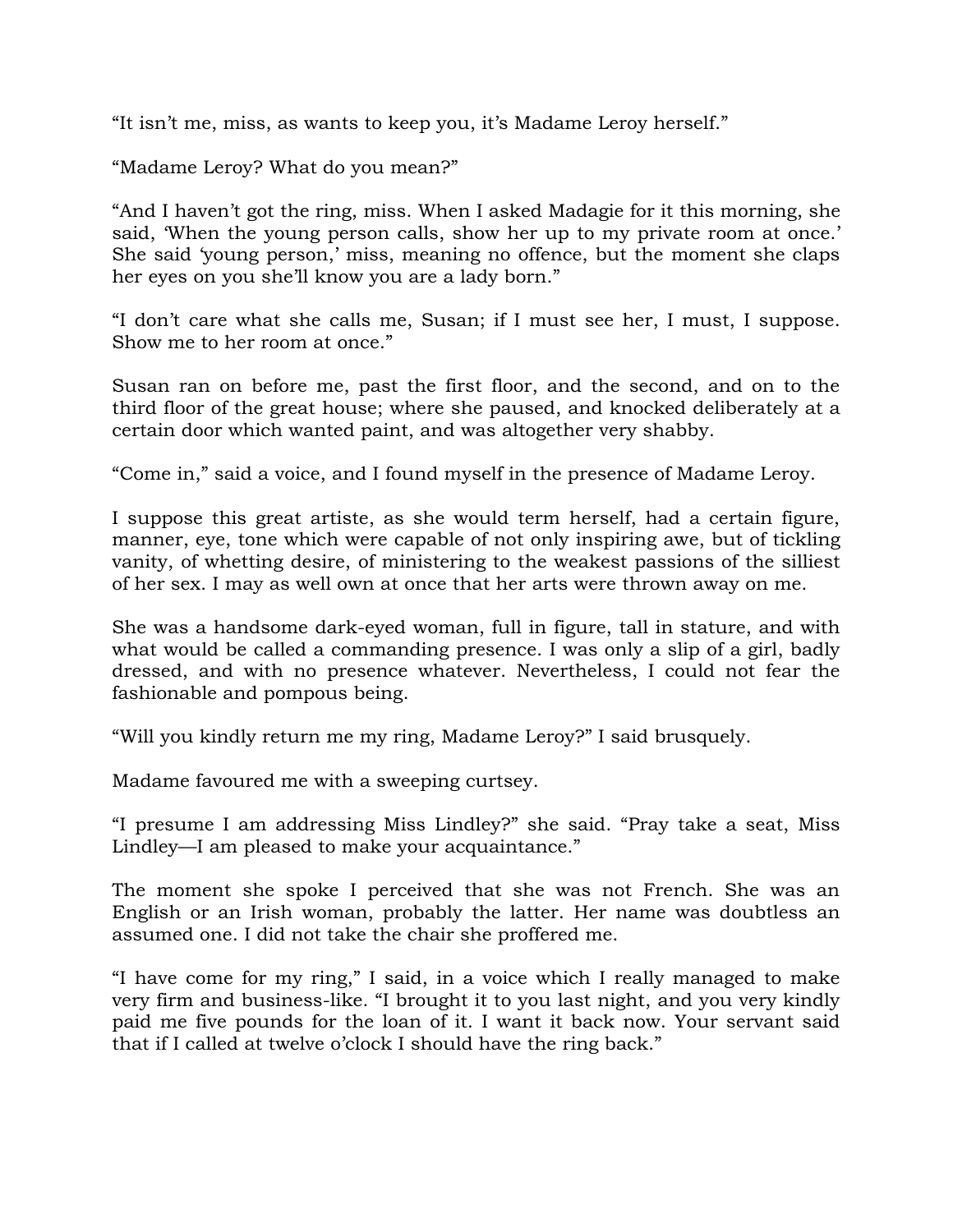"I wish you would take a chair, Miss Lindley; I want particularly to speak to you about the ring. I am pleased to be able to impart to you some good news. I—" Madame Leroy paused, and slightly smacked her lips. "I have found a purchaser for your ruby ring, Miss Lindley."

I felt my cheeks turning very red.

"You are kind," I replied; "I dare say you mean to be good to me when you say you have a purchaser for the ring. But I don"t want to sell it."

"Not want to sell it!" Madame Leroy looked me all over from the crown of my hat to the tips of my shabby boots. Then putting on her pince-nez she scrutinised my face. I knew perfectly well the thoughts that were filling her mind. She was saying to herself:—"You are a poor specimen of humanity, but if I, the great artiste, had the dressing of you, I might make you at least presentable. The idea of a chit like you presuming to refuse to sell a trinket!"

"I don"t want to sell my ring," I said. "But it is possible that I may lend it to you another evening. Even that I am not sure about. Give it back to me now, please."

I held out my hand. Madame Leroy drew back.

"I am very sorry," she said, reddening; "the fact is, I have not got the ring."

"Not got my ring?"

"No. Lady Ursula Redmayne borrowed the ring last night. She sent me a messenger this morning with a letter, and no ring. Shall I read you her letter?"

"I do not care to hear it," I said. "It is no matter to me what Lady Ursula Redmayne writes to you. I want my ring."

"Well, miss,"—Madame Leroy"s tone was now decidedly angry,—"seeing how very anxious you were last night for the immediate loan of five pounds, you have a mighty independent way with you. Lady Ursula Redmayne, indeed! I can tell you it isn't every one as has the privilege of getting letters from Lady Ursula."

While Madame Leroy was speaking I had a great many flashes of thought. Her first words recalled me to myself. A girl who had come in desperation to hire out a family trinket for what she could get for it, was surely inconsistent when she disdained even the suggestion of a future patron. Lady Ursula, whoever she was, would buy the ring. Of course she must not have it, I must be a great deal harder pressed before I could consent to part with my Talisman, my "Open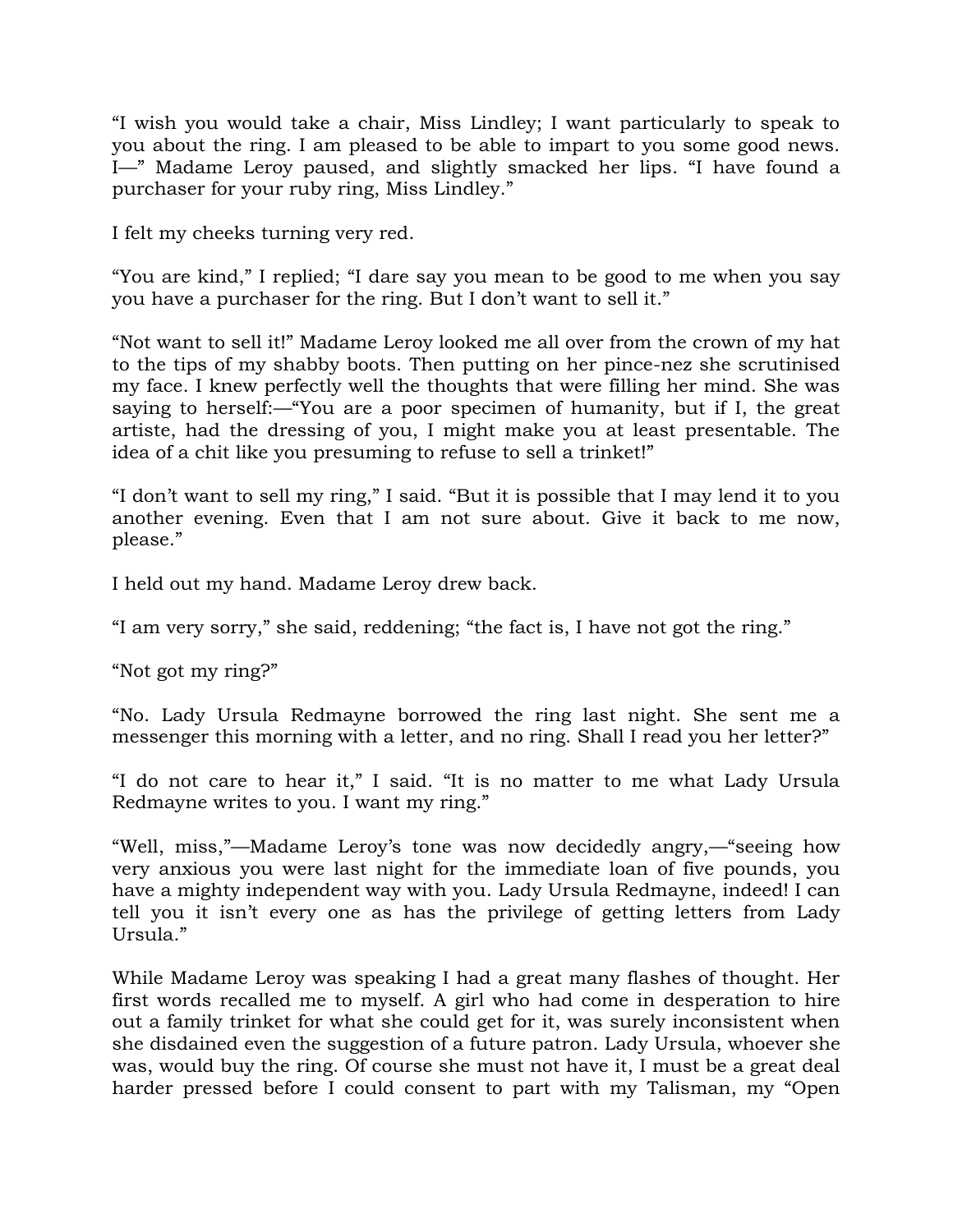Sesame" into the Land of Romance. But I knew that I did want money. I wanted twenty pounds before Monday, if I would help Jack—I wanted further money if I would continue to assist his wife.

All these thoughts, as I say, flashed through me, and by the time Madame Leroy had finished speaking, I had quite altered my tone.

"I am sorry to appear rude," I said. "I know you were very kind to help me last night. Will you please tell me what Lady Ursula says about my ring?"

"Candidly, my dear, she wants to buy it from you. Here is her letter. She says:—

""Dear Madame Leroy,—You must get me that lovely ruby ring at any price. I refuse to part from it. Name a price, and I will send you a cheque.'

"There"s a chance for you," said Madame Leroy, flinging down her letter. "You can"t say I have not been a good friend to you after that letter. Name any price in reason for that old ring, and you shall have it—my commission being twenty per cent."

"But I don"t wish to sell the ring, Madame Leroy."

"I am sorry, Miss Lindley, I am afraid you have no help for yourself. Lady Ursula Redmayne intends to buy it."

This was not at all the right kind of thing to say to me. I was very proud, and all my pride flashed into my face.

"You think because I am poor, and Lady Ursula is rich, that she is to have my property?" I said. "You must send a messenger for the ring at once. I will wait here until he returns."

Poor Madame Leroy looked absolutely stupefied.

"I never met such a queer young lady," she said. "How can I send a message of that sort? Why, it will offend my best, my very best customer. If you have no pity on yourself, Miss Lindley, you ought to have some on me."

"What can I do for you, Madame Leroy? I cannot sell the ring."

"Well, you might go yourself to Lady Ursula. She is eccentric. She might take a fancy to you. You might go to her, and explain your motives, which are more than I can understand. And above all things you might exonerate me; you might explain to her that I did my best to get the ring for her."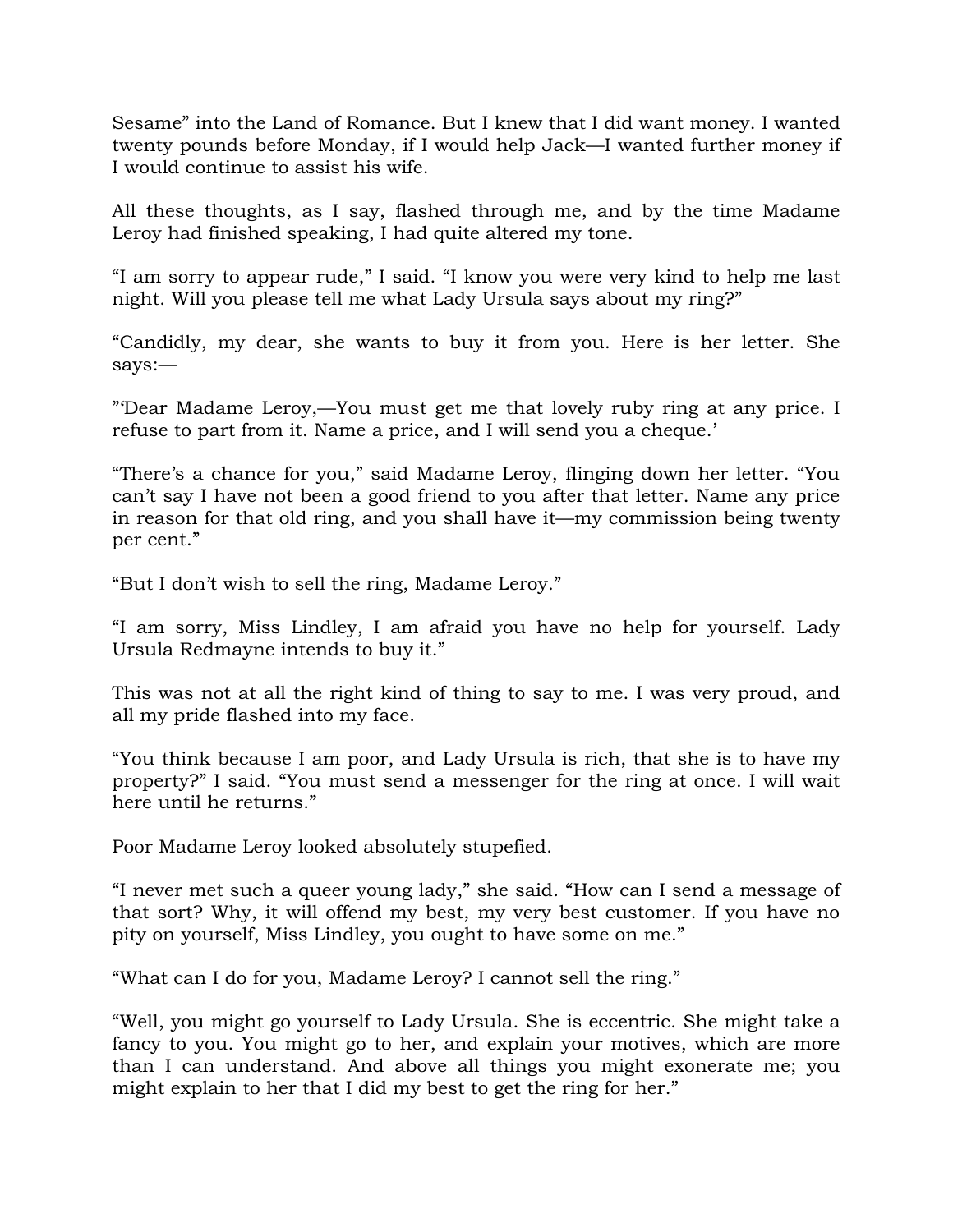"I could certainly do that."

"Will you?"

"I will go to Lady Ursula, if it does not take up too much of my time."

"She lives in Grosvenor Street, not five minutes" drive from here. You shall go in a hansom at my expense at once."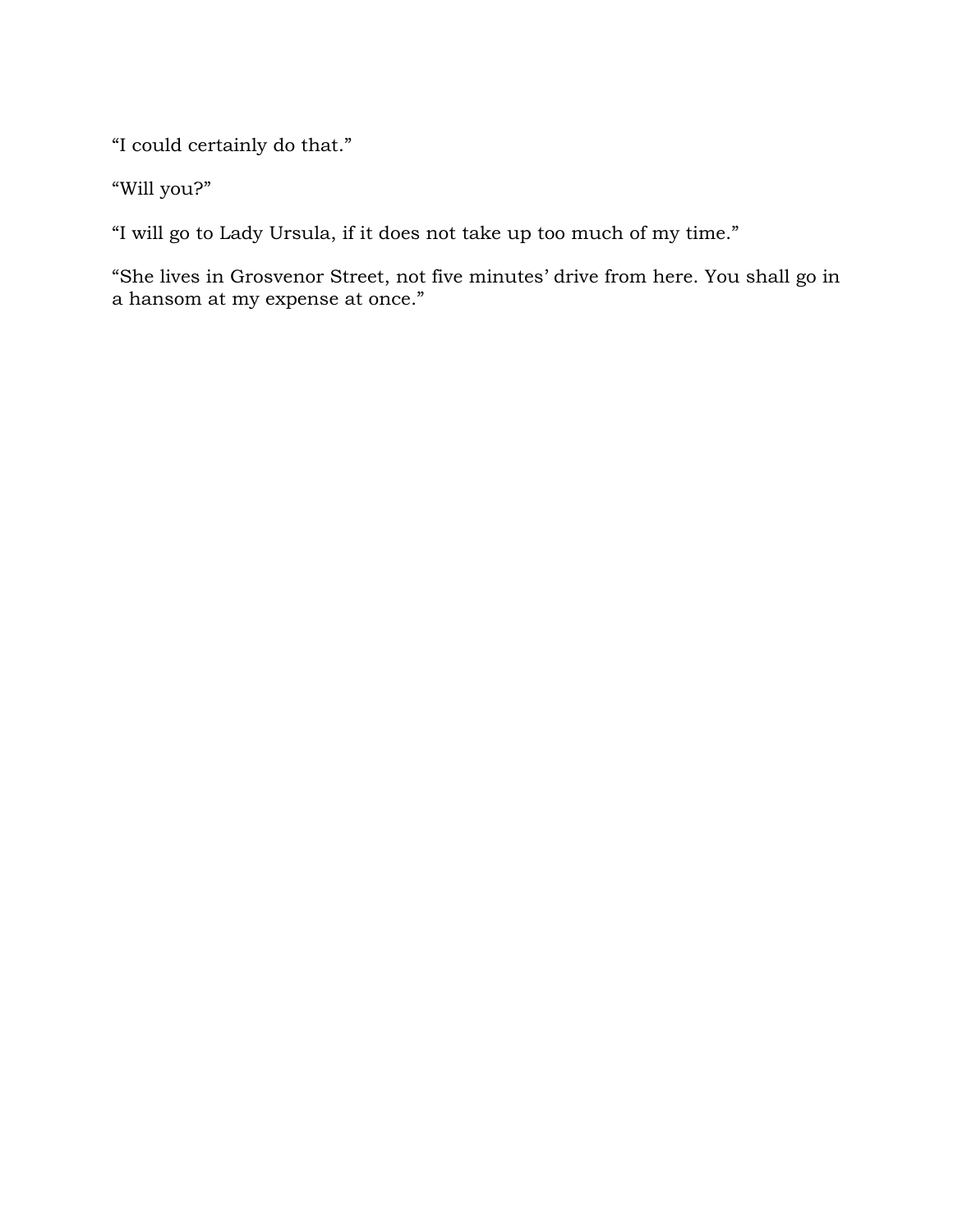### **Chapter Six**

#### **The Aristocrat**

The house in Grosvenor Street was the most splendid mansion I had ever seen. It was Cousin Geoffrey"s house over again, only there were no cobwebs, no neglect, no dirt anywhere. The household machinery was perfect, and well oiled. I suppose I ought to have felt timid when those ponderous doors were thrown open, and a powdered footman stared at me in the insolent manner which seems specially to belong to these servitors of the great. I had no feeling of abasement, however. The lady, be she young or old, who resided in this palace, wanted a boon from me; I required nothing at her hands except my own property back again.

I said to the footman:

"Is Lady Ursula Redmayne at home?"

He replied in the affirmative.

"I wish to see her," I continued. "Will you have the goodness to let Lady Ursula know at once that I have called at the request of Madame Leroy to speak to her on the subject of a ring."

A sudden flash of intelligence and interest swept over the man"s impassive features. Then he resumed his wooden style, and flinging the door yet wider open invited me to enter.

I was shown into a small room to the left of the great entrance hall, and had to consume my own impatience for the next ten minutes as best I might. At the end of that time the servant returned.

"Come this way, madam," he said.

He ushered me up a flight of stairs, down another flight of stairs, along a dimly-lighted gallery hung with many Rembrandts and Gainsboroughs, and suddenly opening a door ushered me into a kind of rose-coloured bower. There was a subtle warmth and perfume about the room, and the coloured light gave me for a moment a giddy and unnerved feeling.

"Miss Lindley, your Ladyship," announced the man. The door was softly closed, indeed it seemed to vanish into a wall of tapestry.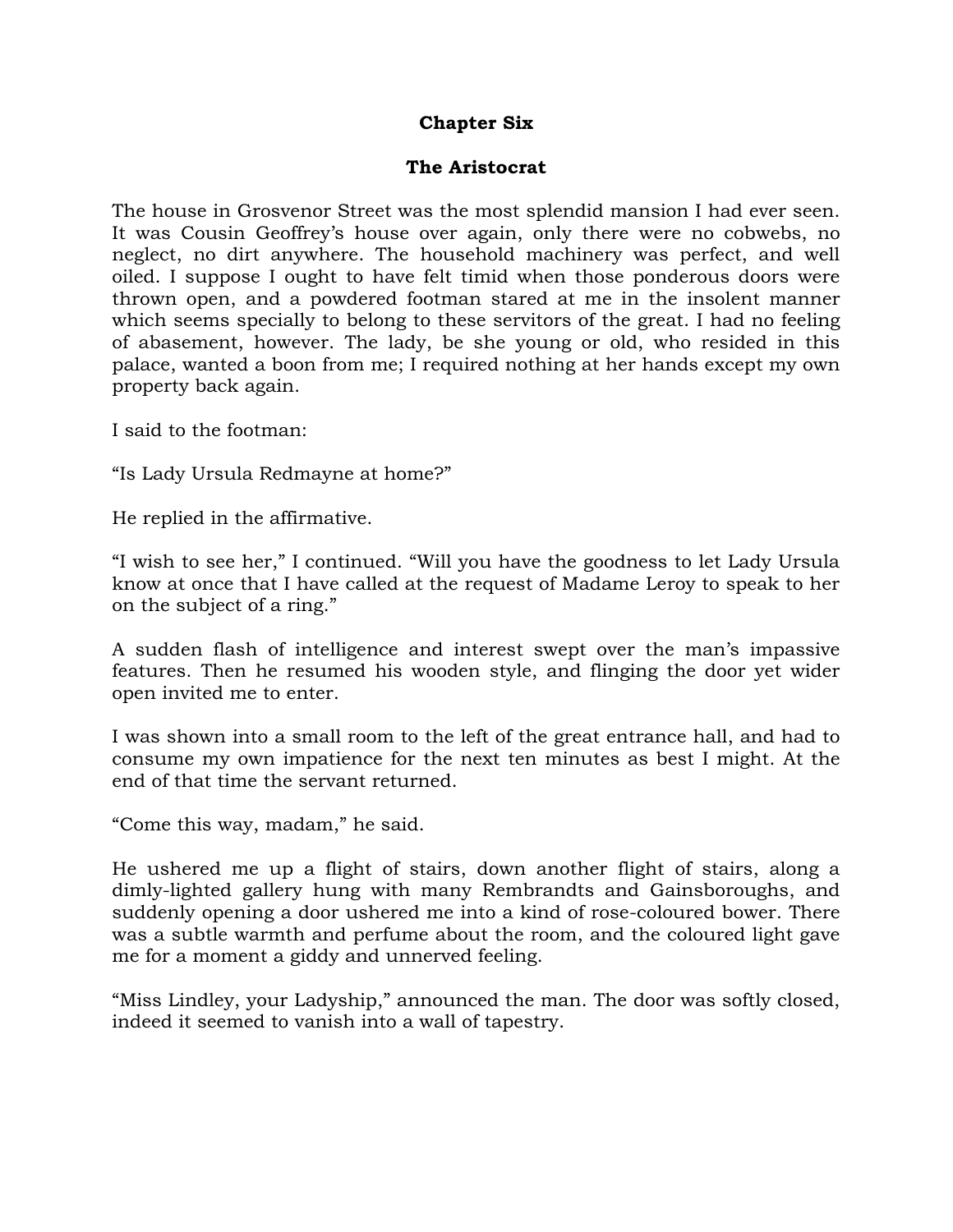The rose-coloured light had for an instant confused my sight, and I did not see the girl, no older than myself, who was lying back in an easy-chair, and pulling the silken ears of a toy-terrier.

When the man left the room she sprang up, flung the dog on the ground, who gave a squeaking bark of indignation, and came to meet me as if I were a dear old friend.

"Sit down, Miss Lindley. How good of dear old Madame to send you to me! And so you are the owner of that heavenly ring?"

Lady Ursula was very pretty. Her voice was like a flute; her dress was perfection; her manner almost caressing. But even there, in that rose-coloured bower, I recognised her imperiousness, and I felt that if she were crossed her sweet tones would vanish, and I should be permitted to gaze at a new side of her character.

"You have come about the ring," she said. "Now, what do you want for it? It is a treasure, but you won"t be too extravagant in your demands, will you?"

"I won"t be extravagant at all, Lady Ursula," I cried. "I have no demand to make, except to ask you to let me have my property back."

"The ring back? The ruby ring? Oh, my dear good creature you don"t understand. I wrote to Madame Leroy offering to buy it. I will give you a cheque for it, Miss Lindley—or gold, if you prefer it. You shall have a price for the ring. Your own price, if it is not beyond reason. Now do you understand?"

"I understand perfectly," I replied—I am afraid my tone was nettled—I certainly felt very angry. "I understand," I said. "You want me to sell the ring—I don"t intend to sell it. It was a legacy left to me by a cousin, and I—I won"t part with it."

I said these words so decidedly that the fine young lady, who all her life had lived luxuriously, and, perhaps, now for the first time in her existence had her whim refused, stared at me in amazement. Her brows became contracted. Her pleasant, kindly, but insufferably condescending manner changed to one more natural although less amiable. Lady Ursula ceased to be the aristocrat, and became the woman.

"You won"t sell your ring?" she said. "But you did much the same last night. Last night you took money for the ring left to you by your—your cousin. I wore the ruby ring, and I paid you money for the loan."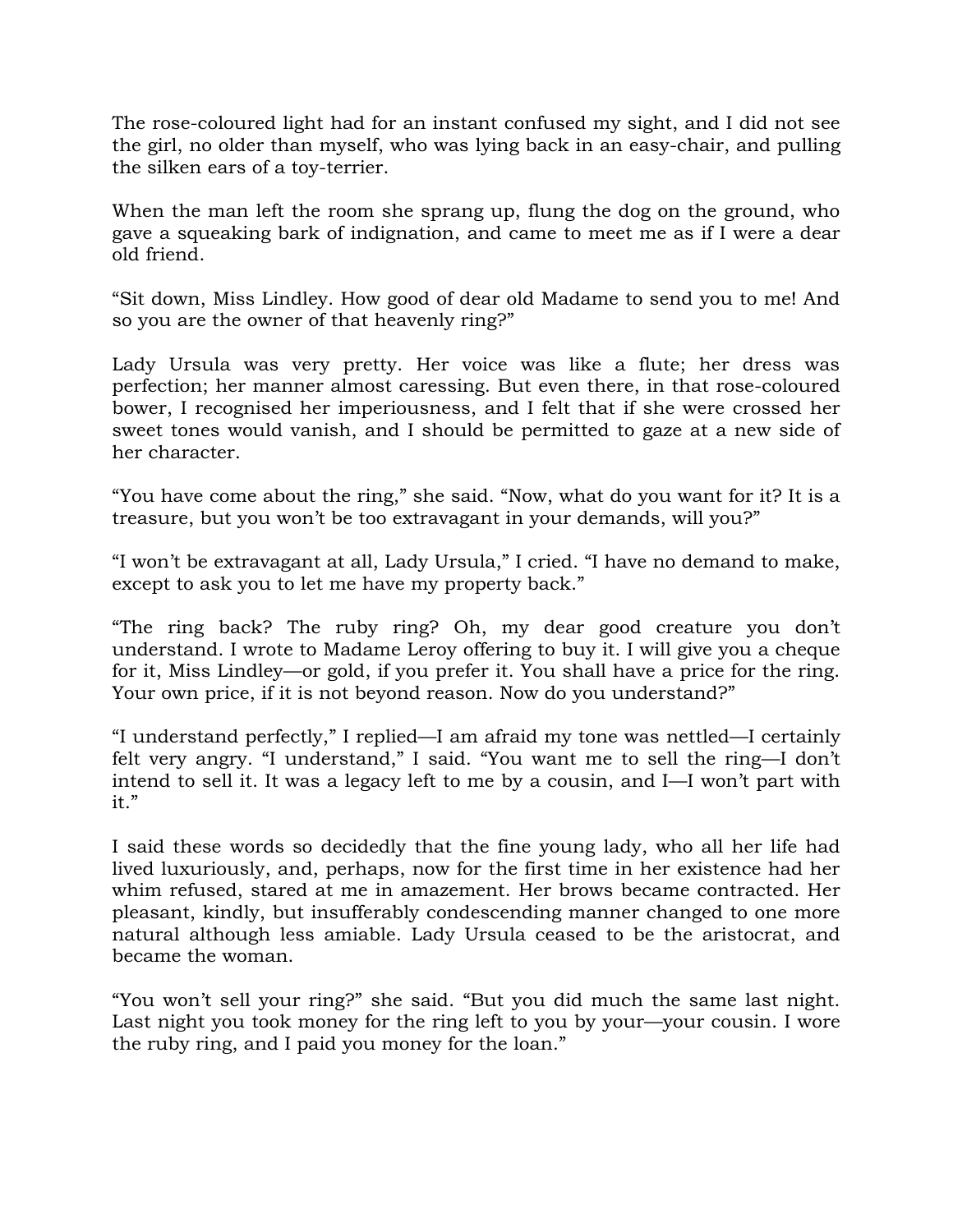"I know you did," I answered. "I wanted money last night. I was in despair for money. I heard through one of her apprentices that Madame Leroy now and then hired out jewels to some of her rich customers. You wore the ring and paid me for it. Now I want it back. I am in a hurry, so please let me have it at once." I stood up as I spoke. Lady Ursula did not stir.

"Sit down," she said. "No, not on that stiff little ottoman, but on the sofa, close to me. Now we can talk cosily. This seems an exciting story, Miss Lindley, and you have an exciting way of putting things. Fancy you, wanting money so badly as to have to hire out your ring. I always knew there were creatures in the world who would do anything to secure money, but I had not an idea that ladies were put to these straits."

"You know very little indeed about the lives of some ladies," I answered. "The need of money comes to some who are ladies, and it presses them sore."

"It must be awfully interesting and exciting," responded Lady Ursula.

"It is both. At the same time it is cruel; it stabs horribly."

" $Ah.$ "

Lady Ursula looked me all over from head to foot.

"Then you don"t want money to-day," she said suddenly.

"Yes, I do."

"As badly as you did last night?"

"I think so. Yes, I believe I want it quite as badly."

"Then you will sell your ring; if the want of money stabs and is cruel, you will take what opportunity offers. For the sake of a sentiment you won"t refuse to enrich yourself, and remove the pain which you speak of as so bitter."

"I won"t sell my ring," I said. "I am sorry to disoblige you, Lady Ursula, but the question is not one which leaves any room for consideration. I want my ring back. Will you give it to me, please?"

I really don"t know how aristocratic girls are brought up. I suppose they have a totally different training from girls who live in cottages, and are very poor. There is compensation in all things, and no doubt if self-denial is a virtue the cottage girl has a chance of acquiring it which is denied to the maid who inhabits the palace.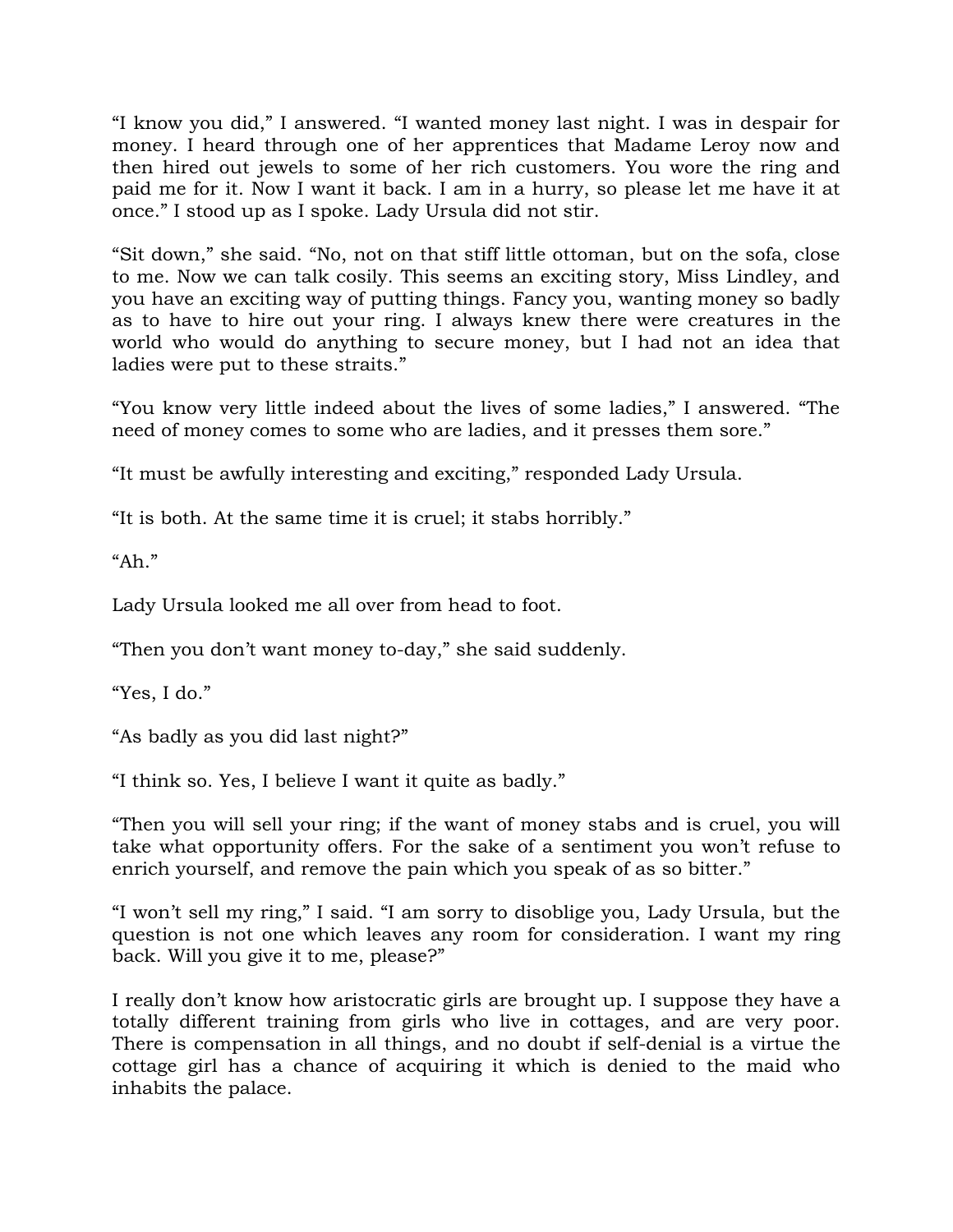If I never performed any other mission, I shall always feel that I was the first person who did for Lady Ursula Redmayne the inestimable service of saying "No" to a strong desire.

It took this beautiful young woman several moments to realise that she absolutely could not have her way; that the humble and poor cottage girl would not part with her legitimate property.

When Lady Ursula realised this, which she did after a considerable and fatiguing discussion, she sat silent for a moment or two. Then she jumped up and looked out of the window. She pulled aside the soft rose-coloured silk curtains to take this peep into the outer world. Her eager dark eyes looked down the street and up the street. For all her languor she was now fully alive and even quick in her movements. With a pettish action she let the rose curtains cover the window again, and going to the fireplace pressed the button of an electric bell.

In a moment an elderly woman dressed in black silk, with a book-muslin apron, and a white cap with long streamers of lace, appeared.

"Nurse," said Lady Ursula, "please give orders that I am not at home to any callers this morning."

"I will attend to the matter, my lady," answered the nurse. "But if Captain Valentine calls?"

"I am not at home—I make no exception."

The nurse respectfully withdrew, and the door, which opened into the tapestry, was noiselessly closed.

"Now," said Lady Ursula, turning to me, "I am going to confide in you, Miss Lindley."

I felt quite cross. I was dying to be home with mother and Jack, and wondering if my poor new sister Hetty was being starved by Mrs Ashton.

Lady Ursula looked at me with an expression which seemed to say—

"Now you are having an honour conferred on you."

In reply to it, I rose to my feet, and I think some of the crossness in my heart got into my face.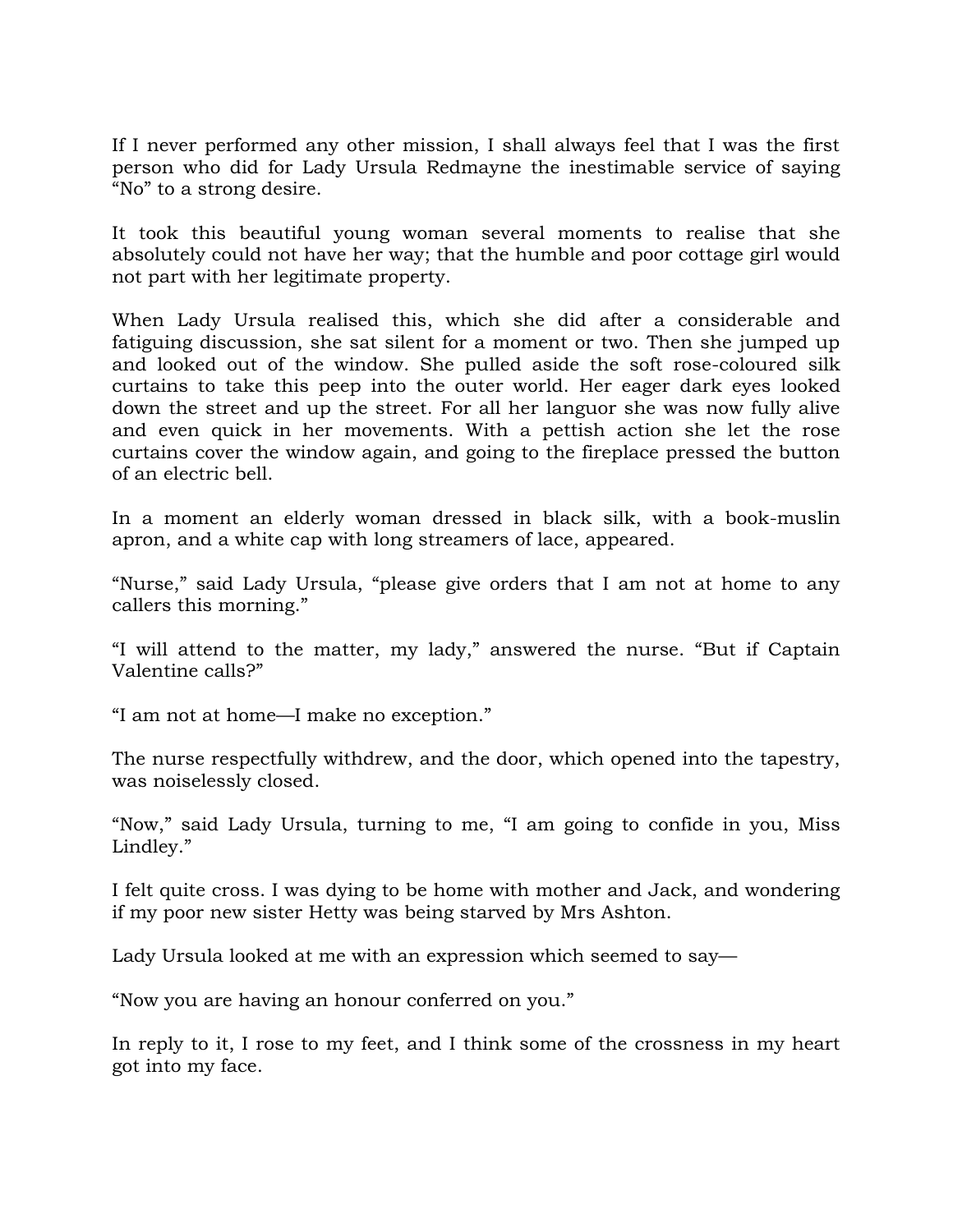"Thank you," I said, "but I have only a moment to give you. My brother is dangerously ill at home, and I must go back as soon as possible."

Lady Ursula slightly raised her delicate brows.

I think she scarcely heard what I said about my brother.

"Do sit down," she said, "I won"t keep you a moment. What a queer girl you are! but very refreshing to meet. Now do sit down. You can"t go, you know, until you get your ring. Miss Lindley, I must confide my story to you. I am engaged."

I bowed my head very slightly.

"To Captain Rupert Valentine. He is in the Guards. Would you like to see his photograph?"

I murmured something. Lady Ursula stretched out her hand to a table which stood near, took up a morocco case, which she opened, and showed me the dark, slightly supercilious face of a handsome man of about thirty.

"Don"t you admire his expression?" she said. "Isn"t it firm? Doesn"t he look like the sort of hero a girl would be proud to obey?"

"That depends on the girl," I answered.

"Good gracious, there isn"t a girl in the kingdom who would not be proud to be engaged to Rupert Valentine."

"I hope you will be very happy, Lady Ursula."

"There is not the least doubt on that point. We are to be married immediately after Christmas. Now comes the real point of my confidence. Rupert gave me an engagement ring exactly like yours, so like, that only the closest observer could detect a difference. The ring belonged to his mother, and he valued it above all other earthly things."

"Yes," I said; I was really interested at last.

"Yesterday I lost the ring. I don"t know how. I was out driving, and I may have pulled it off with my glove when I was shopping. I went to Madame Leroy"s among other places. When I came back my ruby ring was gone. I cannot conceive how it vanished. I went very nearly mad on the spot, I really did. I dared not face Rupert, and tell him his engagement ring was lost. All search was made for its recovery, but in vain. Nurse took the carriage round, and went from shop to shop to try and get some trace of it. In the end she visited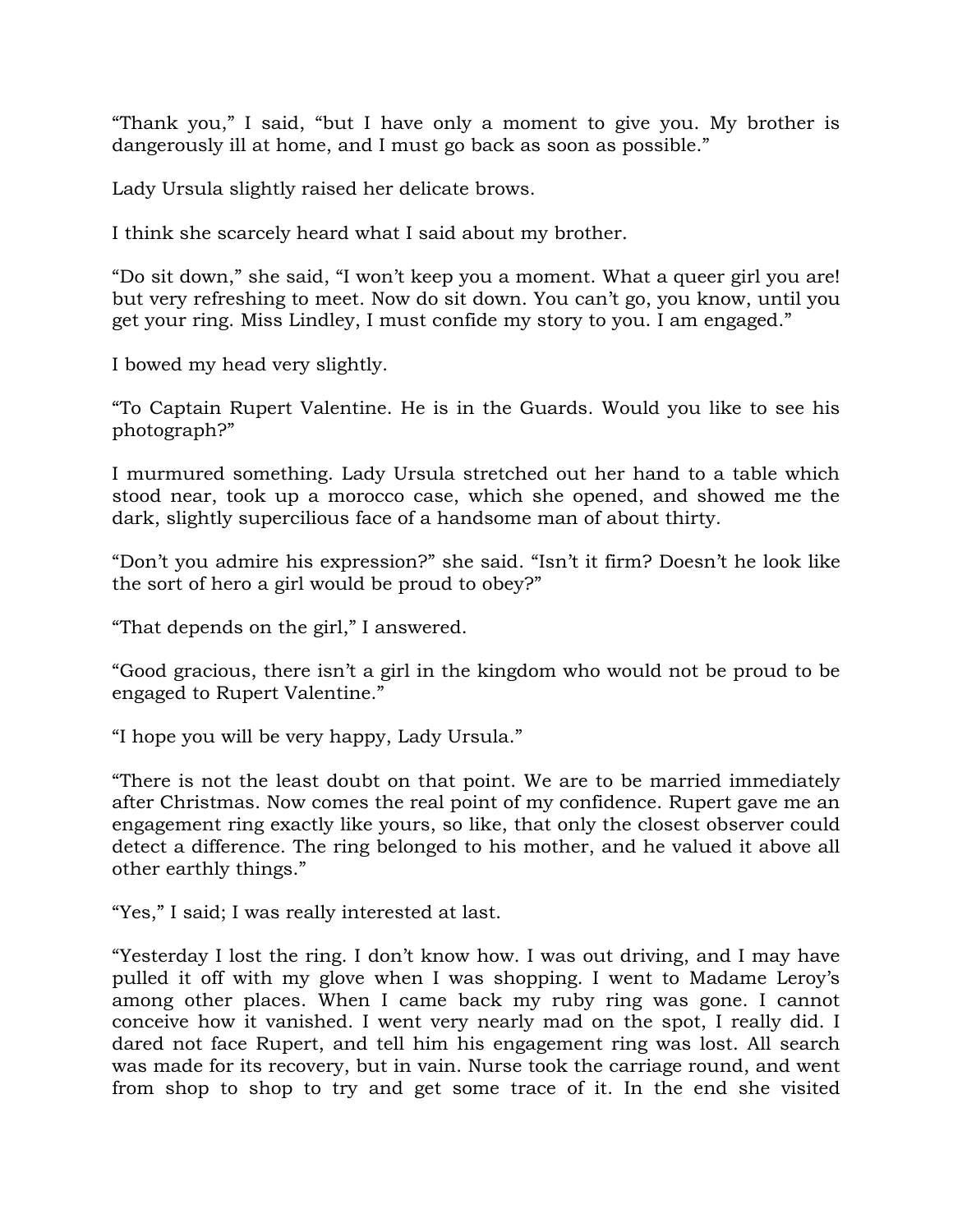Madame Leroy. I was to meet Rupert at a friend"s house last night. While nurse was at Madame Leroy"s your ring was brought in. Imagine her astonishment and rapture! Here was a mode of deliverance for me in case my own ring was never recovered. I wore your ruby ring last night, Miss Lindley, and Captain Valentine noticed it, and said that beautiful as he had always known his mother's rubies to be, he had never seen them flash as they did on my finger last night. How relieved I felt, and how certain that you would let me buy the ring from you. You will, now that I have confided my trouble to you, won"t you?"

"I am sorry," I said, "but I must repeat the words I have used already so often. I cannot part with the ruby ring. It was left to me by an old cousin of mine, and when I received it I was particularly requested never to part with it. I am sorry for you, Lady Ursula, but I must ask you to give me my ring, and let me go."

Lady Ursula put her hands behind her.

"You are a cruel, selfish girl," she said angrily.

"No, Lady Ursula, I am not cruel. The world, which has been so gentle to you, has blown many hard rough winds on my face, but they have never made me cruel. And as to being selfish, why should I part with my one ewe-lamb?"

"Oh, dear!" said Lady Ursula.

She rose from her seat, and began to pace up and down the room. I noticed that she was a tall, largely-made girl, and could be as vigorous and energetic as any one when she chose. She clenched her dainty hands now and spoke with passion. "I repeat that you are cruel and selfish," she said. "I know that you can plead your cause well; for I suppose you are clever, and have doubtless been educated at one of those detestable High Schools. But let me tell you that however you argue the point you are actuated by cruel motives. What can that ring matter to you? and if I don"t get it, most likely my engagement will be broken off. Thus, you see, you will have ruined my life."

"Lady Ursula," I said, "it is you now who are cruel. I have my own reasons for wishing to retain my own trinket, and surely the only right and honourable thing for you to do is to tell Captain Valentine of your loss. If he is the least worthy of your affection, he will, of course, overlook what was only an unfortunate accident."

"No, he never will—he never, never will. You don"t know what he thought of that ring. I'd rather never see him again than tell him that his mother's ruby ring was lost."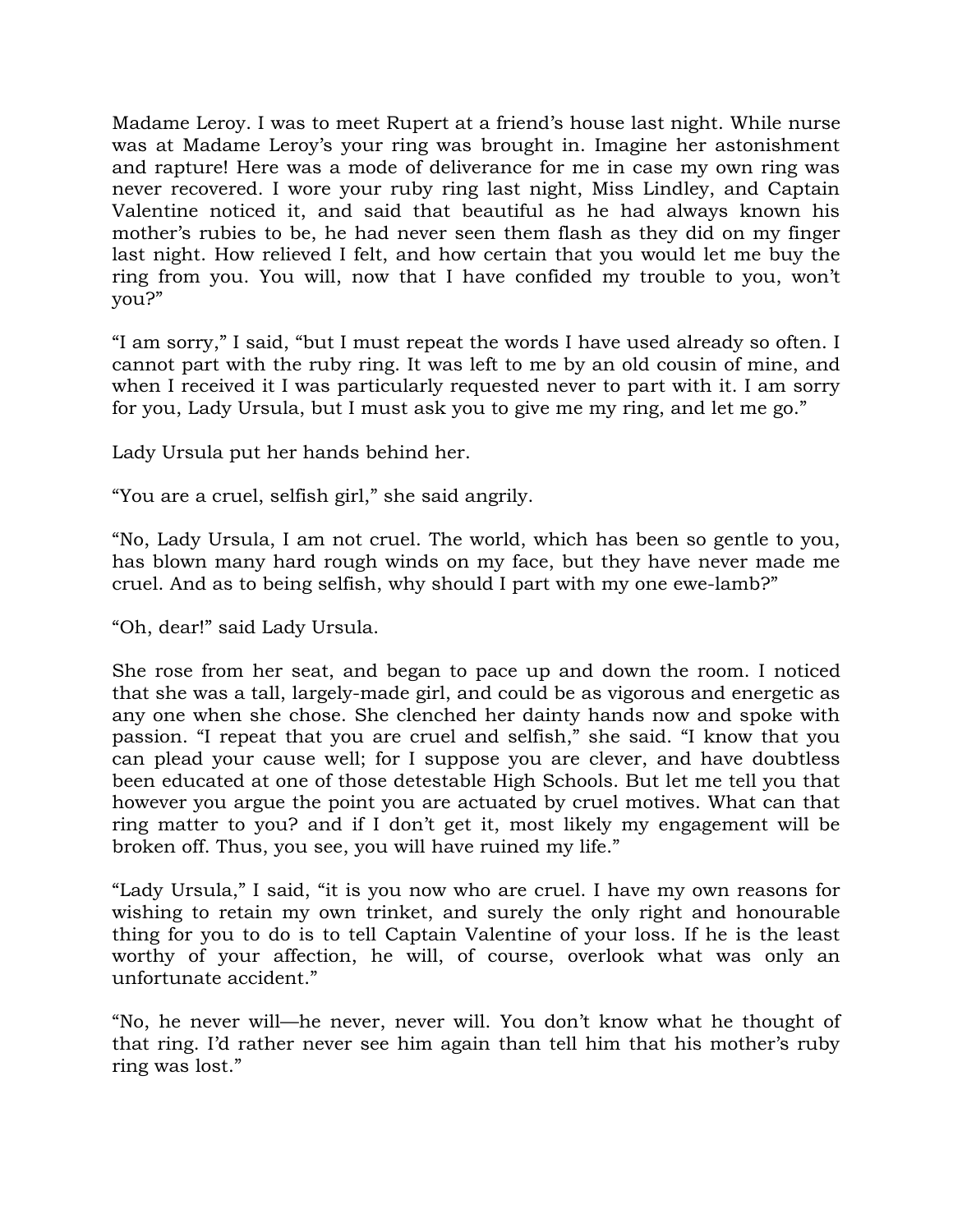"Well, I am truly sorry for you. But I don"t see my way to helping you."

"Listen. Hire me the ring for a week—only for a week, and I will give you thirty pounds."

I must admit that this proposal staggered me. I thought of Jack, and the stolen twenty pounds. I thought of Monday morning, when the discovery of the theft would be made known. I thought of the agony, the dishonour; I saw my mother"s face as it would look when the news was brought to her that her son was a thief. Yes, thirty pounds could do much good just then; it would save Jack, and it would give me funds to attend to Hetty"s wants.

Lady Ursula saw the hesitation in my face.

"Give me one week's grace," she said. "My own ruby ring may be found before the week is up."

She opened a little exquisitely inlaid secretary, and began to pull out of a secret drawer notes and gold. She made a pile of them on the table—four five-pound notes, ten sovereigns. The yellow of the sovereigns seemed to mix with the rosecoloured tone of the room. I gazed at them as if they fascinated me. I half held out my hand to close over them, and then drew it back again.

"You will take the money—you want it, I know you do," said Lady Ursula.

"But even if I do you will be no better off at the end of a week. In fact, you will be worse off, for you will have been all that time deliberately deceiving the man you intend to marry."

"Oh, don"t begin to lecture me! Let the end of the week take care of itself! Here are thirty pounds! Give me the ring for a week!"

"I shall do very wrong."

"Do wrong then! Take your money! You are looking greedily at it! Take it, you long for it!"

"I do long for it," I answered. "If I take it, Lady Ursula, it will avert such a storm as girls like you can never even picture. It will save—Oh, have you a mother, Lady Ursula?"

"Of course I have. I don"t see her very often. She is at Cannes now."

"If I take the money," I said, "it will be only for a week, remember."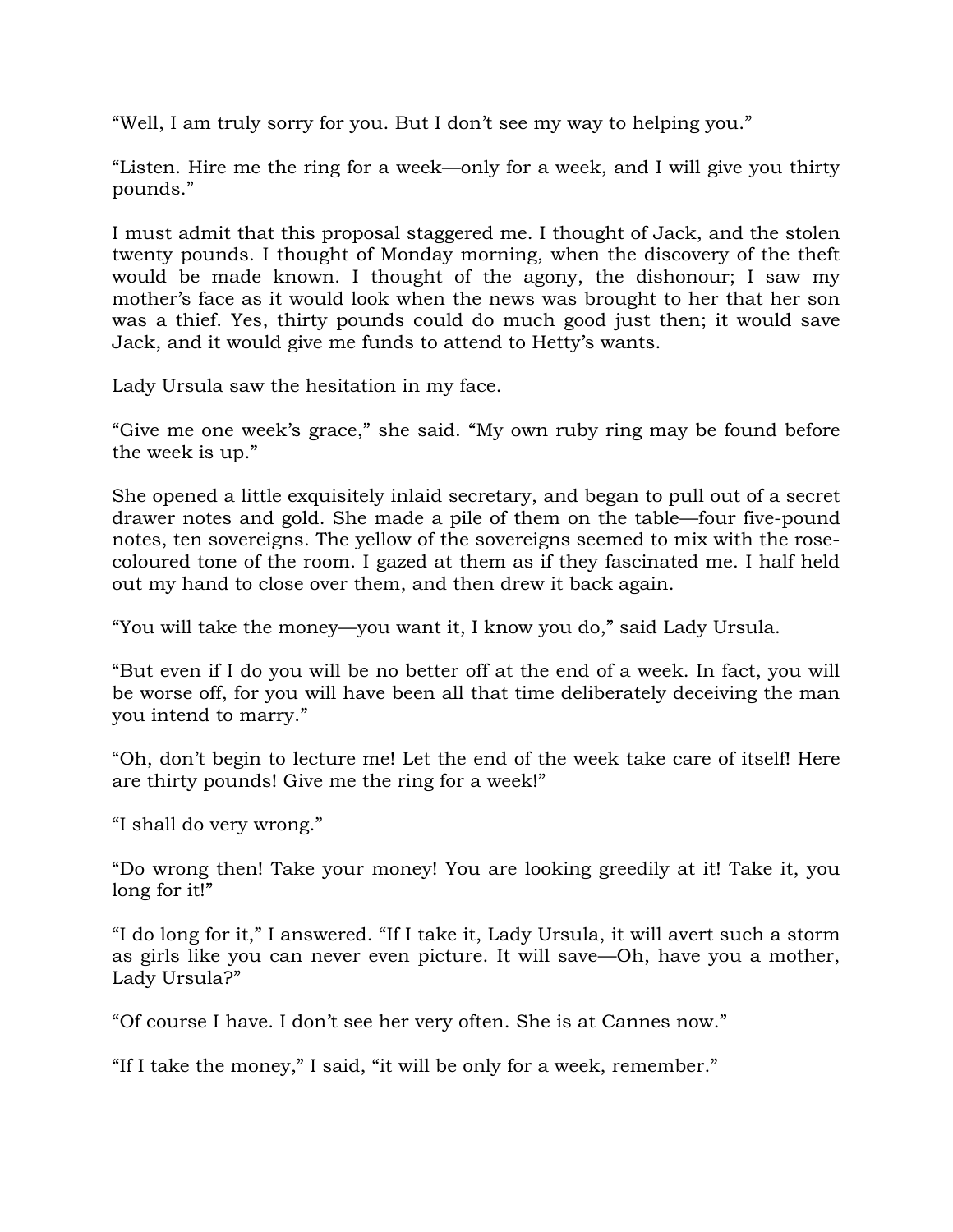"Very well. Of course you will take it. Out with your purse. Nay, though, you shall have a new purse, and one of mine. What do you say to this, made of red Russian leather? Here go the notes, and here the gold. Pop the purse into your pocket. Now, don"t you feel nice? We have both got what we want, and we can both be happy for a week."

"I will come back in a week," I said. I felt so mean when that thirty pounds lay in my pocket that I could scarcely raise my eyes. For the first time the difference of rank between Lady Ursula and myself oppressed me. For the first time I was conscious of my shabby dress, my rough boots, my worn gloves. "Good-bye, Lady Ursula," I said.

"Good-bye, good-bye! I cannot tell you how grateful I am! You are not cruel, you are not selfish. By the way, what is your name?"

"Lindley."

"Your Christian name?"

"I am called Rosamund."

"How pretty! Good-bye, Rosamund!"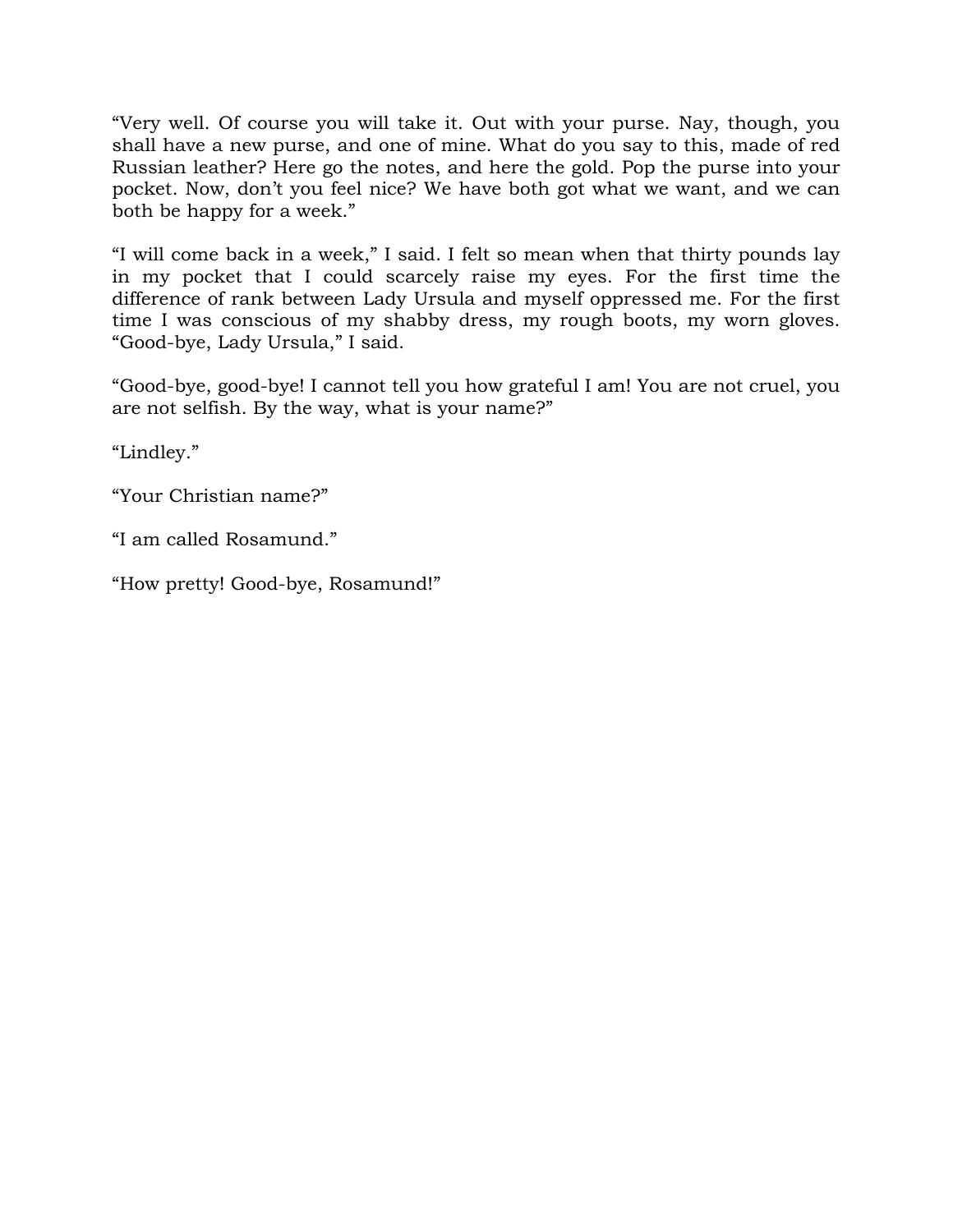### **Chapter Seven**

## **Mr Chillingfleet**

I left the house, and took the next train home. Jack was very ill indeed. His fever had taken an acute form. My mother looked miserable about him. Even the doctor was anxious.

"I am so glad you have come back, Rose," said my mother; "you had scarlet fever when you were a little child, so there is no fear for you, and it will be a great comfort having you in the house."

I did not make any immediate response to this speech of my mother"s. I had Hetty under my charge, and could not stay, and yet how queer my mother would think my absence just then. I wondered if I dared confide to her Jack"s secret. It was told me in great confidence, but still—While I was hesitating, my mother began to speak again.

"Jack has been delirious all the morning. In his delirium he has spoken constantly of a girl called Hetty. Do we know any one of the name, Rose?"

"I know some one of the name," I responded.

"You!—But what friend have you that I am not acquainted with? I don"t believe there is a single girl called Hetty in this place."

"I know a girl of the name," I repeated. "She does not live here. She is a girl who is ill at present, and in—in great trouble, and I think I ought to go and nurse her. She is without the friend who should be with her, and it is right for me to take his place."

"What do you mean, Rosamund? Right for you to go away, and nurse a complete stranger, when your own brother is so ill?"

"But he has you, and Jane Fleming. Jack won"t suffer for lack of nursing, and the girl has no one."

"I have old-fashioned ideas," said my mother. A pink flush covered her face. I had never seen her more disturbed. "I have old-fashioned ideas, and they tell me that charity begins at home."

At this moment Jane Fleming softly opened the door and came in. She certainly was a model nurse; so quiet, so self-contained, so capable.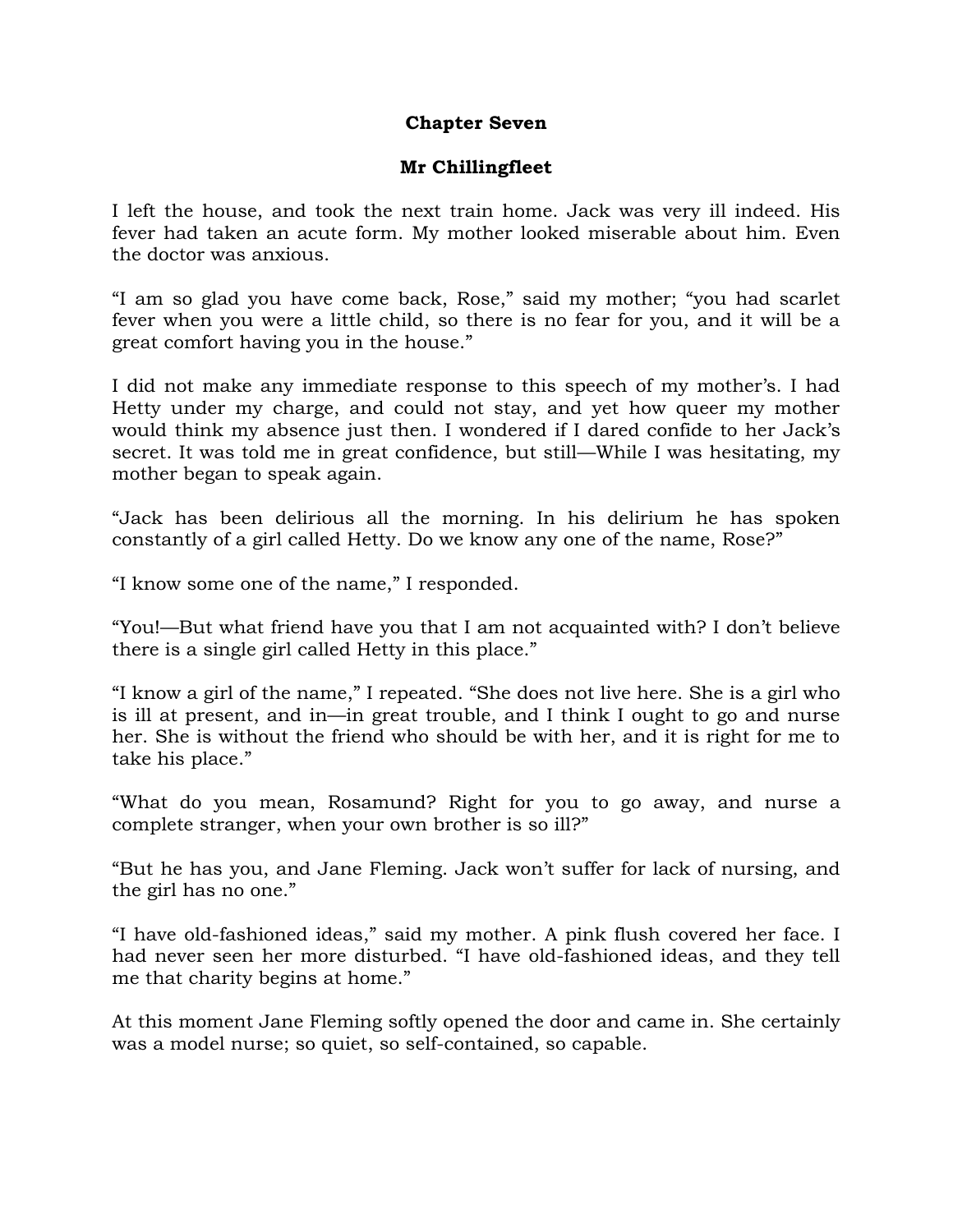"Mr Jack is awake, and conscious," she said. "He fancied he heard your voice, Miss Rose, and he wants to see you at once."

I glanced at my mother. She was standing with that bewildered expression on her face which mothers wear when their children are absolutely beyond their control. I made my resolution on the spur of the moment.

"Come with me to Jack, mother," I said.

I took her hand, and we went softly up-stairs to the attic bedroom. Jack"s great big feverish eyes lighted up with expectancy when he saw me; but when he perceived that my mother accompanied me, their expression changed to one of annoyance. I went up to him at once, and took his hand.

"Hetty is better," I said, "she has had an excellent night and is doing well. Mother dear, please come here. I shall go back to Hetty, Jack, and take all possible care of her, and nurse her, and make her strong and well again, if you will tell our mother who she is."

"Yes," said Jack, at once. "Yes, oh yes; she is my wife."

My mother uttered an exclamation.

"Tell mother all about her, Jack," I continued. "I will leave you both together for five minutes, then I will return."

I slipped out of the room, took Jane aside, and gave her a sovereign.

"Jane," I said, "you are to make the beef-tea yourself, and you are always to have a supply, fresh and very strong, in the house. Whenever my mother seems tired or fagged you are to give her a cup of beef-tea, and see that she drinks it."

"Bless you, Miss Rose, of course I will."

"Buy anything else that is necessary," I said. "I am going away immediately, but shall be back on Monday afternoon."

My five minutes were up by this time, and I stole into Jack"s sick-room. He was stretched flat out in bed; his cheeks were wet as if tears had touched them, and one great muscular arm was flung round my mother's neck. She was kneeling by him, and holding his hand.

The moment I entered she looked round at me.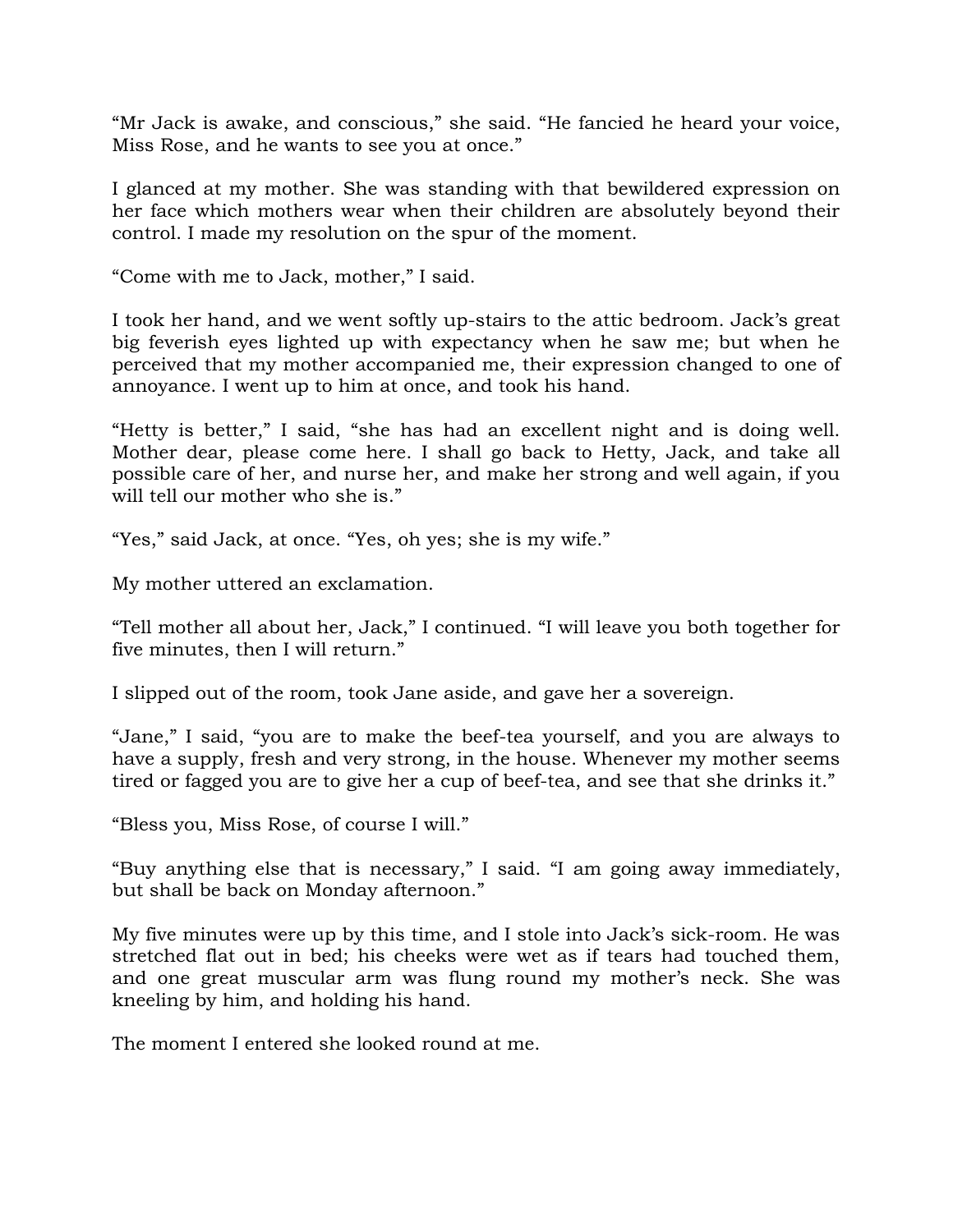"My dear love," she said, "you are perfectly right; Hetty must not be left a moment longer than can be helped. Hush, Jack, you need have no anxiety for your wife. I—I will go to see her myself if it is necessary."

"No, mother, you must stay with me. You are so pretty and so gentle, and your hand is so soft. Hetty's hands aren't as soft as yours."

Here he began to wander again. My mother followed me out of the room, the tears streaming down her cheeks.

"Oh, Rose," she said, "the poor, poor boy. And you thought, both of you, to hide it from your mother?"

"No, mother, I longed for you to know; I am sure that telling you his story has given Jack the greatest relief. And weren"t you a bit angry with him, mother?"

"Angry, Rosamund? Was this a time to be angry? and do mothers as a rule turn away from repentant sons?"

"Not mothers such as you," I replied. "Mothers worthy of the name would never do such a thing," she replied. "Why, Rosamund, a mother—I say it in all reverence—stands something in the place of God. When we are truly repentant we never feel nearer to God, and so a boy is never truly nearer to his mother than when he has done something wrong, and is sorry for it. Come up-stairs with me at once, I must help you to make your preparations. You have not an hour to lose in going to Jack"s Hetty." My mother was so excited, so enthusiastic, that she would scarcely give me breathing-time to put my things together.

"You must not delay," she kept on saying. "You have told me how careless the landlady is, and that poor child has had no one to do anything for her since early morning. Rose, dear, how is she off for little comforts, and clothes and those sort of things?"

"I should say, very badly off, mother. Hetty is as poor as poor can be."

"I have one or two night-dresses," began my mother.

"Now, mother, you are not going to deprive yourself."

"Don"t talk of it in that light, Rose. Hetty is my daughter, remember."

I felt a fierce pang of jealousy at this. My mother left the room, and presently returned with a neatly-made-up parcel.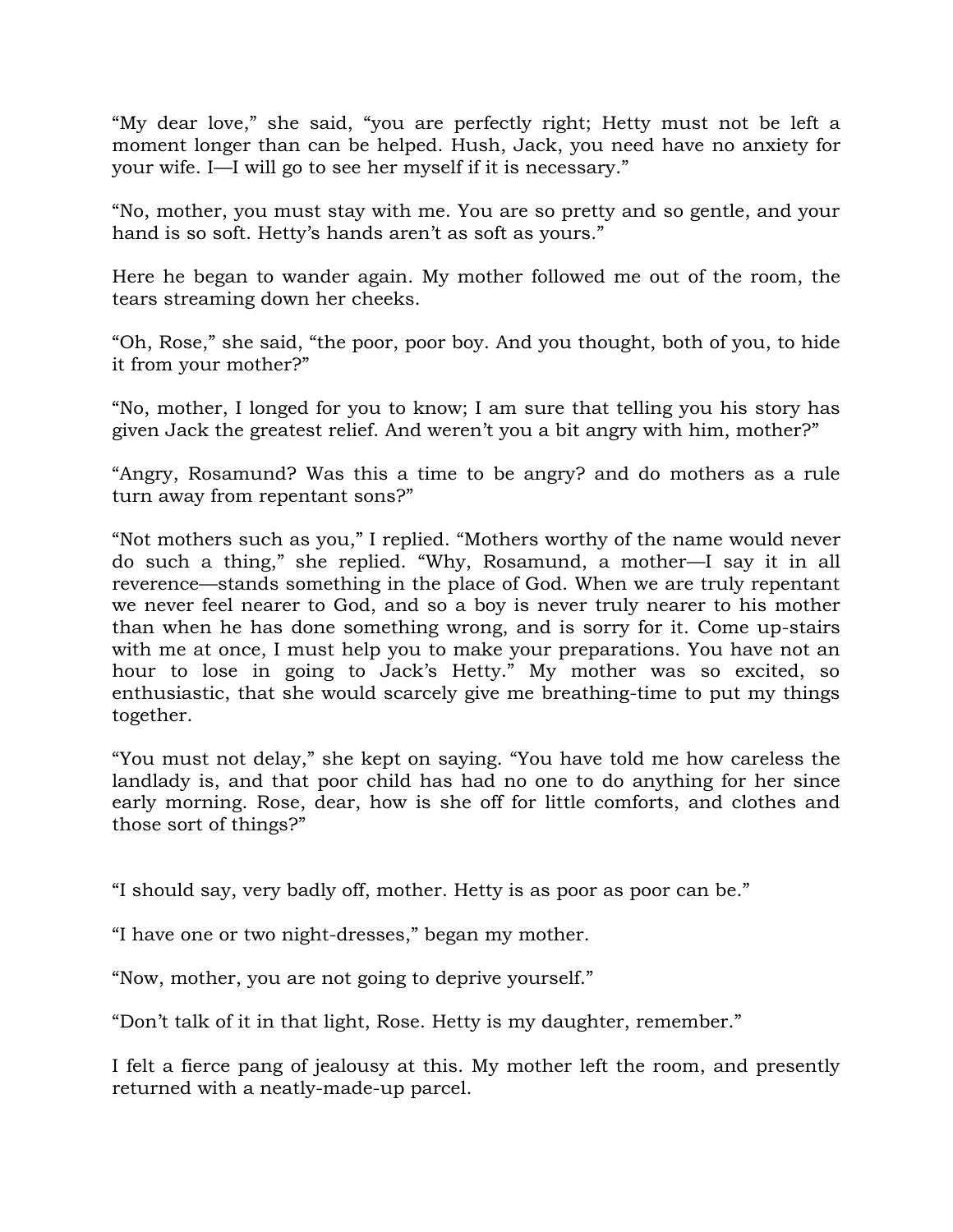"You will find some small necessaries for the poor child here," she said. "And now go, my darling, and God bless you. One word first, however. How are you off for money, Rose?"

"I have plenty, mother. Don"t worry yourself on that point."

"I have a little pearl ring up-stairs, which I could sell, if necessary."

The tears rushed to my eyes when my mother said this. The pearl ring was her sole adornment, and she had worn it on Sunday ever since we were children.

"You shall never sell your dear ring," I said.

I rushed up to her, kissed her frantically, and left the house.

Hetty and I spent a quiet Sunday together. She was much better, and she looked very pretty in the warm, softly-coloured dressing-jacket which mother had sent her. She told me her little story, which was simple as story could be. She had no parents, nor any near relatives living. Even a distant cousin, who had paid for her education, had died two years previously. She thought herself very lucky when she secured the post of English teacher at Miss West"s Select Seminary for young ladies. She made Jack's acquaintance early in the spring; no one else had ever been specially kind to her, and when he asked her to marry him, she said "Yes," in a burst of delight and gratitude.

"I didn"t know he was so grand as he has turned out to be, miss," said Hetty, in conclusion.

"Now, Hetty, what did I say about miss?"

"It seems so queer and forward to say Rose," she answered. "I never had any one to love until Jack married me. Oh, don"t I love him just, and don"t I love you—Rose!"

"I know you do," I said, "and when you see my mother you will love her. We will try to be good to you, poor little Hetty, and you will try to learn to be a real lady for my mother's sake."

"And for Jack's sake," she answered, an eager flush coming into her cheeks.

"Yes," I replied.

"Will you show me how to be a lady, Rose?"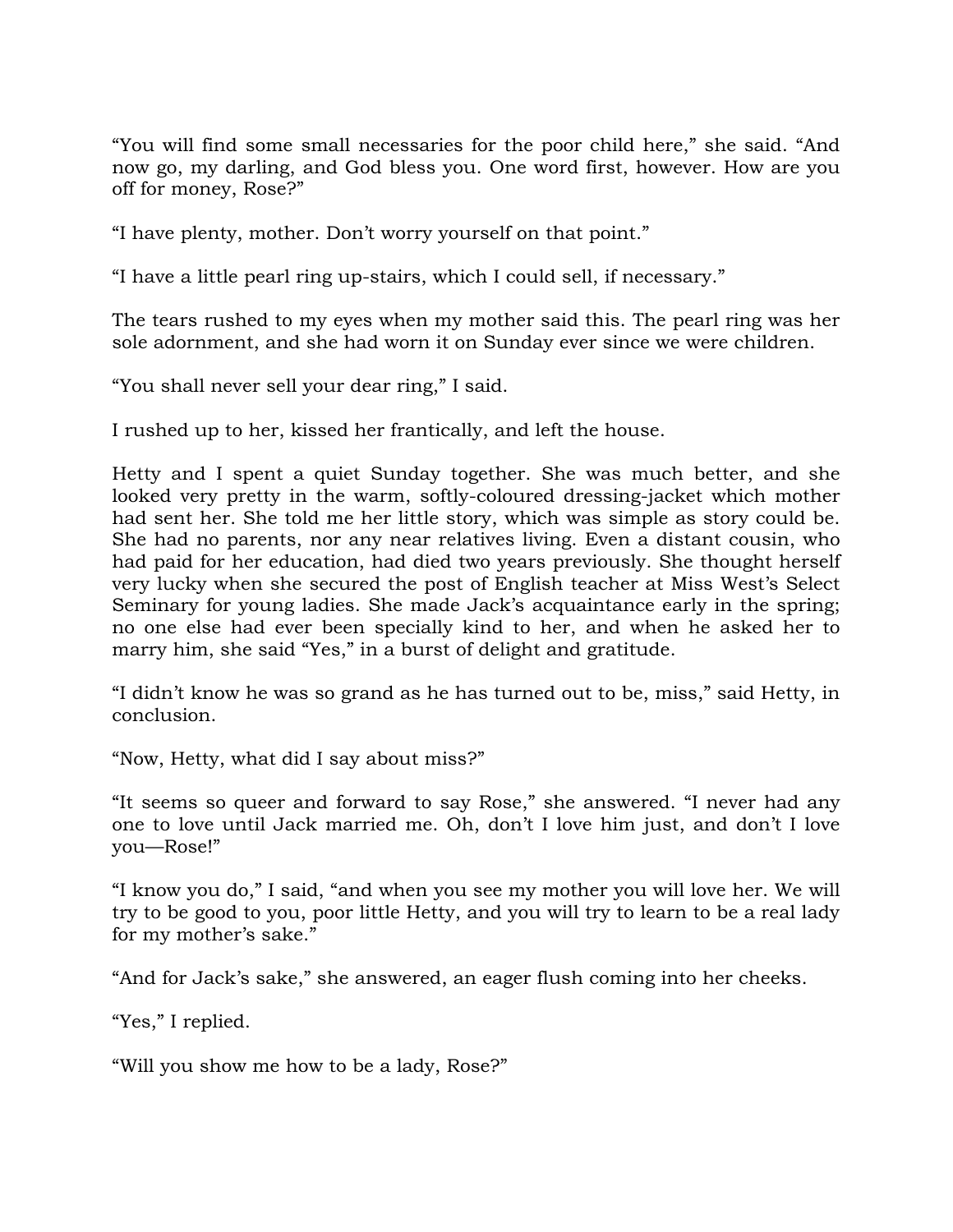"Oh, Hetty, no one can show you. You must find out the way yourself. You will, too, if you are in earnest, and if you love my mother as she deserves to be loved. Hetty, my mother is the gentlest of women, and yet no queen could be more dignified, more ladylike."

"Would she frighten me awfully?" whispered Hetty.

"Oh, you poor child! There, I won"t talk any more. Wait until you see her!"

Hetty was rather under than over educated for her station; but there was a certain sweetness, and even refined charm about her, which gave me a sense of almost pain as I looked at her. Was Jack worthy of this passionate, loving heart?

Sunday passed peacefully, but I did not forget what lay before me on Monday morning. The real crucial turn in Jack's affairs would come then.

I went early to town, and saw Mr Chillingfleet, the head of Jack"s firm, about eleven o"clock. Jack had told me that twelve was the hour when the money was generally collected and sent to the bank. I don"t know how I managed to inveigle a young clerk to coax Mr Chillingfleet to see me, but I did, and at eleven o"clock I stood before him.

I looked into his face. I knew that a great deal hung upon that interview; I knew that my mother"s future happiness in life, that all poor Hetty"s bliss or undoing depended on what sort of face Mr Chillingfleet possessed. I was a good reader of physiognomy, and I studied his with an eager flash.

It was a firm face: the lips thin, the chin both long and square, the checkbones high; the eyes, however, were kind, honest, straightforward. I looked into Mr Chillingfleet's eyes, and took courage.

"You want to see me, young lady?" said the chief of the great house.

"I do, sir," I said, "I have come about my brother Jack."

"Young Lindley—you are young Lindley"s sister? I am sorry he is ill."

Mr Chillingfleet's tone was kind, but not enthusiastic. The young clerk's services were evidently not greatly missed.

"I have a story to tell you," I said. And then I began to speak.

My tone was eager, but I saw at once that I did not make a deep impression. Mr Chillingfleet was only languidly attentive. I could read his face, and I was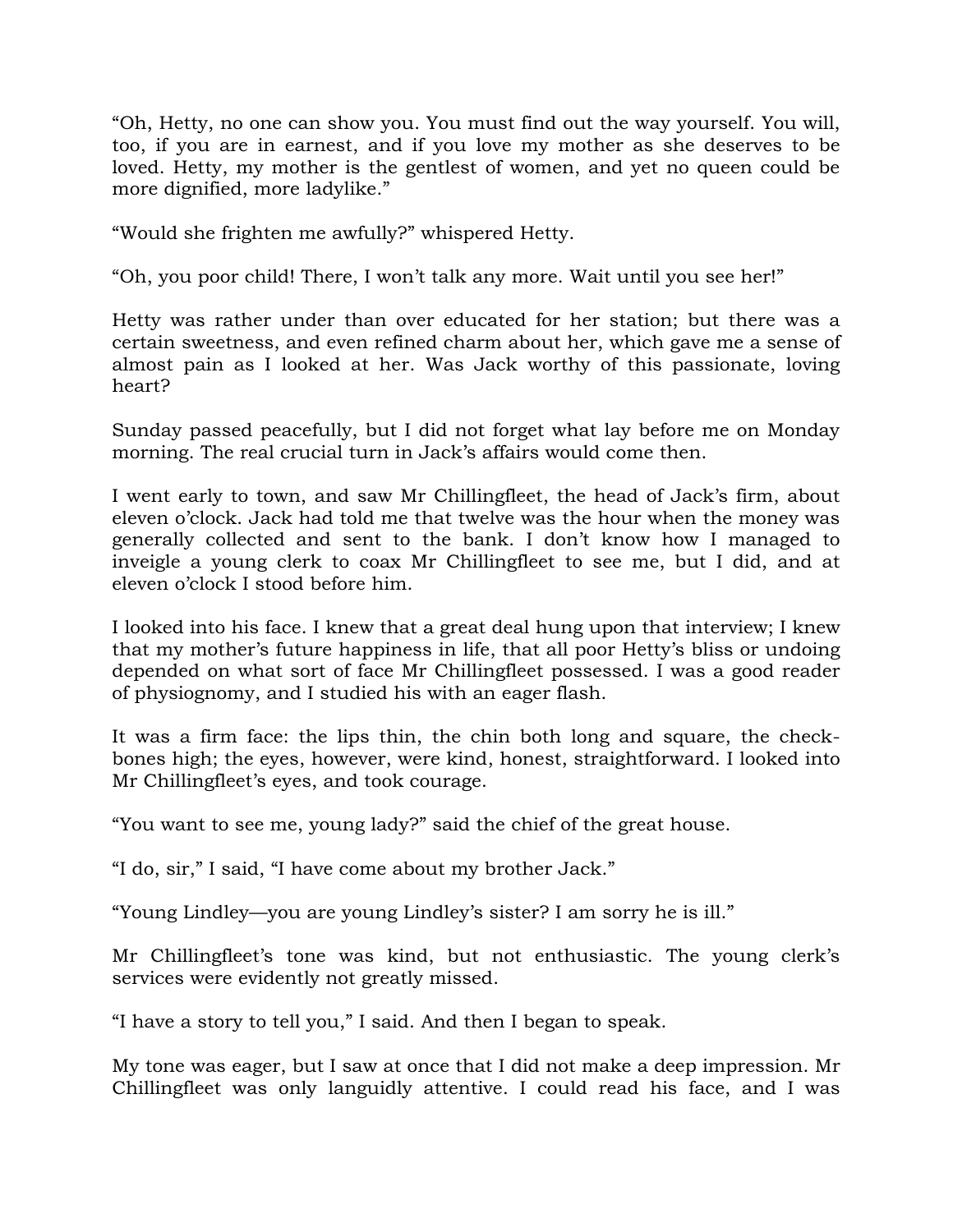absolutely certain that the thought expressed on it was the earnest hope that my story would be brief. I felt certain that he considered me a worry, that he felt it truly unreasonable of the sisters of sick clerks to come to worry him before noon on Monday morning.

He was a true gentleman, however, and as such could not bring himself to be rude to a woman.

"I can give you ten minutes," he said, in a courteous tone.

All this time I had been toying with my subject. I now looked in agony at a boy clerk who was perched on a high stool by a desk at the other end of the room.

"If I could see you by yourself," I said, almost in a whisper.

"Dawson, you can go," said Mr Chillingfleet.

The boy glided off the high stool, and vanished. The moment the door was shut I took out my purse, and removing four five-pound notes, laid them on the desk beside the chief of the great house.

"Good gracious, young lady, what do you mean by that?" said Mr Chillingfleet.

"Those four five-pound notes are yours," I said. "I have brought them back to you."

"Miss Lindley, you must explain yourself."

Mr Chillingfleet"s tone was no longer languid in its interest.

Then I gulped down a great lump in my throat, and told the story. It does not matter how I told it. I cannot recall the words I used. I don"t know whether I spoke eloquently or badly. I know I did not cry, but I am firmly convinced that my face was ashy pale, for it felt so queer and stiff and cold.

At last I had finished. The story of the young clerk's temptation and disgrace was known to his chief. Now I waited for the fiat to go forth. Suppose Mr Chillingfleet refused to receive back the twenty pounds I brought him? Suppose he thought it good for the interests of business that the young thief—the wicked, brazen young thief—should be made an example of?

I gazed into the kind and honourable eyes. I watched with agony the firm, the hard, the almost cruel mouth.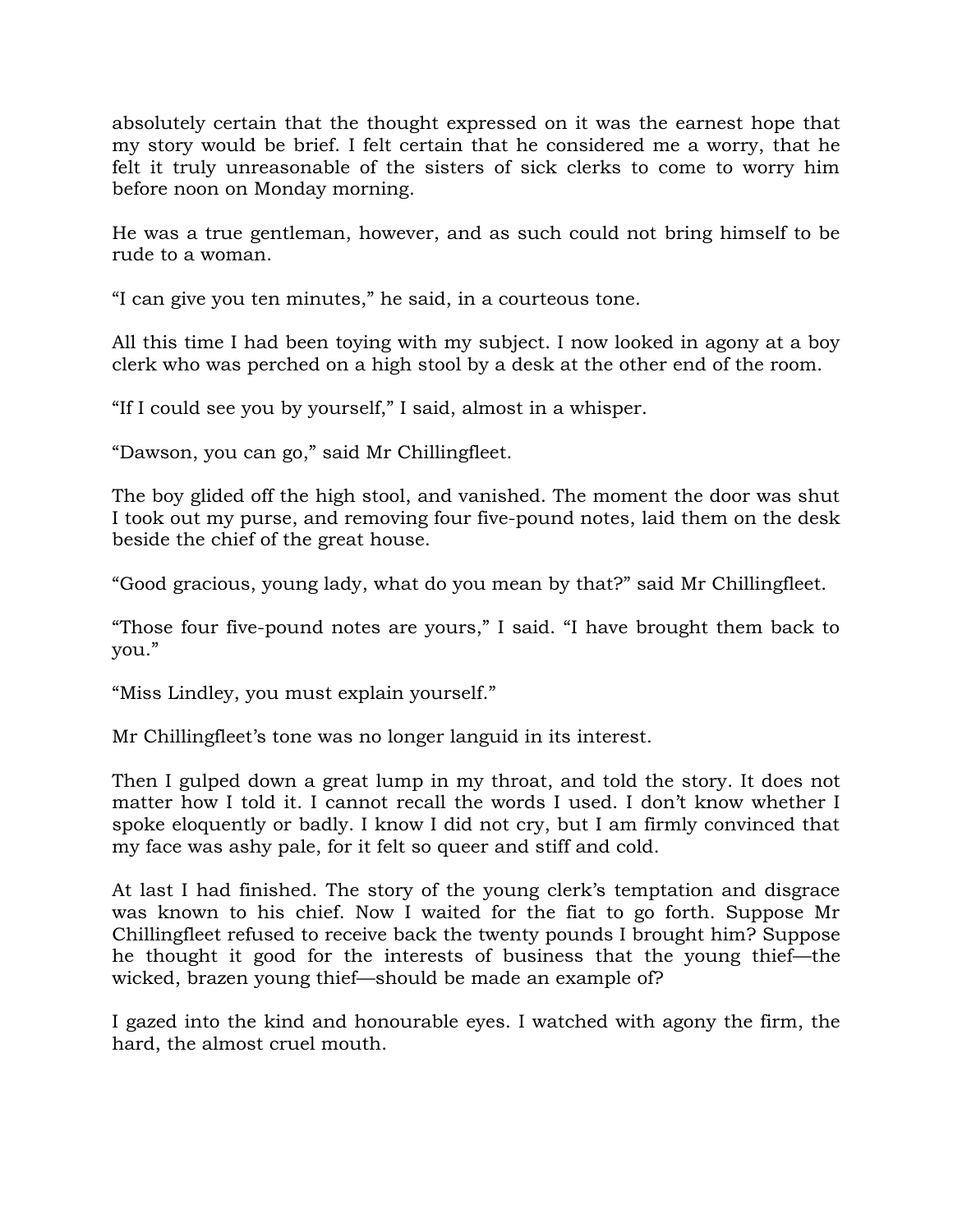"Oh, sir," I said, suddenly, "take back the money! Jack"s mother is alive, and perhaps your mother, too, lives, sir. Take back the money, and be merciful, for her sake."

Mr Chillingfleet shut his eyes twice, very quickly. Then he spoke.

"You must not try to come over me with sentiment," he said. "This is not the time. A principle is involved, and I must be guided by a sense of duty. I am particularly busy at this moment, but I will give you my decision before you go. Can you wait for half an hour?"

"Yes, sir."

Mr Chillingfleet sounded an office gong by his side.

"Dawson," he said, when the boy appeared, "show this lady into the waitingroom."

The boy preceded me into a dismal little back room, furnished me with a copy of the day"s Times, and left me. I could not read a word. I felt more and more hopeless as the moments went by.

It was nearly one o'clock before I was summoned back into Mr Chillingfleet's presence.

"Sit down," he said, in a much more kind tone than he had used when I left him. "You are a good girl, Miss Lindley," he began. "You have acted in a very straightforward and honourable manner. Your mother must be a good woman, for she has brought up a worthy daughter. However, to the point. I will accept the notes you have just brought me in lieu of those stolen by your brother. I will not prosecute him for theft."

"Oh, sir, God bless you?"

"Stay, you must hear me out. I don"t forgive absolutely; I should not think it right. Lindley has proved himself unworthy of trust, and he no longer holds a situation in this house. He may redeem his character some day, but the uphill path will be difficult for him, for the simple reason that I shall find it impossible to give him a recommendation which will enable him to obtain another situation."

"Oh, sir—Mr Chillingfleet—his young wife!"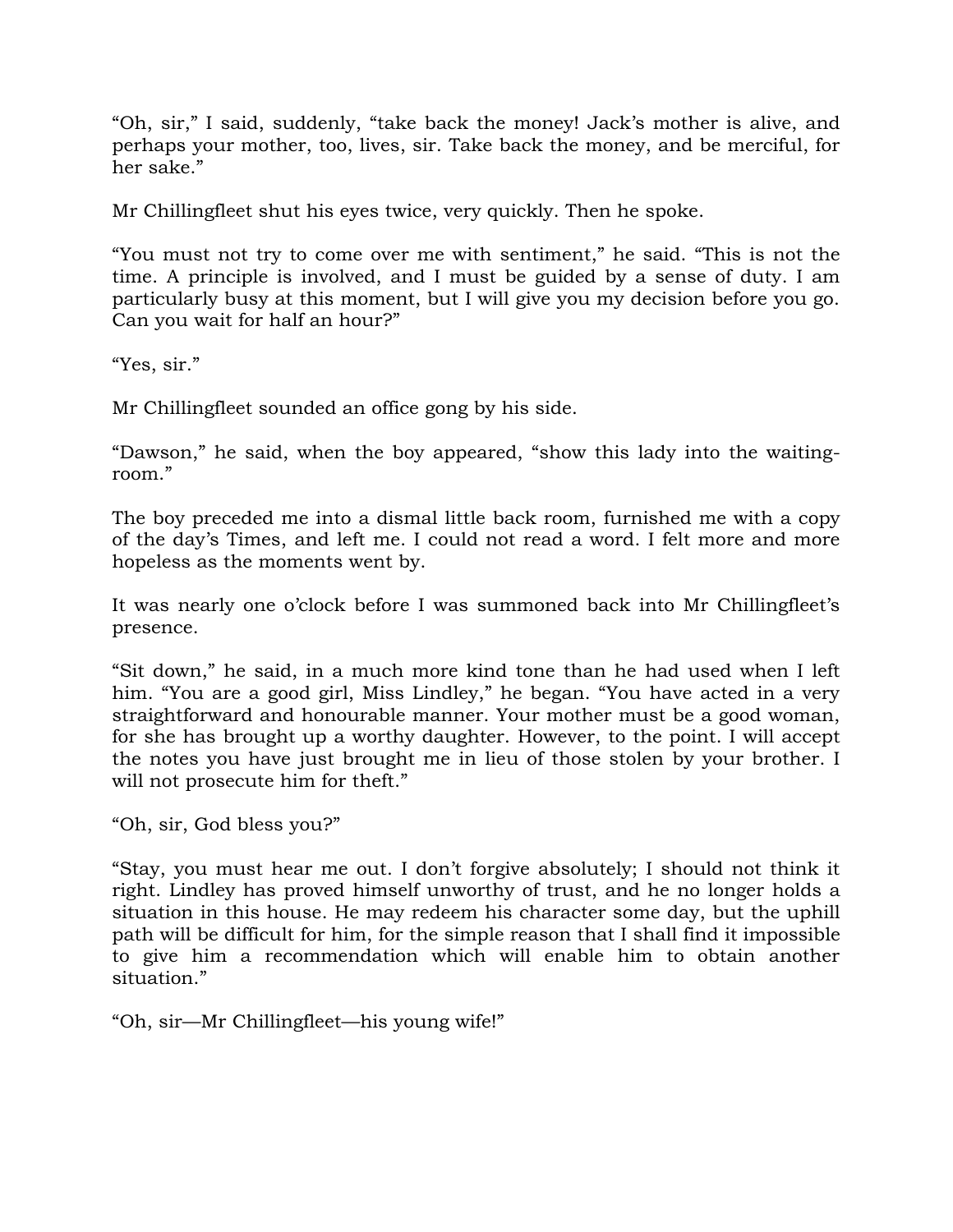"Precisely so, Miss Lindley, but society must be protected. When a man does something which destroys his character, he must bear the consequences. There, I am sorry for you, but I can do no more. I must be just. Good-morning."

Mr Chillingfleet touched my fingers, bowed to me, and I withdrew.

I pulled my veil down over my face; I did not look to right or left as I walked out of the office.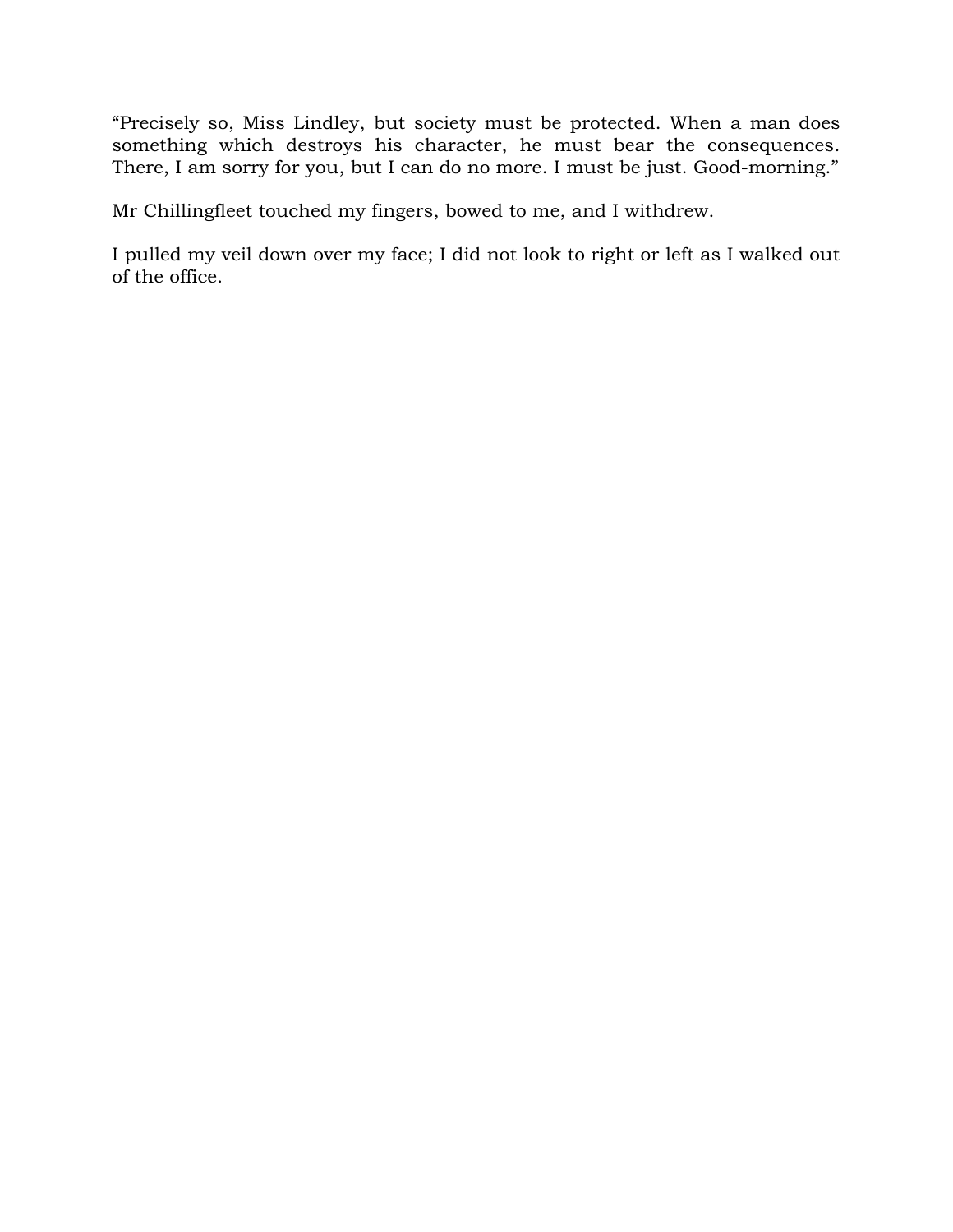# **Chapter Eight**

## **I cannot part with my Ring**

Jack was going on well, and I spent most of the time with his wife. One day a letter from home was forwarded to me. I opened it, and saw to my astonishment that the signature was Albert Chillingfleet.

"My dear Miss Lindley," the good man wrote, "your face has made a tolerably strong impression on me. I wish you were a lad; I would give you a berth in my business-house directly. But in the case of your brother, justice must be done, you know. He ought never to be a clerk in a business-house again. Still, there are other openings. When he has quite recovered, ask him to call to see me at my private address—Princes" Gate. I am generally disengaged and at home between nine and ten in the evening. I enclose a trifle for that young wife. "Yours sincerely,—

"Albert Chillingfleet."

The trifle was a ten-pound note. My fingers trembled as I unfolded it. I looked across the room at Hetty. She was better now, and was able to spend a certain portion of each day on a sofa which the landlady had brought into the room for her.

Hetty"s face wore the bright, innocent expression of a child. Her illness seemed to have brought back a kind of pathetic lost youth to her. She was young, undoubtedly, in years, very young, but I felt convinced that before she had been so ill she had not worn this child-expression—her lips could not have been so reposeful in the old days, nor her eyes so unanxious.

She was lying now gazing calmly out of the window. Her hands were folded on her lap. The knitting she had been trying to accomplish had tumbled unheeded to the floor. When the bank-note rustled in my hand Hetty turned and looked at me. I got up and gave it to her.

"This is for you," I said. "I have had a letter from a friend of ours, and he has sent you this."

"Oh!" she exclaimed. She clasped the note in both her hands. "Ten pounds!" she repeated. "Rosamund," she continued, "I never had so much money as this in all my life before."

"Well, make good use of it, dear child," I said. "Put it away safely now. You"ll be sure to want it."

"But ought not I to thank your friend?"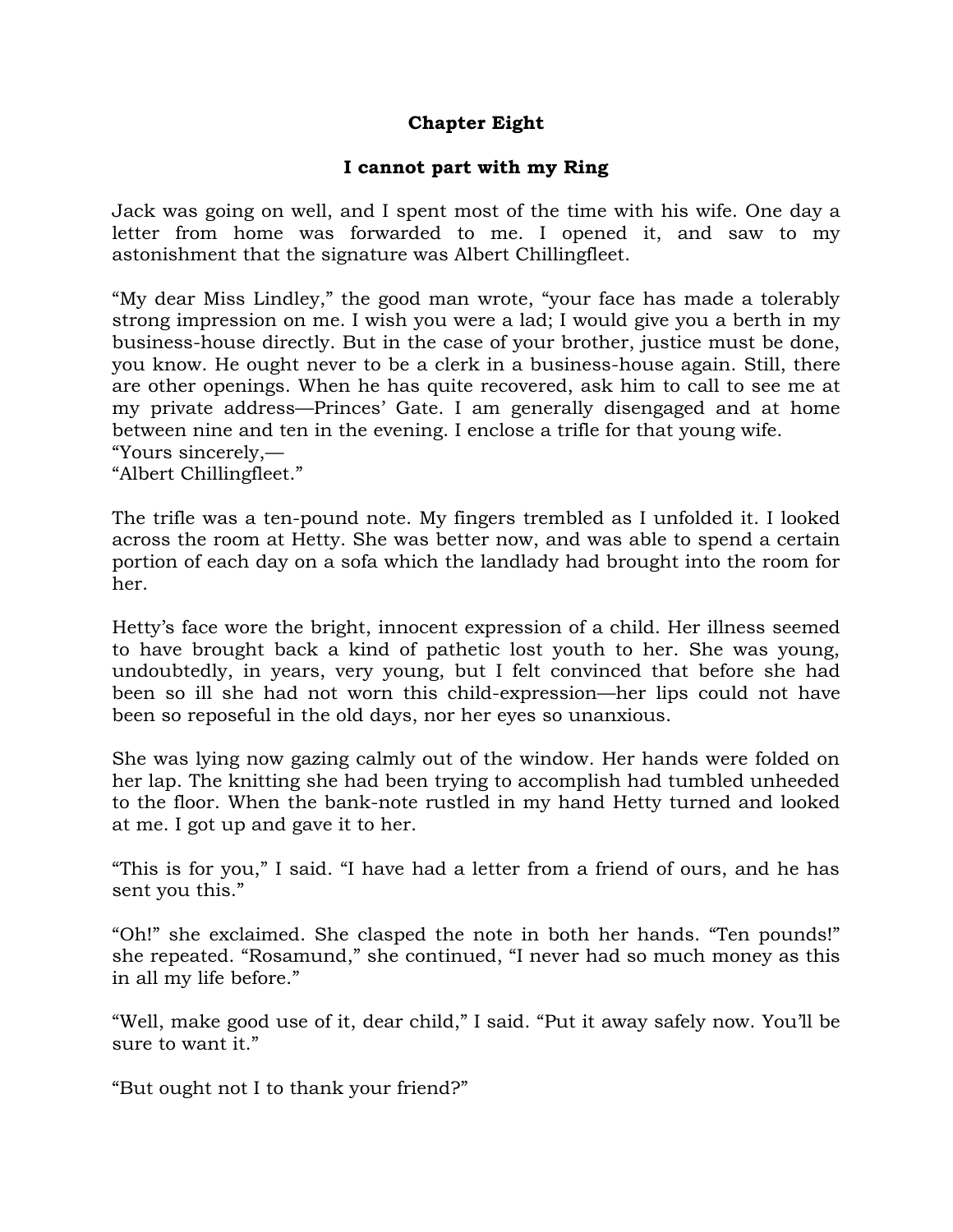"I"ll do that for you. I"ll be sure to say something very pretty."

Hetty looked at the ten-pound note as if she loved it. Then she stretched out her hand, and proffered it back to me.

"You had better have it, Rosamund. You buy everything that we want. Take it, and spend it, won"t you? You must need it very badly."

"No, no, no! This is your own nest-egg, and no one else shall touch it. See, I will put it into your purse; I know where your little empty purse is, Hetty. I will put this nice crisp note into it. Is it not jolly to have so much laid by?"

"Yes," said Hetty, "I feel delightfully rich." She closed her eyes, smiling, wearied, happy. In the sleep which followed she smiled again, more than once. She was thinking of Jack, and of the good things she could buy for him out of this purse of Fortunatus.

On the following day I was to go back to Lady Ursula to receive my ruby ring. As I sat and worked by Hetty"s side, I planned how I would take the little excursion in the morning, bring back the ring, and amuse my sister in the afternoon by telling her the story of it.

I carried out the early part of this programme exactly as I had mapped it before my eyes on this peaceful afternoon. The next morning found me at an early hour ringing the ponderous bell under the heavy portico of the great house in Grosvenor Street. The liveried footman once more put in his appearance, and I was taken once again to Lady Ursula's pretty rose-coloured bower.

It was empty when I entered.

"Her ladyship will be with you in a minute or two," said the man, as he closed the door behind the tapestry.

I sat back in an easy-chair, and waited. It was very nice to wait in this pretty room. I felt quite easy in my mind, and not at all anxious. Circumstances had improved for me during the last fortnight. Hetty was getting well. Jack was better. Exposure and disgrace were averted. In short, the heavy pressure of expectant calamity was withdrawn, and life smiled at me with its every-day face. I thought how glad I should be to have my little ring again—my pretty romantic treasure should be more prized than ever. Nothing should induce me to part with it again.

As I lay back and reflected peacefully, footsteps approached. The tapestry was pushed aside, and a man entered.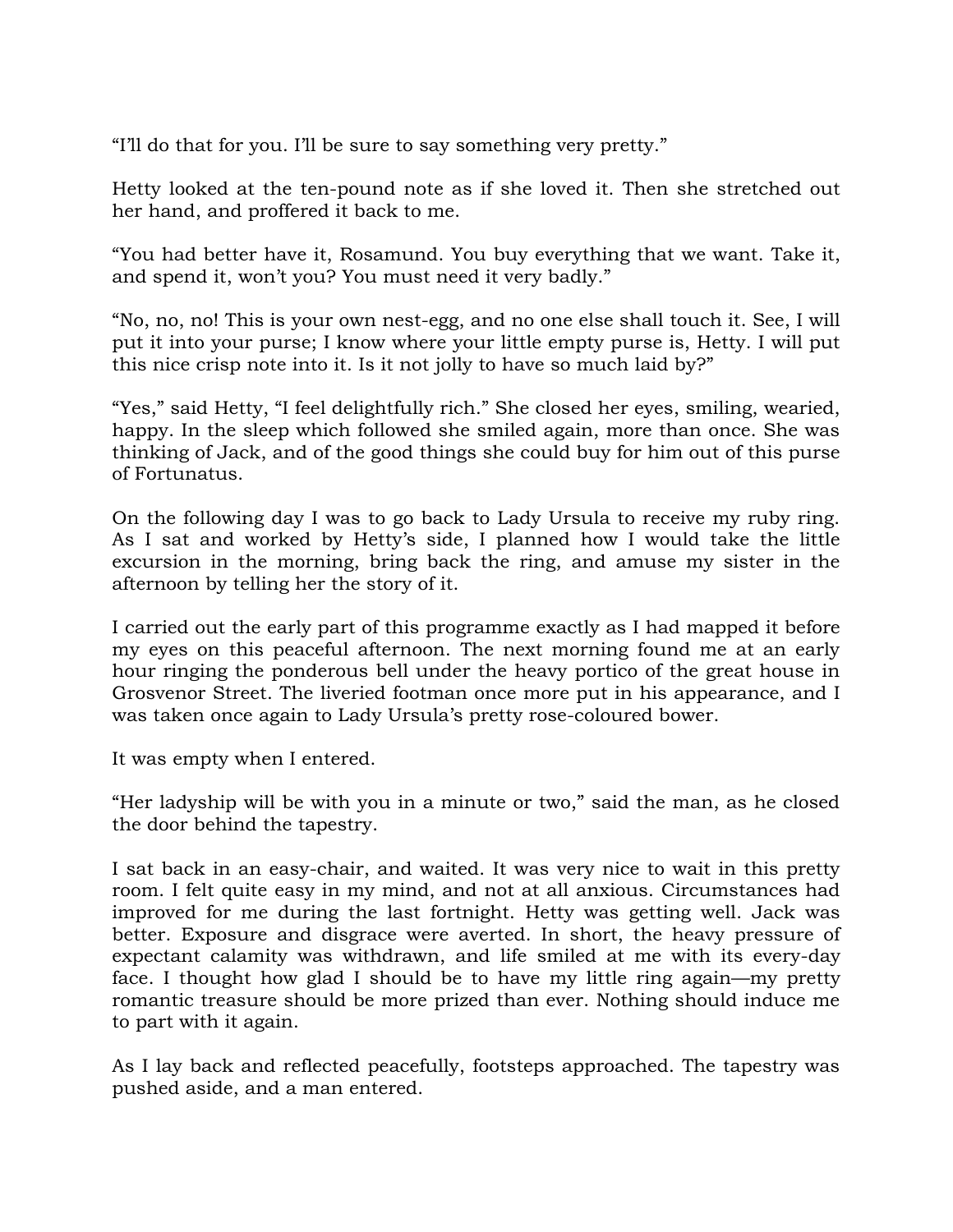He was tall, with a dark complexion. His appearance was aristocratic. I glanced at him, and recognised him in a flash. I knew him by his likeness to the excellent photograph Lady Ursula possessed—he was her lover.

I was seated rather in the shadow. At first when he came in he did not notice me. He went straight up to Lady Ursula"s table, and laid a small morocco case on it. He took up a photograph of the young lady, looked at it steadily—a half smile played round his somewhat austere mouth, his eyes softened. He held the photograph close to his lips, but he did not kiss it; with an almost reverent gesture he replaced it, then turned to leave the room. As he did so he caught sight of me. I had been looking on with a very red face. It was now Captain Valentine"s turn to get red. He grew scarlet; he looked intensely angry. I saw at a glance that he was the last man who could bear to be caught in a sentimental attitude, he was the last man who could bear even a shade of ridicule.

He bowed very stiffly to me and vanished.

The next instant Lady Ursula came in.

"Oh, here you are, Rosamund!" she said; "how do you do?"

"I am very well," I answered. I did not want Lady Ursula to call me Rosamund. She sat down on the sofa with her hands crossed idly in her lap. Her face was full of interrogation; it said as plainly as face could:

"Now, what do you want, Rosamund? Have the goodness to say it, whatever it is, and go away."

The look in her eyes was replied to steadily by mine. Then I said calmly: "I have come for my ring."

When I said this Lady Ursula dropped her mask. War to the knife gleamed in her bright eyes.

"Oh! the ring," she said; "well, you can"t have it, so there!"

At that instant Captain Valentine hastily re-entered the room. With a brief apology to me he turned to Lady Ursula and spoke:

"Here is your ring," he said, taking up the morocco case, touching a spring and opening it. "I have had the central ruby properly fastened in; there is no fear of your losing it now."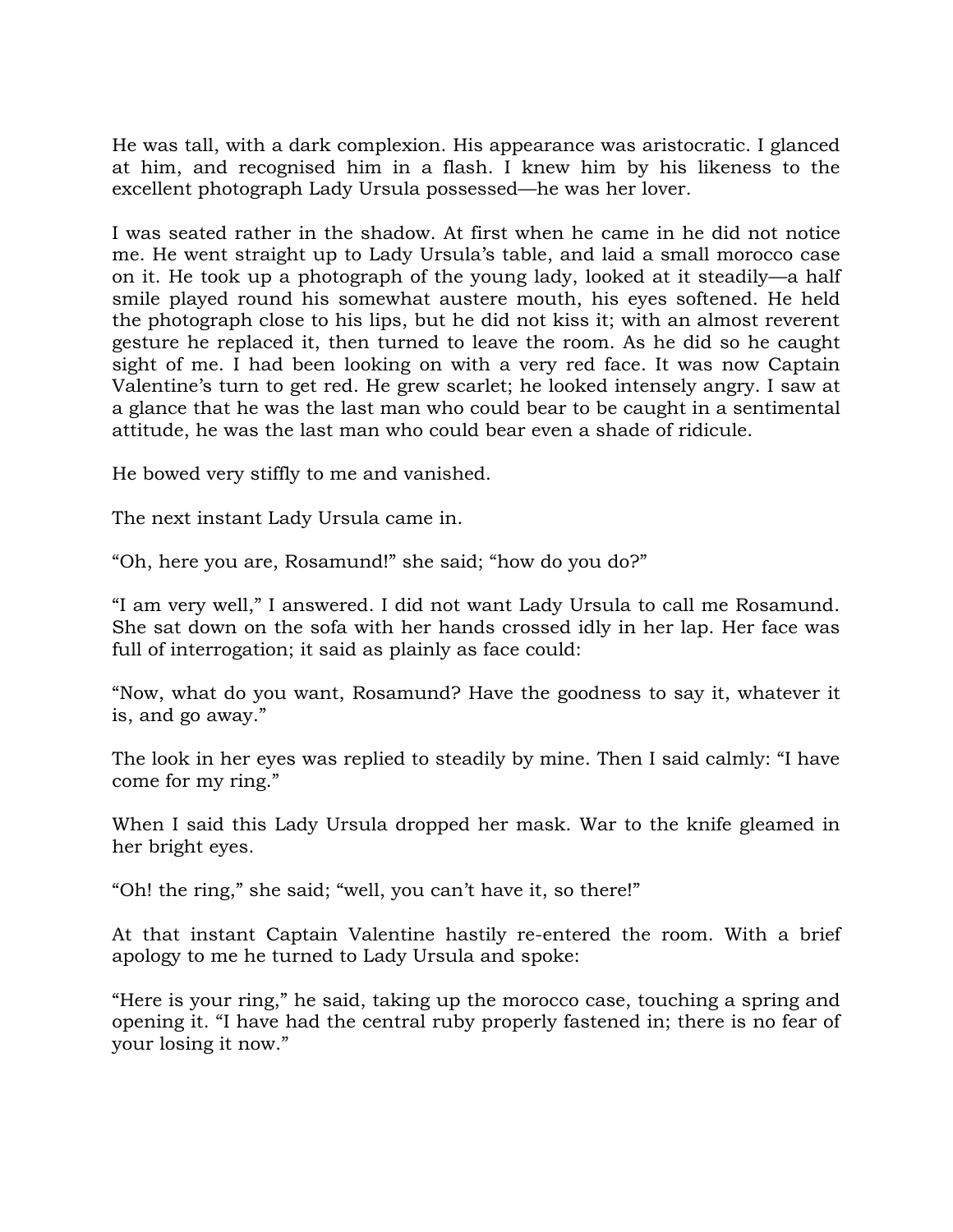He was leaving the room again when an impulse, which I could not overcome, made me rush forward and lay my hand on the table.

"Don"t, Rosamund, I beseech of you," said Lady Ursula.

There was entreaty, almost anguish in her bright blue eyes. I paused, the words arrested on my lips.

Captain Valentine stared from one to another of us with a puzzled, amazed glance. Lady Ursula slipped her hand through his arm. She led him towards the door. They passed out together; the door was a little ajar, and I heard him murmur something. Her gentle caressing reply reached my ears:

"My love, there is not the smallest fear, she is only a very excitable, eccentric young person, but I shall soon get rid of her."

Those words decided me. Lady Ursula was coming back. I had not a second to lose. I was determined that she should see how the excitable, eccentric young person could act. I opened the morocco case, took the ring out, and slipped it on my finger.

The moment she returned to her table I held up my hand, and let her see the glittering treasure. She gave a cry of sharp pain.

"Oh, Rosamund, you are not really going to be so cruel!"

"I am very sorry," I answered, "but I must have my ring. This is not a case of cruelty. It is simply a case of my requiring my own property back. Under great pressure I lent it to you for a week. Now I must have it back. Good-bye."

"But, Rosamund, Rosamund!" She caught hold of my dress. "I gave you thirty pounds for the ring last week. You found the money useful; you know you did."

"Yes," I said. I blushed as the memory of all that that money meant rushed over me. With some of that thirty pounds I had saved Jack and our family honour. The money had been undoubtedly useful, but I held the glittering ring on my finger, and I loved it better than gold.

"I will give you forty pounds this week," said Lady Ursula.

"No, no, I cannot accept it," I replied. I walked towards the door.

"Fifty pounds," she said, following me. "Oh, Rosamund, Rosamund, you are not going to be so cruel!"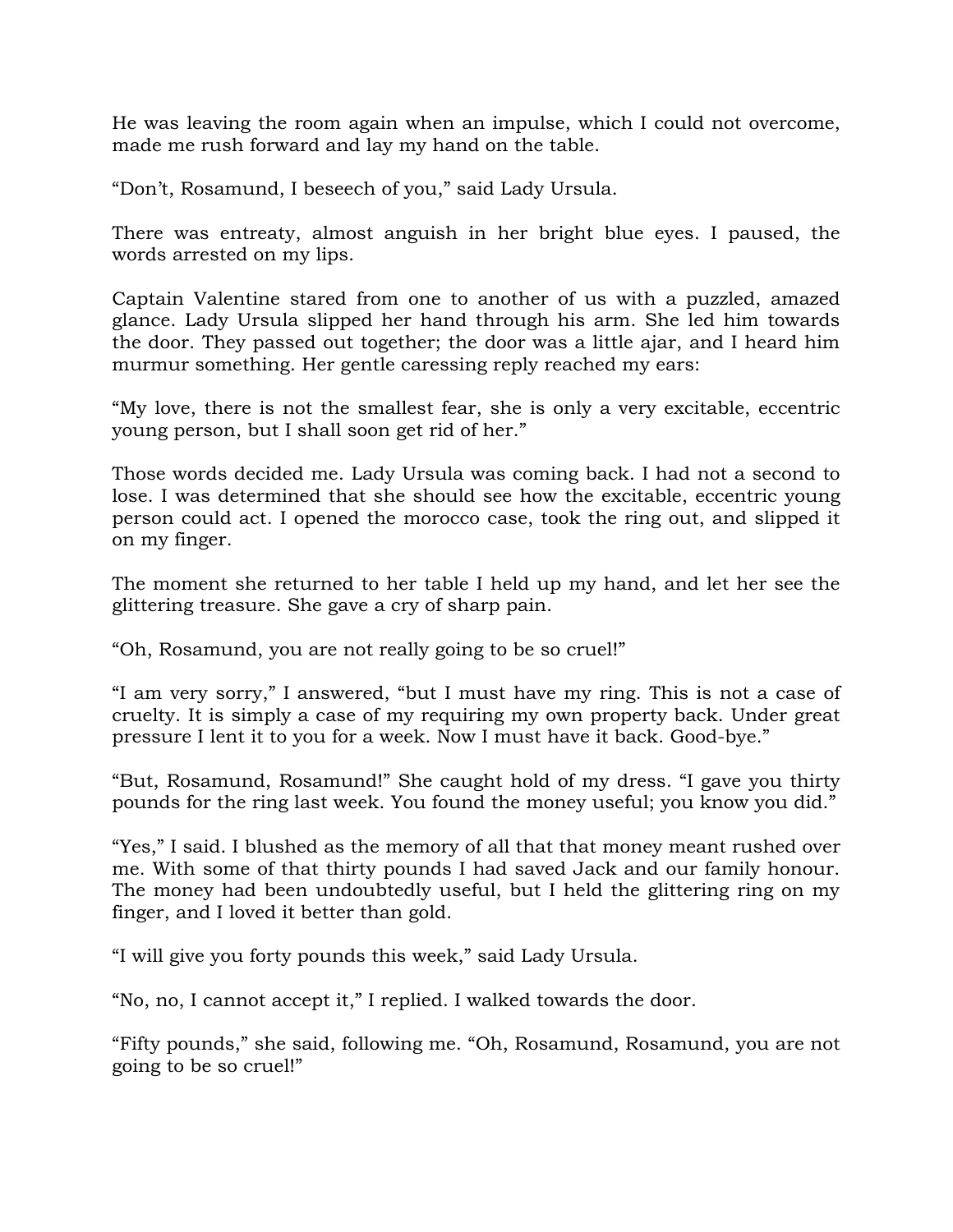"I must have my ring," I said. "You have many treasures, and this is my one ewe-lamb. Why should you seek to deprive me of it?"

"Rosamund, please sit down." She took my hand.

"Come and sit by me on the sofa, dear Rosamund. You know why I want this ruby ring; Captain Valentine knows nothing of the terrible loss I have sustained. If he hears of it—if he knows that his ring is gone, he will break off his engagement."

"Then I have only one thing to say, Lady Ursula," I replied; "if that is the nature of the man you are about to marry, you had better find it out before marriage than afterwards. Do you think I would marry a man who loved a trinket more than me? No! I am a poor girl, but I should be too proud for that. Lady Ursula, take your courage in your hands, and tell Captain Valentine the truth. He is not what you think; even I know better than that."

"You don"t. You don"t know him a bit."

"I know what a brave and good man ought to be; surely you could marry no one else."

Lady Ursula got up and stamped her foot.

"Child," she said, "you sit there and dare to argue with me. You are the cruellest creature I ever came across, the cruellest, the hardest. I hate you! I wish I had never met you."

Her voice rose high in its petulance and passion. Once more the door was opened, and Captain Rupert Valentine came in.

"What is the matter?" he asked in some alarm. His indignant eyes flashed angry fire at me; I am sure he considered me a young person deprived of the use of her intellect, who was seeking to terrify Lady Ursula, perhaps even to lay violent hands on her.

His glance stung me to the quick. "There is nothing the matter," I said, taking the words out of Lady Ursula"s mouth. "Lady Ursula Redmayne and I are unfortunate enough to differ on a certain point, but there is really nothing the matter. May I wish you good-morning now, Lady Ursula?"

I bowed to the young lady, bestowed upon the gentleman the faintest possible shade of acknowledgment, and covering the precious ruby ring with a terribly worn silk glove, walked towards the door.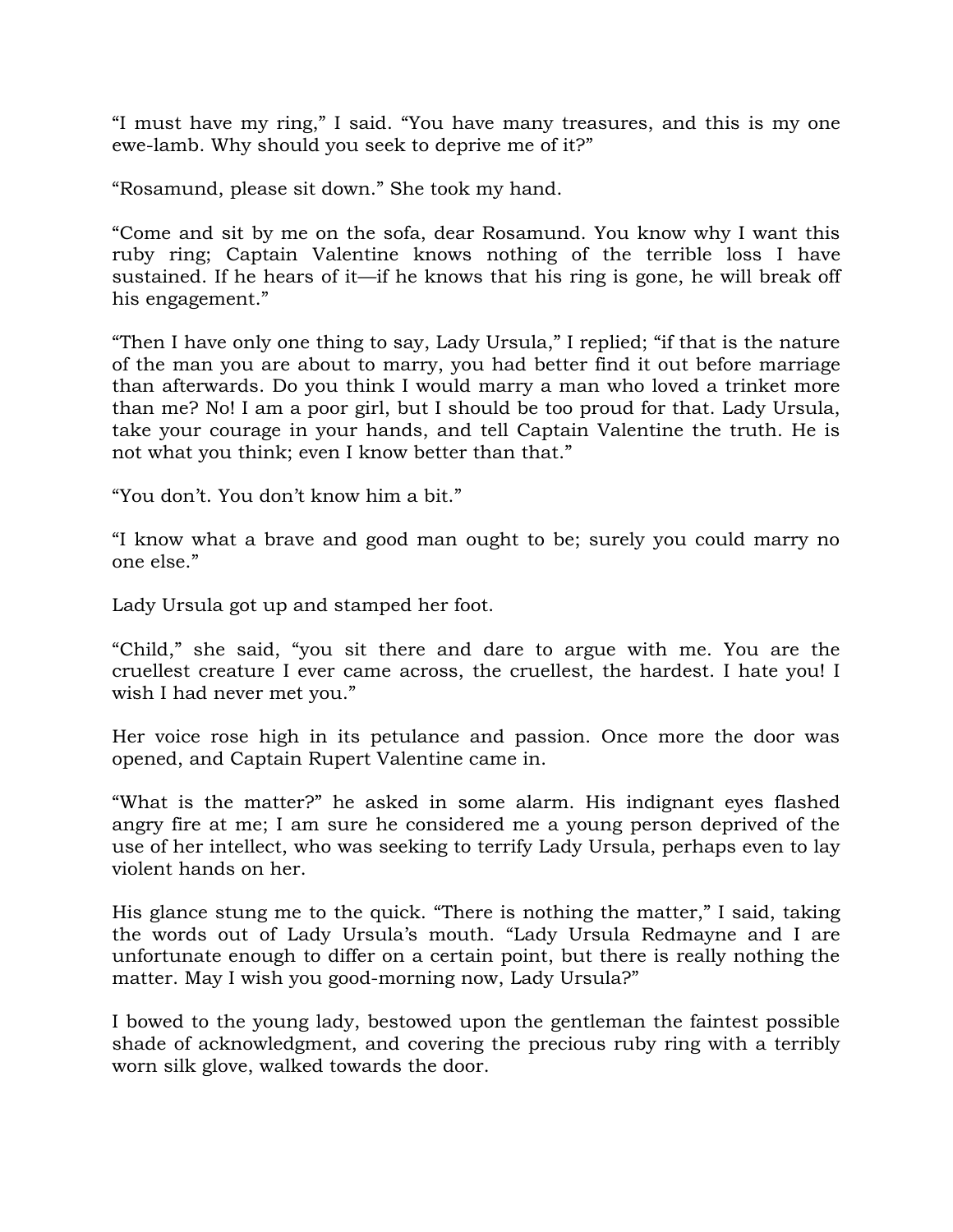Lady Ursula flung herself back on the sofa, and covered her face with her hands. Captain Valentine seemed to struggle for a moment with his desire to comfort her, and his sense of what his duties as a gentleman required. Finally the latter feeling triumphed, and he reached the door in time to open it, and so assisted my exit.

A moment later I was in the street. I was absolutely outside that detestable mansion, with the beloved little ring pressed in my warm hand.

I felt an almost childish sense of triumph and exultation; the possession of a large sum of money could not have gratified me to anything like the same extent as did this recovery of my rightful legacy. I felt enormously rich; I felt giddy with delight; it seemed to me impossible to walk, I must ride; the owner of such a ruby ring could not pace with draggled skirts those muddy streets. I hailed a hansom and desired the man to drive me to Mr Gray's chambers. I did not exactly know what I wanted to say to the old lawyer, but I was possessed by a sudden intense desire to see him, and I knew when I got into his presence I should have something special to talk about.

Mr Gray had rooms in Bloomsbury, not a great way off from Cousin Geoffrey"s old house. He was in, and almost immediately on my arrival I was ushered into his presence.

"Miss Lindley!" he said. He came up and shook hands with me warmly. "Pray sit down," he added. "Sit here, near the fire. What a cold, miserable day we are having. You are all quite well at home, I hope; how is your mother?"

"My mother is well, thank you, Mr Gray. My brother Jack has been ill, but he is better now."

"I am glad of that," replied Mr Gray. "And now, can I do anything for you, Miss Rosamund? You know I shall be delighted."

When Mr Gray said this I suddenly knew what I had come to see him for.

"I want to go over Cousin Geoffrey"s house," I said. "Have you the key, and if so, will you entrust it to me? I will promise not to injure anything."

The moment I made this request Mr Gray's face brightened, and an almost eager look came into his eyes.

"Have you any—any particular reason for wishing to see the house?" he asked.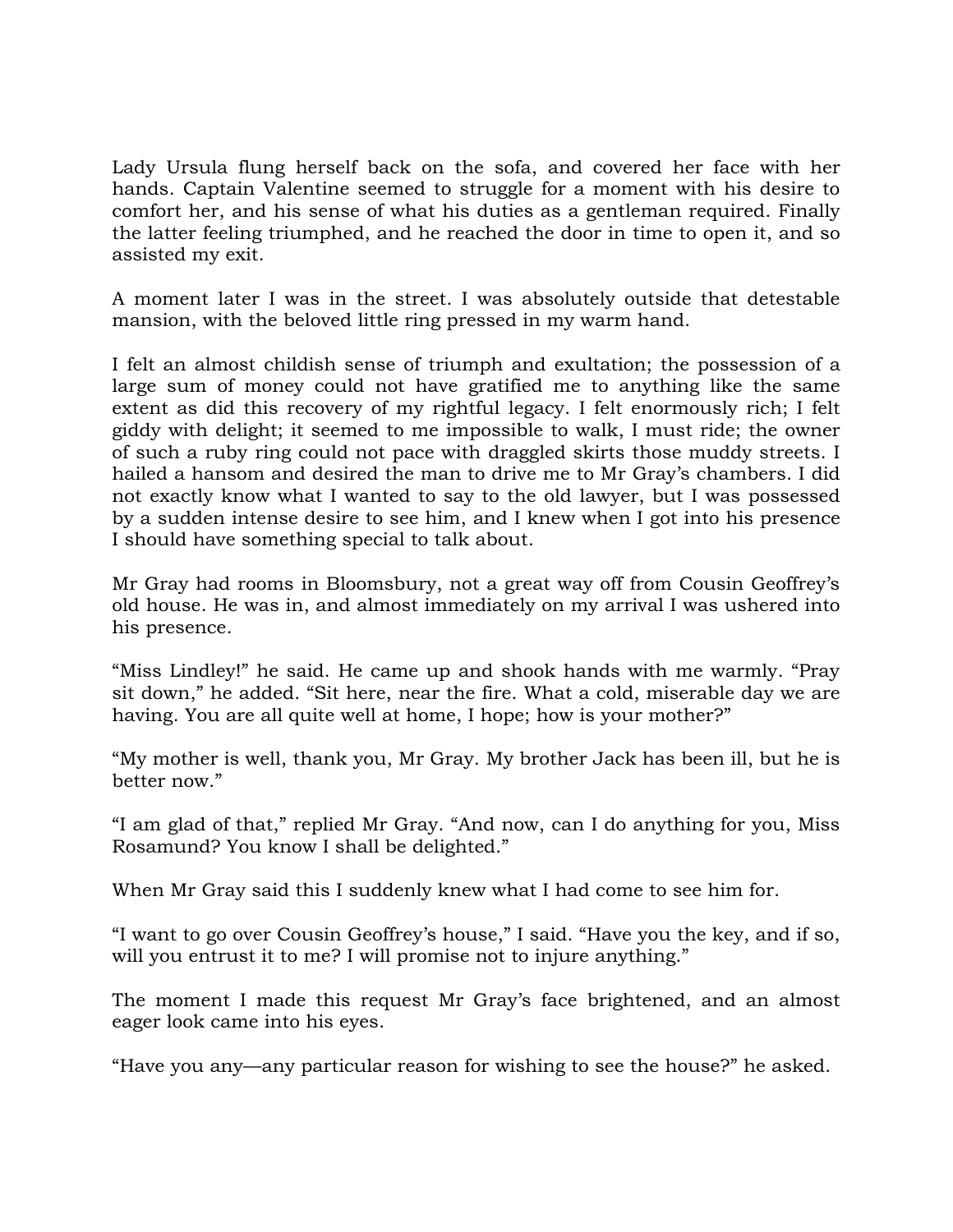"Oh, no," I replied. "No very special reason. Just a desire, to see the old place once again."

The lawyer had deep-set and piercing eyes. They darted a quick glance at me. He sighed impatiently.

"My late client was very eccentric," said Mr Gray. "Eccentric in life, more eccentric, perhaps, with regard to his last will and testament. Miss Lindley you have no—no clue for instance—with regard to the heirs?"

"Oh no," I answered. "How could I possibly have?"

"It is my opinion," said Mr Gray, with another short, almost angry sigh, "that the heirs in question will never be found. I told my client so. I said as much repeatedly. All that fine fortune will go to endow the hospitals. Well, well, he would not listen to me."

"May I have the key?" I inquired in a gentle voice.

"Oh, of course, of course! But stay, you won"t want it. You don"t suppose a valuable house like that is left without caretakers. Two policemen take care of it, and one of them is always on the premises. I will give you my card, and whichever of them is in will show you over the place."

"Oh, please, may I not go over it by myself."

"Well, child, well! I don"t suppose it makes much matter what you do. I"ll have to write a special letter to Dawson or Drake, whichever of them happens to be in. I"ll write the letter, and you shall take it, and then you can moon about the old place as much as you please. By the way, my dear Miss Rosamund, I hope you have got my client"s valuable ring safe?" For answer I pulled off my shabby silk glove, and flashed the gem in the old lawyer's face.

"Good gracious, you don"t mean to say you wear that valuable ring every day?"

"Not every day—by any means."

"But it is very unsafe to wear a ring like that on your finger when you are out alone. My dear child, you have not the faintest idea what that centre ruby is worth."

"I have some little idea," I said.

"You had much better leave it at home. Look at it constantly of course, but leave it in a safe place at home."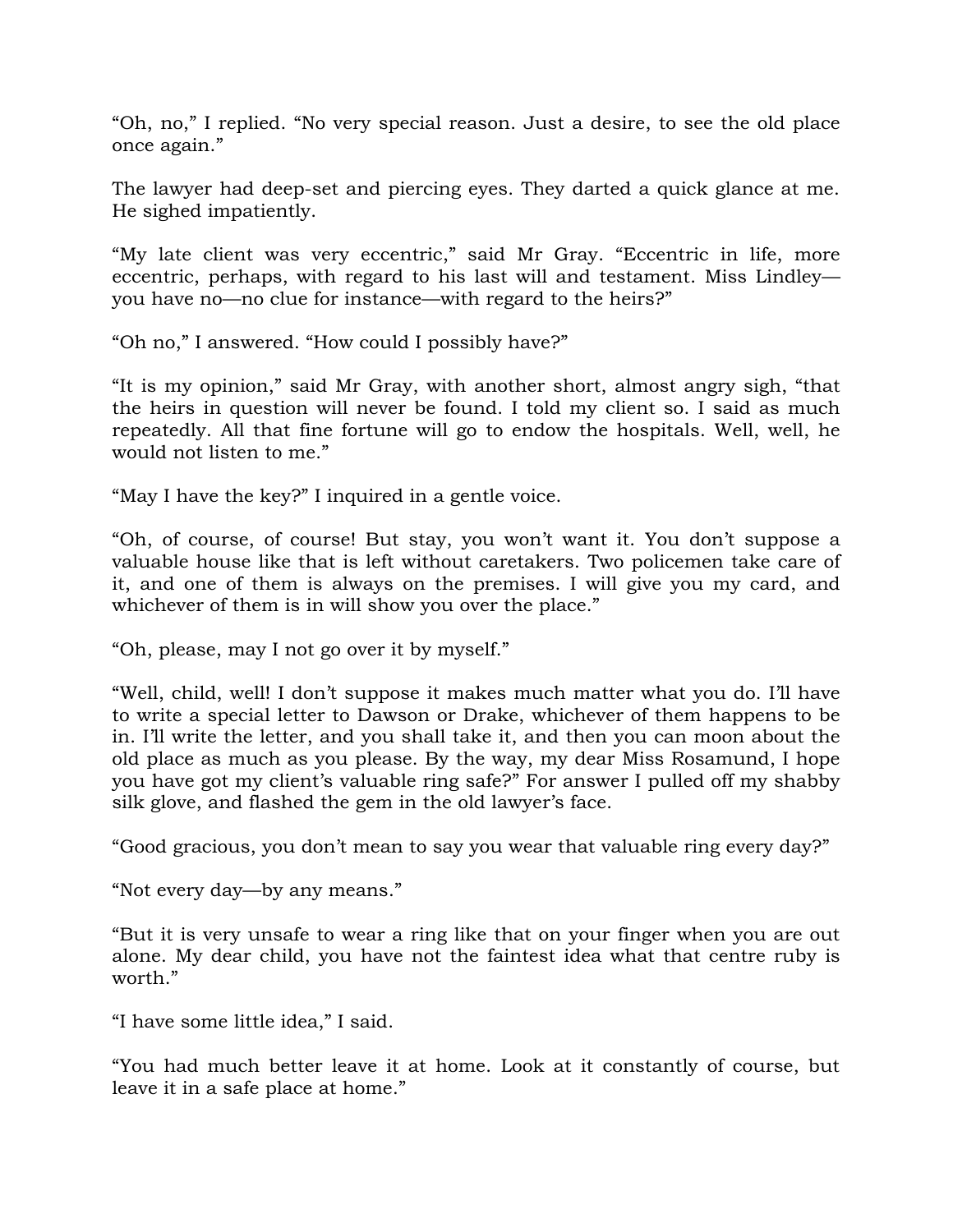"Oh no, I like to wear it on my finger."

"Well, well!" The lawyer sighed, then sat down and wrote his letter.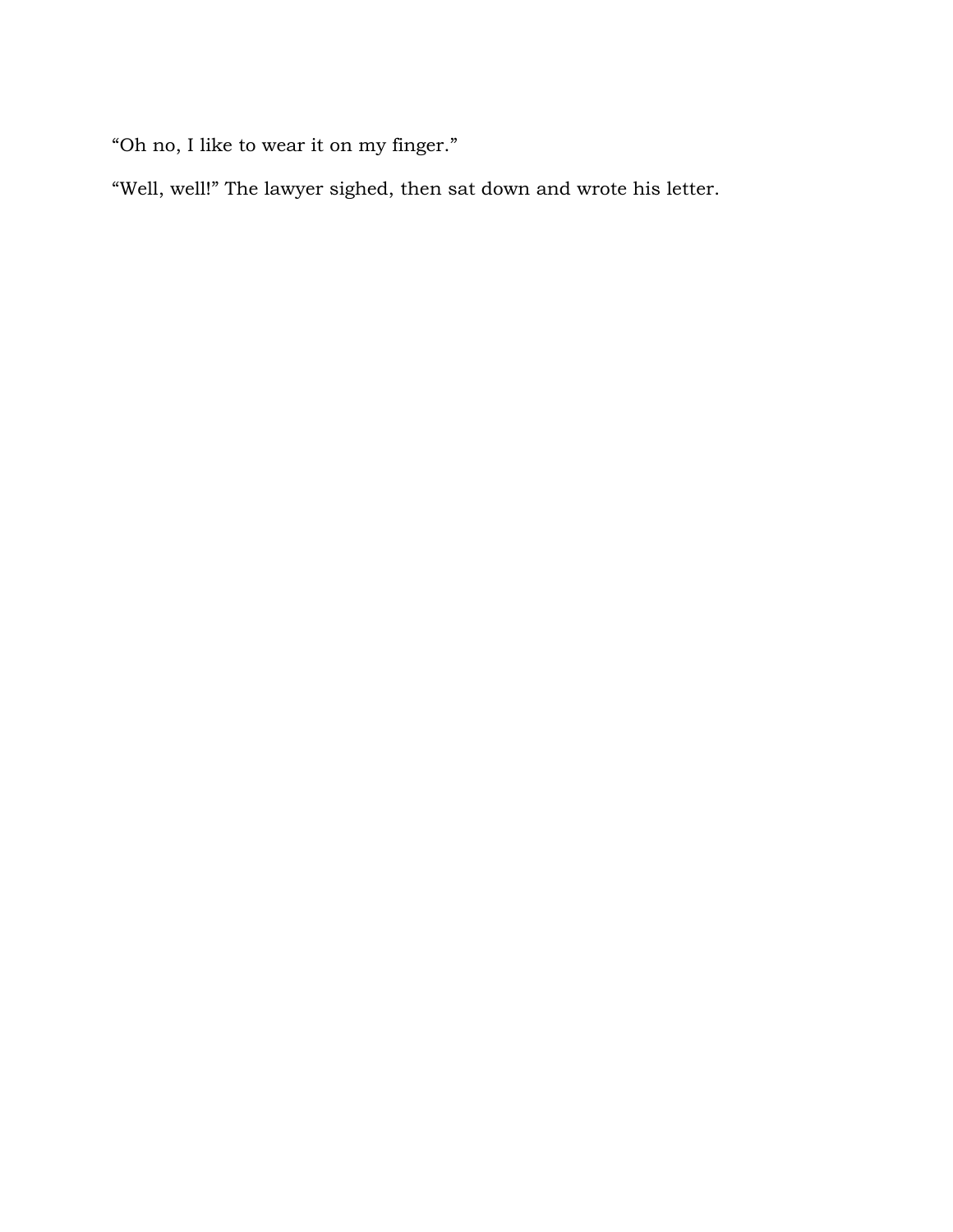# **Chapter Nine**

# **A Telegram**

I took the letter in my hand, and walked to Cousin Geoffrey"s house. Drake was the name of the policeman who replied to my summons. He read the contents of Mr Gray"s letter with almost lightning speed, then moved aside to let me pass in.

"You would rather I did not show you round, Miss Lindley?" said Drake.

"Yes," I answered, "I know the old house, I have been here before; I should just like to walk quietly over it by myself."

"Very well, miss; but you"ll allow the wife to prepare you a cup of tea? We can get it quite handy, in the housekeeper"s room next the kitchen, if so be as you object to taking it in the kitchen itself, miss."

"I don"t object at all," I answered. "Thank you very much, Mr Drake, I should like to have a cup of tea, and I would prefer having it in the kitchen."

A pleased smile stole slowly over the man"s face. He walked down-stairs in the deliberate fashion of a person who has remarkably little to do, and I commenced my tour of investigation. I said to myself—"Drake need not hurry with that tea; I shall not want it for some time." It was delightful to me to be alone in this treasure-house. I could explore, I could examine, I could pause, I could think. The furniture, the carpets, the curtains were all full of story, and alive with associations. I walked from room to room. My mother, had she been with me, could have put speech into all these rare treasures, could have hung a lovely legend or charm over each of those antiquated chairs and tables. Her stories would have been founded on fact, but I, too, helped perhaps by my magical ruby ring, could weave romances as I walked along.

The rooms of the house had one peculiarity, which I had not noticed the last time I walked over it. Set into a panel of the door of each was a kind of sliding slab, which could be pushed aside with the finger, and which, when opened, revealed a name. I found that each room in the house had its own special name. This discovery excited me very much. It was not discernible to the ordinary visitor, for the little white slab was well hidden in the heavy oak door. But a touch, the twist of a button would reveal it. I wondered when Cousin Geoffrey had perpetrated this strange freak. I imagined the queer pleasure he took in naming the different apartments of his lonely mansion.

After I had made this little discovery I ceased to take such a deep interest in the furniture. My desire was, if possible, to read the title of each chamber. I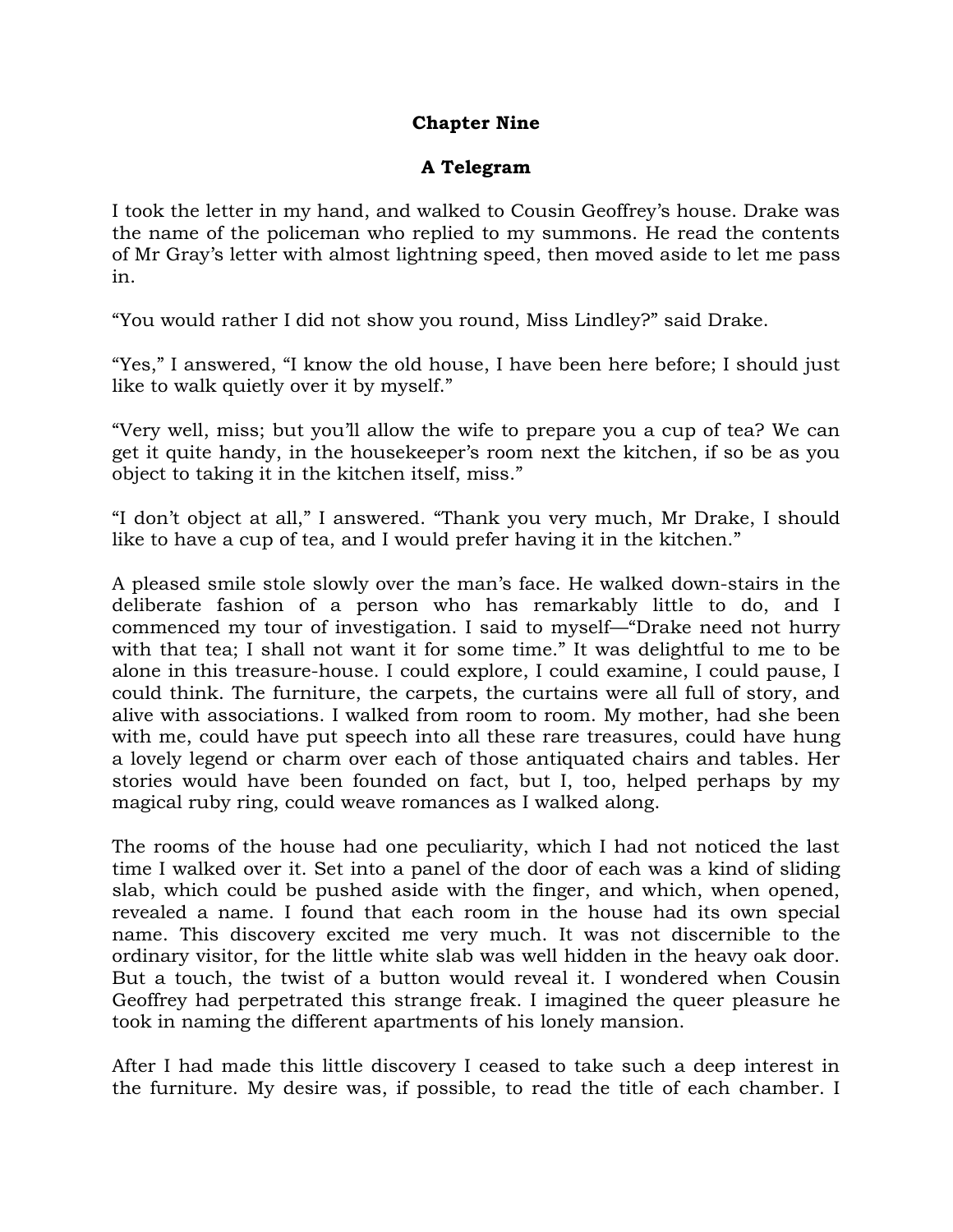thought what a delightful story I would have to tell my mother by and by. I knew that she was unacquainted with this vagary of her kinsman's.

I began at the attics, and turning slab after slab concealed so cleverly in the doors, read the names rapidly off. Some were commonplace, some fantastic; most of the rooms were called after the colour of the decoration, or the style of the furniture. Thus there was the Oak room, the Walnut room, the Blue room, the Gray room, the Rose room; there were also the North room and the South room. At last I reached the beautiful octagon room which contained the painted windows, and which had so excited my mother's emotions.

The title of this room gave me a good deal to ponder over. It was called the Chamber of Myths. I stayed for a long time here. I examined all the furniture. I studied the subjects of the painted windows. I stood on the raised dais, and leant against the old four-poster, and pressed my hand against the moth-eaten counterpane. How dusty, and dreary, and haunty it looked!

The light was fading fast, now, and the room displeased me. I left the Chamber of Myths in a hurry, and went down to the kitchen to have tea with Drake and his wife. I said nothing to them about the discovery I had made, but when I left the house I was firmly convinced that Cousin Geoffrey"s eccentricity must have bordered on madness. What did he mean by the "Chamber of Myths"? What were the myths? Perhaps my mother could tell me. I would question her the first moment I had an opportunity.

It was rather late when I went back to Hetty. I thought how pleased she would be to see the ruby ring, how pretty she would look when she opened her eyes wide to gaze at it. How charmed and bewildered she would be if I let her wear it for a moment on her slim third finger. Hetty had lovely little hands. Her wedding finger would look dainty, circled with this ruby ring. I too had small hands, but I could only get it on my smallest finger.

The moment I got in Hetty pointed with excitement to a telegram which lay upon the little table at her side.

"It has been here for two hours, Rose," she said. "Do open it quickly. I am so anxious to know what is in it. Perhaps it is about Jack. Perhaps he is worse."

"You poor little thing," I replied. "Why did you not open the envelope yourself, if you are so upset with nervous terrors? Now let me see what this precious yellow envelope contains."

"Well?" said Hetty.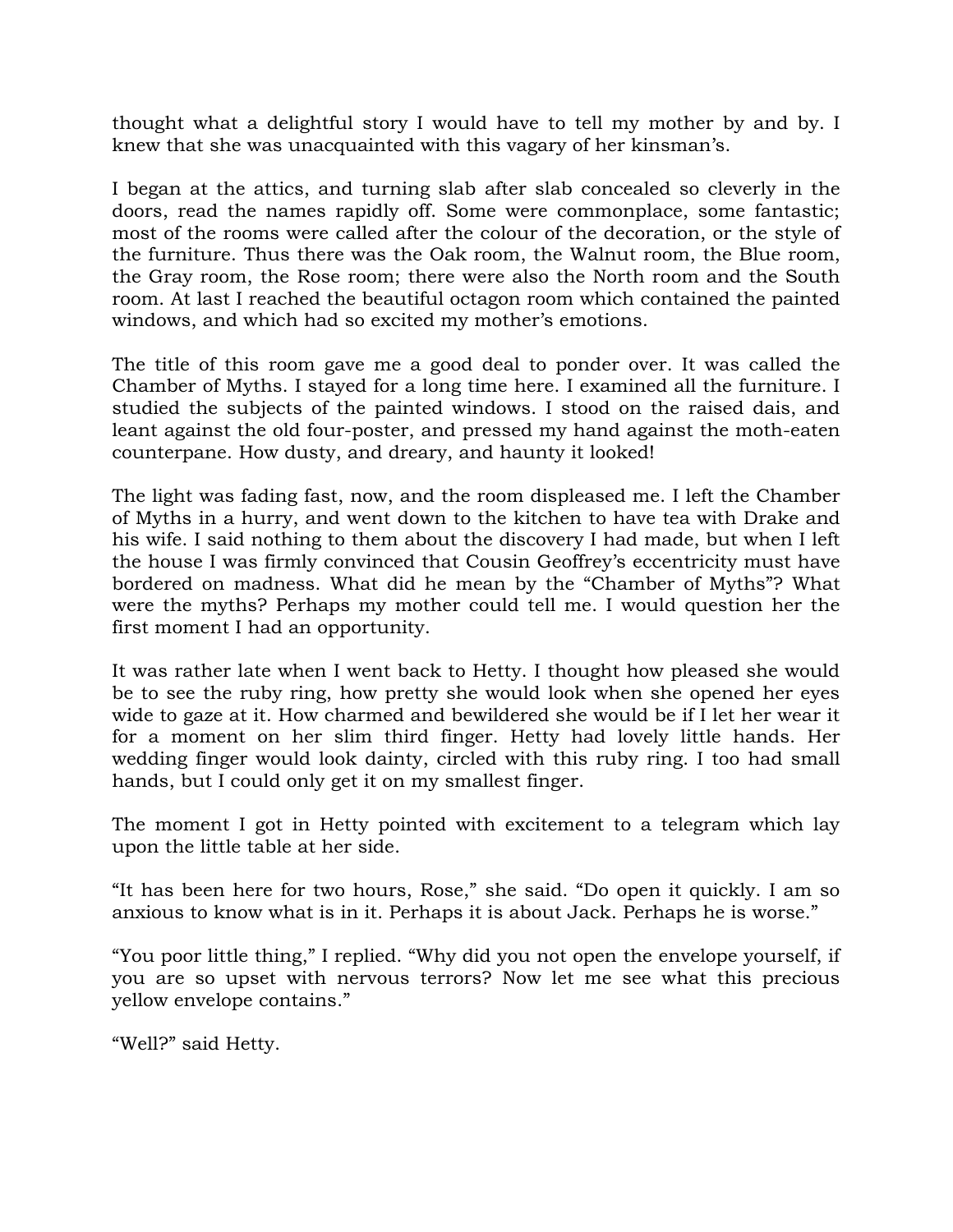I was reading the telegram to myself. My face showed heightened colour and annoyance.

"Well?" she said again. "Do speak, please, Rose."

"It is nothing about Jack," I said then.

"Nothing at all?"

"Nothing at all; the telegram is from my home, but it is about—about another matter."

This was the other matter—these were the contents of the telegram.

"Lady Ursula Redmayne and Captain Rupert Valentine have just been here, asking to see you. Will call at your lodgings in Putney, to-morrow, before eleven. Lady U. in great distress. Gave your address under pressure."

This long telegram from my mother showed most reckless extravagance. I could imagine how Lady Ursula had worked upon her feelings.

"But I am not going to give you up, little ring," I said, kissing it.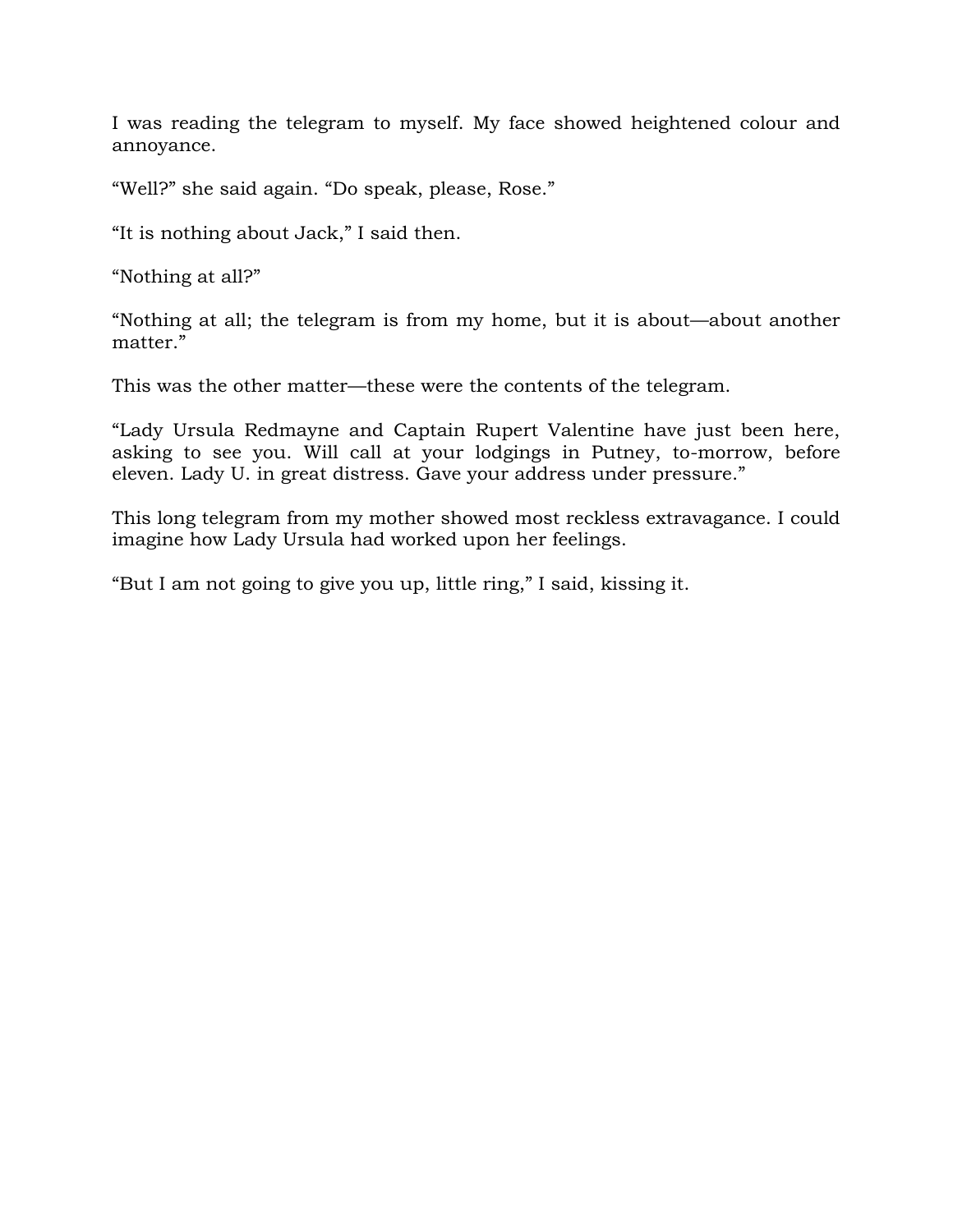### **Chapter Ten**

### **Relations**

I parried Hetty"s curious remarks with regard to the telegram, putting her off at first with vague replies, then speaking decidedly.

"I have had a message from my mother, dear Hetty," I said; "nothing at all about Jack, nothing that will interest you."

"Oh, of course, Rosamund—" Hetty"s pale face flushed vividly. She took up some knitting she was trying to get through, a sock for Jack, of course. I saw her poor little fingers trembling. She was the most sensitive little creature. A touch, a word, sent her into herself. She felt so unsure of her position, so unsure of everything, except that she had a great hungry wealth of love to give away to those who would receive it of her.

As I saw her making these futile, pathetic little attempts to get on with her knitting, I felt some of the experiences one might feel if one had set one's foot on a little wild-flower and crushed it. I watched her timid, downcast eyes for a moment, then I spoke.

"After all, Hetty," I said, "I should not be in the least surprised if the contents of my mother's telegram interested you amazingly. I don't see why you shouldn't know. It is a most exciting story. We"ll have tea together, and then I"ll tell it to you."

Hetty"s little face came quickly out of the shadow in which it had looked so pathetic. She was all smiles and sunshine once more. She even laughed with glee when I arranged our evening meal. Her impatience to know the mystery was absolutely childish, but I was determined not to be cross with her, nor to blame her in any way again.

After we had finished eating, I drew a chair up to her sofa, and began my story. I told everything from the beginning—I mean from the time of my visit to Cousin Geoffrey. Really, Hetty was a most delightful listener; she was all sympathy, her interest was absorbing, she interrupted the narrative with no questions, but her beautiful eyes spoke volumes for her. They expressed wonder, sorrow, joy. I had quite a pleasant time as I told my little romance. I could not have desired a prettier sight than Hetty"s eyes with the soul looking out of them as they gazed at me.

What a benefit to the possessor those speaking eyes are! In some cases I could imagine them to be the best of all good fairies' gifts, for what can they not do? Wheedle, coax, command, subdue. Hetty was not a particularly brilliant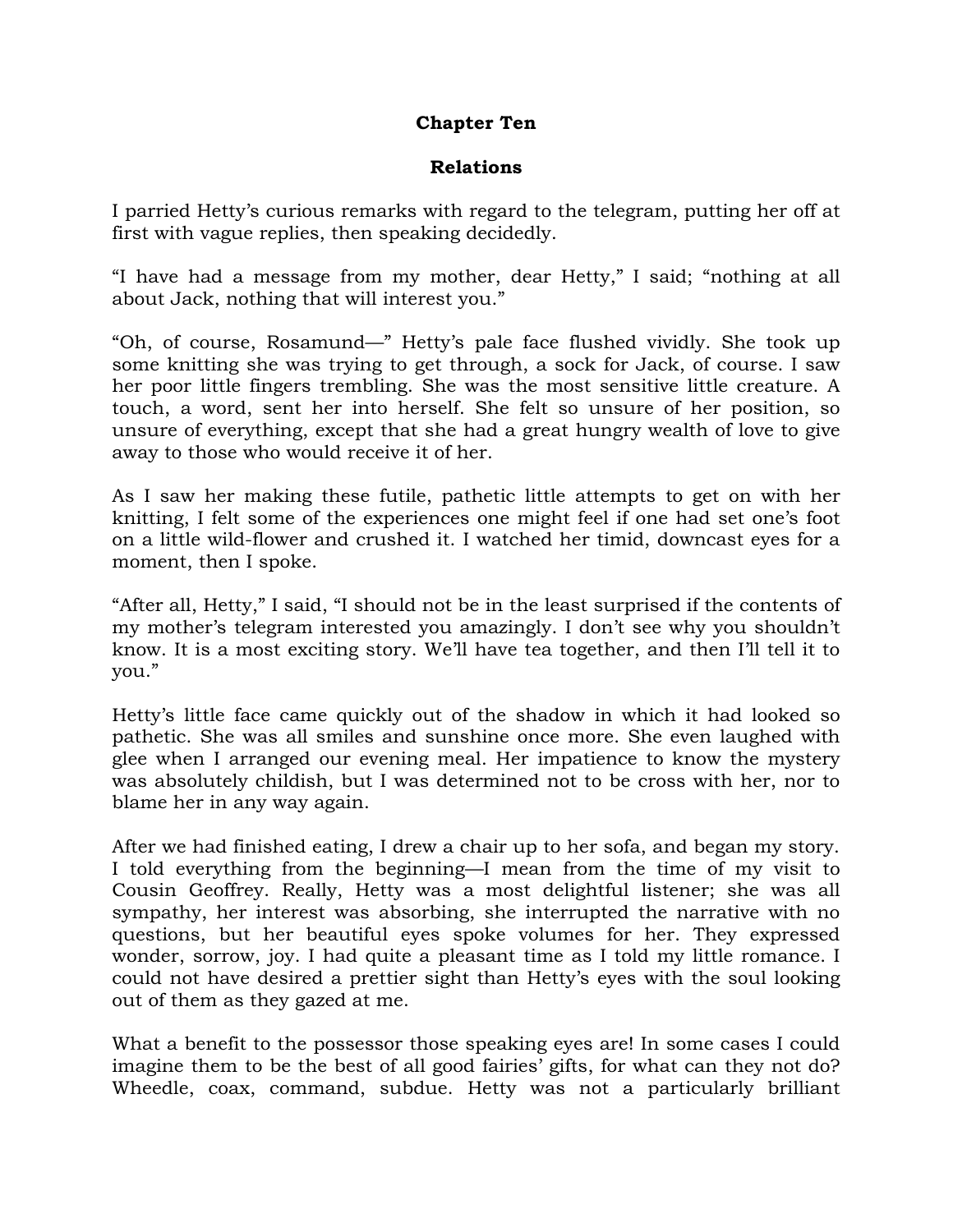personage in any way. She was a very loving, dear, true little creature, but she was neither clever, nor particularly heroic. Yet with her eyes she could command a kingdom. Now some people speak of me as clever, and I know I have plenty of presence of mind, but I can do nothing at all with my eyes.

Well, Hetty heard the story, and then she examined the ring, and then we had a long consultation over Lady Ursula"s visit of the morrow.

"Won"t you write and tell her not to come?" said Hetty.

"Oh dear, no," I said, "I am not afraid of Lady Ursula Redmayne,—she can come if she wishes to."

Hetty sighed.

"You are courageous, Rose," she answered. The next morning my brother"s wife took upon herself to show great anxiety with regard to my wardrobe.

"I want you to look beautiful," she said. "Don"t you think you might wear your hair not quite—not quite so flat on your forehead?"

I laughed.

"Oh, my dear," I answered, "you are not going to induce me to adopt a fringe. That would be quite the last come-down to my pride. I have not got wavy, fuzzy hair like you, Hetty, and I am not beautiful, so nothing can make me look it."

"But your face is very beautiful to me," said Hetty, looking at me with a great glow of love beaming over hers. "It is full of strength, and I think you have such a sweet expression, Rose, and you look so dignified. Sometimes I think you are grand."

"Oh, hush, hush, you foolish child!" I said.

"Well, but do fasten that little pink bow at your throat, and do puff up your hair a little, to show your nice forehead. Now isn't that a great improvement?"

She made me kneel by her while she tried to manipulate my heavy, thick, straight hair. My private opinion is that I never looked more uncouth, but Hetty was pleased, so where was the use of worrying her?

I heard a carriage stop in the street below, and flew to the window to look out.

"They arrive," I said, "my foes arrive! Now I go forth to conquer! Farewell, Hetty."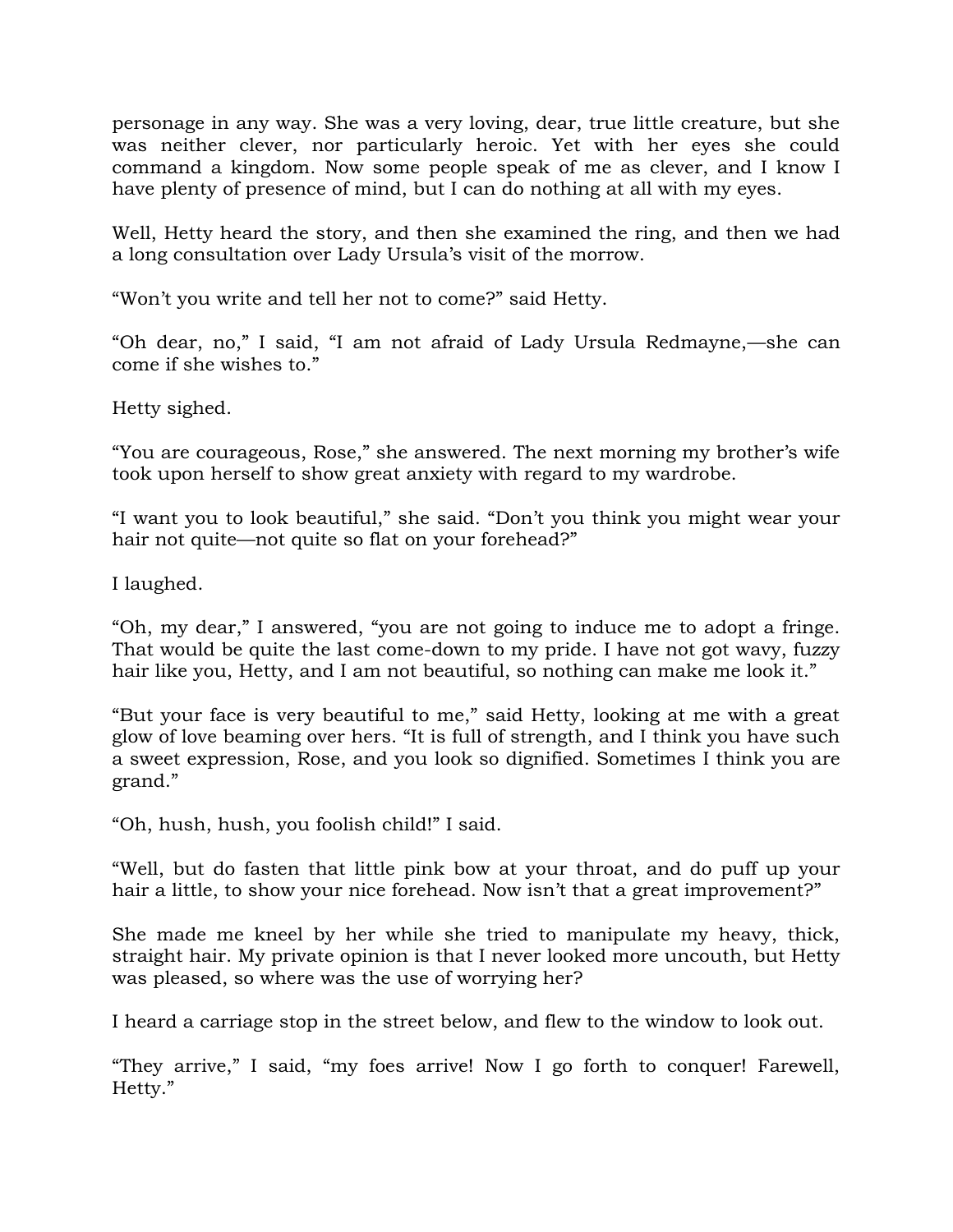"Oh, I shall be so excited to know what is going to happen!" called Hetty after me.

I blew a kiss to her and ran down-stairs. I had arranged with Mrs Ashton to give me the use of a private sitting-room for the all-important interview. It was a truly dingy apartment—a back parlour in every sense of that odioussounding word. It was here I had for the first time the pleasure of seeing Lady Ursula Redmayne without any rose-coloured glamour thrown over her. Unsupported by the background which her luxurious boudoir in Grosvenor Street afforded, she looked what she was, a most ordinary young woman.

Ordinary—yes,—I made up my mind on the spot that Lady Ursula was not at all good-looking. But she was something else. She appeared better, far better in my eyes. At that moment she looked what she was, an every-day, happy, healthy English girl. Yes, a happy girl, and her happiness took all her little affectations away.

"Oh, here you are, my benefactress?" she said, rushing up and kissing me. "May I introduce Captain Valentine? I don"t think I did it properly yesterday. Now, Rupert, let's sit one at each side of her, and tell her everything, and get her to tell us everything."

I was very much astonished, and I showed my astonishment in my face.

"Would you not rather speak to Miss Lindley alone, Ursula?" said Captain Valentine. "I can go out for a walk, or to—to buy something—I might return in a quarter of an hour."

"No, Rupert, you will sit on that chair, just there, please, and listen."

Captain Valentine sat down at the imperious bidding of Lady Ursula"s voice. I was sure he must have a sensitive nature, he got red so often. His whole face was scarlet now.

"Now I will begin," said Lady Ursula. She turned towards me. "You know, Rosamund, you treated me very badly yesterday—very badly, and very shabbily, and very cruelly. Oh, my dear, I"m not going to reproach you now—it all turned out for the best, as the good little books say. Listen, Rosamund, please, to my story. After you left us yesterday, I told Rupert that I was distracted, that something had happened which I could not possibly tell him, but that I must instantly go to my dressmaker, and that it would be best for me to go alone. 'By no means,' answered Rupert, 'I will accompany you.' 'Oh, don't,' I said. I am determined, he replied. So the carriage was ordered, and we drove to Madame Leroy's together. When I got there, I said, I shall be some little time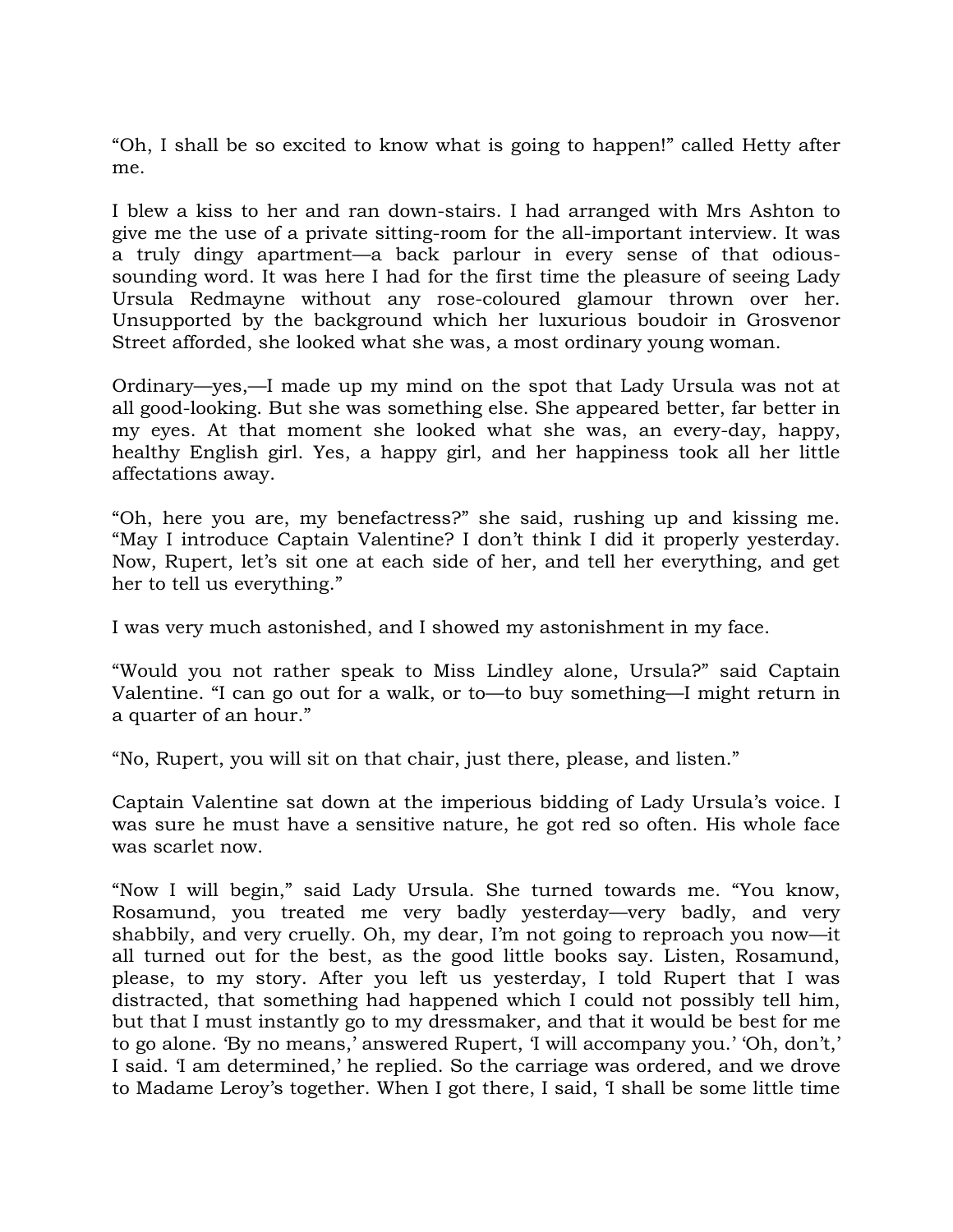engaged.' 'Very well,' Rupert answered, 'I will wait for you in the carriage.' 'Oh, don't,' I said again. But he shook his head.

"I saw Madame Leroy, and got your home address from her, Rosamund. I wanted to follow you home, and I wanted Rupert not to come. He did not mind me; he would come. We took the train, and reached your pretty cottage in the country. We were shown into the drawing-room, and presently your mother came into the room. The moment I saw her I burst out crying. Somehow her face made me feel that I was the most miserable girl in the world, and that I was just about to lose everything, and that Rupert never, never had been half so dear to me. Your mother behaved perfectly to me; she took me out of the room, and said nice, kind, comforting sort of words, and soon I stopped crying, and told her that I wanted to see you, and she gave me your present address, and said she would send you a telegram. She was very sorry for me, but she wasn"t curious; she was too much of a lady to be curious, only she was just so sweet that the mere fact of my being in trouble made her kind to me.

"Rupert and I came away. We went back again to Grosvenor Street, and I felt more sure than ever that all must be up between us. I could not help it, Rosamund—when I got into the house I began to cry again. Then Rupert spoke—oh, dear, I can't tell you how—but somehow I suddenly lost all my terror, and I told him the whole story from the beginning. You dreadful, but dear little benefactress, I took your advice. And what was the consequence? Rupert did just say one word of reproof. He said, "Don"t you suppose, Ursula, that I care more for you than for a ruby ring?" So, of course, after that it was all right, and I have never, never been half so happy before in all my life."

Captain Valentine, who had fidgeted on his chair, and seemed more or less on thorns during the recital of Lady Ursula"s story, now jumped up, and went over to the window to look out. He had only a view of Mrs Ashton"s back-yard, and surely the sight could not have been inspiriting. Lady Ursula, whose eyes were full of tears, bent forward to kiss me. I put my two arms around her neck and gave her a hug. I could not help it. I forgot all about her title and her grandeur—she was just a girl, like any other girl, to me at that moment.

"Now I have something to say," she continued in a changed voice. "Neither Rupert nor I want your ruby ring, but we are very curious to see it again, for Rupert has a story to tell you about it."

"A story to tell me about my own ring," I inquired.

"Well, yes," said Captain Valentine, returning, and speaking slowly. "It so happened that during the week, when Ursula lived in such terror of me, that she was obliged to hire a ring to prevent my righteous vengeance falling on her head,"—he laughed merrily as he spoke, and Lady Ursula gave his hand a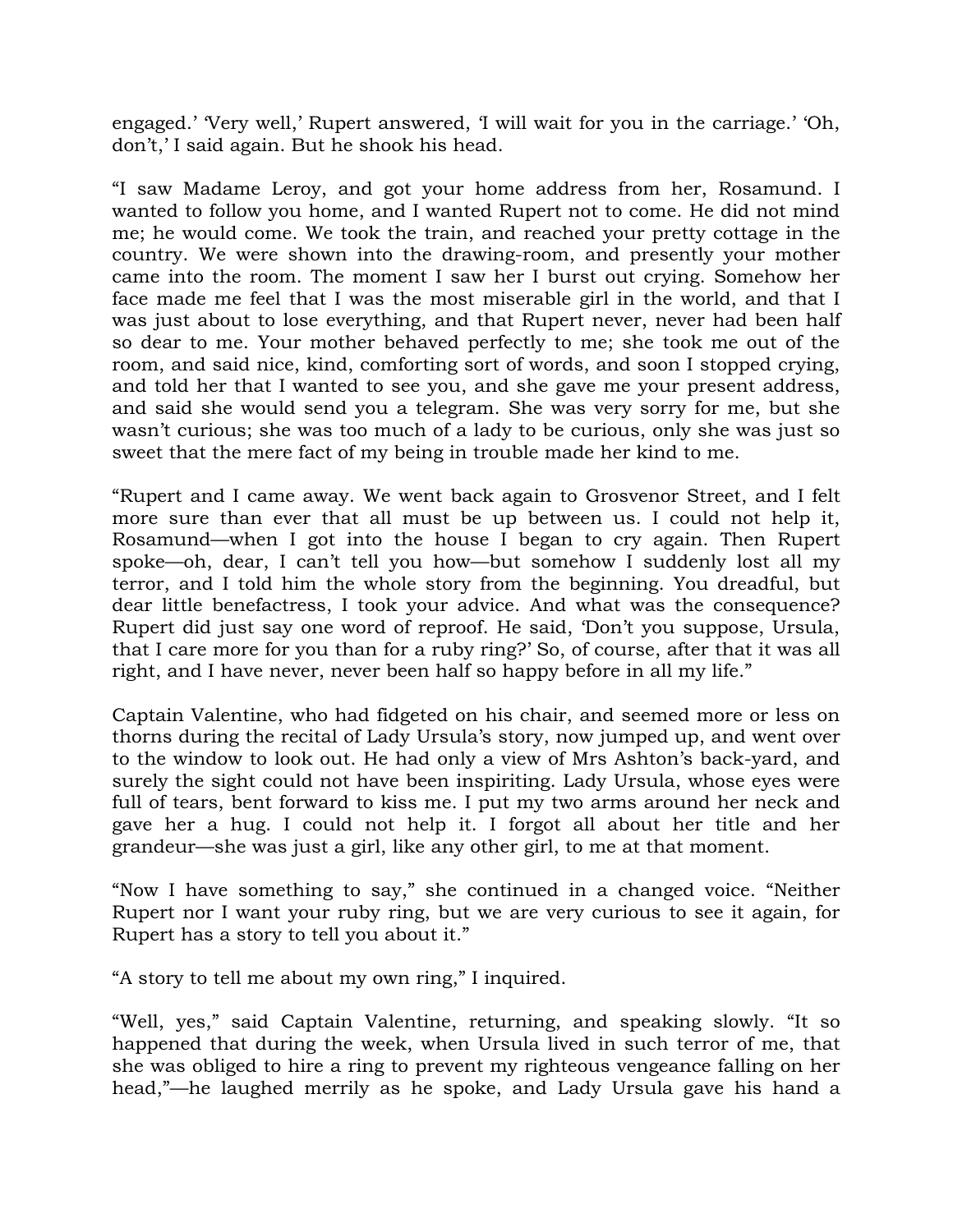vicious pinch,—"during that week," he continued, "I noticed that the central ruby of the ring was a little loose. I took it to my jeweller's to have it more firmly riveted. I therefore had full opportunity of carefully examining your ring, Miss Lindley, and I can declare that it is in every particular precisely similar to the one Lady Ursula has lost."

"Similar, perhaps, but a different ring," I retorted.

"Precisely, a different ring, but one of a pair. I think I can tell you some of the early history of your own ring, Miss Lindley."

"Please, Rosamund, admit that you are very much excited and thrilled with interest," interrupted Lady Ursula.

"I am interested, undoubtedly," I replied. "Please tell me the story, Captain Valentine."

"My great-great-grandmother," he began at once, "came from the West Indies, and brought with her, amongst much valuable gold, some rubies of great price. Two of the largest and most precious of the rubies were set in rings of very curious workmanship. I believe the rest of the gems, with the exception of a few smaller rubies which were used in perfecting the rings, were sold to meet a financial difficulty in our family. These rings were given by my greatgrandmother to her sons, with the request that they should be handed down as heirlooms, and worn as betrothal rings by the girls who should marry their direct descendants. The rings were made in a very unique fashion, and had a certain spring which could open at the back, and contain hair or some other tiny relic. Do you mind fetching your ruby ring and letting me look at it once again, Miss Lindley?"

"I will fetch it of course," I replied.

I ran off at once, my heart beating fast with wonder and curiosity.

Hetty's eyes devoured my face when I rushed into our bedroom.

"I am having a delightful time," I said, "everything is going on splendidly."

"Oh, do, do tell me?" said Hetty, sitting up on her sofa, and letting her work tumble to the ground.

"Yes, presently I will; but my visitors have not gone yet."

"Haven"t they? They are staying a long time."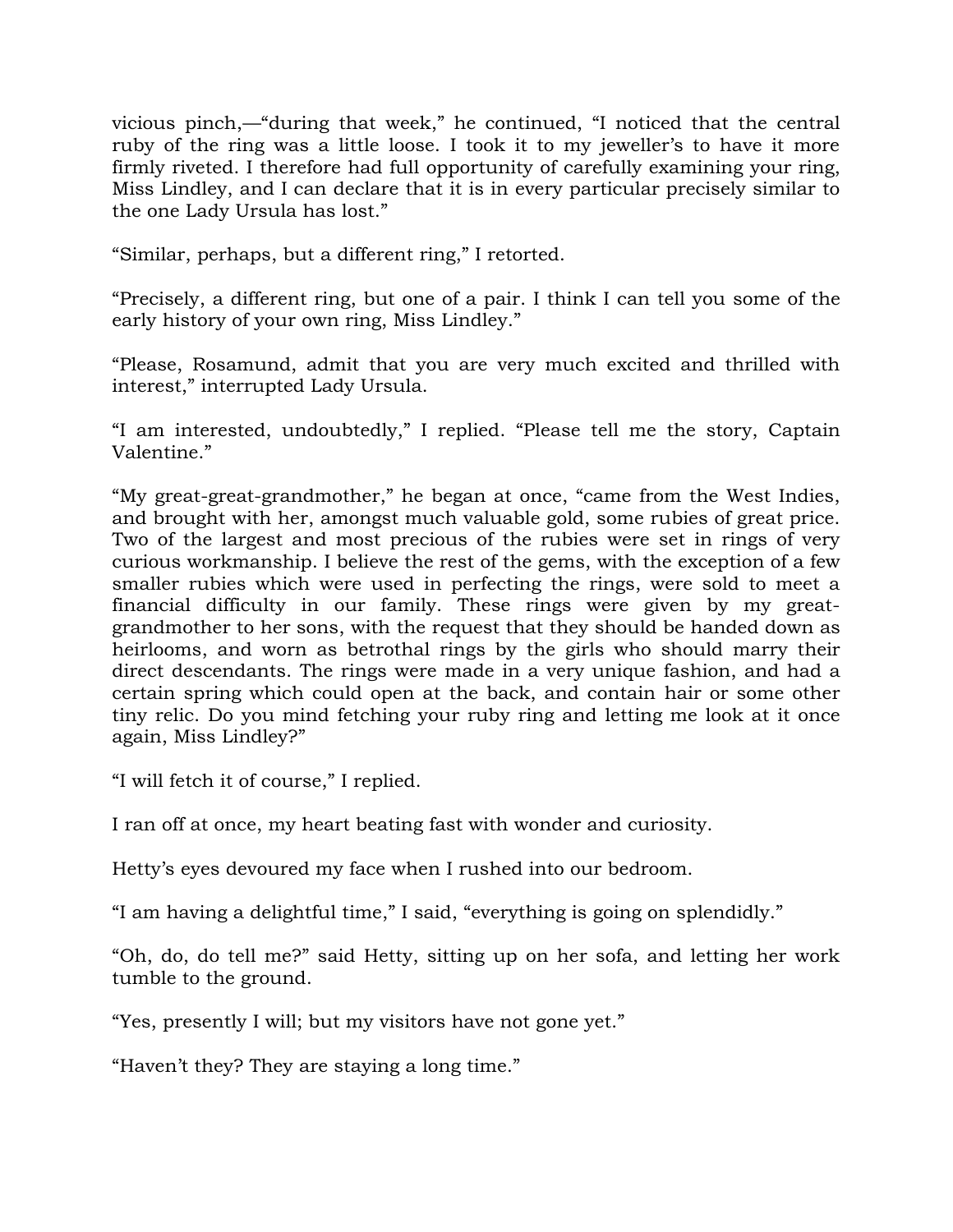"Yes, and they will probably remain a little longer. I have come now to fetch the ring."

"Oh, Rosamund, you have not given way? You are not going to part with the ring?"

"Not a bit of it," I answered, as I unlocked my small bag, and taking the ring from its hiding-place slipped it on my finger. "Goodbye for the present, Hetty," I said; "think of all pleasant and improbable things till I return to you."

I flew down-stairs to the two who were now my friends. Lady Ursula made me seat myself next to her on the sofa, and Captain Valentine, taking the ring from me, turned it round and round in the light. How that central ruby did flash how blinding and bewildering were the rays which it shot from the depths of its heart. I had an uncomfortable feeling, as if the costly gem was going to mesmerise me.

Suddenly I uttered an exclamation. By some deft movement, done so quickly that I could not follow it, Captain Valentine had touched a spring, and the ring had altered. The massive gold of the setting moved aside like tiny doors; the central ruby shot up a fiercer ray of almost triumph; it revolved slowly from its position, and left the inner mechanism or skeleton of the ring bare to view.

"There," said Captain Valentine, "behold the most cunning device ever invented for holding a few threads of hair, or any other invaluable treasure. Yes, this ring is the companion one to yours, Ursula. No doubt on the subject, no doubt whatever, for it was my great-grandmother, or her double, who invented this unique little hiding-place in the back of a ring."

"But this hiding-place, this secret treasure-house contains no hair, no delightful discovery of any kind," said Lady Ursula.

"That is true; the space is empty," said Captain Valentine. "Nevertheless, I identify the ring." He touched the secret spring again. The central ruby seemed to flash a wicked intelligent look into my eyes; the embossed gold doors revolved back into their places; the magnificent middle ruby resumed its position as keeper of the doors, and the little ring looked as it had done before.

Captain Valentine handed the ruby ring back to me.

"You must explain to me the secret of those magical doors," I said to him. "Where did you touch the spring which set that clever, enchanting little machinery in motion?"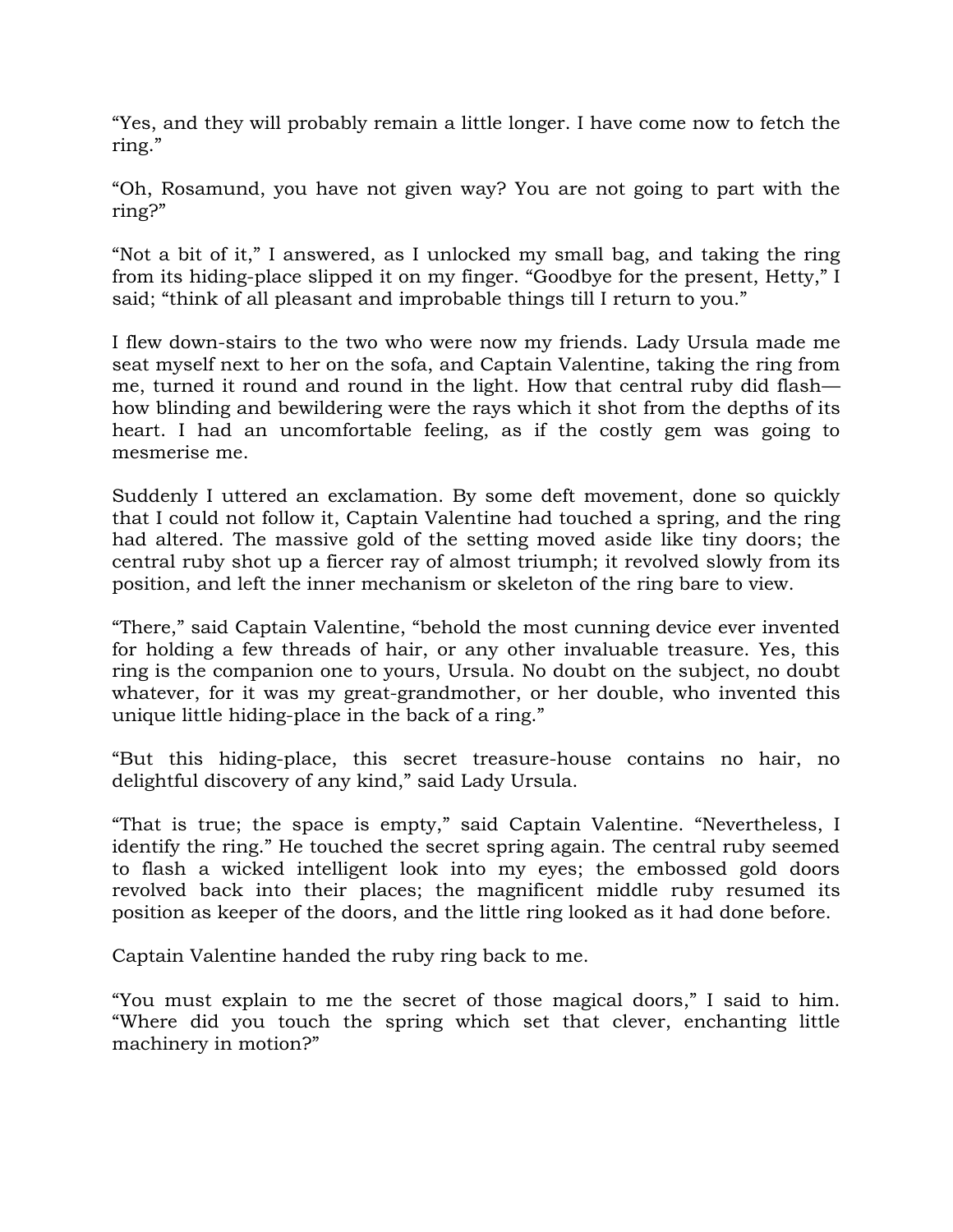He took the ring again in his hand, and began to explain the cunning little secret to me.

"Do you see that nick in the side of the gold?" he said. "Just at the left of the serpent's eye. Press it: not too hard. A light touch is sufficient—a heavy one might break the delicate machinery."

"I see," I answered, "thank you. No, I won"t disturb my rubies again now. It might break the charm if I got my ring to tell its secrets too often."

"Rosamund," said Lady Ursula, suddenly, "it strikes me that you and Rupert must be some kind of relations; that is, if that ring were left to you by a relation."

"My mother"s cousin left me the ring," I said.

"Your mother"s cousin?" said Captain Valentine. "Do you mind giving me some particulars? It is interesting to trace relationships; in this case especially so."

I mentioned Cousin Geoffrey"s name, and then added:

"My mother can tell you all about him. I only saw him once in my whole life; but my mother and I attended his funeral, and afterwards I found he had left me this ring."

Captain Valentine uttered an exclamation.

"So old Geoffrey Rutherford was your cousin?" he said. "Of course I knew him,—he was also my cousin,—the queerest and the richest old man of my acquaintance."

"Were you at the funeral?" I asked suddenly.

"No; why do you ask?"

"I thought all the relations were," I answered, demurely.

Captain Valentine smiled.

"Ah," he said, "a good many people had expectations from poor old Geoffrey. Who did he leave his wealth to, by the way?"

"I don"t know," I replied.

"You don"t know? But wasn"t the will read after the funeral?"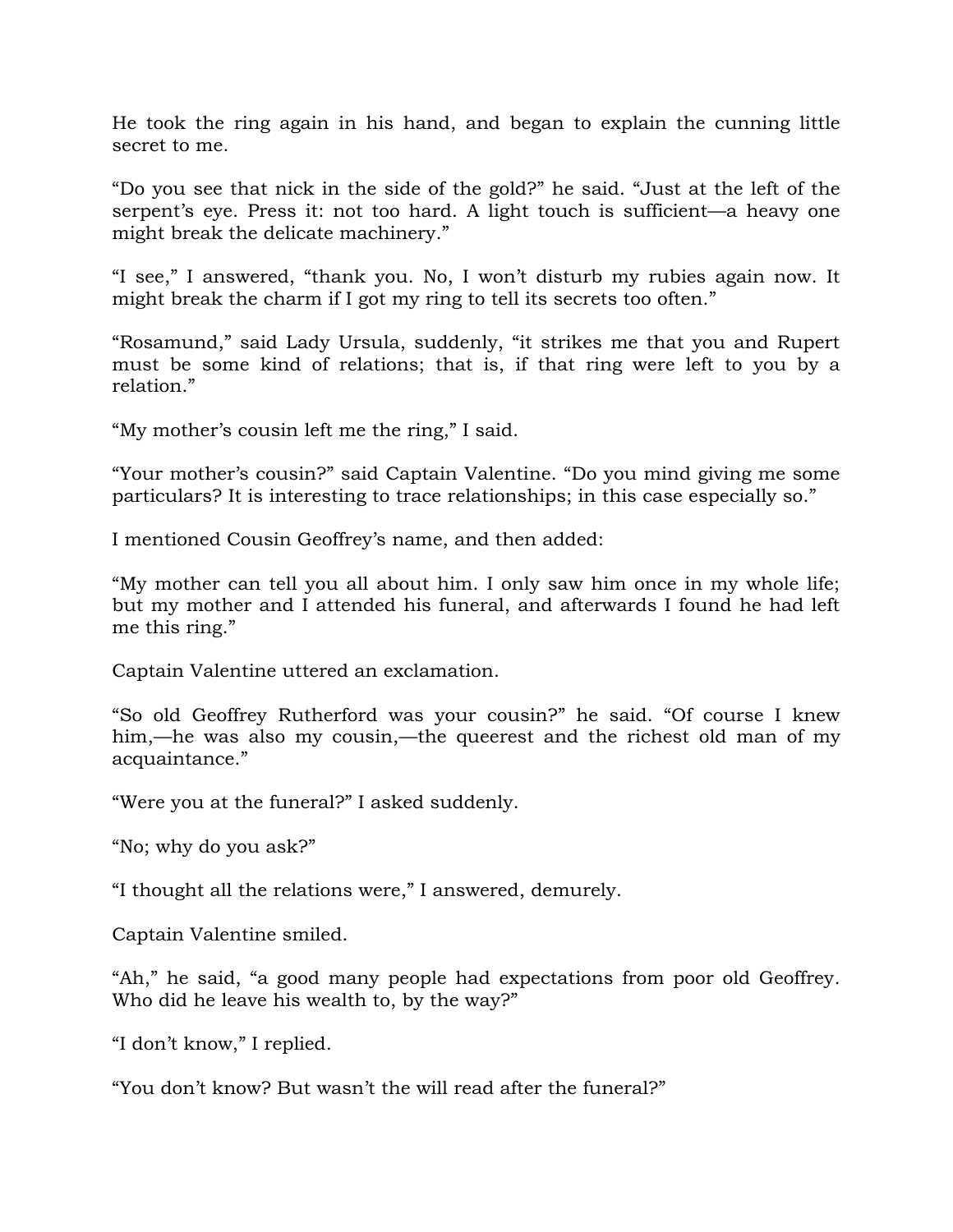"Something was read. I don"t think it was a will; and the only thing given away was my ruby ring."

"Just like Geoffrey," exclaimed Captain Valentine. "Then I presume all the wealth of his miserly old life went to endow a hospital."

"Even though you are a relation, you must not abuse Cousin Geoffrey," I said. "His wealth has not gone to endow any hospital, but is waiting."

"Waiting—for whom?"

"For the heir."

Lady Ursula suddenly broke in. "The longer I know you, Rosamund," she said, "the more mysterious you grow. Who in the world is the heir? Why is not the wealth divided? Is not that poor relation," she pointed with a comical finger at Captain Valentine, "to share in any of the spoil?"

"I don"t know," I replied. "You had better go and ask Mr Gray; he will tell you everything."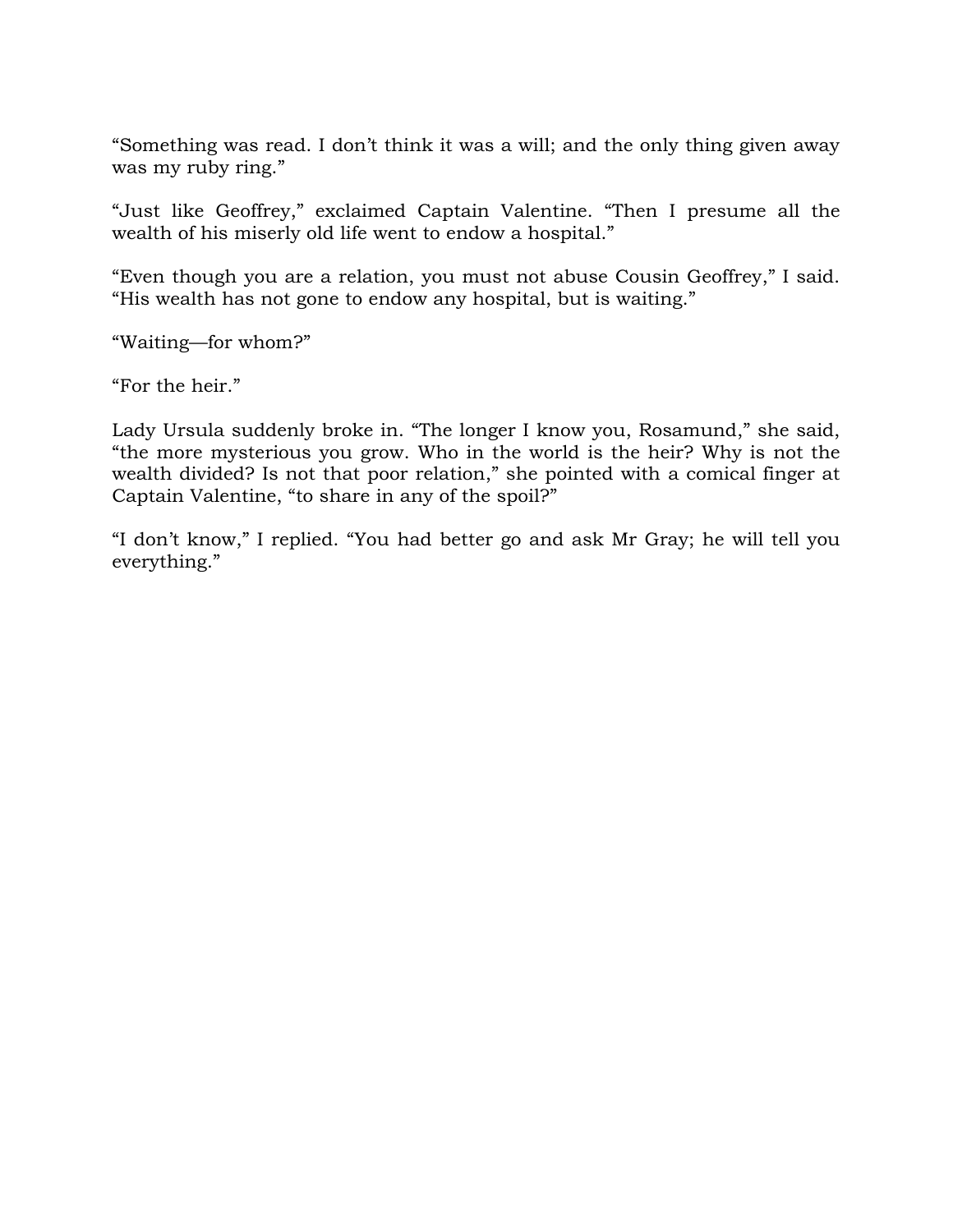### **Chapter Eleven**

# **A Bear's Hug**

About a fortnight after the events mentioned in the last chapter, my quiet time in the queer little lodgings at Putney came to an end. Jack was declared free from infection, Hetty was quite well again, and with some difficulty we managed to get them both admitted to a Convalescent Home at Broadstairs.

It was quite affecting to see the meeting between Jack and Hetty. Jack"s illness had both improved and refined him. He was always the best-looking of the family, and he really looked quite handsome as he took that little confiding gentle wife of his into his arms and kissed her three or four times. Poor Jack, he kissed me too with a fervour he had never hitherto shown. He murmured something I could not quite catch about never being able to show sufficient gratitude to me, and then he and Hetty went away.

I saw them off from the railway station. The last glimpse I got of Hetty, she was sitting very close to her husband, and looking into his face. That poor young face of his looked worn and anxious enough, but Hetty knew nothing of the anxiety, and nothing of Jack"s fall from the paths of honour;—to her he was a prince—the first of men.

I sighed as I left the railway station. "Poor Jack!" I said to myself, "the path that lies before him will not be too easy to climb. Fancy having a little wife like Hetty to look after and support, and no means whatever to earn money for either of them. His character and chance of success practically gone. What is to be done with them both after their fortnight at Broadstairs is over?"

I returned home that afternoon to my dear mother. It was mid-winter and bitterly cold. Christmas was come and gone, we were well into January; snow rested on the ground, and as I entered the cottage, I saw by the look of the sky that more was likely to fall.

My mother welcomed me with just that degree of warmth which seemed to me the perfection of greeting. It consisted of very little in the way of embraces, scarcely anything in the shape of endearing words, but the expression in my mother's eyes told me all I wanted to know. She was very, very happy to have me back again; and as to me, I felt for the time being rested and satisfied. Why not? I was with the human being I loved best on earth.

We had tea together, and then my mother began to speak.

"You saw Jack off, poor fellow?"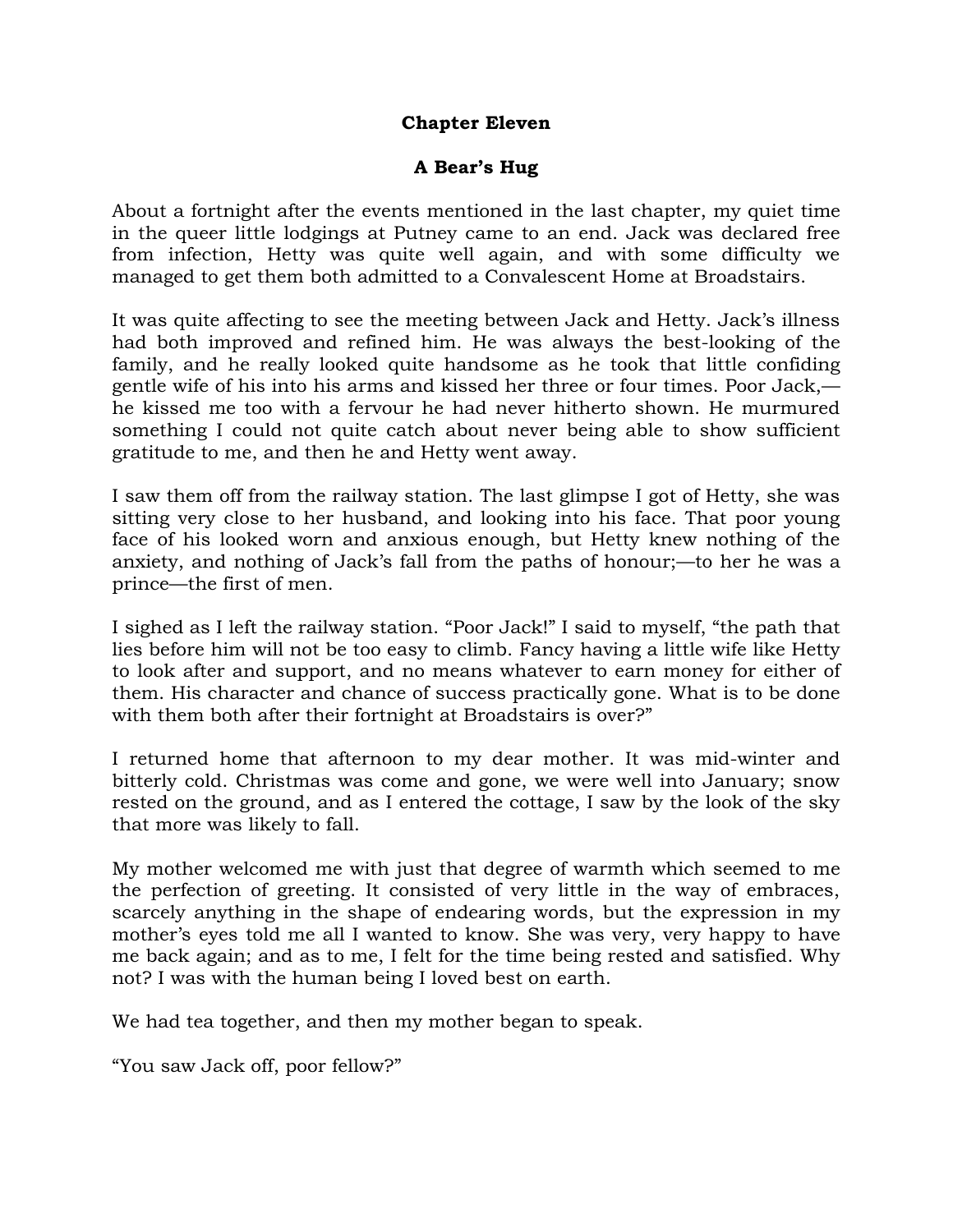"Yes, mother," I answered; "I saw Jack and Hetty off."

"Oh, Hetty," repeated my mother, with the faintest perceptible toss of her head. She had been very good about Hetty at first, but to have her coupled with Jack in this cool and easy manner gave her something of a shock.

"Mother," I said with enthusiasm, "Jack had no right to marry any girl secretly, but as he did so we cannot be too thankful that he has taken this sweet little creature. She is as good as gold, mother, and as innocent as a little flower, and she thinks Jack perfection."

"My dear," said my mother, "that's the right way; that's as it should be. Though every one, I fear," she added with a sigh, "cannot live up to it."

"Hetty will," I said quickly, for I did not want my mother to have time to make unhappy comparisons even in her heart.

"She has got an excellent husband," proceeded my mother. "Rose, I did not know there was half as much in Jack as I find there is. He surprised me wonderfully during his illness; he really is a very fine fellow."

I was silent.

"It was a great comfort to be alone with him," proceeded my mother; "I got really to know my boy at last. Yes, his wife is a lucky woman. I trust she will prove worthy of him." This time I was spared making any further remarks, for my father"s latch-key was heard in the front-door. The next moment he and George entered the little drawing-room together. "Bitterly cold night," said my father, walking up to the fire, and monopolising the whole of it. "A sharp frost has set in already. Ha! is that you, Rosamund? Home again? How do you do? My dear," turning to his wife, "did you register the thermometer as I told you to do this afternoon?"

"Yes, George. There were five degrees of frost then."

"Ha! there"ll be fifteen by nine o"clock to-night. Why do you women keep such miserable fires? This thimbleful is enough to freeze any one."

My father turned, and seizing the coal-scuttle, dashed a quantity of loose coal into the grate. It raised a dust, and almost extinguished the fire, but we none of us expostulated, for my father was unquestionably master in his own house.

George meanwhile flung himself into a deep easy-chair, crossed one muddy boot over the other, and seizing my mother"s favourite tabby cat, began to stroke it the wrong way, and otherwise to worry it. He laughed once or twice,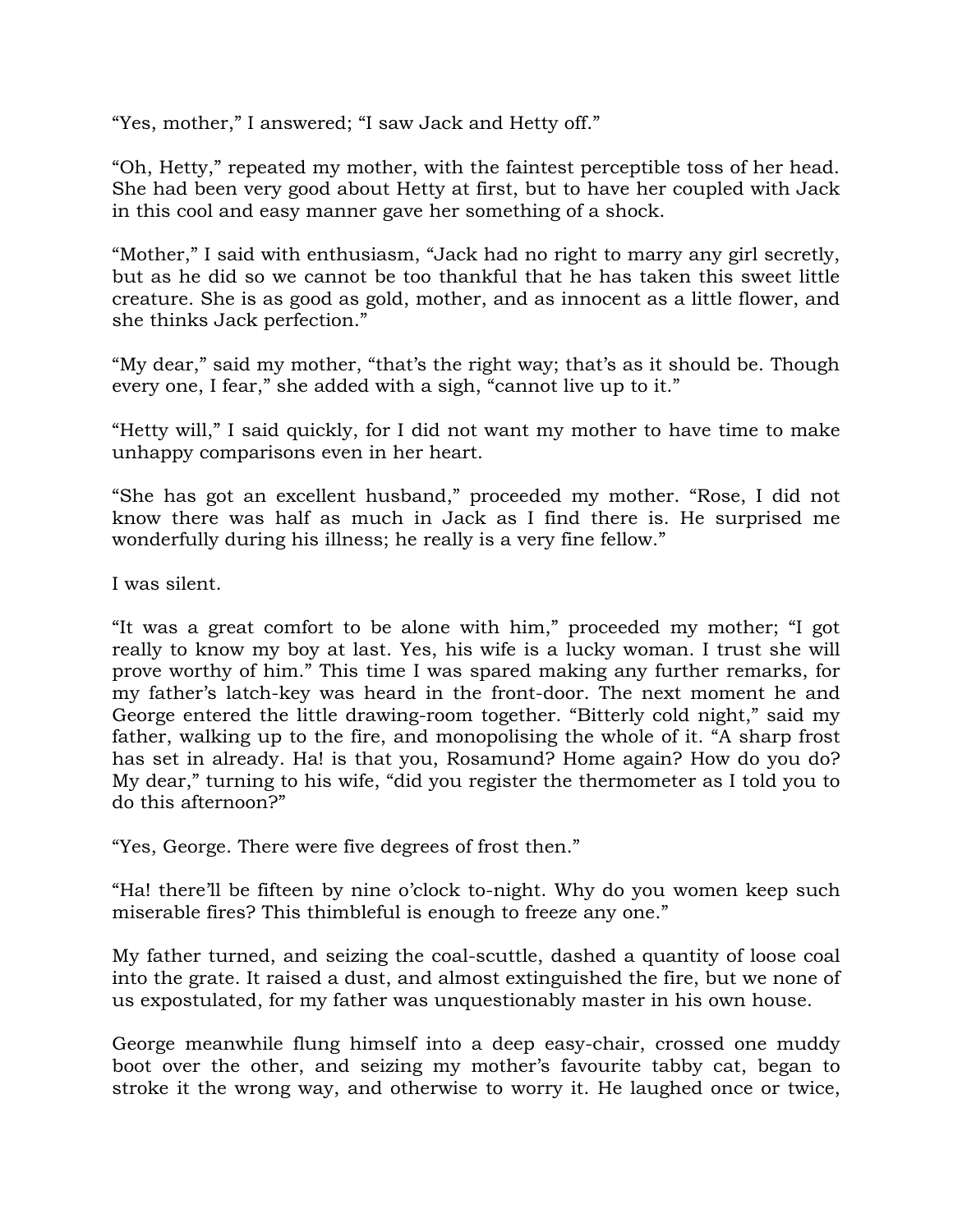when pussy resisted his endearments. He suddenly flung her on the ground almost roughly.

"Do turn that ugly thing out of the room, Rosamund," he said.

I did not stir. I thought the time had come when I would cease to allow George to bully me.

"By the way," said my father suddenly, in his harsh voice, "what"s this I hear, that Chillingfleet has given Jack the sack? You gave me the information, didn"t you, George?"

"Yes, sir, and it's correct," replied George. "I suppose Jack was playing the fool in some way, and Chillingfleet took advantage of his illness to get rid of him."

"Monstrous, I call it," interrupted my father; "an unprecedented sort of thing to do. I shall call on Chillingfleet to-morrow morning, and sift this matter to the very bottom."

My mother looked up in alarm when my father spoke in this tone.

"I understand," she said in her gentle voice, "that Jack has had a particularly kind letter from Mr Chillingfleet. He did not show it to me, but he told me of it."

"Then you knew of this?" said my father, angrily.

"Yes, George, Jack told me that he was going about a fortnight ago."

"H"m—ha! The young cub doesn"t choose to confide in me. Did he give you any reason for his dismissal?"

"No, I did not think any necessary. Jack has been ill for weeks, and unable to attend to his work. Mr Chillingfleet had naturally to get some one to take his place."

"Naturally, indeed! That's all you women know!"

My father began to pace the floor in his indignation.

"Much chance a poor young clerk would have, if just because he was unlucky enough to take fever, he was dismissed from his post. But, of course, people who know nothing jump to conclusions. Now if I had been consulted at the time, as I ought to have been, I might have talked Chillingfleet round, and shown him the enormity of his own proceeding."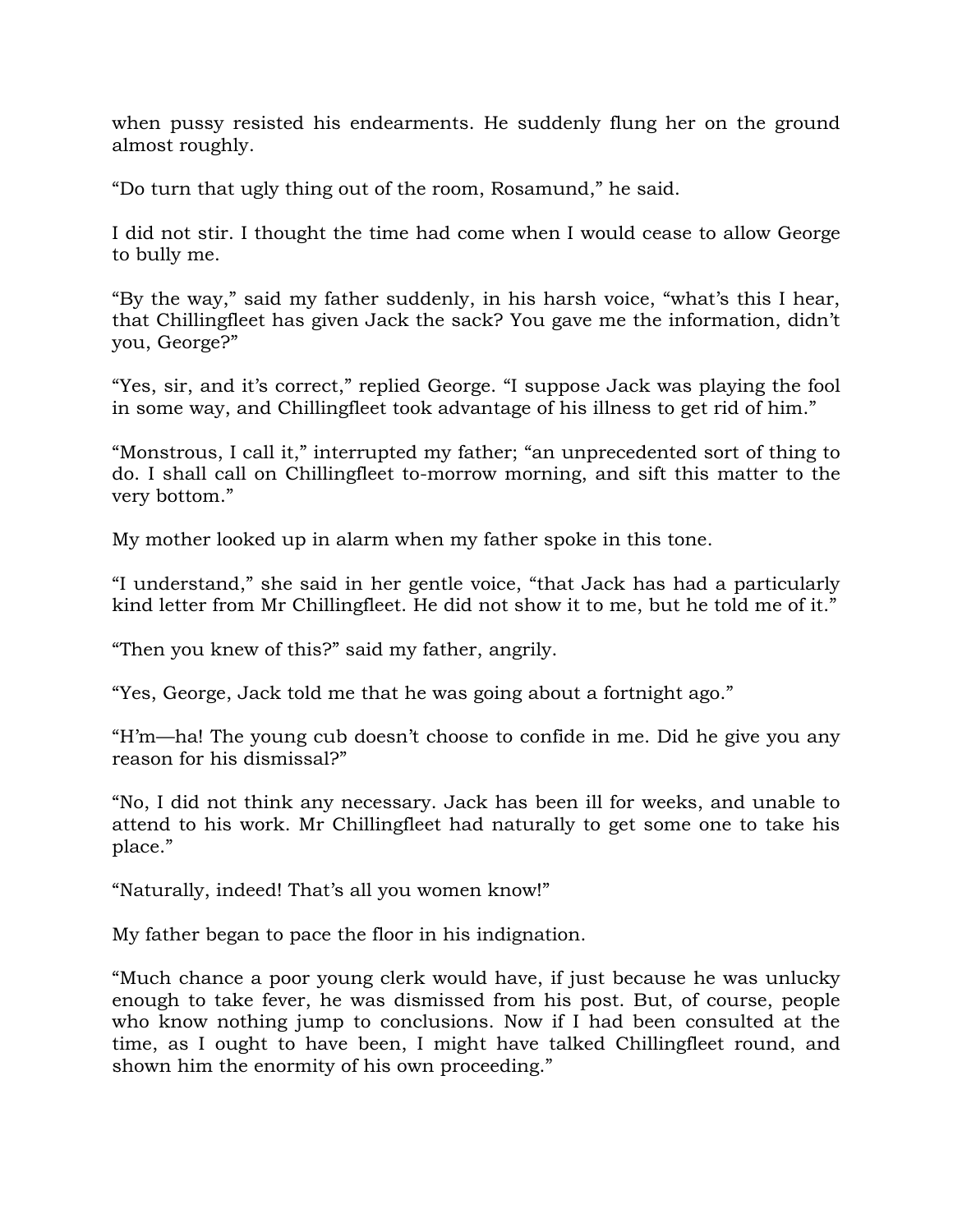"I don"t think your talking would have had the least effect," suddenly interrupted George. "If there is a hard old flint in this world, its Chillingfleet. Every one knows his character." My father frowned at George's presuming to doubt his powers of eloquence. After a pause, he said, emphatically:

"Your mother has acted in a very foolish way, keeping this affair to herself; but even now it is not too late, and notwithstanding your opinion, George, for which I am much obliged, I shall tackle Chillingfleet in the morning."

With these last words my father left the room, banging the door noisily after him. My mother looked disturbed, George cross. How little they knew what revelations might reach them, what agony and distress might be theirs through my father"s untimely interference! I felt that I must prevent his having an interview with Mr Chillingfleet at any cost.

It was easier, however, to make this resolve than to act upon it.

"Rose, you don"t look at all well," said my father, as we sat over our evening meal. "You have knocked yourself up nursing that common place young woman. I might have told you that would be the case. If you go on in this erratic fashion you will be old before your time."

Even this rather gruff notice from my father was so unusual that I quite blushed with pleasure.

"I will not let him be humiliated," I said to myself. "After all he is my father. Hard he is—sometimes cruel—but always, always the very soul of honour. I must—I will save him from what would bring his grey hairs with sorrow to the grave."

My eyes travelled slowly from my father's face to George's.

George was also hard. George could also be cruel, but he at least was young. George might share my burden. If George knew, it would be his interest to keep the thing quiet, and I felt sure that where I was powerless to keep my father from turning even a hair"s-breadth from his own way, George might have many means of influencing him.

After dinner I came up to where George was idly reading the newspaper.

"Can I speak to you before you go to bed?" I said, in a low voice.

"What about?" he asked, crossly.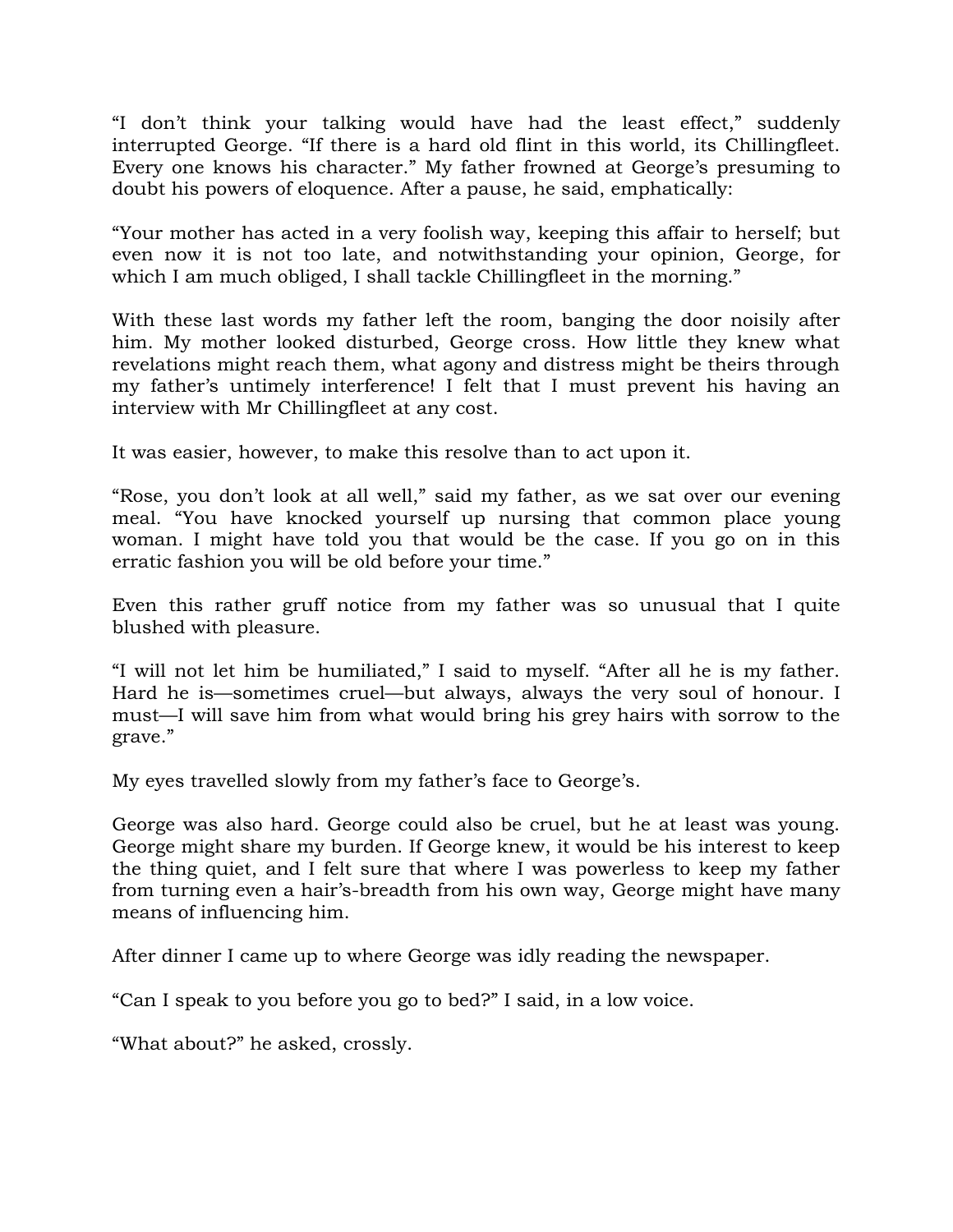"I can"t tell you in this room. Will you come to my bedroom before you go to sleep?"

"Very well," he answered, still very gruffly.

"Now what is it?" he asked, when he came to my room between ten and eleven that night. "What girl's confidence am I to be worried, with?"

"No girl"s confidence, as you are pleased to call it, George. Now listen. Our father must not see Mr Chillingfleet in the morning. He must not—he shall not. You, George, must prevent it."

"I must prevent it! Is that what you have kept me out of my bed to say? Upon my word, Rose, you are unreasonable. Pray tell me how I am to keep my father from doing what he wishes."

"Oh! George, you are very clever, and you can find a way when I—I can"t, although I"d give all the world to. George, George! he must not see Mr Chillingfleet, and this is the reason."

Then I told my story. I told it quite calmly and without any outward show of shame. I found as I talked that I had grown accustomed to this tragedy, that the first edge of its agony was blunted to me.

I was not prepared, however, for the effect it had on my brother. As my story proceeded I saw all the colour leave George"s large, healthily-tinted face; drops of perspiration stood on his forehead. He took out his handkerchief and wiped the moisture from his lips and brow.

When I ceased speaking he sank down on the nearest chair. I had expected a perfect storm of angry and bitter words. George did not utter one.

"Well?" I could not help saying at last.

"Well," he answered, "there's an end of everything, that's all. I meant to ask an honest girl with a nice little bit of money to be my wife. I thought I"d ask her next Sunday. I love her, too, 'tisn't on account of the money; that's at an end. She shan't ever say she married the brother of a thief!"

"Oh! George, don"t be too hard on him. He was sorely tempted, and he is so young."

"Am I hard on him, Rose? Am I saying anything?"

"George, dear brother, I wish I could help you."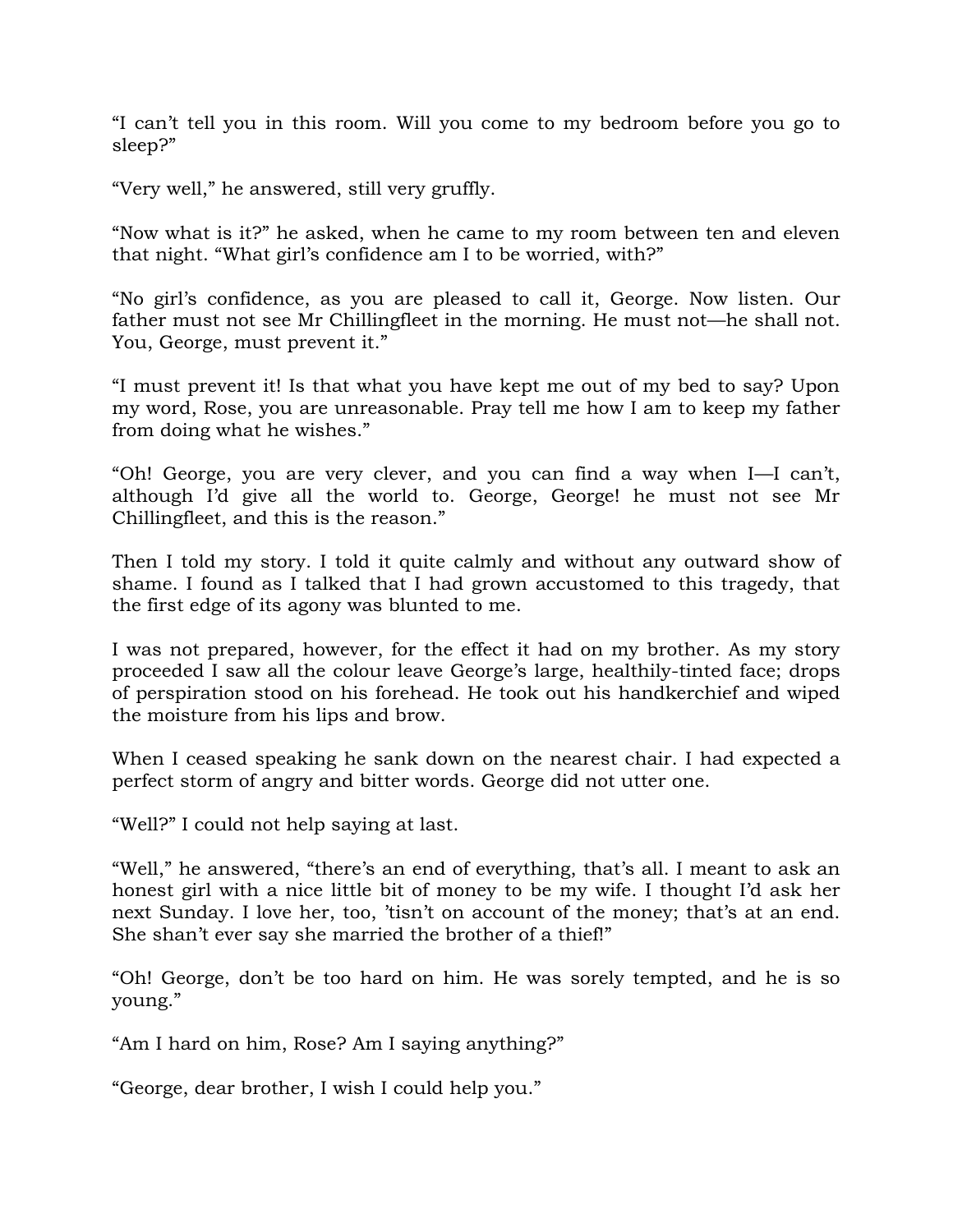"You can't; I'm off to bed now."

"George, you will keep this from my father?"

"Rather!"

"You will manage that he shall not see Mr Chillingfleet?"

"I will manage that he never hears the story you have told me to-night. Goodnight, Rose."

"Kiss me, George. Oh! George, I"m bitterly sorry for you."

I ran after him and flung my arms round his neck, and gave him what we used in the old childish days to call a bear"s hug.

When I pressed my lips to his cheek I saw tears in his eyes.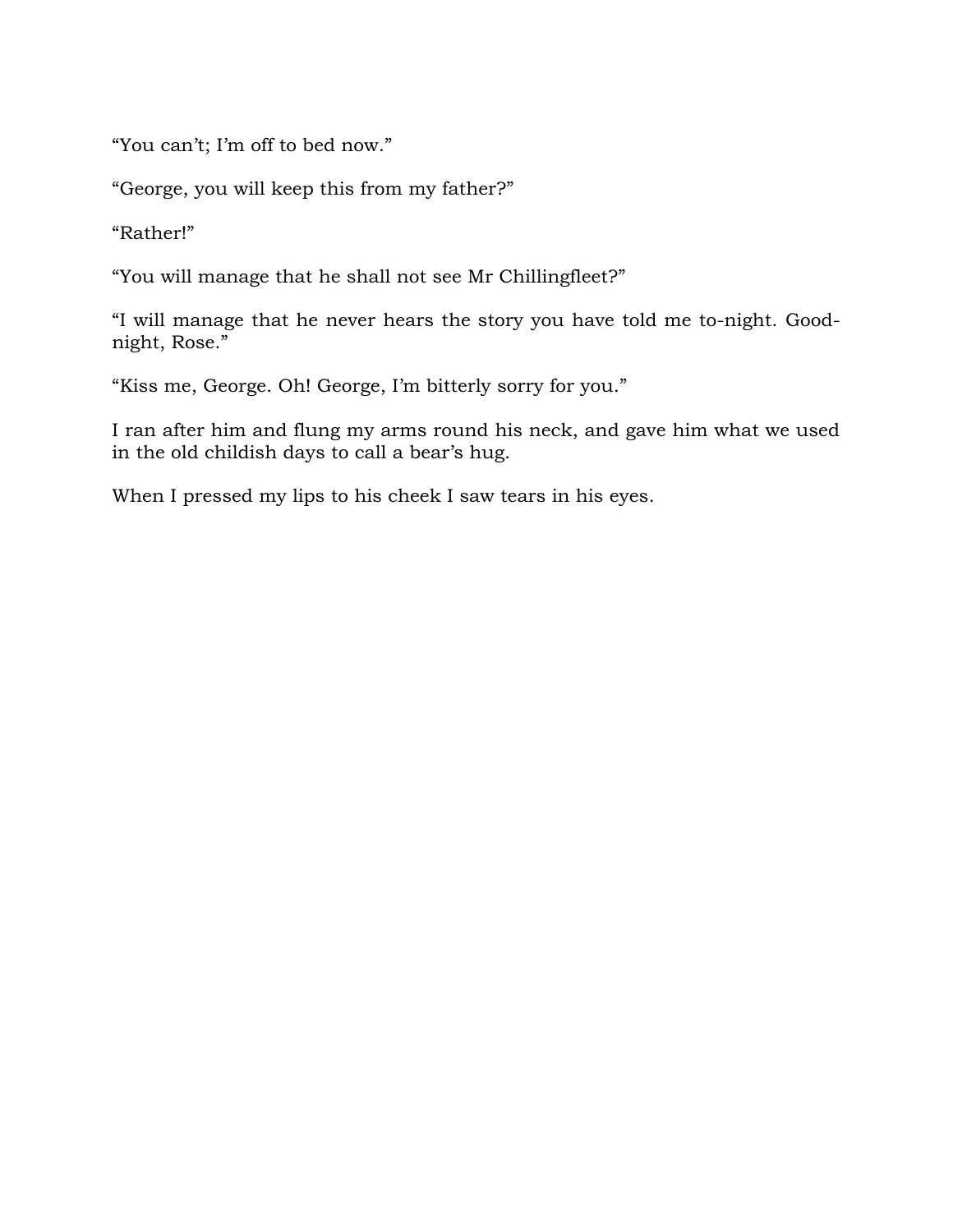### **Chapter Twelve**

### **My Brother's Sin**

When George left my room I sat down near my dressing-table, and to comfort myself after all the worries of the day, took out my ruby ring to feast my eyes on its beauty. I had a vision of George's face with the queer pallor on it. I heard again his voice as he spoke of the girl who had a little money, and whom he loved—the girl, however, who would never now be asked to be his wife. My brother George was a hard man, but he was righteous, he was honourable. I respected him for his words; and at that moment I pitied the girl who would lose him because of Jack's sin.

"Oh, Jack, Jack, what have you done to us all?" I cried aloud.

How pitiable is weakness; how mean is cowardice; and of all things, how dreadful is that moral cowardice which leads men into crooked ways. Oh, Jack, if only you had told us about Hetty, and not stooped to theft for her sake.

I wiped some slow tears from my eyes. I was determined that my regrets should not overmaster me. I looked down at the ruby ring on my finger; it had the usual effect upon me; banishing my anxieties, lifting my mind from the sordidness of my surroundings, and taking me with it into a land of dreams, loveliness, and hope.

I said to myself, "Now I will touch the secret spring. Now, little ring, you shall open your heart and show me the very depths of your secret life. First, however, I shall make an illumination in your honour." I opened my trunk; took out my bits of candles and lighted them; turned the key in the lock of my door, and sat down again by the dressing-table. It did not take me long to discover the slight nick by the serpent's eye. I pressed my finger lightly on the spring, and to my joy the central splendid ruby revolved aside on its hidden hinge, and the serpents with their brilliant flashing eyes moved apart like doors. The inner mechanism of the ring was bare; the tiny, hidden chamber was open.

"What a secret I could put in here!" I said to myself. "Some hairs from a beloved head might be buried here along with thousands of brilliant hopes. Love itself could lie hidden here to leap into life and fulness when the right moment came." I wondered if love, with his thousand hopes and fears, could ever in such a sense come to me. Scarcely likely. I was one of the women who, in all probability, would never marry. I should have a strong life and plenty to do. I should have a courageous life and many battles to fight; but it was scarcely likely that my portion in the book of fate could also include the passionate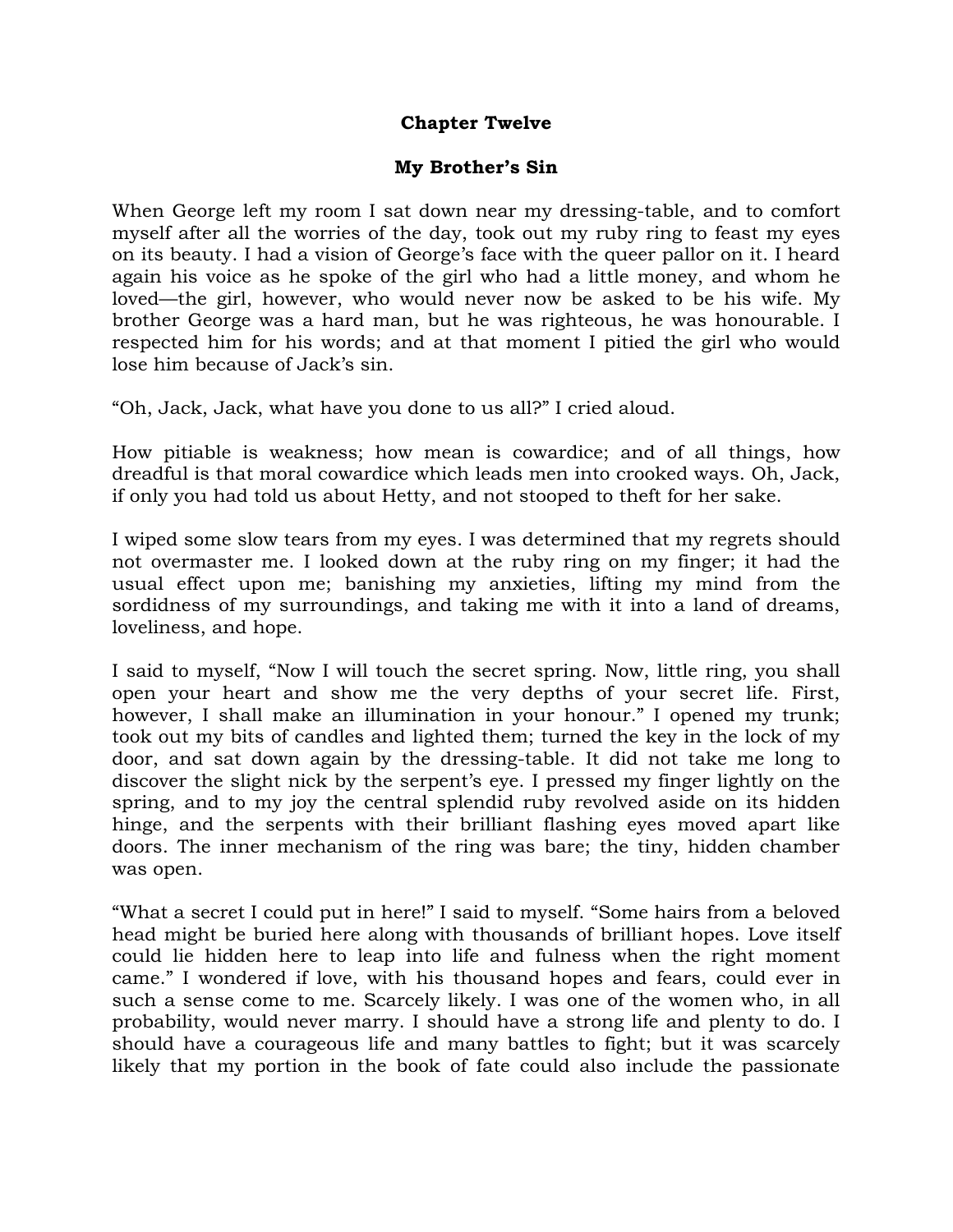lover, the tender and devoted husband, and the clinging, soft love which would come from baby lips, and enter into my heart through sweet child voices.

I expected none of these things, and yet the trembling desire to grasp them all, to claim them all, to cry to fortune, "Give, give, give fully, give abundantly; don"t starve me, but feed me until my whole nature is satisfied," swept over me as I looked into the heart of the ruby ring.

As I did so I noticed for the first time that the little recess, which appeared at the first glance to be quite empty, contained a tiny piece of paper, which might have been placed there as a bed on which to lay a treasure. The paper was white, of the finest texture, exquisitely cut to fit the exact shape of the chamber. There was nothing whatever written on the paper. I touched it with the point of my small finger, it did not move; I pressed it, it did not stir.

I was about to close the ring, but something induced me to look again more narrowly at the paper. Why was it put there? Why did it take up space so minute, so valuable?

I put my hand into my pocket, and taking out a penknife, opened the smallest blade and inserted the point delicately under the paper. After a very slight resistance, I detached it from the base of the little secret chamber. I took it out of the ring, and laid it on the palm of my hand. There was no writing on the upper surface of the paper. I looked underneath and saw, to my amazement, that something was faintly ciphered there. The writing was perfect, but so minute that I could not possibly read it with my naked eye. My mother possessed amongst her treasures an old microscope.

I guessed shrewdly, although she never told me so, that this microscope had been given to her by Cousin Geoffrey. My mother kept her microscope on her own little work-table in the drawing-room.

The house was quiet now; all its inhabitants, with the exception of myself, asleep and in bed. I knew there was little chance of sleep for me that night.

Placing the treasured morsel of paper under a glass on my dressing-table, I slipped off my shoes, softly unlocked my door, and ran down-stairs. I felt provoked with the small and poor cottage stairs for creaking so desperately. I reached the drawing-room, however, without disturbing any one, found the microscope, and brought it back in triumph to my room.

Again I locked my door, and opening the microscope, took out the strongest lens it possessed. I arranged the lens as I had seen my mother do; steadied the candles until I managed to secure a powerful ray of direct light; placed the morsel of paper under the magnifier, and applied my eye to the glass.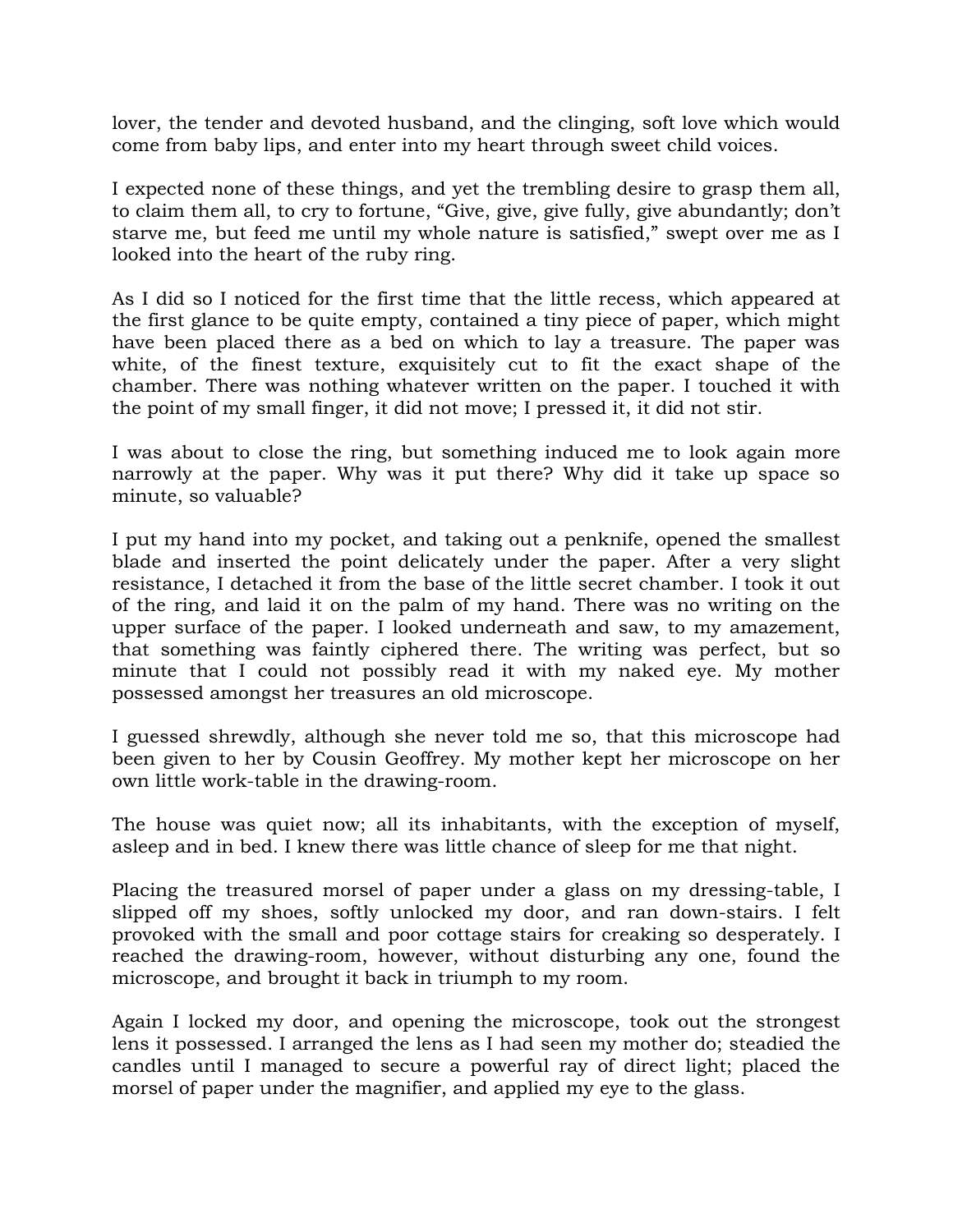The minute writing was now magnified some hundreds of times. So largely was it increased that I could not see the whole of the writing at once. In large type I read, however, the following words:

"Look in the—"

I felt myself trembling all over. Where was I to look? Why was I to look? Was the ruby ring going to tell me a secret? Was it going to confide to me—to me, the mystery of Cousin Geoffrey"s unknown heir?

With great difficulty, and with fingers that trembled, I moved the morsel of paper until I got the microscope to bear on the remaining words of the sentence. They came out clear at last. Clear and large they flashed upon my vision.

The conclusion of the sentence was as follows:

"Chamber of Myths."

The ruby ring had given up its secret; it had brought me a message.

"Look in the Chamber of Myths."

"Yes," I said, "I will look there to-morrow."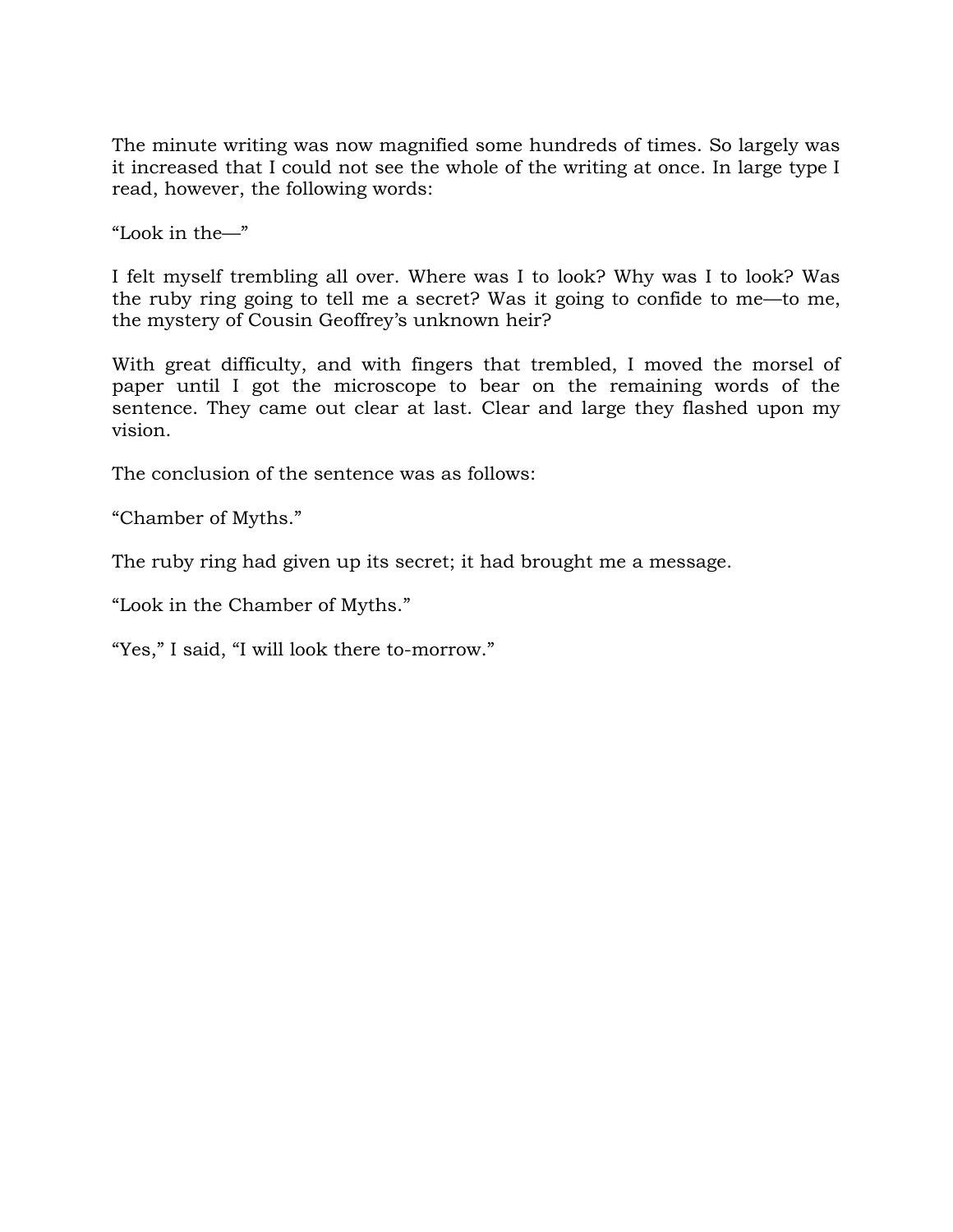# **Chapter Thirteen**

### **Geoffrey Rutherford's Keys**

It is scarcely to be wondered at when I say that I did not close my eyes that night. I arose early the following morning, determined to lose no time in seeking Mr Gray, and receiving a renewed order to visit Cousin Geoffrey's house. I rose long before dawn, dressed myself neatly, and went down-stairs. I felt far too excited to remain in bed any longer. It was still dark when I entered our tiny drawing-room, but I busied myself in helping our one servant to clean and tidy the little sitting-room. She polished the grate and laid the fire, and I put a match to it and caused it to blaze up merrily.

"Oh, Miss Rosamund, you are wasteful," exclaimed Sally. "And there ain"t any too much coal left in the cellar," she continued. "My missus, she never has the fire lit in the droring-room afore dinner-time, and you knows that well, Miss Rosamund."

"Never mind, Sally, I must have a fire this morning," I replied.

I felt reckless and extravagant. What if we never needed to economise more! What if—? My brain seemed to reel; I almost shook myself in my anger. "How silly you are, Rosamund Lindley!" I said under my breath. "What if you have got the secret which will lead to the discovery of Cousin Geoffrey"s will? is it likely that that will can affect you? Oh, what a conceited, foolish girl you are!"

Nevertheless, I toasted myself before a warm fire, and dreamed my dreams until breakfast time.

At that meal I called forth angry words both from my father and George. I calmly announced my intention of going up to town with them. When I said this, George"s face grew red with indignation. His eyes looked full at me. They said as plainly as eyes could speak: "Now what whim have you taken into your head? Are you going to interfere still further in this wretched, disgraceful affair of  $Jack's$ ?"

My own eyes danced as they replied to him with a gay and confident smile. He almost turned his back on me, and upset half a cup of coffee in disgust.

I jumped up to fetch a cloth to wipe up the mess he had made. My father said:

"Rosamund, it is out of my power to gratify all your restless whims; you are scarcely at home when you are off again. You will turn into one of those gadding women, those busy-bodies who are a disgrace to their sex. Mary," turning to my mother, "I wonder you allow it."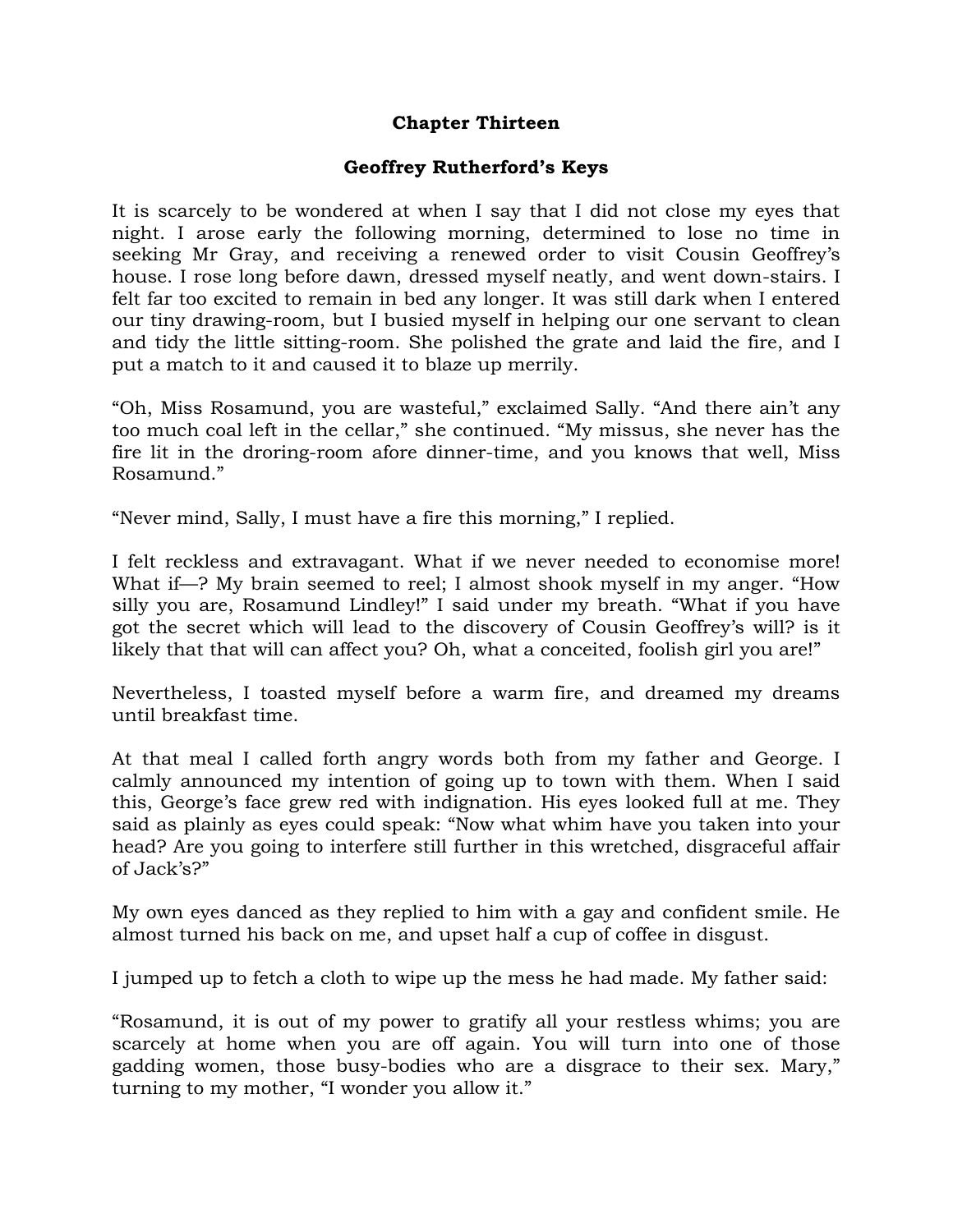"Could not you stay at home to-day, Rose, dear?" she asked, gently, looking at me with a sweet piteous sort of smile.

"I"ll stay at home to-morrow, mother darling," I answered. "I am ever so sorry to leave you to-day, but it is absolutely necessary for me to go to town."

"Stuff and nonsense," said my father. "I shan"t pay for your ticket, miss."

"I"ve enough money to do that for myself," I replied.

The sorrow in my mother's eyes deepened. She could never bear any of us to oppose our father. I followed her into the little drawing-room.

"A fire already!" she exclaimed. "What can Sally have been thinking of?"

"It was my fault, mother. I lit the fire."

"Rosamund, dear, how very wasteful! And we have scarcely any coal in the cellar, and your father says he will not be able to order a fresh supply before Monday."

"Mother darling, sit down in your easy-chair and warm yourself by the fire; you look so white and shivery. Mammie dear," I continued, kneeling down and rubbing my cheek affectionately against hers, "I feel full of hope to-day—I cannot economise to-day—don"t ask me."

My mother smoothed back my hair, kissed me on my forehead, and gave herself up to the enjoyment of the fire.

"Do you know why I am going to town?" I whispered.

"I wish you would not go at all, Rose. Your father is vexed."

"I fear I must vex him to-day, mother. I am going to Cousin Geoffrey"s house."

Two pink roses stole into my mother"s pretty cheeks. She looked at me inquiringly.

"Last night," I continued, "the ruby ring brought me a message."

"Rosamund, my darling, what do you mean?"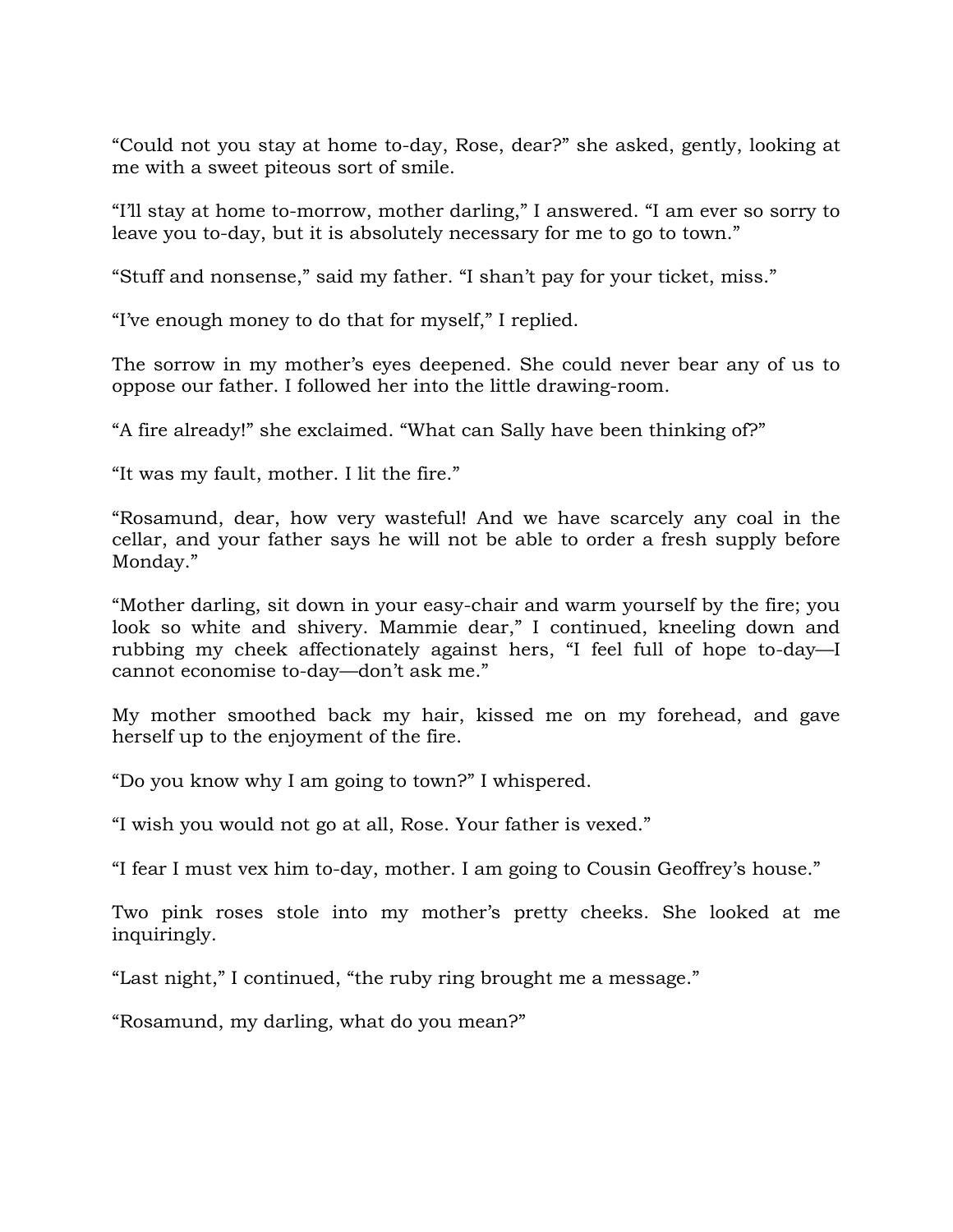"What I say. I will explain everything when I return from town. I am going now on the business which the ring told me of." I sprang to my feet as I spoke, kissed my mother again, and ran out of the room to get ready.

I had a silent journey up to Paddington; neither my father nor George would say a word to me.

When I arrived at the terminus I coolly desired George to hail a hansom for me.

"I think you must be mad," he said, raising his eyebrows.

"Will you get me a hansom?" I repeated, in a quiet voice. He stared at me again; but the steady look in my eyes quelled him. He held up his umbrella to a hansom driver, and walked unwillingly across the platform with me. My father had long ago left us to our own devices.

"Shall I give you a lift, George?" I said. "I am going towards the City."

"No, thank you," he replied. "I at least am too honest to ride in a vehicle I cannot afford."

"George," I said, looking earnestly at him, "believe me, I am doing nothing rashly. I am upheld by a hope to-day—a hope which may turn out a mere chimera, but which is yet sufficiently real to induce me to take steps to see Mr Gray with as little delay as possible."

"Who is Mr Gray?"

"Cousin Geoffrey Rutherford"s lawyer."

"That crazed old man who died in the autumn?"

"Good-bye, George," I said, springing into the hansom and waving my hand to him. I shouted Mr Gray's address to the driver through the little window in the roof. George was so angry that he did not even vouchsafe to take off his hat to me as I drove away.

I arrived at Mr Gray"s in good time. He was within, and I was shown almost directly into his presence.

"How do you do, Miss Lindley?" he said; "please be seated."

His manner was calm and pleasant, but his eyes said plainly, "Now, what's up? Have you got any news for me?"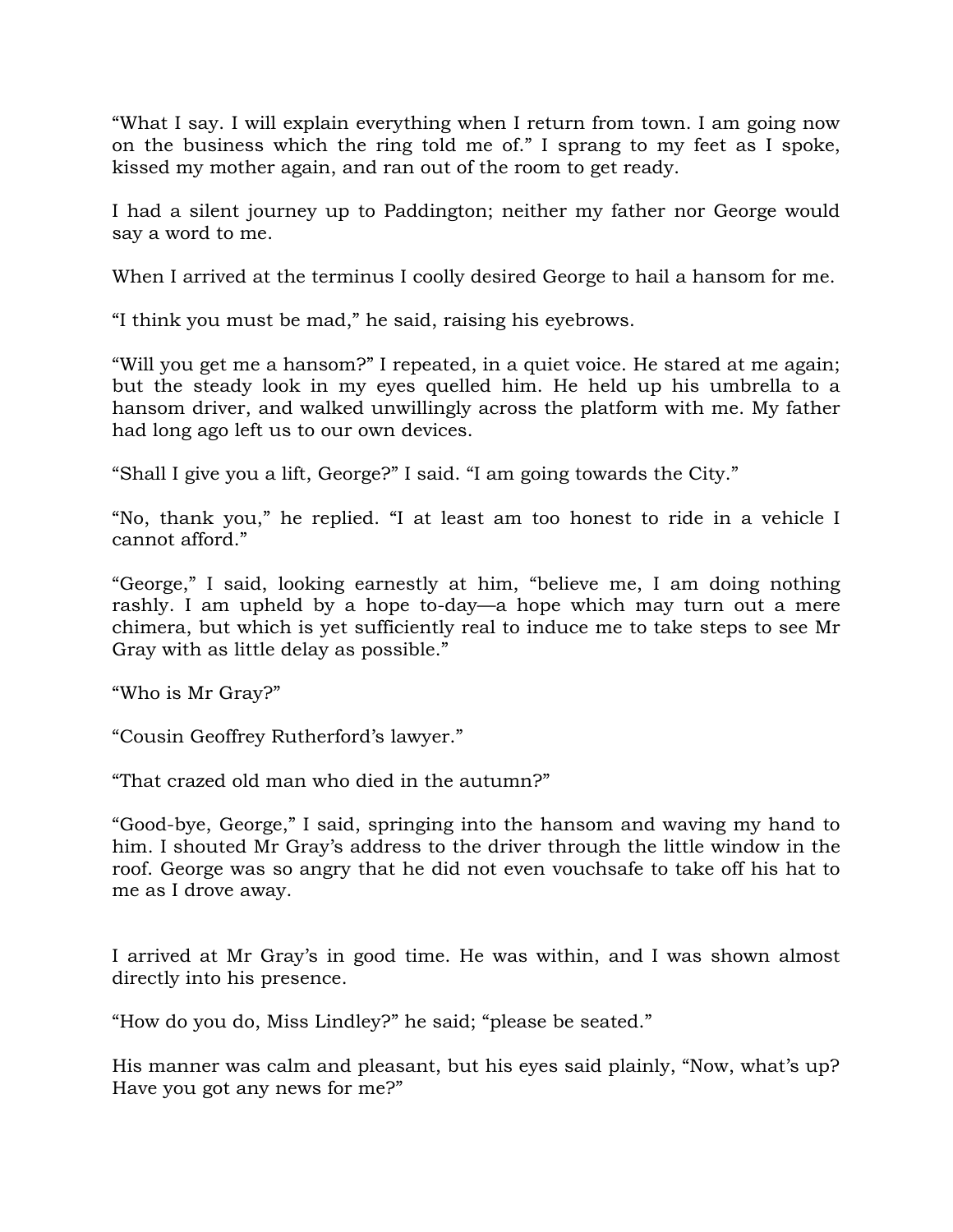I answered Mr Gray"s eyes, not his voice. I did not sit down, but stood close to him, as if I was in haste to be gone.

"I want an order to view Cousin Geoffrey"s house," I said.

"What, again?" he asked.

"Yes, and I am in a great hurry."

Mr Gray"s eyes grew absolutely eager and hurried in their speech, but his voice was as cool as ever.

"You had better take a chair," he said.

Still replying to his eyes, I continued to stand.

"I want an order to view the house," I said. "I want you to give me a letter to the caretakers asking them to allow me to go where I please alone; and I want you to give me all Cousin Geoffrey"s keys."

"All Mr Rutherford"s keys! What do you mean?"

"I cannot tell you. Will you trust me? May I have them?"

"You are making a bold and extraordinary request."

"I know it."

"And you won"t explain?"

"I can"t explain. Oh! Mr Gray, please let me have the keys."

The lawyer looked me all over from head to foot; his searching eyes travelled over my person.

"At least, Rosamund Lindley, you are honest," he said. "If you open drawers, you won't steal."

"No," I said, proudly.

"If you peer into secret places, you won"t disturb? I see order written across your forehead, Rosamund, and determination sits comfortably on those firm lips of yours, and courage and honesty dwell in your eyes. There! I"m an old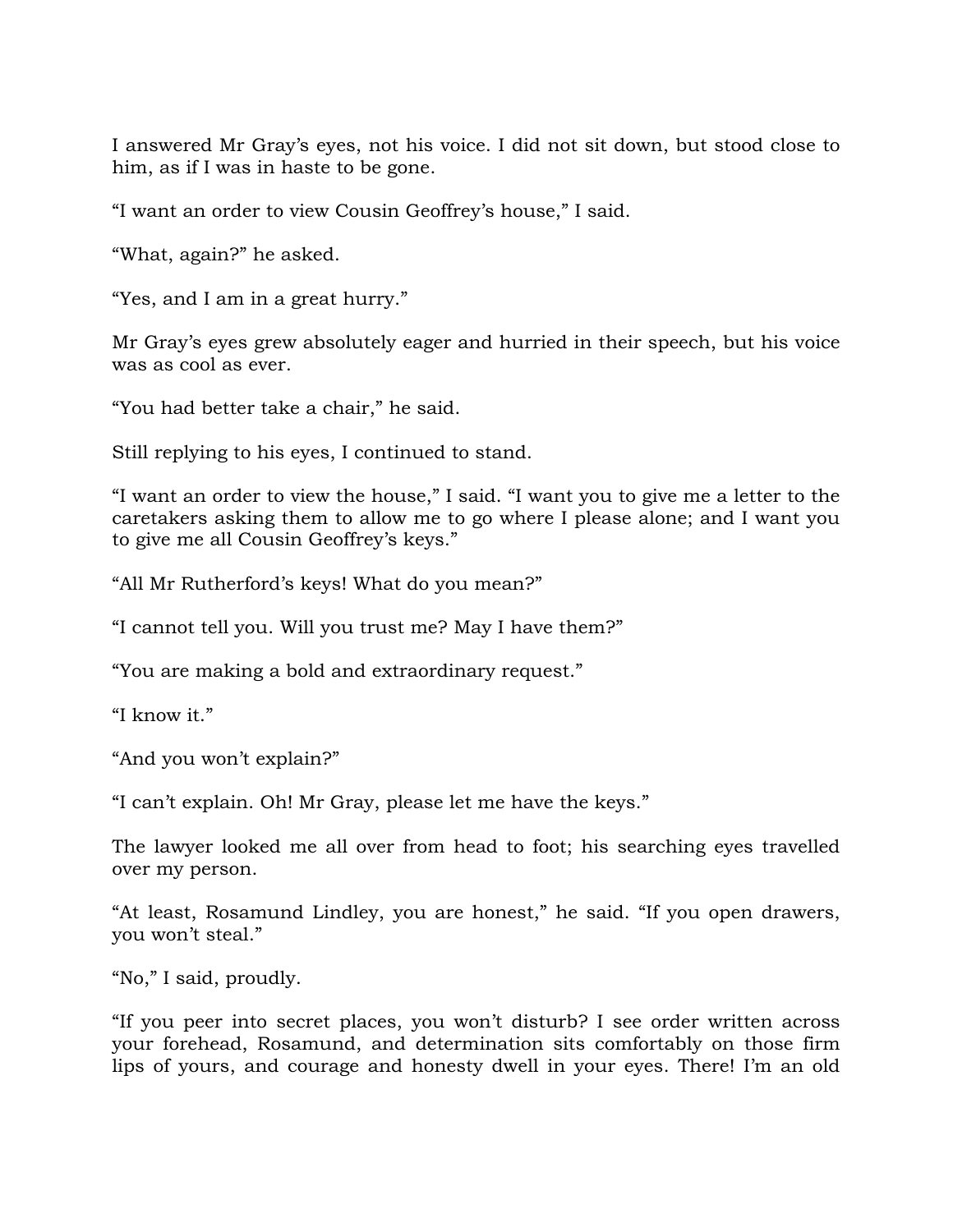fool, I suppose; but chit of a girl as you are, I am going to trust you. If you want those keys, you may have them."

"Thank you, Mr Gray; they shall be all safely returned to you to-night."

"I should rather think so, indeed. I only meant you to have them for an hour or two."

"I shall probably want them for the whole of to-day; and if I do not come across what I am looking for, I shall be obliged to ask you to let me have the keys again to-morrow, again the next day, again every day until my search is ended."

"Pooh, pooh!" he said. "You are intent on a search for the hidden will, I suppose. May you find it! you have my best wishes."

"Thank you."

"By the way, Miss Lindley, you have got that ruby ring of yours safe, I hope?"

"Quite safe; it is on my finger."

"How often have I warned you not to wear a valuable ring of that kind in so careless a manner! Good heavens! it may slip off when you are washing your hands."

"I will take care of that," I answered.

The lawyer sighed, favoured me with another keen glance, and then rose deliberately from his chair.

"I had better get you the keys," he said. "Shall I come with you to the house?"

"No, thank you."

"But the keys are heavy. I must send a messenger with you to carry them."

"I will take them myself, please."

"I warn you that they are heavy."

"And I am strong."

Mr Gray smiled.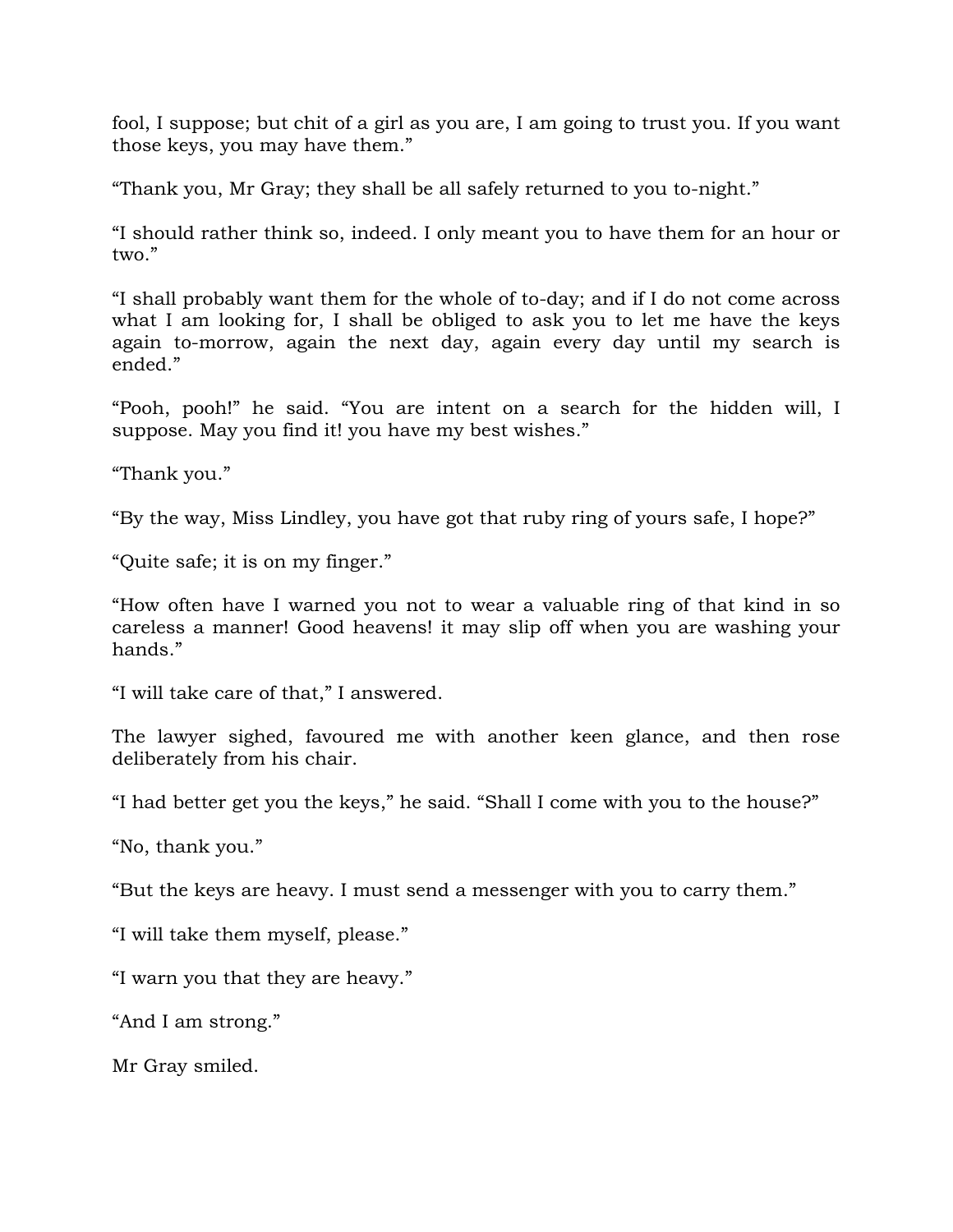"Wilful girl," he said. He ceased to combat any more of my objections, and, walking across his office, opened an iron safe which was let into the wall. He pushed his hand far into the safe and took out a leather bag. There was a label on the bag which I could read.

"Geoffrey Rutherford"s keys" was written in clear type on the white label.

Mr Gray untied the label, placed it in the safe, and brought me over the bag.

"Here they are," he said, "the precious keys! here they are, one and all—some bright, some rusty; some large, some small. You will have to take pains with these keys, Miss Rosamund. They were made specially for their owner by a skilled locksmith; they are full of curious tricks; some must turn twice before they open, some must lock and unlock and lock again and yet again; some remain immovable until they find the secret spring. Don"t break any of them, for it would be difficult to replace them. Now take the bag; its contents are heavy and more precious than gold."

Mr Gray placed the leather bag in my hand. Its weight surprised me. I would not show dismay, however, but girding up my courage and all the muscles of my strong right arm, went out into the street.

I had to walk the whole length of this long street before I came across an empty hansom. Both arms ached by this time. From right hand to left I changed that bag; from left hand back again to right. I never carried anything so heavy before. I wished more than once that I had accepted Mr Gray's offer of sending a trusty messenger with me.

At last, however, my earnestly desired hansom crawled slowly into view. I hailed it, got in, and a few minutes later found myself standing in the hall of Cousin Geoffrey"s house.

The caretaker, Drake, was within. He knew me this time, and smiled a welcome.

"Drake," I said, "I have come to spend some hours here. Mr Gray says that I am to have full liberty, and am not to be questioned or interfered with in any way."

"Certainly, miss; whatever Mr Gray wishes must be done."

"Is Mrs Drake within this morning, Drake?"

"The missus is down in the kitchen, miss; shall I fetch her to you?"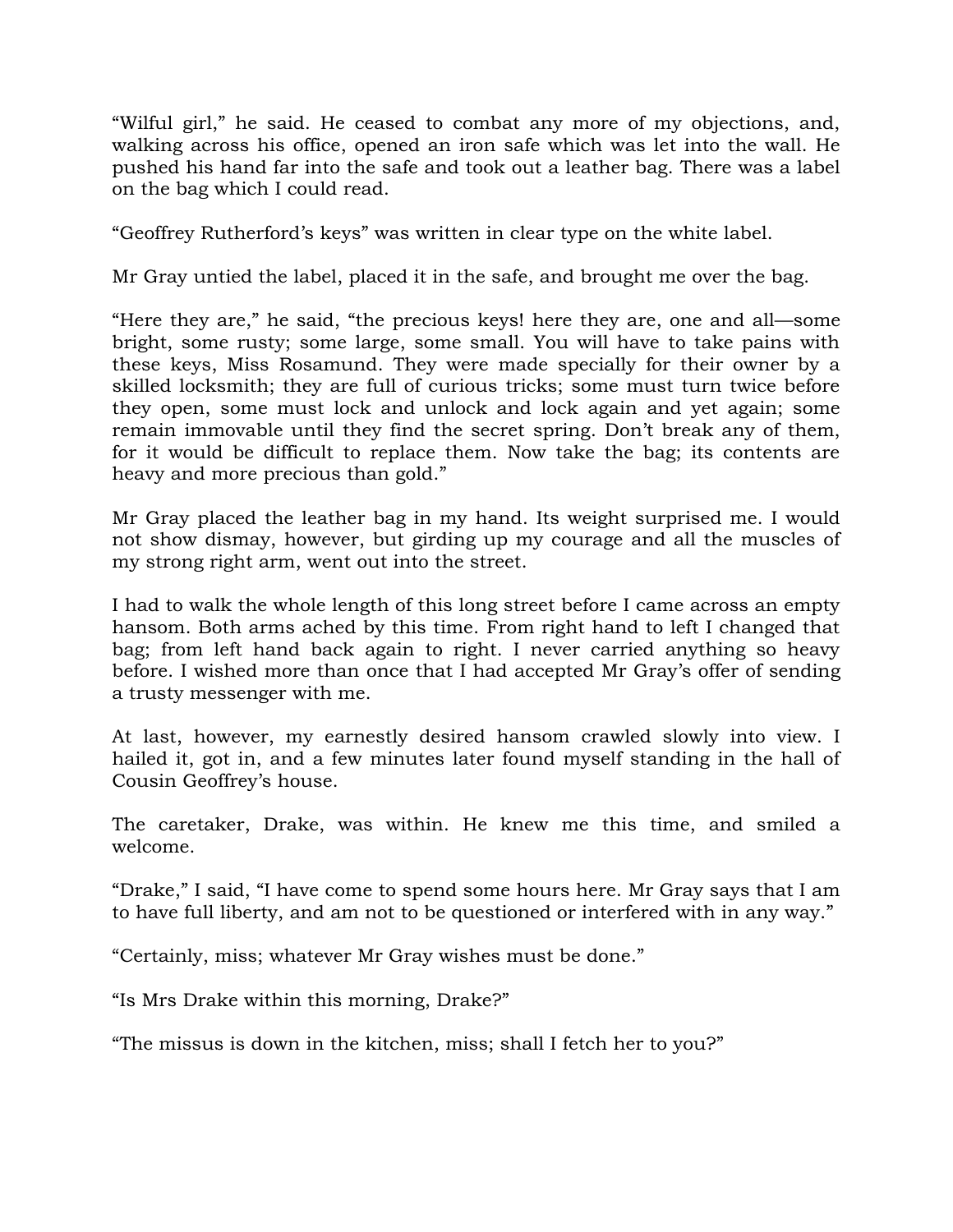"I don"t think you need do that. I only wanted to say that as I shall probably have to spend the day here, I should like to have something to eat."

"Yes, Miss Lindley; the missus had better come up and take your orders."

"No, Drake; I have no time to waste in that way. Go down-stairs and tell her that I will come to her in the kitchen at two o"clock. Ask her to have a cup of tea for me and a boiled egg, if quite convenient. I shall pay, of course."

"Oh, miss, there ain"t no need. Mr Gray provides us very liberally. I"ll give the wife your orders, Miss Lindley."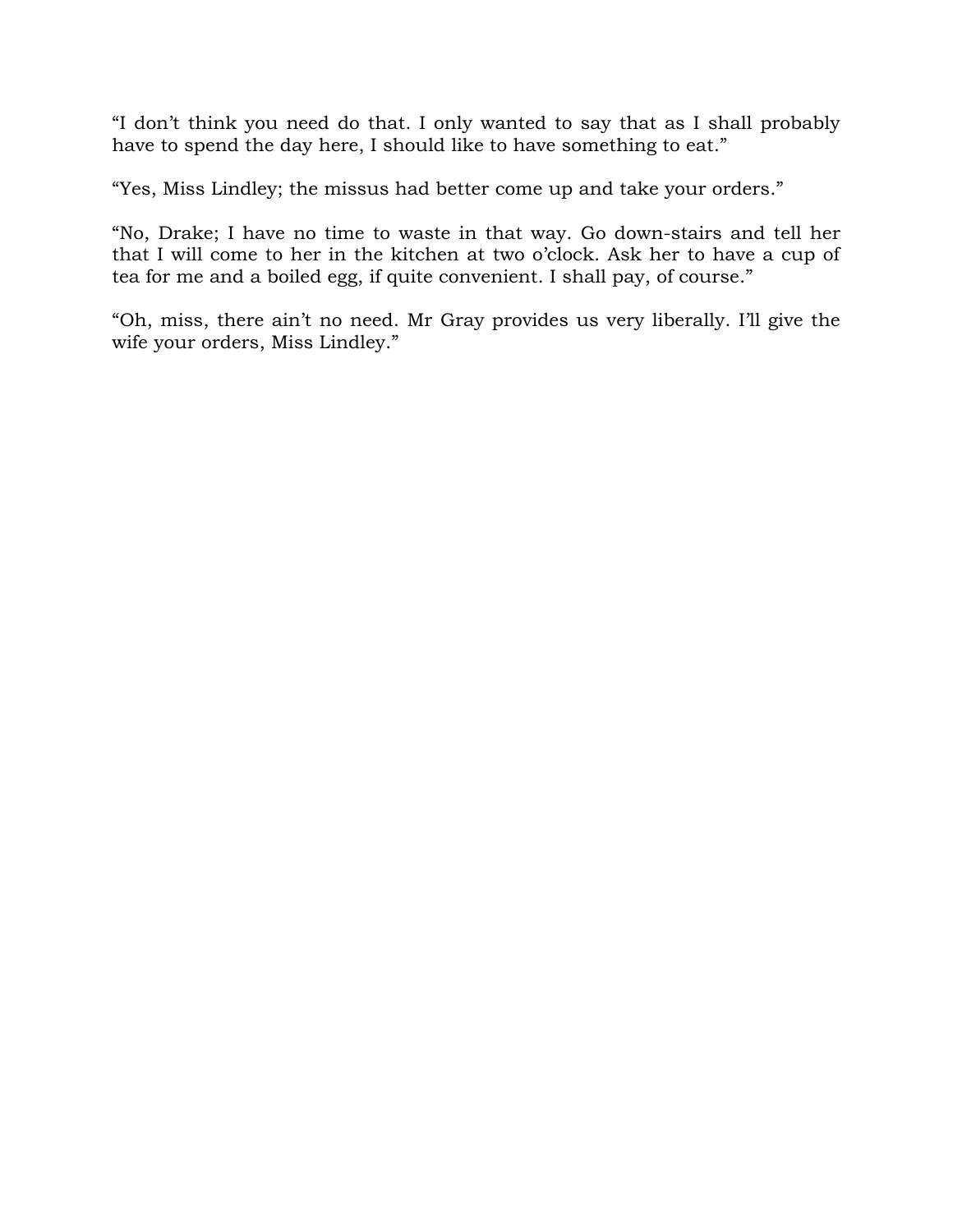#### **Chapter Fourteen**

### **Keys and Locks**

As the saying is, I had my task cut out for me. Never did any one go more nearly mad over the subject of keys than I. Cousin Geoffrey, with all his eccentricities, had in many respects a well-balanced mind. Nothing could have been neater than the queer arrangements of his house. Everywhere there were locked cupboards, locked bureaus, locked chests of drawers, boxes with locks to them, portfolios which could only be opened by fitting a key into a lock. In short, there never was a more thoroughly locked-up house. No wonder the bag which contained Cousin Geoffrey's keys should prove heavy.

It was one thing, however, for the owner of the said keys to know where to apply each—it was quite another thing for me. To my horror when I unfastened the brown leather bag, I found that the great bunches of keys of all sorts and sizes were unlabelled. When I made this discovery I almost gave up my task in despair. I had to look twice at the ruby ring, and think of the voice which spoke so confidently within its secret chamber before I had the courage to commence my search.

I don"t believe, however, that my heart was a particularly faint one, and after girding myself to the fray, I toiled up-stairs, carrying the bag of keys with me.

I knew well that my search must be confined to the octagon room.

To reach this room I had to go up-stairs to the first landing of the house. I had then to turn to the left, and to descend some four or five steps; a narrow passage here led me to a spiral staircase which communicated directly with the Chamber of Myths.

This quaint and beautiful room was evidently an afterthought. It was built when the rest of the house was completed. It stood alone, and I found afterwards that it was supported from the ground by massive pillars. No pains and no money had been spared upon it. The middle of London, or at least the middle of Bloomsbury, could scarcely contain a lovely view. Geoffrey Rutherford had clearly apprehended this fact when he built the octagon chamber: he did the next best thing he could for it; he supplied it with painted glass, of modern workmanship it is true, but exquisite in colour and artistic in design. The eight windows which the room contained were narrow, high, and pointed; they were filled in with glass copied from the designs of masters. Geoffrey must have travelled over a great part of Europe to supply himself with these designs. He must have gone with an artist as his companion, for in no other way could these perfectly painted glass pictures from old Flemish Cathedrals and old Roman Council Chambers have been so exquisitely and perfectly reproduced.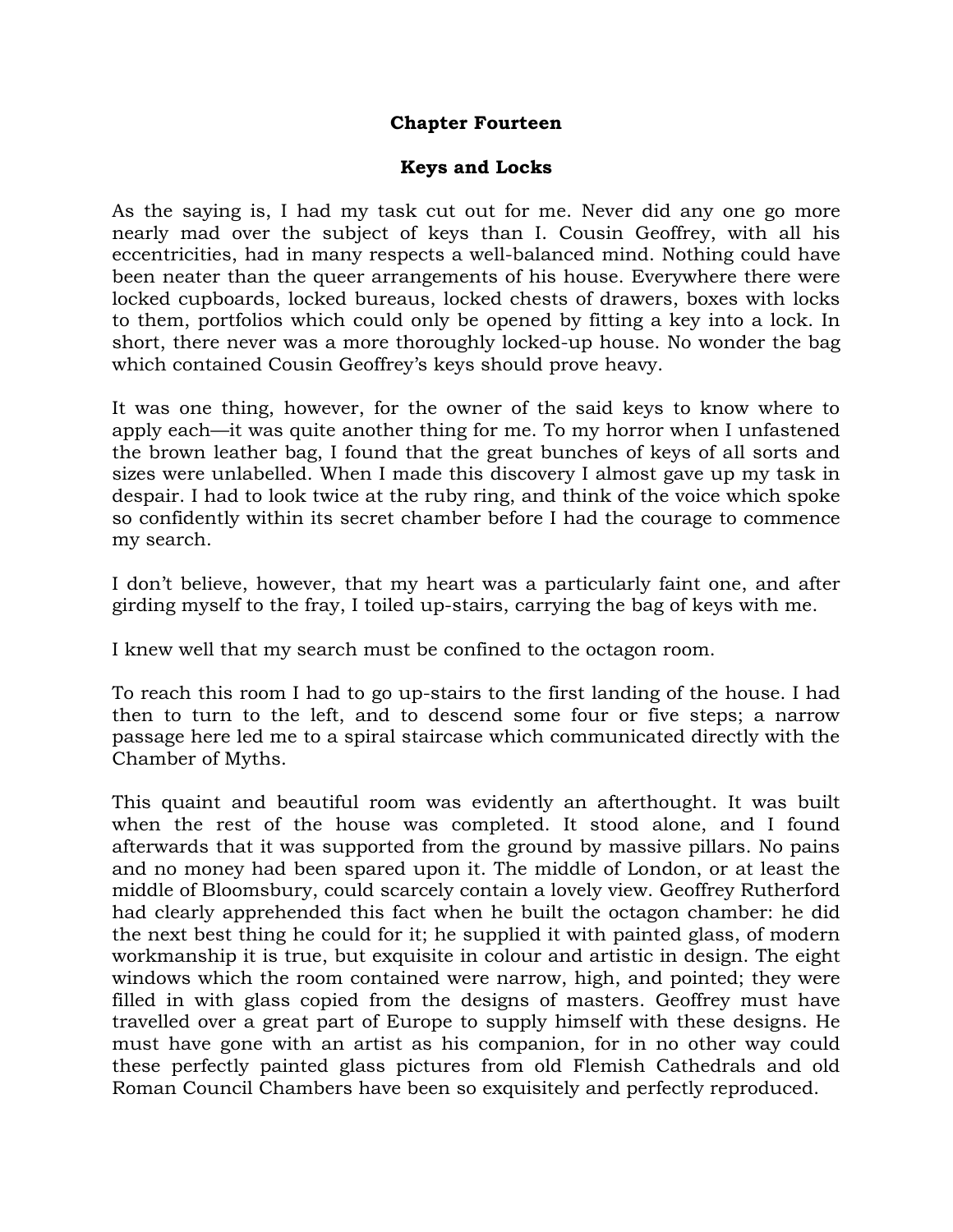"I wonder if he copied the designs himself," I thought. "I remember that my mother told me what an accomplished artist Cousin Geoffrey was. Oh, what lovely glass! I could sit here and study. I will sit here and study. If I cannot acquire art in any other way, I will learn it from Cousin Geoffrey"s windows."

The Chamber of Myths had always exercised a fascination over me, but never more so than to-day. I was so excited by what I saw that I forgot for a time the mission on which I had come. The subjects of the different windows represented Woman in various guises and forms: there was the mother with the baby in her arms: there was the maiden crowning herself with spring flowers, there was the wife tending the vines and watching for the return of her absent husband. One window was larger than the rest, and it contained what I supposed was a copy of a well-known masterpiece. The world"s greatest Friend sat in the centre of a group of children. Some had climbed into His arms, some leant against His knees, some knelt at His feet, the tender and gracious hands were raised in blessing, the eyes shone with the highest love. In the background a mother stood, worship in her face; adoration, humility, joy, thanksgiving in her smile. This picture of Christ blessing children made me weep.

"Oh, if I could but see the original," I murmured.

I did not know then what I afterwards learnt that I was looking at the original; that this painted window was the work, the greatest work, of the eccentric owner of the house. Between each of the pointed windows hung valuable Gobelin tapestries, some the work of the great French artist, Noel Coypel; others by the splendid workman, Jans. I learned the value of these rare tapestries later on; now I scarcely noticed them, so absorbed was I in the fascination of the windows. Each window contained a deep seat, which was approached by oak steps, highly polished and black with age. The floor of the room was also of black oak. The roof was high and pointed, made of oak and exquisitely carved. Behind each of the tapestry curtains I discovered a small locked cupboard. There were four oak bureaus in the room, each of which contained ten separate locked drawers. A work-table of ivory, inlaid with lovely lapis lazuli, was also locked. There was an old-fashioned writing-table, and three or four oak chests. Everything that could be fitted with a key in this chamber had a lock which was securely fastened. I thought it highly probable that each lock would have to be fitted with a separate key. In this case, after making a careful calculation, I found that if I were to acquaint myself with all the secrets contained in the Chamber of Myths, I must be supplied with about sixty separate keys. No wonder the task before me seemed to increase in magnitude as I approached it.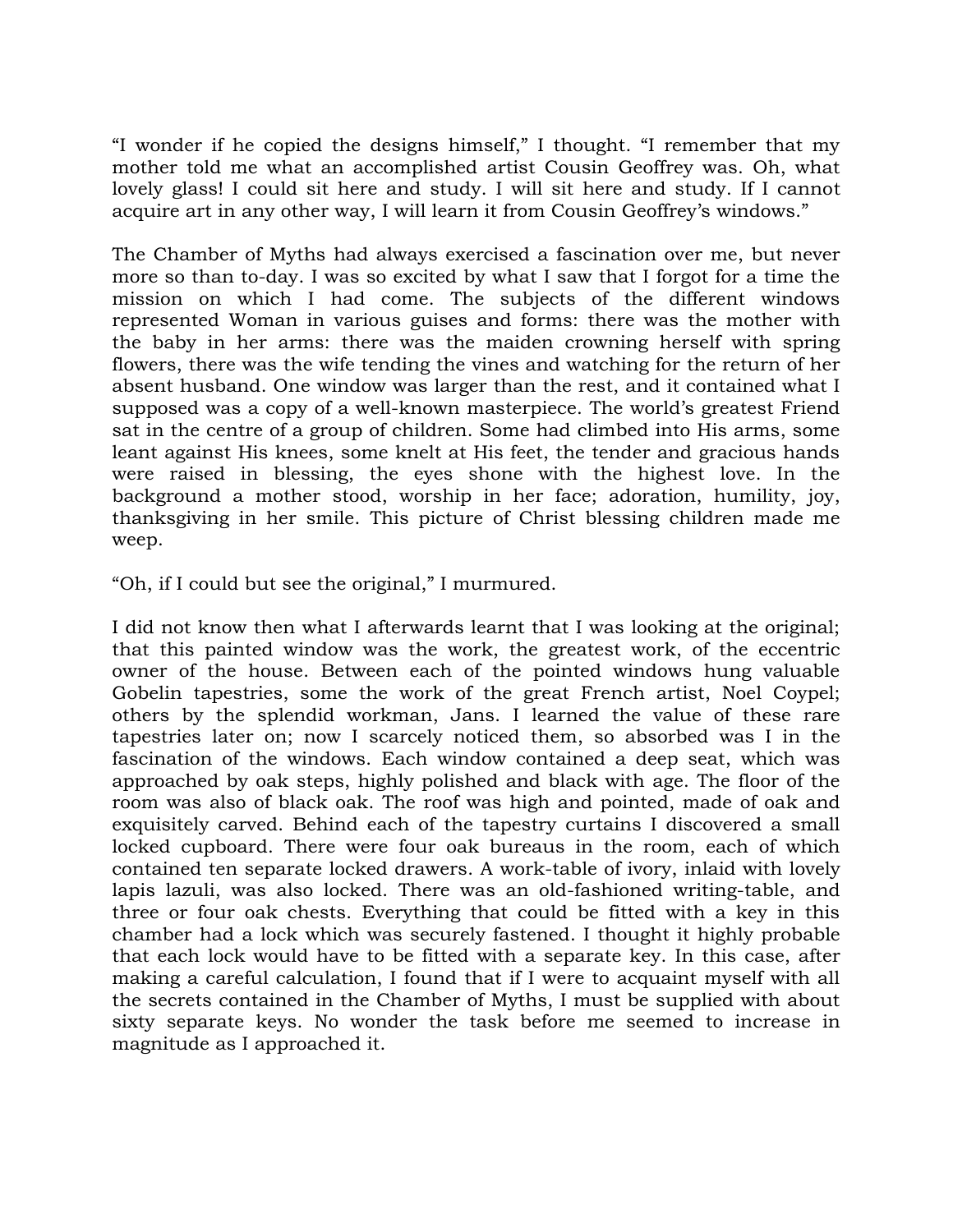Opening my brown leather bag, I laid the keys which Mr Gray had given me on a slender Queen Anne table, which stood near one of the tapestry recesses. My first task was to arrange them according to size. This occupied me until two o"clock, when a slow, somewhat heavy step on the stairs warned me that Mrs Drake was approaching. I did not want her to see me at my task, and hastened to meet her. She had provided a dainty little lunch for me; not in the kitchen, but in the queer and desolate sitting-room where I had first seen Cousin Geoffrey. I ate my chop off old Sèvres china, and drank a refreshing draught of water out of a tall, rose-coloured Flemish glass. I was far too excited to linger long over the meal. The moment I had satisfied my hunger, I ran back to the octagon room, and continued my task of arranging and sorting the keys. I had provided myself with paper and ink, and as I fitted each key to its lock I fastened a label to it. Night overtook me, however, before my work was a quarter done. I put the keys once more into the brown bag—the unsorted ones at the bottom, those with the labels at the top. I went down-stairs, desired Drake to fetch a cab for me, told him I should return to the house early the next day, and took the precious bag containing the keys back to the lawyer"s office. He was within, and evidently expecting me.

"Well, Miss Rosamund," he said, "and what luck have you had?"

"None up to the present," I replied. Then I continued: "There must have been a sad want of order in some person's brain not to have had these keys labelled."

"Ah, you have found that out, have you?"

"Yes, and I am rectifying the omission."

"Good girl—clever, methodical girl."

"Here is the bag, Mr Gray; I will come to fetch it early to-morrow."

"Oh, you will, will you?"

"Certainly; expect me before eleven o"clock." I bade Mr Gray good-night, and took an omnibus which presently conducted me to the neighbourhood of Paddington Station.

In course of time I got home. My father and George had arrived before me. It was quite contrary to the doctrines of our house for a woman to assert her independence in the way I was doing. My conduct in staying out in this unwarrantable fashion called forth contemptuous glances from my father, sighs of regret from my gentle mother, and sharp speeches from my brother George. I bore all with wonderful patience, and ran up-stairs to take off my things.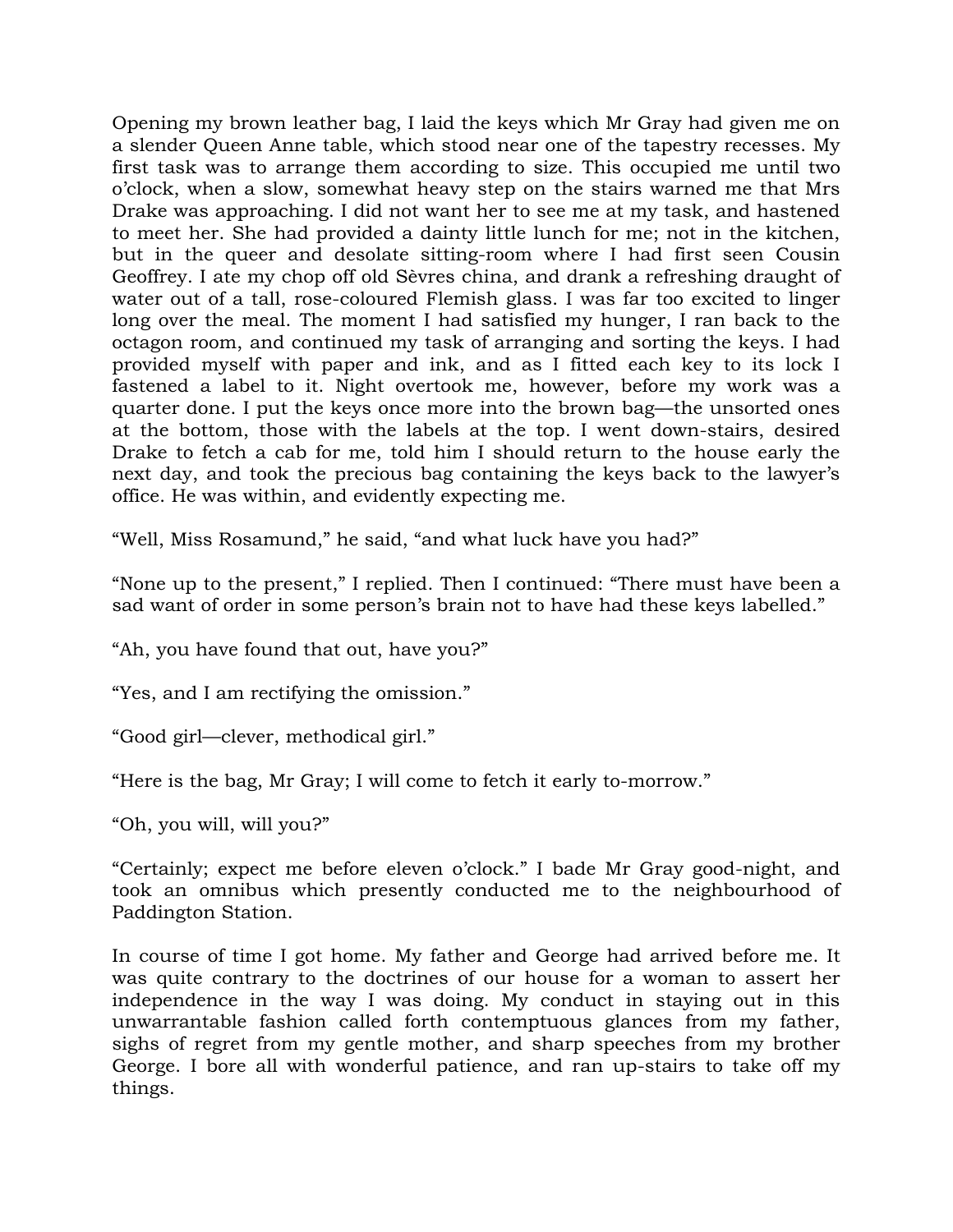As I was arranging my thick hair before the glass, and giving a passing thought to my dear little sister Hetty"s curling brown locks, and remembering how deftly she had tried to arrange mine according to modern fashion, a knock came to my door, and George stood outside.

"You don"t deserve me to treat you with any confidence. You are the most curious mixture of childishness, folly, and obstinacy that I have ever had the pleasure of meeting," he said in his cold voice; "but, nevertheless, as you were good enough to confide in me last night, and as your communication was of importance, you will be pleased to learn that I was able to persuade my father not to see Chillingfleet."

"I am delighted," I said, running up to George, and kissing him, very much against his will. "How did you manage it, George? Do tell me."

"Dear me, Rosamund, how impulsive you are! What does it matter how I managed the thing, provided it was done? I think it due to you to let you know that I have taken steps to prevent our father ever becoming acquainted with Jack"s wickedness; and now let us drop this revolting subject at once and for ever."

"I am more than willing," I replied, "provided we do not drop Jack as well."

"What do you mean? Do you suppose I am going to have anything further to say to the fellow?"

"I cannot say whether you are or not, George, but I am. Jack must live; Hetty must be cared for."

"Hetty! How dare you speak to me of that low-born girl?"

"I know nothing about her birth," I retorted. "I only know that she Is a lady at heart; that she is a sweet little thing, and that I love her tenderly."

"I don"t want to stand here any longer, Rosamund, to listen to your childishness."

"Just as you please, George."

"One word, however, before I go," continued my brother. "You will have the goodness to give up this gadding into town in future, and will arrange to stay quietly at home with our mother."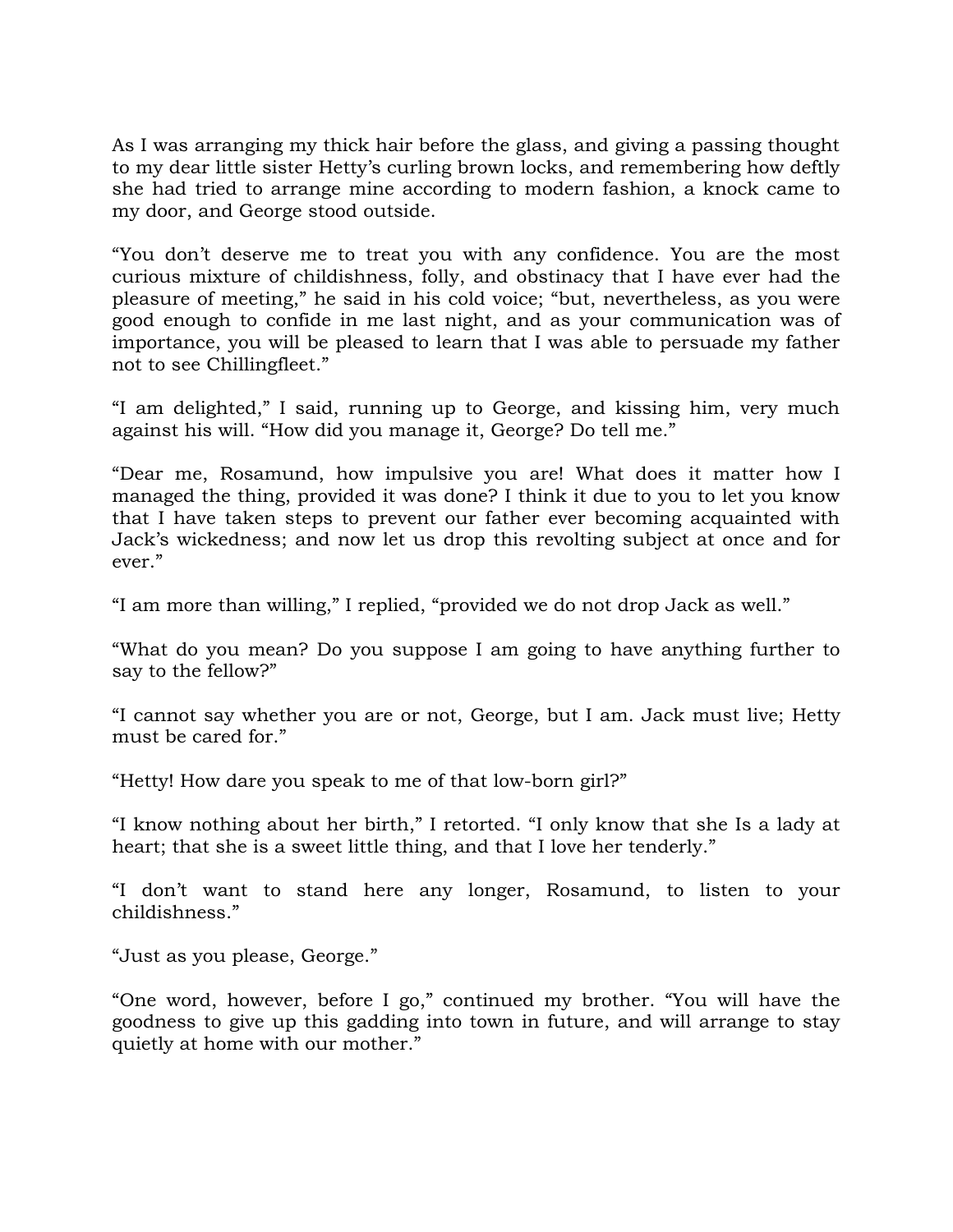"I am sorry I cannot oblige you," I replied. "It will be necessary for me to go back to town early to-morrow, and to continue to do so for several days."

"I shall ask my father to forbid you."

"Very well, George; you can please yourself, only I warn you, you had better not."

"What do I care for your warnings?" He slammed the door behind him, and went down-stairs in the worst possible humour.

I wondered if George had quite made up his mind to give up the girl whom he loved, and who possessed a little money, and if this was the reason he was even crosser than his wont.

This thought helped me to be patient with him; and I went down-stairs to supper, resolved to show no ill-temper, but to make myself as agreeable as I possibly could.

I had never in my whole life wilfully disobeyed a direct command of my father"s, and I did not want to begin to do so now. I took it upon me, therefore, to make myself agreeable to him. I put his worsted-work slippers before the fire to warm. I pulled forward his favourite arm-chair, and cut the pages of a new magazine and laid it by his side. George was not in the room. My father received these attentions without any outward show of thanks; but when I came close to him for a moment, he bent forward and patted my head.

"It"s a good thing to have you at home again, Rose," he said.

"Father," I said, suddenly, "I should always like to do what you wish, of course; but I need not obey George, need I?"

"Obey George!" echoed my father. "I should think not, indeed. The fellow is growing much too hectoring. Obey George! What next, I wonder?"

"He wants me not to go to town to-morrow," I said; "but if you give me leave, I may, may I not?"

"Of course, child, of course."

"Then I"ll tell George that I have your leave. It isn"t as if I were a little girl, is it? I shall always wish to please you and mother."

My father muttered something which might have signified approval or the reverse; but when George came into the room and began, according to my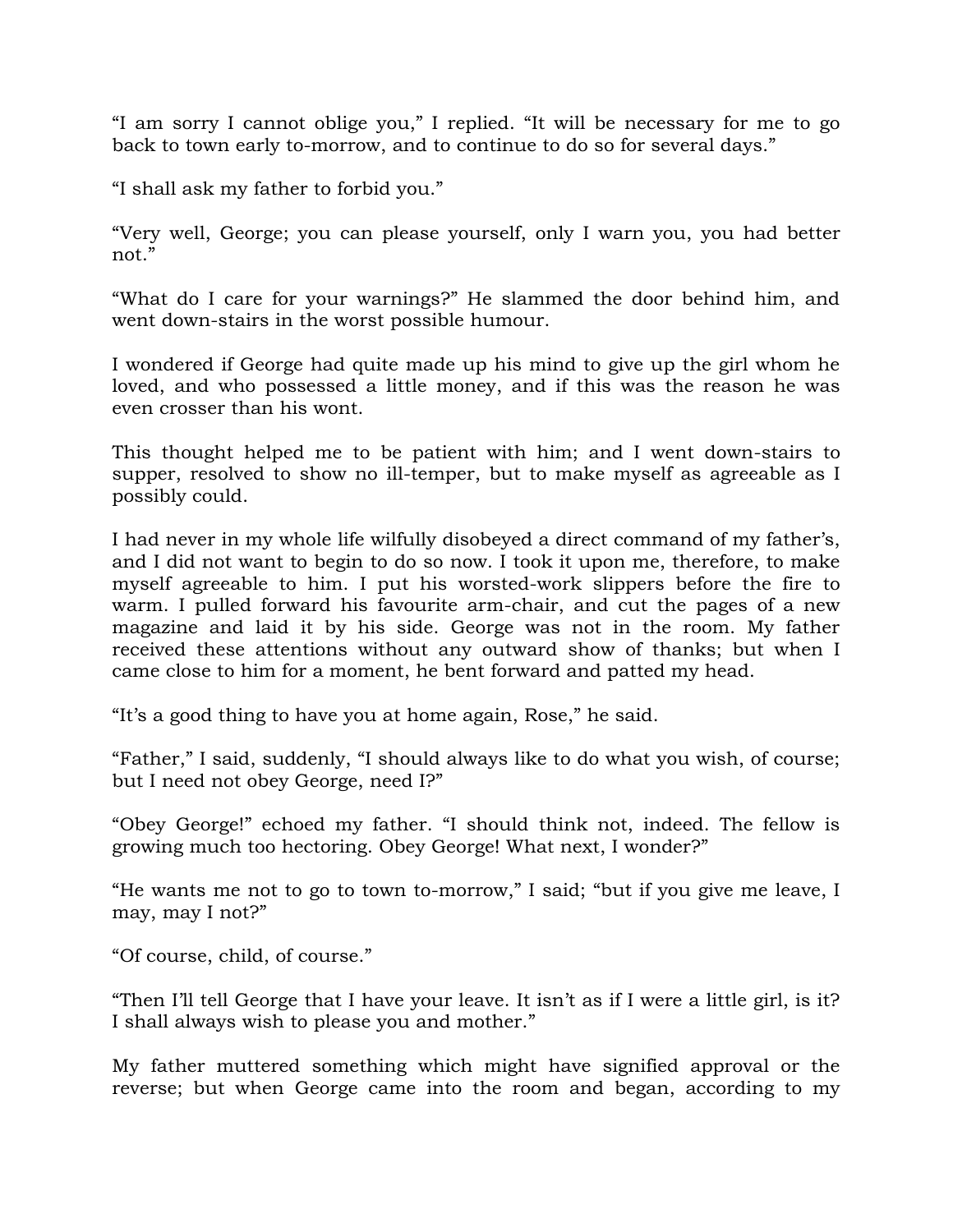father"s verdict, to hector me once again, he received a sudden and unlookedfor check.

I could not help feeling myself quite double, and even deceitful, when I discovered that I had so easily gained my point.

## **Chapter Fifteen**

# **Method in this Madness**

I came down-stairs the next morning dressed in my best brown cashmere. I had a neat white frill round my throat, and my hair was dressed with attention. I looked smart for me, and I felt certain that George would notice this fact, and begin to make himself disagreeable. The meal that morning was particularly appetising. I myself had seen to this. I had supplemented our inefficient maidof-all-work"s efforts. I had boiled the porridge myself, and took care that it was thick, but not too thick, and that it was smooth in substance and admirably done. I had also made the toast; and that delicate brown toast, crisp and thin, was certain to meet with my somewhat fastidious father's approval. The coffee, too, was strong, and the milk which was to add to its flavour was thoroughly well boiled. While my father drank his fragrant coffee, and munched that thin crisp toast, good humour sat upon his brow, his deep-set and somewhat fierce eyes glanced at me complacently. He made a remark which I was almost certain he would make—

"It is a good thing to have you back again, Rose. I do not need you to tell me, but I am quite certain that we do not owe this breakfast to Bridget."

"Yes," suddenly responded George; "it"s always well to have a capable woman in the house. You are staying at home of course to-day, Rosamund—the right place for you too. I am sure, sir, you must agree with me," continued George, glancing at my father, "when I say that young women have no business to spend their time gadding about."

"Much you know about young women," answered my father. He was about to continue, when I suddenly interrupted.

"And I am going to town this morning," I said, in my meekest voice, "and father knows all about it, and he has given me leave."

"Tut! I am not so sure of that," said my father, with a frown.

"I hope, sir, you will once for all forbid Rose to spend her time in this thoroughly unprofitable, not to say extravagant and improper manner," said George, his face turning crimson.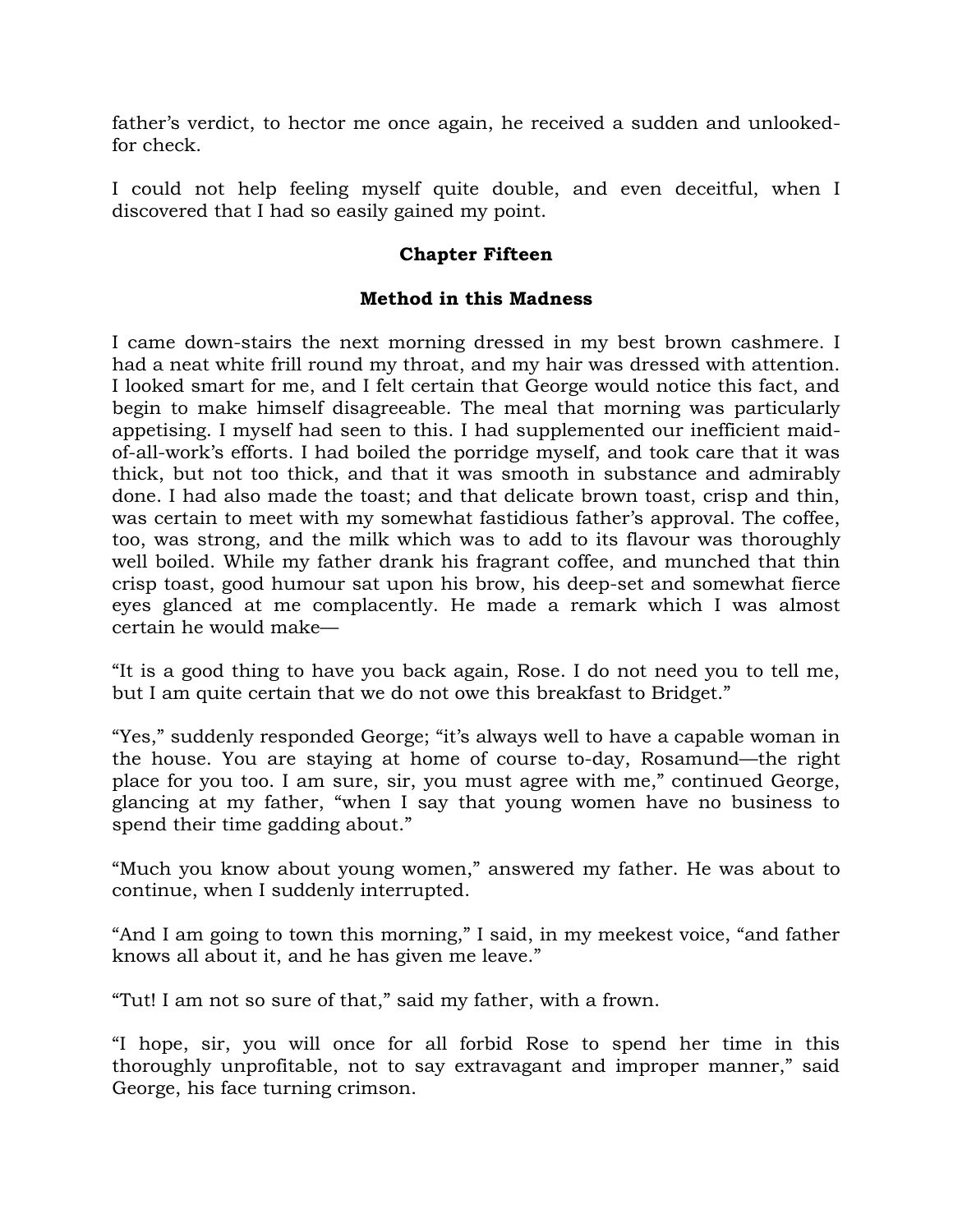"It is not your place to interfere," said my father.

"And if you give me leave, I may go, may I not, father? You said last night I need not obey George."

"Most certainly you need not. George, stop that hectoring."

My father stamped his foot vehemently. George dropped his eyes on to his plate, and I ate my breakfast feeling that my cause was won.

"Rose," said my mother, when the meal was over, calling me into the drawingroom as she spoke, "are you really going back to London to-day?"

"I must, mother darling."

"My dear child, your present strange proceedings agitate me a good deal."

"Dearest mother! you shall know everything as soon as ever I can tell you. Perhaps to-night you shall know all."

My mother sighed. "And where is the good of vexing George?" she continued.

"George shall not stand between us and—and happiness," I said with vehemence. "Mother, it is impossible for me to explain. I shall, I must, I will go to London to-day. Mother darling, you won"t blame me when I tell you everything by and by."

"I never blame you, Rosamund," said my mother; "you are the great comfort of my life. How could I possibly find fault with you, my dear, dear daughter?"

She kissed me as she spoke.

I ran up-stairs for my hat and jacket, and as my father was putting on his great-coat in the hall, I tripped up to him, equipped for my little expedition.

"So you are coming, Rosamund?" he said. "Yes, of course," I replied, "if only to show that George is not to lay down the law to you."

Oh! how double I felt as I said this. I hated myself. I blushed and fidgeted. It is a most uncomfortable sensation to fall a peg or two in your own estimation. It ruffles the nerves in the most extraordinary manner. As I walked to the station, leaning on my father's arm, I kept saying to myself, "Rosamund, you are a detestable, double-minded, deceitful girl. You must do penance for this. You must be punished by yourself—by the better part of yourself, Rosamund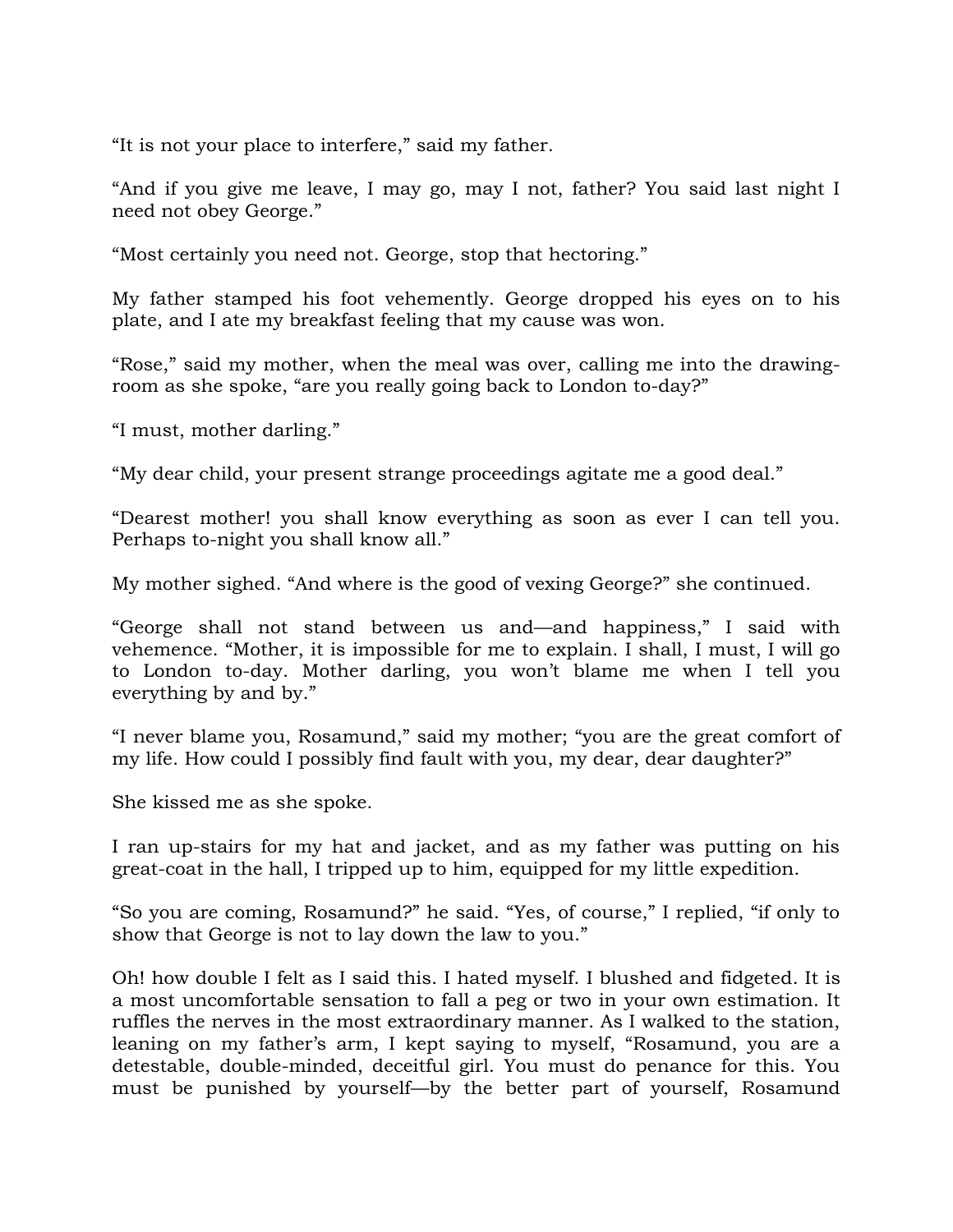Lindley. Some day, Rosamund, you will have to confess your real motives to your father. You must let him know what a low, double sort of a creature he has got for a daughter."

George did not speak at all during our journey up to town, but my father was quite chatty and confidential with me. He even confided some fears, much to my surprise, which he entertained with regard to my dear mother"s health.

"Your mother ought never to spend her winters in England," he said. "She has always been fragile; she grows more fragile every year; she ought to winter abroad—in the Riviera, or some other dry and sheltered place."

He spoke quite kindly, with real anxiety in his voice. I never loved him so well. We parted the best of friends at Paddington, and I went off to Mr Gray's office, secured my bag of keys, and before ten o'clock that day found myself once again in Cousin Geoffrey"s house, with many long hours before me to spend as I thought fit. I went up to the octagon room, and spent the whole of that long day arranging and sorting those dreary bundles of keys. I had made up my mind that I would not commence my task of examination until each key fitted each lock. I was firmly convinced that if I did not use method I should effect nothing. I was aware that the task before me was one of great difficulty. I would not add to it by any irregularity with regard to my method of search. Methodical work is always more or less successful, and as the day wore on I fitted key after key into the locks they were meant to open. My spirits rose as my work proceeded, and I felt almost sure that I might commence my search in good earnest to-morrow.

The light was beginning to fade, and I was thinking of putting my nicely-sorted keys away and retiring from my hard day"s work, when I heard steps on the deserted stairs, the murmur of voices—several voices, one of them high and sweet, the others low and deep in tone, evidently proceeding from men's throats.

The sounds approached nearer and nearer, and a moment afterwards the door of the octagon room was opened, and Drake, accompanied by three people, entered. In this dark room, which, with all its beauty, never admitted the uninterrupted light of day, it was difficult for me at first to recognise the people who so suddenly invaded my solitude. But the clear, high voice was familiar, and when an eager figure ran across the room, and two hands clasped mine, and a fervent kiss was implanted on my somewhat dusty forehead, I did not need to look again to be quite sure that Lady Ursula Redmayne stood before me.

"Here I am, Rosamund. Whether welcome or not, I am here once more. Ursula, the impetuous, comes to visit Rosamund, the mysterious. Now, my dear, what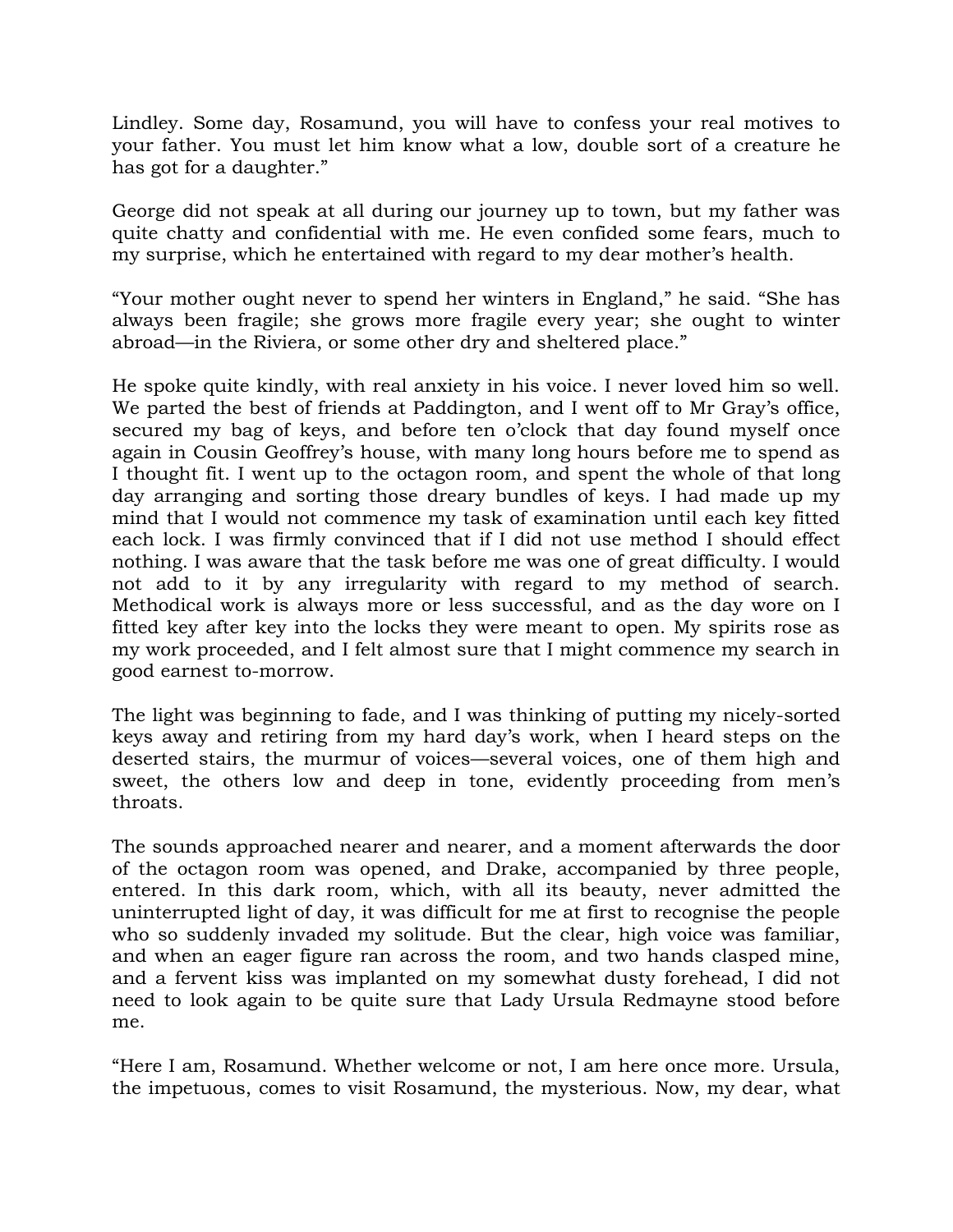are you doing? and have you no word of greeting for me, your real friend, and for your cousin, for he is your cousin, Rupert Valentine? Have you no word of affectionate greeting, Rosamund?"

I stammered and blushed. I was not very glad to see Lady Ursula Redmayne. At this moment her presence confused me. I avoided looking at Captain Valentine, and wondered quickly what he must think of my present very remarkable occupation.

"How do you do?" I said, not returning her kiss, but trying hard to seem pleased; "how do you do, Captain Valentine? I won"t shake hands with you because my hands are very, very dirty."

"And why are they dirty, Rose?" asked Lady Ursula, her merry eyes twinkling. "A lady should never have dirty hands. Oh, fie! Rose; I am shocked at you. I will only forgive you on one condition—that you tell me what you are doing here."

"Nothing wrong," I replied; "but Mr Gray knows. You had better ask Mr Gray."

"Don"t worry her, Ursula," said Captain Valentine. "Miss Lindley has a perfect right to employ her time as she pleases. You remember, Miss Lindley, the last time I had the pleasure of meeting you, how we established a sort of cousinship. I believe we are undoubtedly cousins. May I therefore have the pleasure of introducing to you another relative—my brother Tom?"

Mr Tom Valentine now came forward. He was a little shorter than his brother, broader set, with a good-humoured and kind face.

(Forgive me, Tom, if at that moment I saw nothing more in your face.)

He shook hands with me kindly, said a word or two about being glad to meet a relative, and then began to examine the curious room for himself with much interest.

"But what are you doing here?" said the irrepressible Lady Ursula; "and oh! Rupert, do look at these keys. Fancy our methodical Rose arranging these keys in bunches, and labelling them. Oh! what a model of neatness you are, Rose! What a housewife you would make!"

"Don"t worry her, Ursula," said Captain Valentine again. Then he added, turning to me: "The fact is, my brother Tom and I are very much interested in this old house. Tom is my eldest brother, Miss Lindley. He is a great traveller a sort of lion in his way. You must get him at some propitious moment to tell you all about his many adventures. He has met the savages face to face. He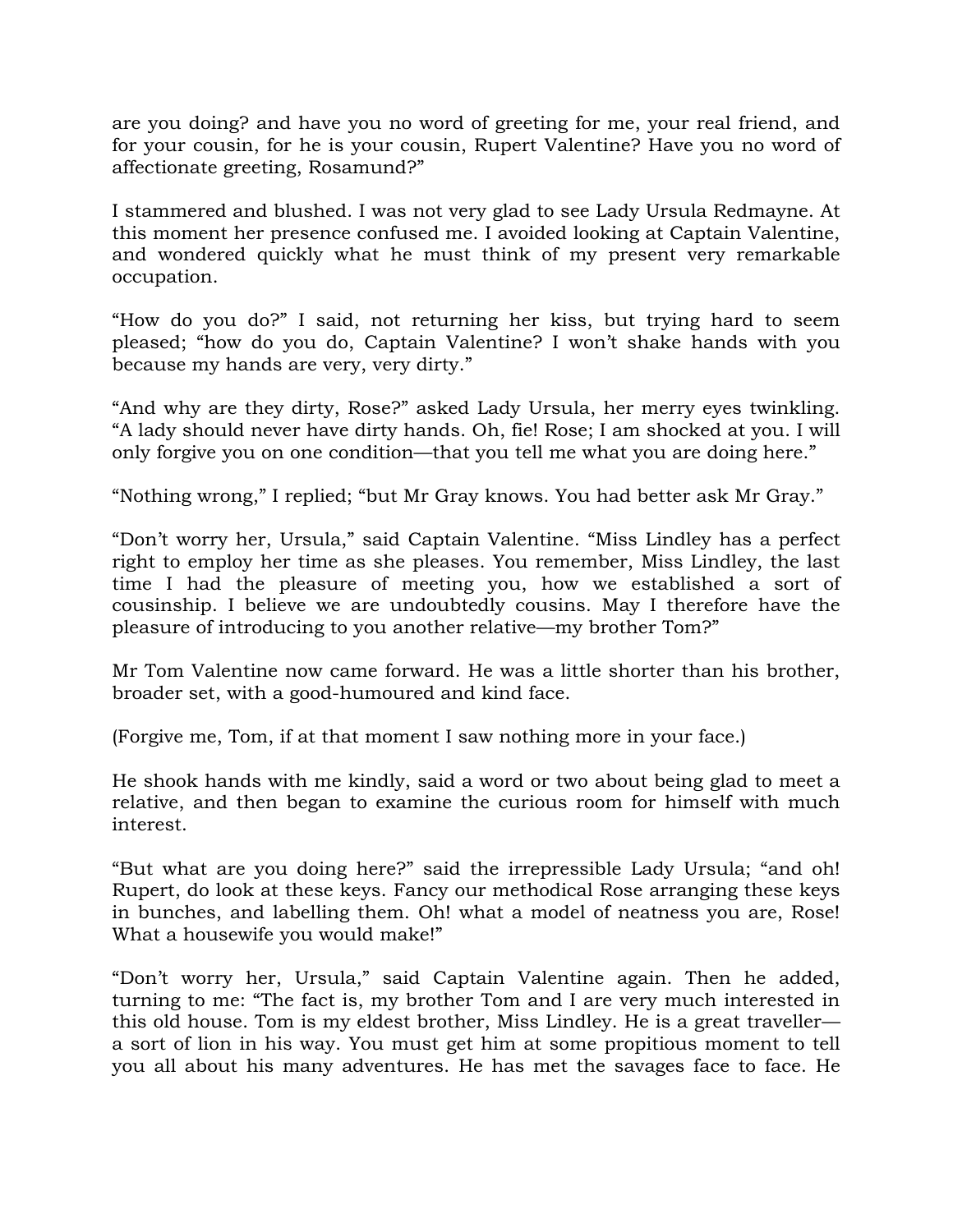has been through the heart of darkest Africa. He has fought with wild beasts. Oh, yes! Tom, you need not blush."

"Who would suppose you could blush, Tom?" said his future sister-in-law, patting him familiarly on his shoulder. "I should imagine that swarthy skin of yours too dark to show a blush."

"I hate making myself out a hero," said Tom Valentine in his gruff voice. "Do stop chaffing, Rupert, and let us tell Miss Lindley why we have come here."

"Curiosity," said Captain Valentine; "curiosity has brought us. I told Tom last night about Cousin Geoffrey Rutherford"s death, and about the curious will he had made. Tom and I spent many happy months in this old house; long, long, long ago, Miss Lindley. I told Tom last night the story of your ruby ring. Altogether I excited his curiosity to an enormous extent; and he said he himself would like to have a search for the missing document. May I ask you a blunt question, Miss Lindley? Are you looking for it now?"

I hesitated for a moment. I felt my face turning white; then raising my eyes, I said, steadily, "I am."

As I uttered these words I encountered the direct and full gaze of my new cousin, the bearded and bronzed traveller, Tom Valentine. If ever there were honest eyes in the world they dwelt in Tom's rather plain face. They looked straight into mine as I uttered these words, and I read approval in their glance.

"Yes, I am looking for the will," I said, encouraged by the glance Tom had given me.

"I may never find it; but I am not without a clue. Look here!" I added, suddenly, "I will confide in you all. Two of you are cousins, the other is, I am sure, my true friend. Look at my ruby ring." I held up my hand—my dirty hand. I pulled the ring off my third finger. "You know the secret of the ring," I said to Rupert Valentine. "Open it carefully; let it show its secret chamber. You thought that secret chamber revealed nothing; that it was empty and without its secret. You were mistaken. Look again, but carefully—very carefully."

I was so excited that I absolutely forgot that I was addressing my words to three comparative strangers. I gave the ring back to Captain Valentine.

"Be very, very careful," I repeated.

He looked at me gravely, took the ring over to the light, motioned to his brother to follow him, and touched the spring. The central ruby revolved out of its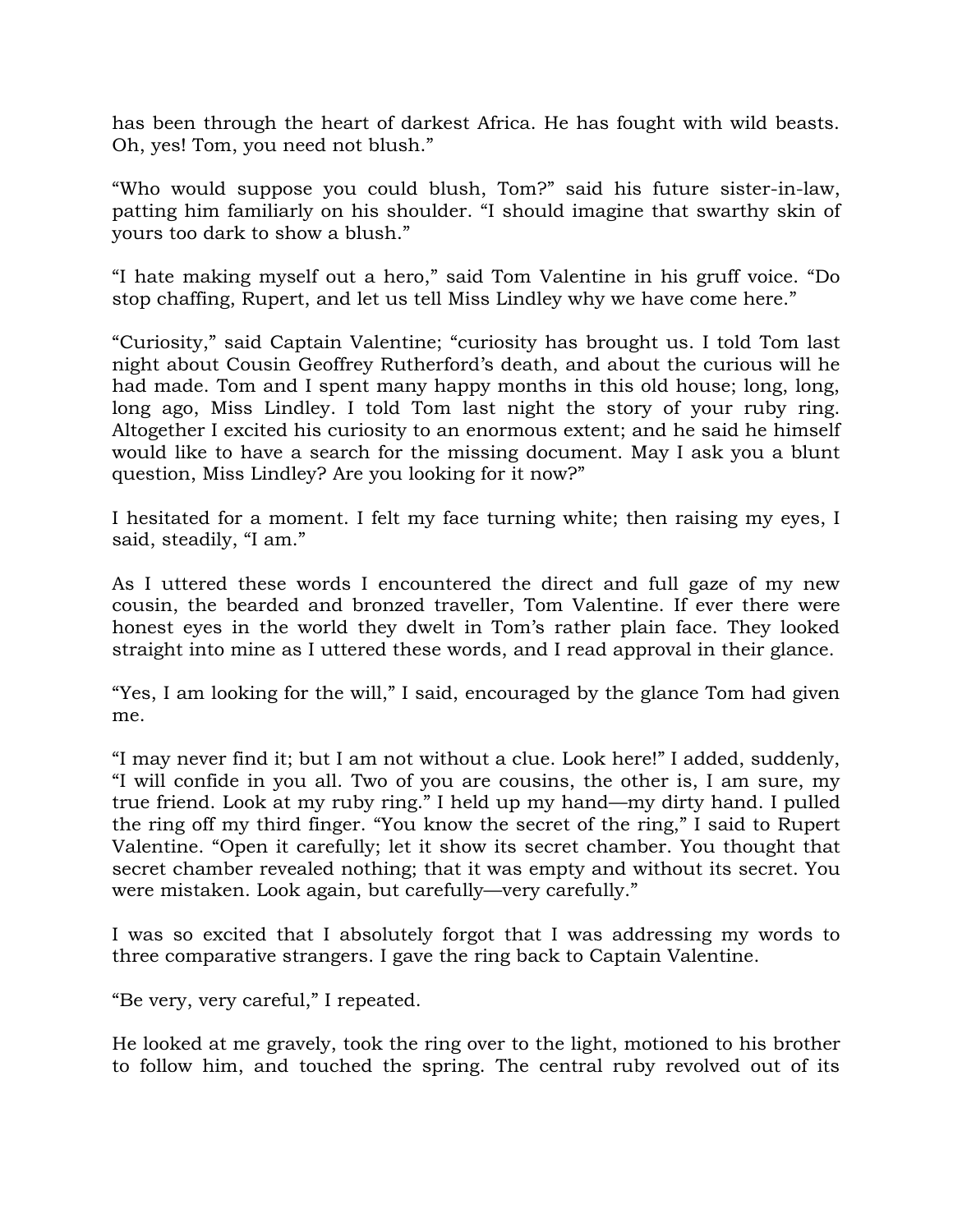place, the serpents" heads opened wide their doors, and the little chamber inside the ring was once more visible.

"Raise that white paper," I said; "there is writing under it."

"Rosamund, you shake all over," said Lady Ursula.

I flashed an impatient glance at her.

"Can you wonder?" I said. "Yes, perhaps you can. It is impossible for you to understand. If you wanted money as badly as I do, and saw the bare possibility of getting it, you too would shake—you would find it impossible to control your emotion."

Again Tom Valentine's eyes met mine. Now they were less approving. Their glance expressed a sense of being puzzled, of being disappointed.

Meanwhile, Captain Valentine, lifting the tiny portion of paper, was trying to decipher the very minute writing on the other side.

"You cannot read that with the naked eye," I remarked. "Has any one here got a magnifying glass?"

"I have," said my cousin Tom.

He took a tiny little lens, exquisitely mounted, out of his pocket, and handed it gravely to his brother. Captain Valentine applied the lens to his eye, looked at the ring, and uttered an exclamation.

"Look in the Chamber of Myths," he read aloud.

""Look in the Chamber of Myths!" What does this mean? I always thought Geoffrey Rutherford was off his head. Dear Miss Lindley, are you allowing wild words of this sort to guide you?"

"There is method in this madness," I returned, "for this is the Chamber of Myths."

"This room, this lovely room?" exclaimed Lady Ursula.

"Yes; it was one of Cousin Geoffrey"s fancies to name each room in his house. This was called by him the 'Chamber of Myths'—why, I cannot tell you. The fact I can verify. Go to the door and look."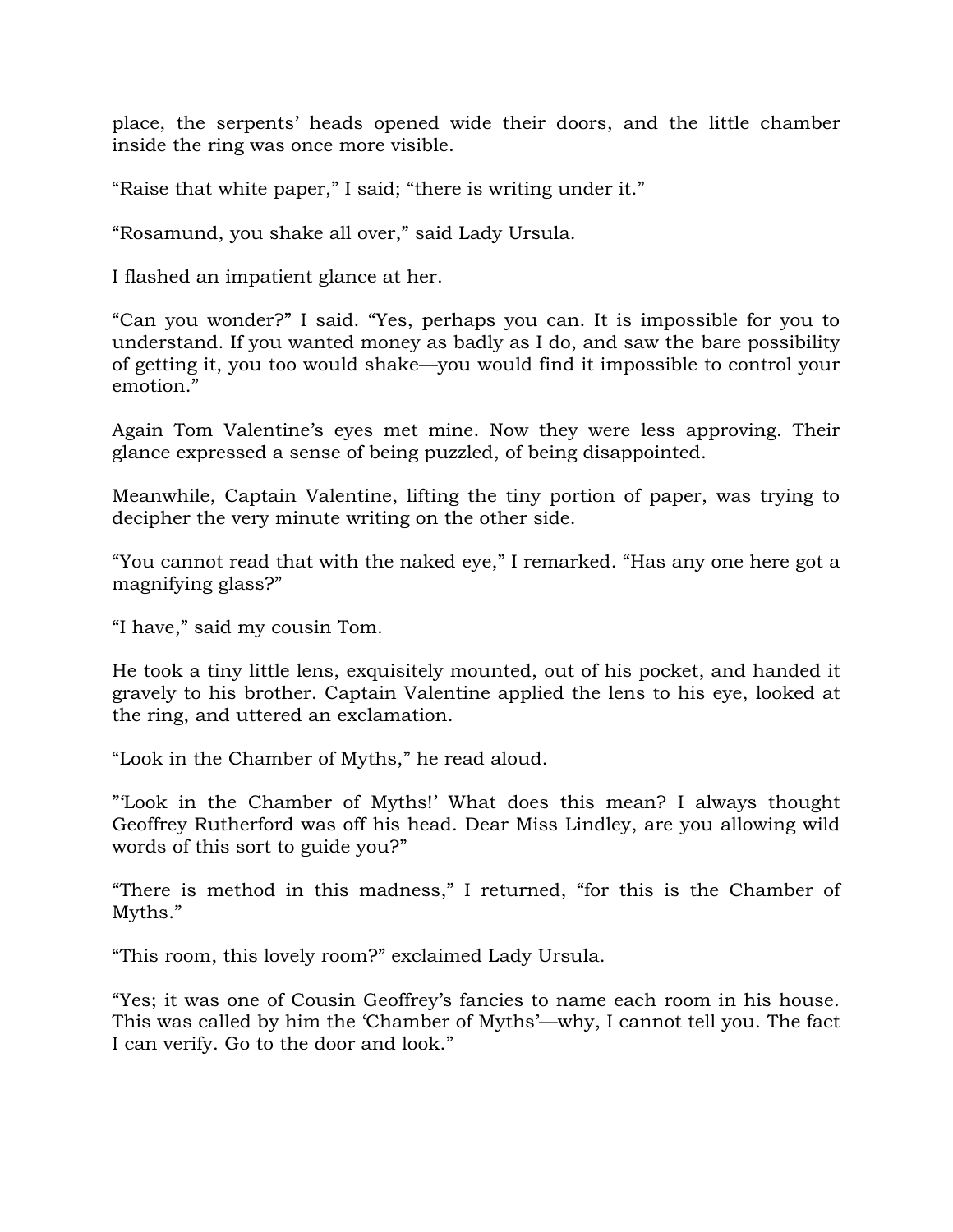I brought them all to the door of the room, pushed aside the sliding panel, and showed the name in white letters on a dark ground.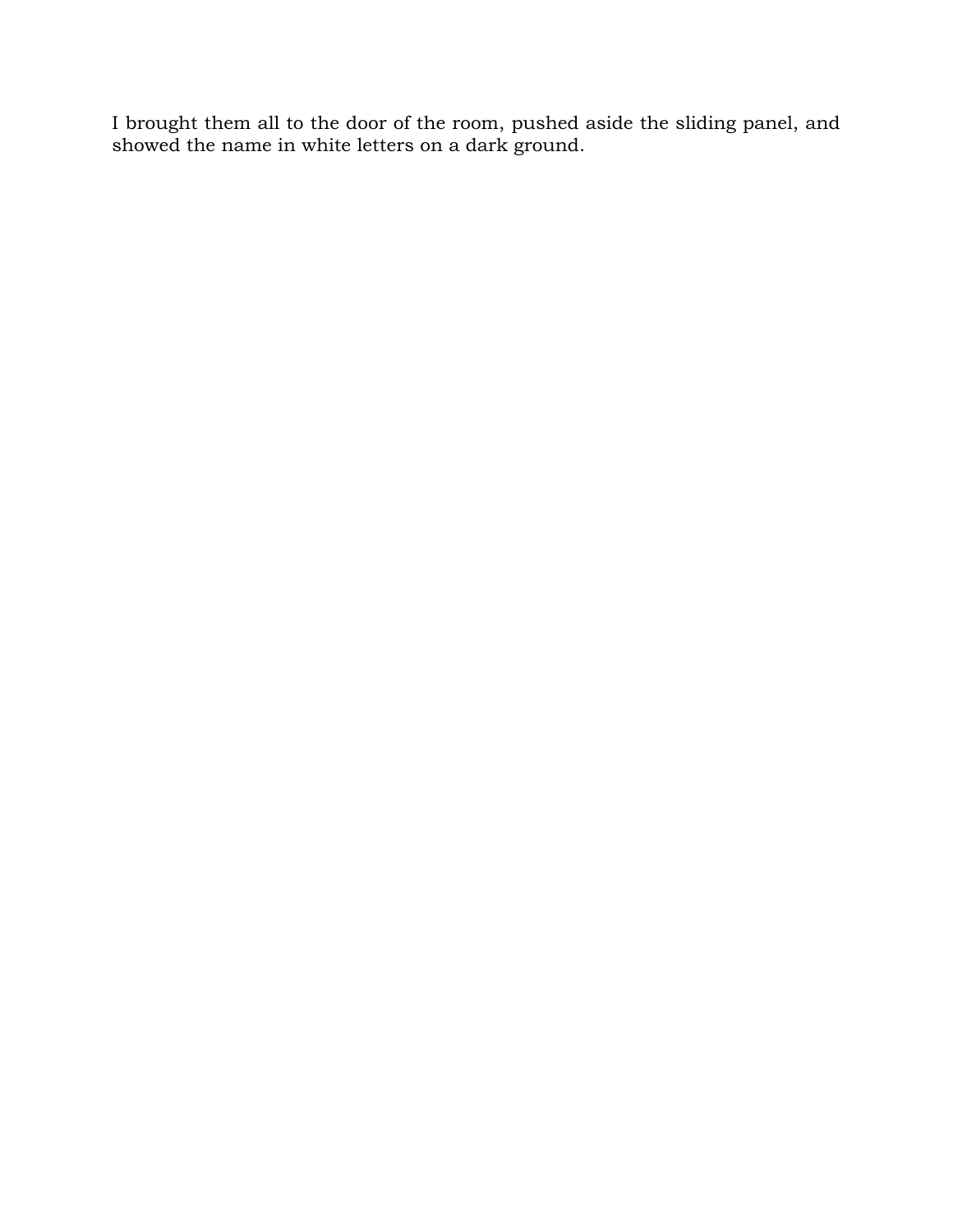#### **Chapter Sixteen**

#### **Vanity**

I returned home late that night, but by this time my people were accustomed to my eccentricities. My father and mother made no comment when I came in looking tired and yet excited. Even George was silent. He evidently thought it useless to continue to torment me. I scarcely slept at all that night. I had fitted all the keys into their locks, and to-morrow my search would begin.

Lady Ursula Redmayne, Captain Valentine, and his brother had all arranged to come and see me on the morrow in the Chamber of Myths.

"We will none of us disturb your search," Lady Ursula had said, "but the result we must—we really must know."

I could not forbid them to come, for the Valentines were also Cousin Geoffrey"s relations; but I was sorry. The secret had been in a measure confided to me alone, and I had an unreasonable feeling of jealousy in sharing it with any one.

I was early at Cousin Geoffrey"s house the following day, and everything being arranged now according to the most approved method, I began my search without a moment's delay. Oh! the pathos of the task. Oh! the strange, dreary, undefined sense of loneliness which came over me as one by one I opened those drawers, and looked into the secrets of the dead man"s life. The drawers of the different cabinets in the Chamber of Myths were filled, not with rubbish, but with strange, foreign curiosities. A sweet scent came from them which brought me a waft of another and richer world. Sandal-wood and spices, oldfashioned silks, gorgeous brocades, boxes full of exquisite dyes, shawls from Cashmere, coloured beads from Japan, piles of embroidery, Indian muslins of the softest and finest texture, all lay neatly folded and put away in the drawers of the cabinets in the Chamber of Myths.

Were these things myths? Were they myths in the life of a man who had gone down to his grave leaving the world no whit better for his presence? He had hoarded his wealth instead of using it. He, living in the richest of homes, had yet been practically homeless; he, with a long rent-roll and a heavy banker"s account, had yet been poorest of the poor. He had never known children to love him or a wife to render his existence beautiful. On his tombstone only one word could be written—Vanity.

I felt all these thoughts. They coursed through my brain as I opened the sacred drawers where the delicate riches from Eastern lands lay treasured up. No clue had I yet obtained to guide me in my search—no papers, no memoranda of any sort. The Eastern perfume began presently to intoxicate me—it seemed to get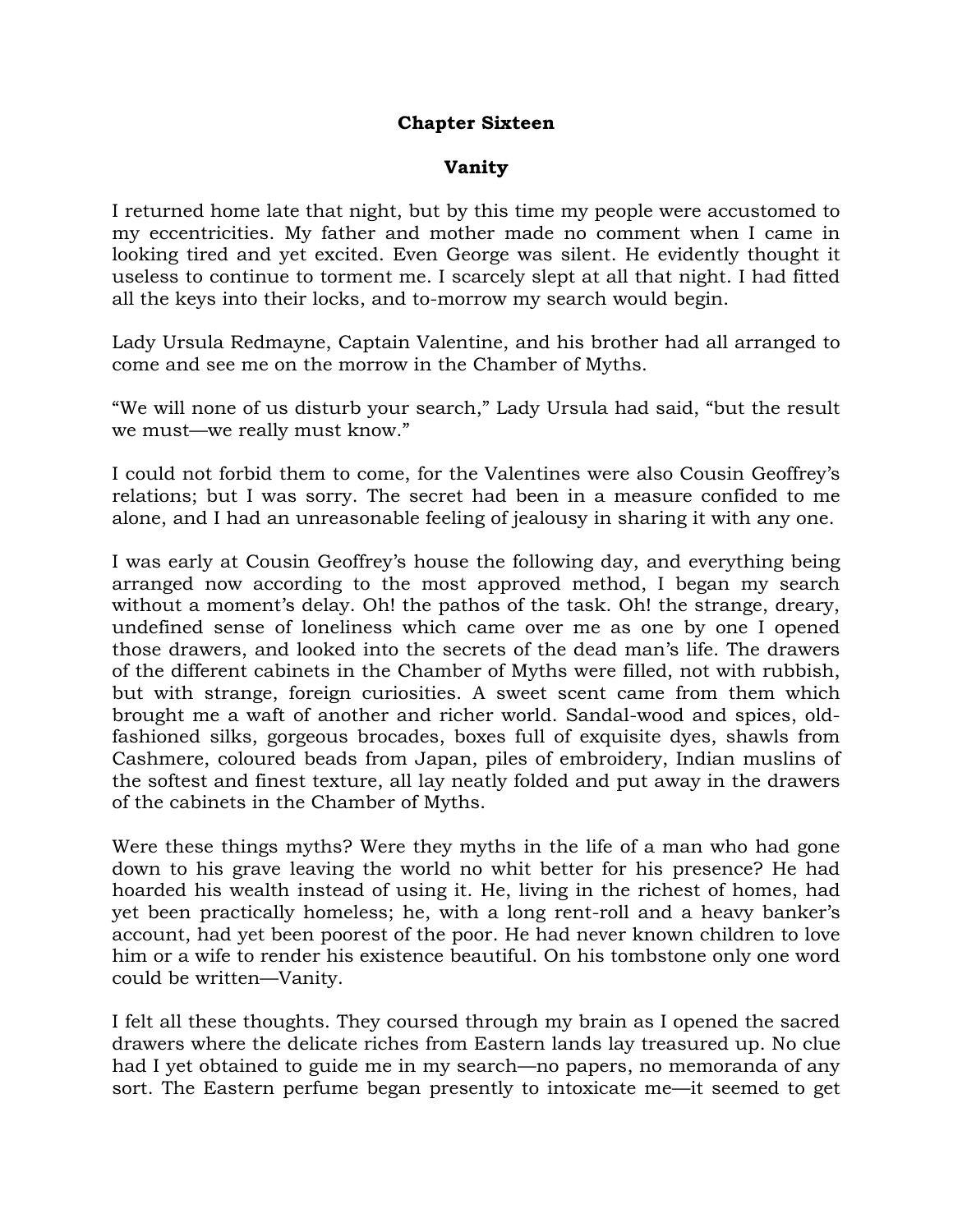into my head, to put a light into my eyes and a flush of roses on my cheeks. I felt under a spell. I should not have been the least surprised if Cousin Geoffrey himself had opened the door of the Chamber of Myths and come up to my side and asked me what I did opening coffins. For in one sense these closed drawers were coffins. They held, I made no doubt, many buried hopes.

At one o"clock the rattling of gay, light laughter was heard on the stairs, and Lady Ursula, accompanied by my two relatives—for by these names I was pleased to designate the Valentines—entered.

"We have brought lunch," said Lady Ursula; "a delicious basketful—containing all kinds of good things. Rupert must open it. Well, Rosamund, what rosy cheeks! Have you found the will?"

"No," I said. "Please, Lady Ursula—"

"Well, what does this most pleading of pleases mean?"

"We are not going to lunch in this room," I said.

"Why not? It is a charming room to lunch in. Oh, what a love of a cloth! I must open it. See the delicacy of this ground, and these fairy stitches, and that embroidery. We will spread it over the centre Queen Anne table, and put our lunch on it."

"You will not," I said. "The cloth does not belong to us. We have no right to desecrate it."

"Desecrate! Honour, you mean, Rosamund. Oh! Rupert, Rupert," continued Lady Ursula, turning to her future husband, "I do pray and trust that you will be discovered to be Cousin Geoffrey"s heir. I absolutely pine for that cloth. I long for it as intensely as I used to long for Rosamund's ruby ring."

Lady Ursula's volatile spirits had a depressing effect on me. I was determined, however, not to yield to her whims. We had no right to spoil Cousin Geoffrey"s Chamber of Myths by dining in it.

I took my friends down to the great drawing-room, and there we spread our repast; truth to tell, we had a merry time. Afterwards we all returned to the Chamber of Myths.

"You alone have the right to continue the search, Miss Lindley," said my cousin Tom Valentine.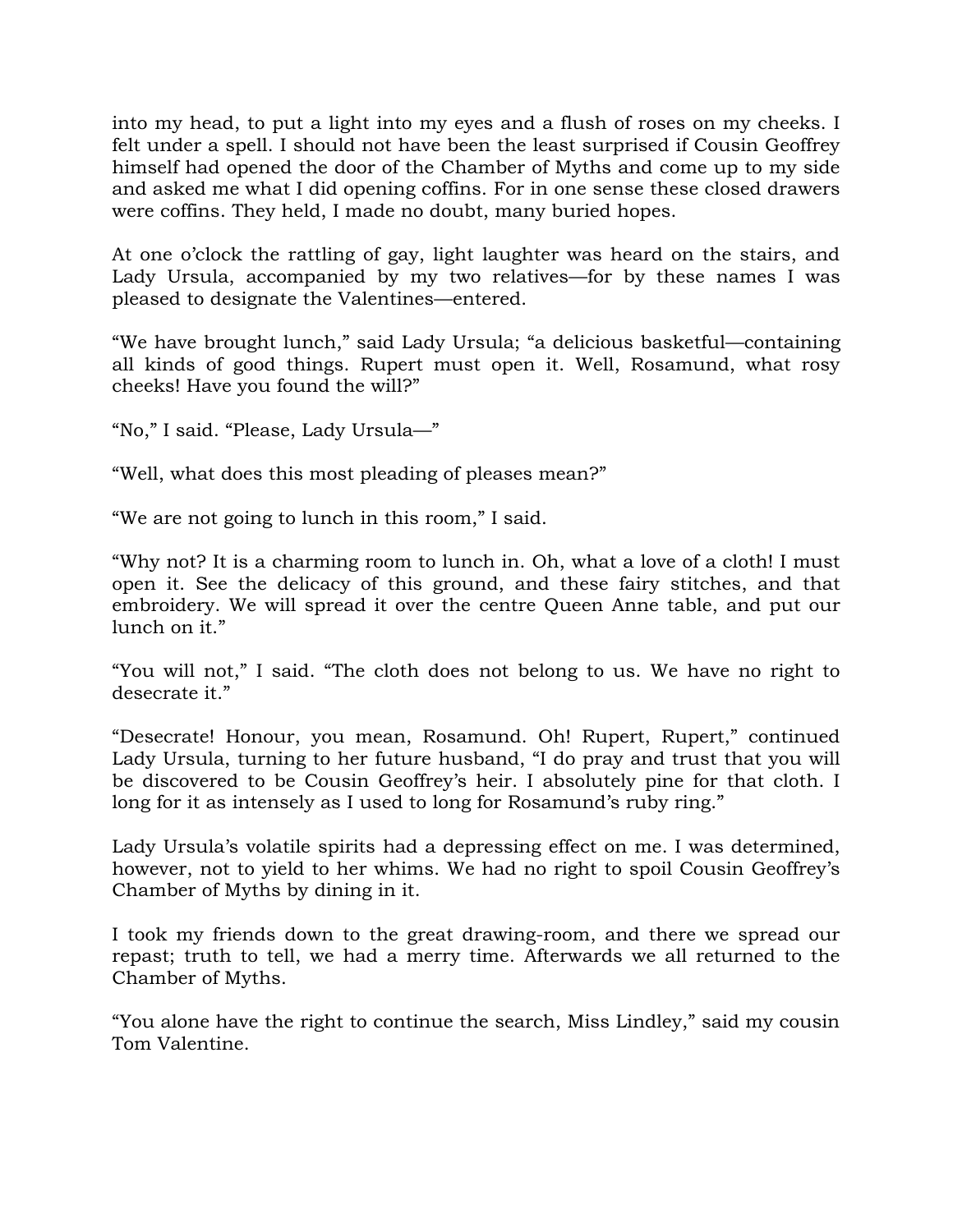"I think I had better go on with it," I said, steadily. "I have a certain plan marked out in my own mind, and if any one interfered with me now I should only feel puzzled."

"You must certainly continue the search," said Captain Valentine.

"And we will look at these loves of windows," said Lady Ursula.

My three visitors—for in one sense I considered them my visitors—went to the far end of the room and left me in comparative peace. With all my heart I wished them away, but I had not the courage to desire them to go. I felt also that I had not the right.

The search, however, was now becoming irksome. The Eastern treasures no longer exercised a spell over me. I was anxious for the daylight to wane—for the time to arrive when I might re-lock the drawers, and return the keys to Mr Gray.

I had now completely examined five of the cabinets. I approached the sixth, which stood exactly under the window which contained the representation of Christ blessing the children. I opened the top drawer of this cabinet with a renewed sense of great weariness, of fatigue of both mind and body. The first thing I saw lying by itself in the little shallow drawer was a thick envelope with my name on the cover—"Miss Rosamund Lindley." I seized it with trembling fingers. I felt suddenly cold and faint—my heart seemed to stop—my brain to reel. I knew that my search was ended.

"What is the matter?" said Lady Ursula, coming up to me quickly.

"Nothing," I replied, "except—except this—my search is over."

I held up the thick packet to her. She half screamed, and called the two Valentines to look. "Read it, Rosamund, read it," she said. "Read the contents of that letter quickly, dear Rosamund."

"No," I answered, "I could not take in the words now, my head aches, my hands shake, I am tired—I am very, very tired. I must read the words written to me inside this thick envelope when I am alone."

"Oh, but that is too bad. We are consumed with curiosity. Won"t you open the envelope? Won"t you read just a few words to satisfy us that you are really the heir."

"I may be as little the heir as you, Lady Ursula. The packet with my name on the cover proves nothing. But I am agitated—perhaps it is with hope. I should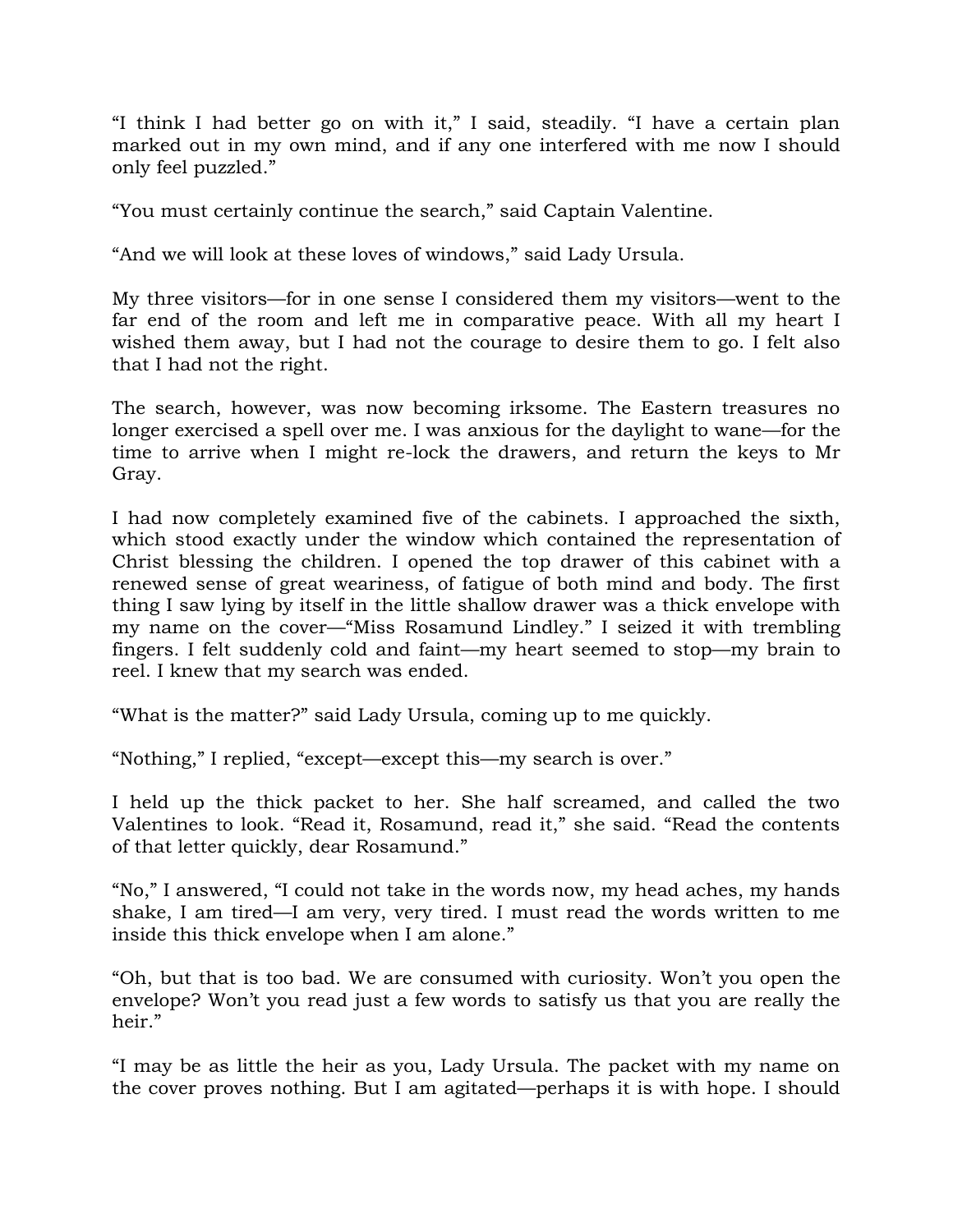be glad to be Cousin Geoffrey"s heir, for I am tired of great poverty. I am not a bit ashamed to say this; but I cannot read the letter which either confirms or destroys my hopes in the presence of any one else."

Lady Ursula looked annoyed. Captain Valentine also plainly expressed a sense of disappointment on his face, but my cousin Tom heartily approved my resolution.

"You are right," he said; "we will all go away. You shall read your letter in peace."

"You need not go away," I said. "I am going myself. I will not read this letter until I get home. Now I must lock these drawers and return the keys to Mr Gray."

"And you will be sure to write at once and tell us the news, Rosamund," said Lady Ursula.

"Better still," exclaimed Captain Valentine, "let us meet here to-morrow. Let Miss Lindley tell us the contents of Cousin Geoffrey"s letter in person."

After a little consultation this plan was resolved upon. We four were to meet in the Chamber of Myths at noon on the following day.

After this I took my leave, ordered a hansom, and drove to Mr Gray's.

He was in and disengaged. I entered his room without any delay. The moment he saw my face he jumped up, seized my two hands, shook them heartily, and exclaimed—

"You have succeeded, Miss Lindley. I know by your face that you have succeeded."

"I have found this," I answered, holding up the packet.

"Yes, yes; in finding that you have found everything. What a relief this is to me. That eccentric clause of the will was the last straw to try the temper of any man. Now let me congratulate you. I do so most heartily."

"I don"t know what for; this solid packet may mean nothing to me."

"Oh! but it does."

"You know its contents then?"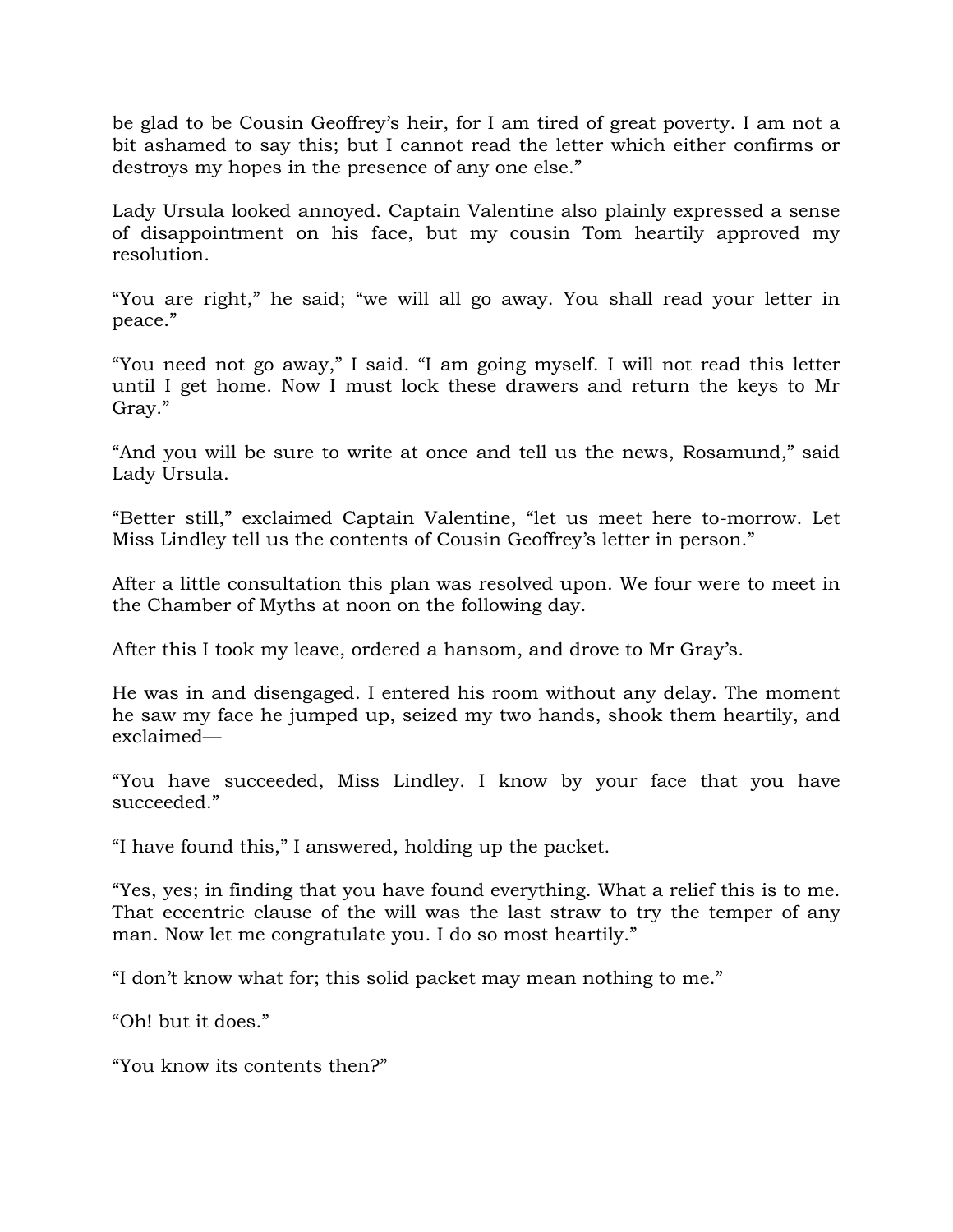"Perfectly. Sit down, read your letter; know for yourself what a fortunate—what a really fortunate girl you are."

"I won"t read my letter now," I answered. "I will take it home and read every word, study each sentence in my own room; but not now. You excite me. I am tired. I cannot bear any more."

"Poor little girl," said Mr Gray, in quite a tender voice. "There never was a more plucky creature than you, Rosamund Lindley; but you are a true woman after all. Well, my dear, go home. Early to-morrow I shall see you again."

"I am to meet Lady Ursula Redmayne and Captain Valentine and his brother in Cousin Geoffrey's house at twelve o'clock to-morrow," I replied.

"What!" answered Mr Gray. "Has Tom Valentine returned? Do you know the Valentines—your cousins?"

"Are they really my cousins?"

"Yes, three or four times removed; but undoubtedly there was at one time a relationship. Well, Rosamund, what do you think of your cousin Tom Valentine?"

"I scarcely know that I think of him at all," I replied.

"What! Have you not discovered that he is a traveller—a man who has met with remarkable adventures; a man of the world, a gentleman, a man of culture; also, and above all, an Englishman, with a true and honest heart?"

"I have had no time to find out these many excellent qualities," I answered back.

"You will soon see them," responded Mr Gray. "Your eyes will be opened. You will perceive what I mean; all, all that I mean. So you have already met Tom Valentine; and Tom has returned just in time. What an extraordinary coincidence! what a piece of luck!"

"I don"t pretend to understand you," I answered.

"No, my dear; go home and read your letter. God bless you, Rosamund. Upon my word, this day"s work has taken a load off my mind."

He again wrung my hand. I had no time to think of his extraordinary rapture, nor of his queer uncalled-for words about Tom Valentine. Everything he said came back to me by and by; but I had no room in my mind to dwell upon his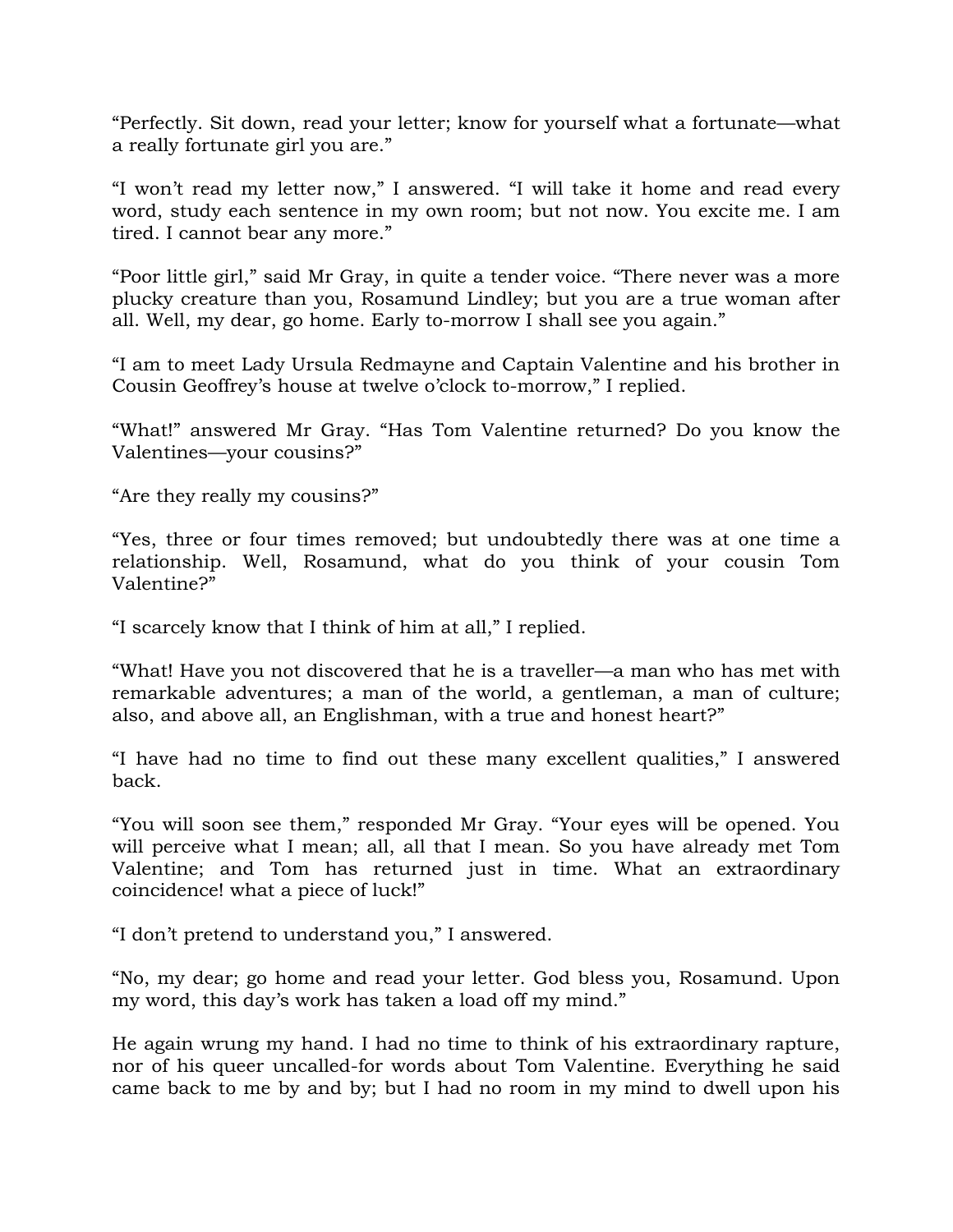words at that moment. There was no doubt whatever that the packet held in my hand brought good fortune to me and mine. Ugly Poverty might take to himself wings and fly away—he and I—he and those I loved, would not have even a bowing acquaintance in future. This fact was quite sufficient to fill my mind to the exclusion of all other ideas. I went home early—had tea with my mother—said nothing at all about the packet which lay in my pocket, but listened to a long and miserable letter from Jack, while I held in my hand a little note from Hetty, which I knew must be sad, but which scarcely troubled me at that moment, for I also knew how soon I could relieve my dear little sister's anxieties; how absolutely it now lay in my power to comfort and aid her, and to give to Jack all the good things which would make him a manly fellow once more.

I do not think in my whole life I ever felt happier than I did that evening. My fatigue had vanished—a feeling of absolute rest reigned in my heart; even the annoyances, the vexations, the penury of home brought to me a sense of rejoicing. It was sweet to know that with a touch of my magic wand I could sweep them once and for ever out of sight.

If I was happy, however, this could scarcely be said of any of the rest of the family. My mother had a headache; she had also caught cold, and the cough, which always more or less racked her slender frame, was worse than usual.

My father kept looking at her anxiously. He really did love my beautiful, gentle mother very much. George was disagreeable and morose; and my mother"s eyes kept straying in the direction where Jack"s photograph stood. She was thinking no doubt of that last letter from the poor fellow. Never mind, these were passing clouds, and knowing how soon I could chase them away, I felt scarcely any pain as I watched them.

At last, one by one, my family bade me good-night. I stayed down-stairs to put the little house in order, and then, going up to my room, locked my door, and prepared to acquaint myself with the contents of that letter, which was to turn all the dross of my life into pure and glittering gold.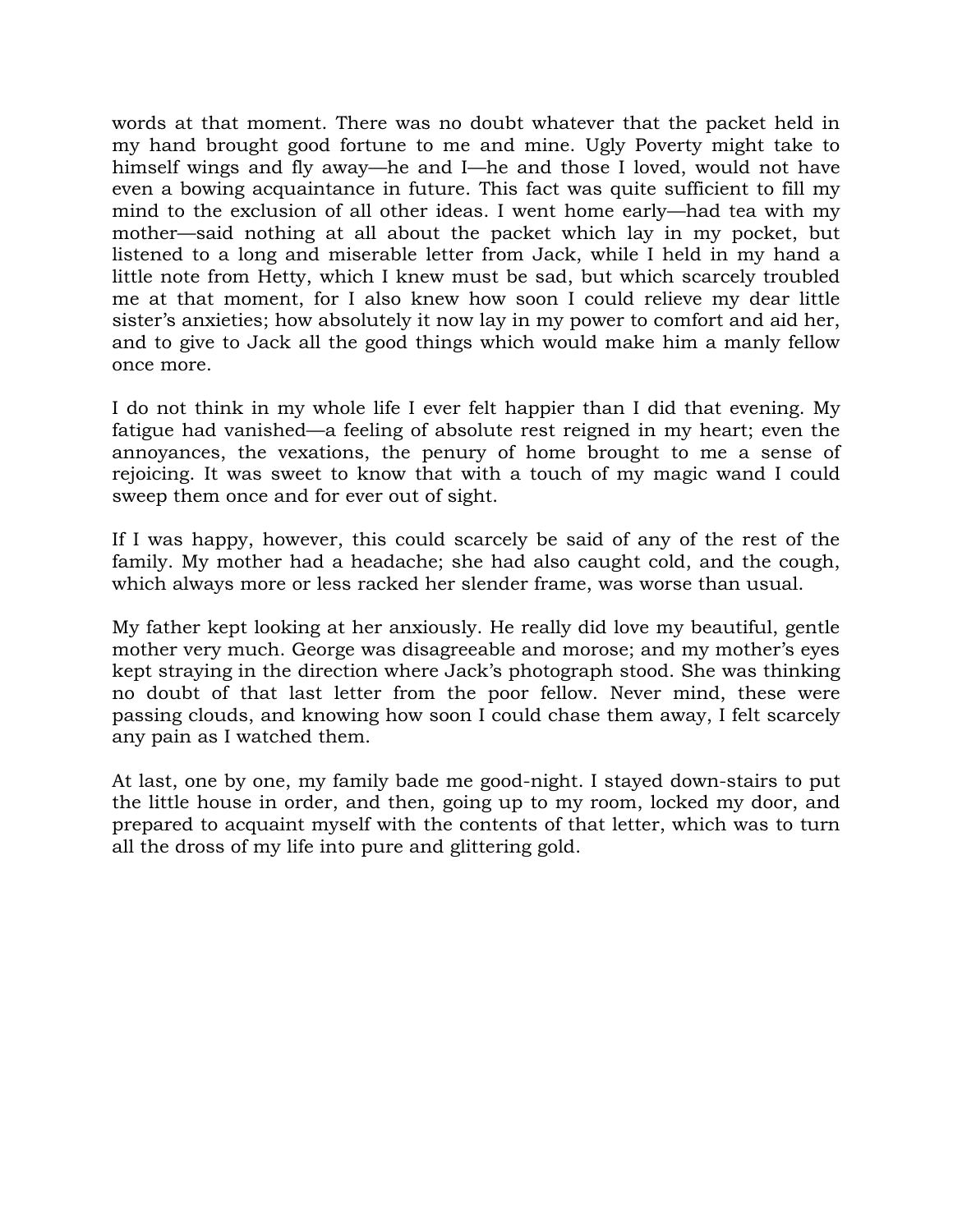# **Chapter Seventeen**

# **Ugly Poverty and I**

Cousin Geoffrey had sealed his letter with red wax. He had stamped the seal with his own signet-ring, which gave the impress of a coat-of-arms with a quaint device. That device became a household word with me by and by, but I was too impatient even to trouble myself to decipher it just then. I spread the thick sheets of paper before me, and gave myself up to the luxury of satisfying the most burning curiosity which surely ever besieged a girl.

Cousin Geoffrey"s letter—a letter addressed to myself, well and carefully written—was far too long to make it possible for me to quote it here. I read it once, twice, three times. Then I sat with my hands before me, the open sheets of paper lying on my lap, my eyes fixed on vacancy. Two or three candles were lighted in my room; one by one they burnt low in the socket, and expired. I was in the dark, not mentally but physically. There was no darkness in my mental vision that night; my mind was so active that my body was incapable of feeling either fatigue or cold, and my eyes were incapable of noticing the thick darkness which surrounded them.

This was my position: I was an heiress of Cousin Geoffrey"s wealth. On certain conditions I was to inherit exactly one-half of his houses and lands, of his money in stocks and shares, and in the English Funds. I could have for my own, exactly one-half of the marvellous treasures which filled the old house. I could divide those shawls from Cashmere, those sandal-wood boxes from China, those quaint embroideries from Persia. Even the half of those lovely painted windows in the Chamber of Myths would belong to me.

It was very funny. I could not help almost laughing, as I sat in the dark, with Cousin Geoffrey"s open letter on my lap, over the persistency with which I would think of the treasures which the Chamber of Myths contained. Which Cashmere shawl might I take? Which piece of embroidery might I clasp to my heart as my very, very own? Above all, which of the painted windows might in future be known as Rosamund Lindley's window—hers and no one else's?

I felt far, far more anxious about these comparatively minor matters than I did about the money in the Funds and the landed possessions, one-half of which also belonged to me.

Alack and alas! the news in the letter had nearly stunned me. I found that I was incapable of clear reasoning. What a fool I was—what an idiotic girl—to plan and consider, and think of Cashmere shawls and Indian embroideries and painted windows, and wonder which would fall to my share—which of the beautiful things I might claim as my own.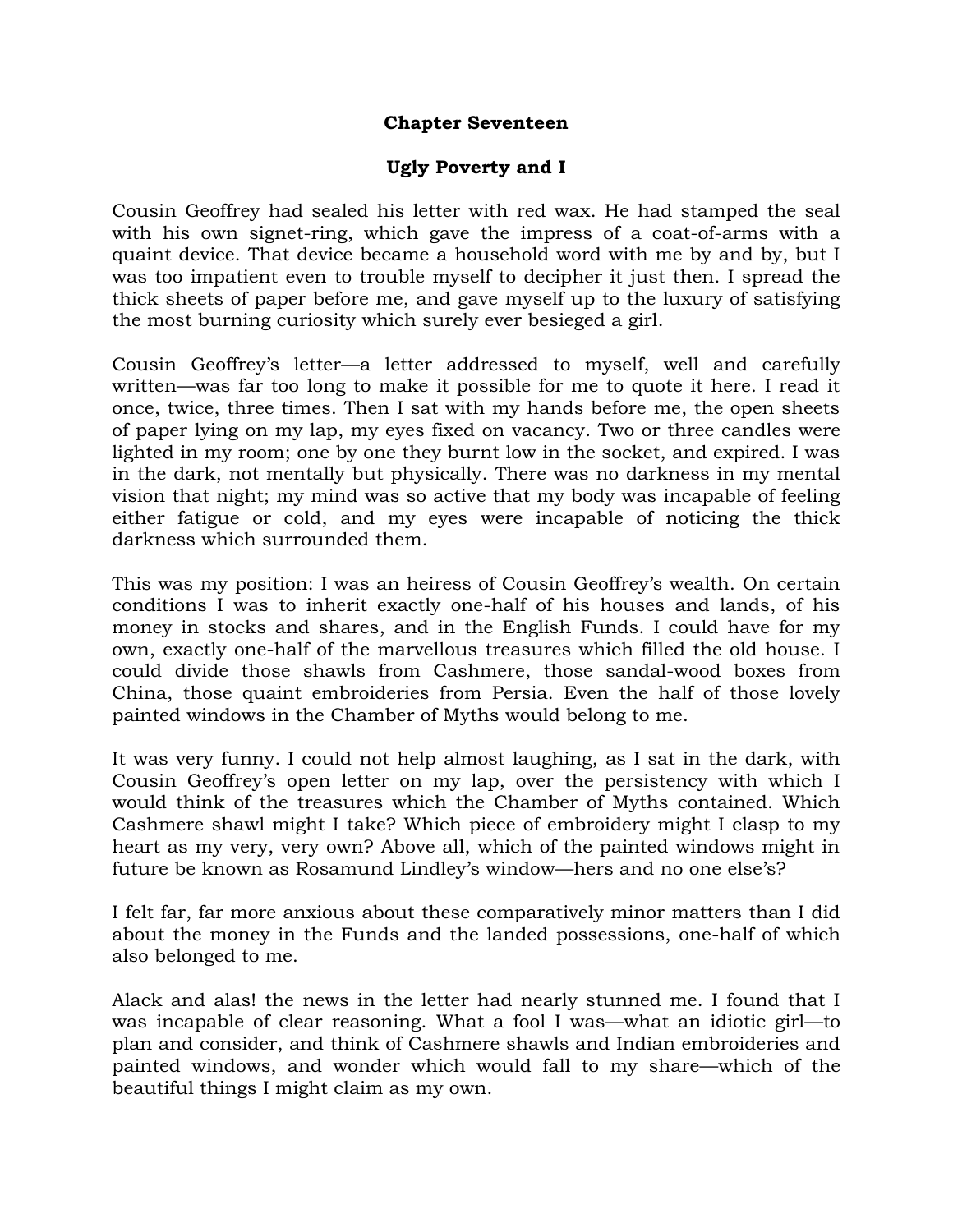My own! Cousin Geoffrey gave me nothing, nothing whatever of all his wealth as my own absolutely.

On a certain condition I might have half. Half of the money, half of the treasures, should be settled on me and on my children for ever, if—ah, here was the rub, here was the astounding discovery which took my breath away and paralysed me, and made me incapable of any consecutive thought beyond a burning sense of shame and anger. I was to have these riches if I fulfilled a condition.

This was the condition. I was to marry the heir of all the other half of the wealth and the beauty. The other half of Cousin Geoffrey"s riches was left to my almost unknown cousin, Tom Valentine. He was to possess his half if he married me. I was to take possession of my half on the day I became his wife.

"I like you, Rosamund Lindley," Cousin Geoffrey had said in his letter; "you are no beggar, and no fawner. You are a simple-minded, honest, downright English girl. You have courage, too, and I always respect courage. You have come to me to help you with your art. You have done this with such a ludicrous, belief in yourself and your own powers, with such a simple sort of vanity, that I should probably have tried to cure it by granting your request had you come to me as a stranger. But I cannot look upon you as a stranger, Rosamund; you belong to my own kith and kin, and you are the daughter of the woman I love best on earth. Because you are Mary Rutherford's daughter I give you half my wealth if you fulfil the conditions I require!"

I knew these words of the long letter almost by heart; I said them over to myself many times.

When the first light of morning dawned I rose from my chair, stretched my cramped limbs, pinched my arms to see if I were awake or if I had only been going through a horrid nightmare; opened the window, took in a draught of the cool morning air, and putting Cousin Geoffrey"s letter into my pocket went down-stairs.

The place looked as I had left it last night—our maid-of-all-work had not yet come down-stairs. Ugly Poverty surrounded me, and once more it hemmed me tightly around, and made its presence more felt even than of old, I had looked into a land of promise—an ideal and lovely country. I had thought to enter; but alas! iron bars of pride, of maidenly modesty, of right feeling, of even righteousness, kept me out. All the womanhood within me declared wildly and desperately—

"Even to enter into that promised land you shall not sell yourself?"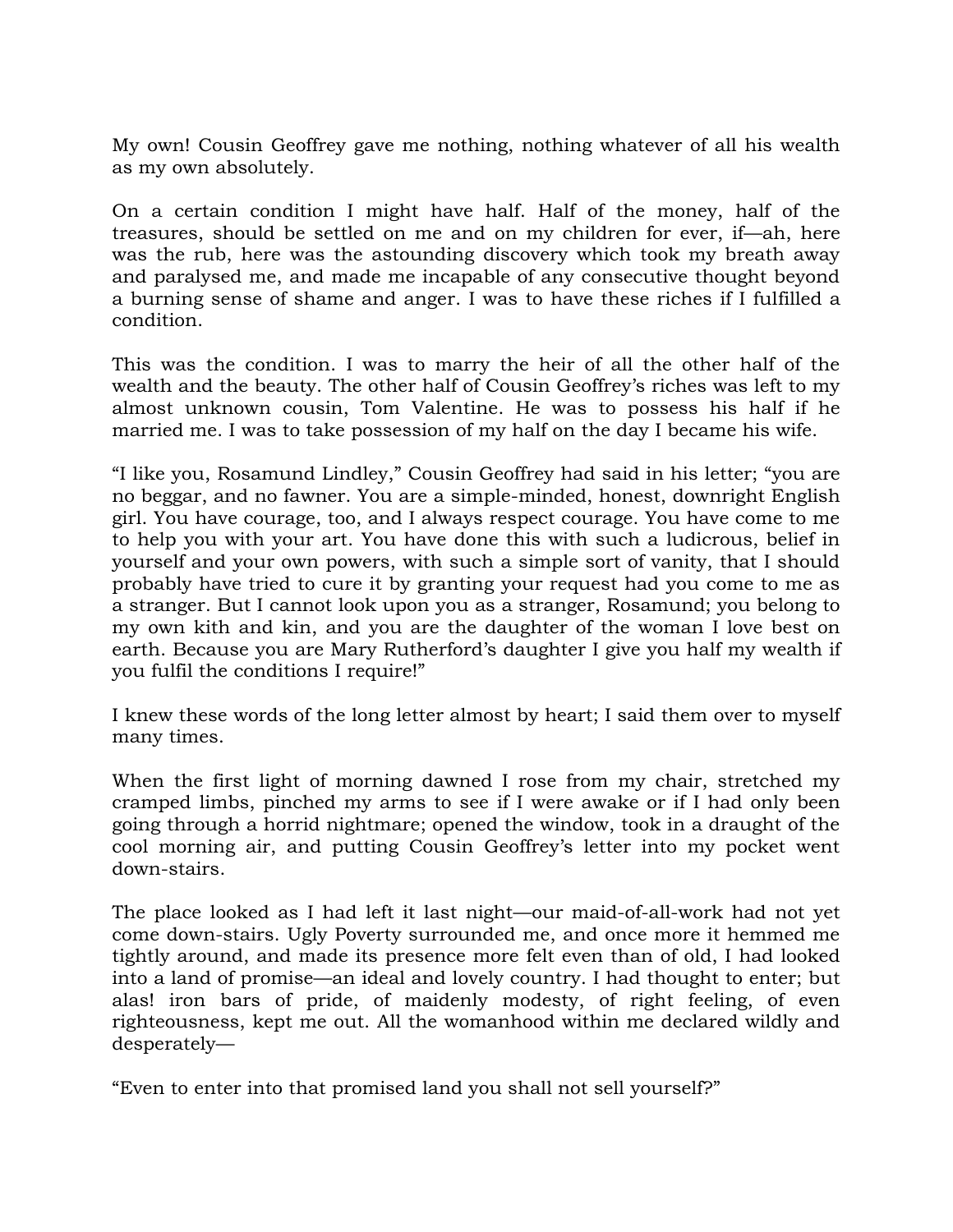Ugly Poverty and I must still be close acquaintances—nay more, we must be intimate friends, even comrades, walking the path of life side by side and hand in hand.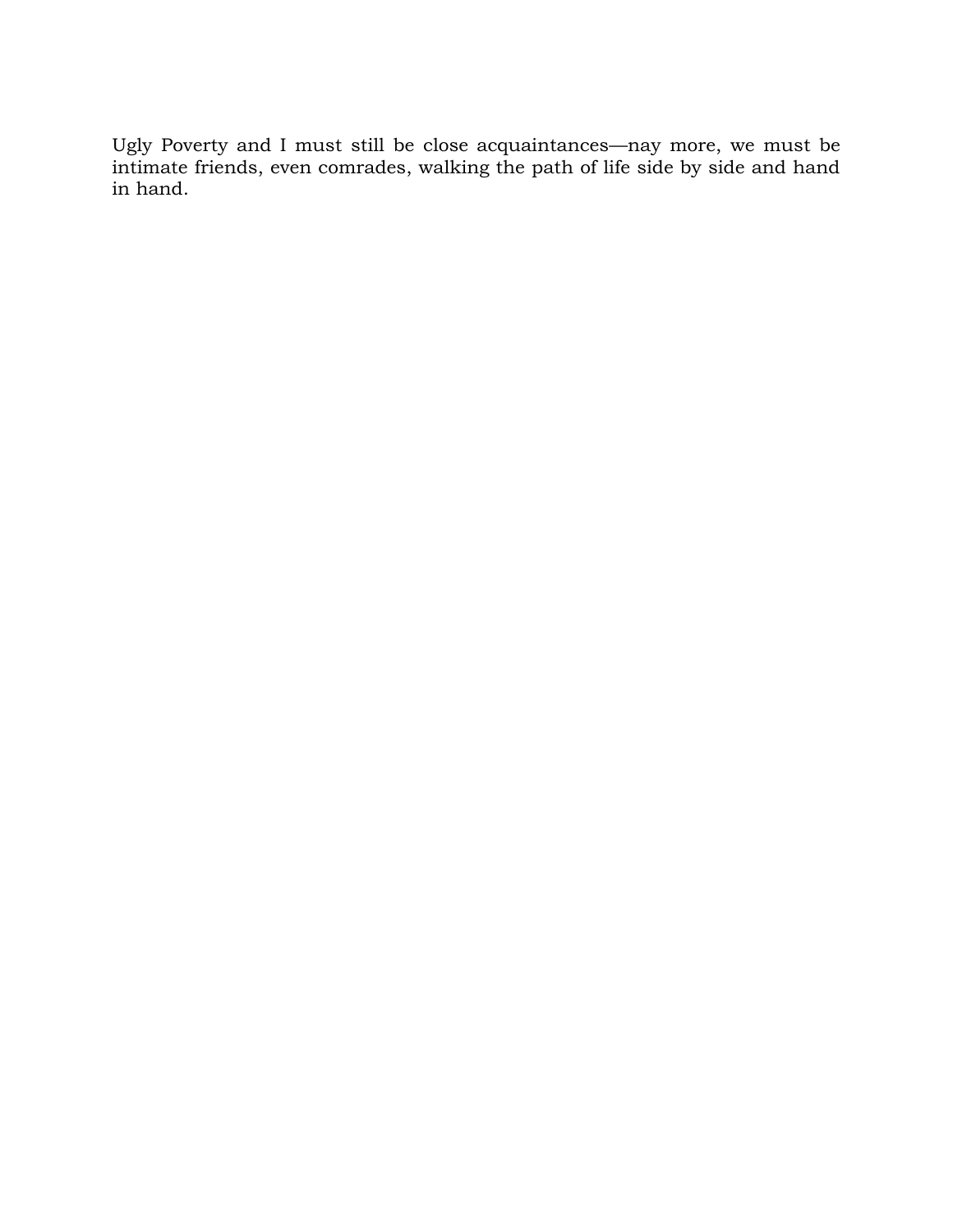# **Chapter Eighteen**

# **Are the Conditions Impossible?**

"Now, my dear young lady," said Mr Gray; "now, my dear, good Miss Rosamund, let me ask you if you are doing right in flinging the gifts of Providence from you?"

"I am doing perfectly right," I retorted with spirit.

"Pardon me, please do pardon me; youth is so impulsive and hot-headed; youth is so assertive, so positive, it must be guided by age—it simply must. Now, Miss Rosamund, will you sit down in this easy-chair? Will you sit perfectly still, and allow me to speak for three or four minutes?"

"Yes, you may certainly do that," I replied.

"Take this chair, then; lean back in it. It is known to have the most soothing effect imaginable on irritable nerves."

"Thank you very much; but my nerves are not irritable, and I prefer to stand."

"Good heavens! Rosamund Lindley"s nerves not irritable. Rosamund, who is all fire and impatience; all quicksilver; the most sensitive, the most nervous of mortals."

"Oh, please, please, Mr Gray, don"t discuss me. If you have anything to say, please say it quickly."

Mr Gray was not a lawyer for nothing. He saw he had gone too far; his manner altered—he became business-like, grave, polite, and as a matter of course, persuasive.

"You have been left this money, Miss Lindley," he said, "on, I grant you, very peculiar conditions."

"On impossible conditions," I interrupted.

"Now, now, that is the point I am coming to; are the conditions impossible?"

"They are. Mr Gray, if you have nothing more to add I will say good-morning."

"I have a great deal more to add. This is a very serious matter, and you must not be a child about it."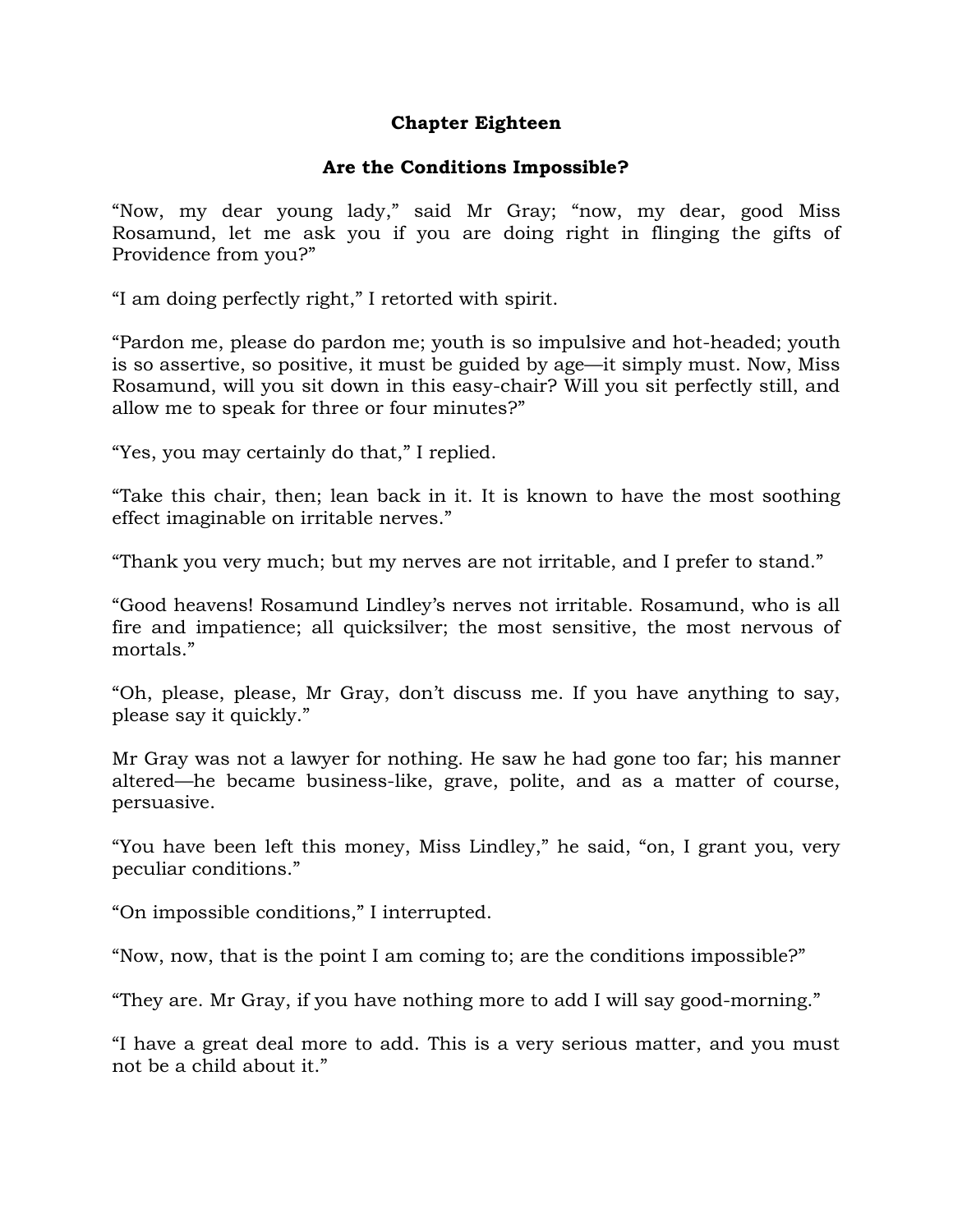"A child?"

"Yes! a baby, if you like. The fact is, Miss Lindley, I have no patience with you."

"You have not?"

"No, I have none whatever! You are both conceited and selfish. I am ashamed of you."

Mr Gray spoke in a very angry tone. Strange as it may seem, I quite enjoyed it. At that moment it was positively nice to be scolded.

"I will listen to you," I said, in a weak voice.

"You are very selfish," pursued Mr Gray. "Providence intends you to be wealthy, and to help all your relatives. Providence means you to be a blessing and assistance to your family. You prefer to be a hindrance, a clog, a kill-joy, a spoil-all. Your mother is delicate, your father poor, your brothers without any opening in life. You can remove the thorns out of all their paths. You refuse to do this. Why? Because of pride. Providence, in addition to wealth, offers you the best fellow in Christendom for a husband. You won"t even look at him. You refuse to make him happy by becoming his wife, and you leave him in a state of poverty, because he can not inherit the fortune which is offered to him without your assistance. Thousands and tens of thousands of pounds are placed at your feet. What a power they are! what a grand power! But you won"t have anything to say to them, and they go to enrich the Jews, and the Society for Befriending Lame Cats, or some other preposterous charity, I'm sure I can't say what." Mr Gray's voice rose to a perfect storm of indignation as he spoke of the provisions Cousin Geoffrey had made for the spending of his wealth in case I refused to comply with the conditions of his will.

"Well, what am I to do?" I said, when the angry little man paused again for want of breath. "Am I, influenced by the reasons you have mentioned, to lower myself, to have no regard at all for those natural feelings of pride which all girls ought to have, and go up to my almost unknown cousin and beg and pray of him to take pity on me, and allow me to become his wife?"

"Who said you were to do anything of the kind?"

"Please, Mr Gray, what am I to do?"

The lawyer jumped from his chair, rushed over to me, and seized both my hands.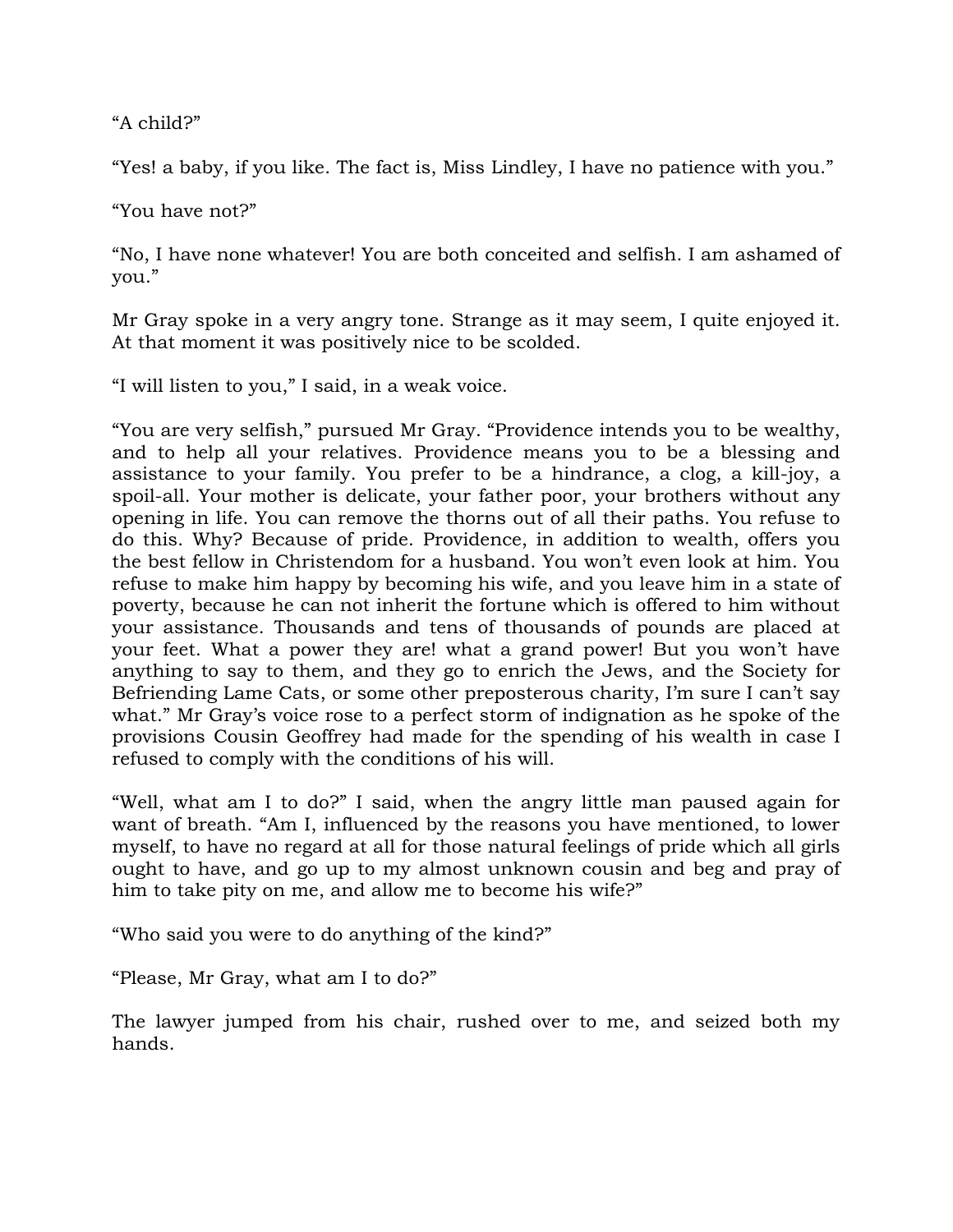"Now you are reasonable," he said; "now you are delightful—now you shall listen to my scheme."

"Please what is your scheme?"

"Listen, listen. In the first place, Tom knows nothing of the conditions of the will."

"Of course he does not. How could he know?"

"Listen, Miss Rosamund. Tom Valentine shall fall in love with you in the ordinary and orthodox fashion, and shall propose to you in orthodox fashion. And you shall fall in love with him."

"How can you bring that about?"

"Never mind. Nothing shall be done to hurt your pride. My part in the matter is simple enough. I give you and Tom Valentine an opportunity of becoming acquainted with each other. I have a place at Putney—a charming place. You shall pay me a visit there."

"I won"t go," I said.

"Yes, you will go—you will do what I tell you."

"No," I repeated; "you ask me to Putney for an object. You mean to conquer me—I won"t be conquered. I shall be very glad to visit you, if you will be kind enough to invite me on another occasion. But I am not going to meet Mr Valentine; I am not going to meet him, because at last I know the contents of Cousin Geoffrey's will."

Mr Gray rubbed his hands with impatience. "You are doing wrong," he said stoutly. "You are offered a gift which will befriend you and yours, which will help your mother who is ill."

"How do you know my mother is ill?" I asked testily.

The lawyer gave me a piercing glance, he turned away.

"Your mother is not well," he said evasively. It was curious, but that tone in his voice broke me down. I said—

"A visit to you, after all, involves nothing. Say no more about it—I will come."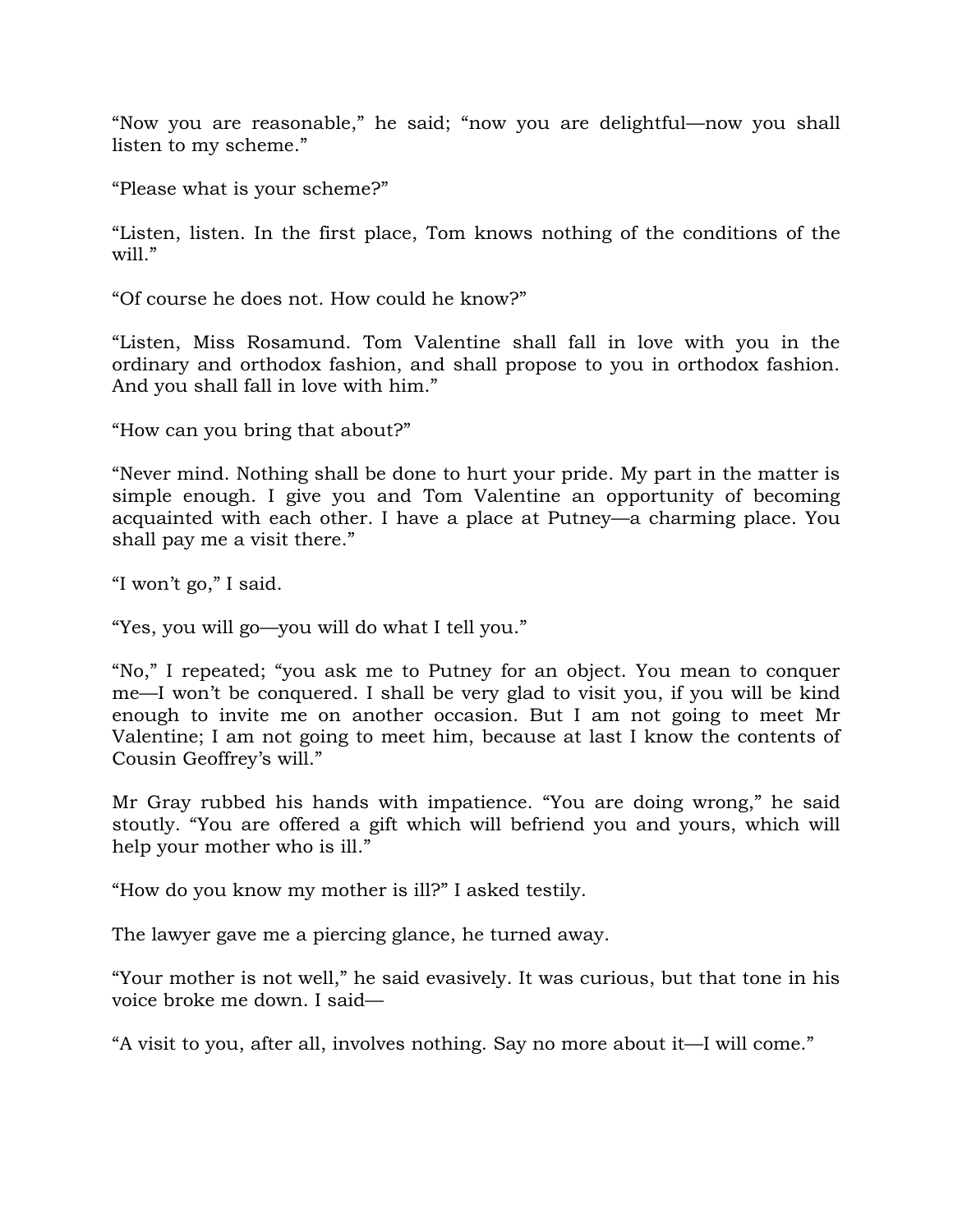I went home that day feeling uncommonly weak and small. My excitement had run its course—the re-action had set in; I felt dead tired and languid. I had a slight headache too, which I knew would get worse by and by. In short, I was more or less in a state of collapse, and I felt that tears were not far from my eyes.

It seemed to me that I had just been going through a very severe fight, and that I was in danger of being beaten. I knew this by the fact that in my collapsed condition I did not much care whether I was beaten or not.

I arrived home to find matters a little more dismal even than usual. My mother"s cough was so bad that the doctor had been sent for. He had prescribed (in those comfortable, unfaltering words which doctors are so fond of using) the Riviera as the sovereign remedy. My mother must leave the harsh east winds of our English spring, and go into the land of balmy breezes and colour and flowers.

"You must go without delay, Mrs Lindley," the doctor said, and then he shook hands with her, and pocketed his fee, and went away.

His visit was over when I reached home, and my mother was seated, wrapped up in a white fleecy shawl, by the little fire in the drawing-room. That shawl became her wonderfully. Her beautiful face looked like the rarest old porcelain above it; her clear complexion, the faint winter roses on her cheeks, the soft light in her eyes, the sweetness of her lips, and the fine whiteness of her hair gave her as great a beauty as the loveliness of youth. In some way my mother"s picturesque loveliness exceeded that of the innocent freshness of childhood, for all the story, and all the sorrow, and all the love, the courage, the resignation which life rightly used can bring, was reflected on her beloved features.

I bent forward and kissed her, and the tears which were so near welled up in my own eyes.

"Well, Rose, I can't go," she said; "but I'll tell you what we'll do, we'll bring the Riviera here. With a few flowers, and a nice book, and a little more fire in the grate, we can get these pleasant things around us; and I have no doubt, notwithstanding gloomy Dr Hudson, that I shall soon lose my cough, and be as well as ever."

"Oh, yes, you will soon lose your cough, mother," I said. I sat down at her feet, and took her thin hand and pressed it passionately to my lips. Over and over again I kissed it, and each moment a voice kept whispering to me:

"The battle is going against you—you know it—you know it well!"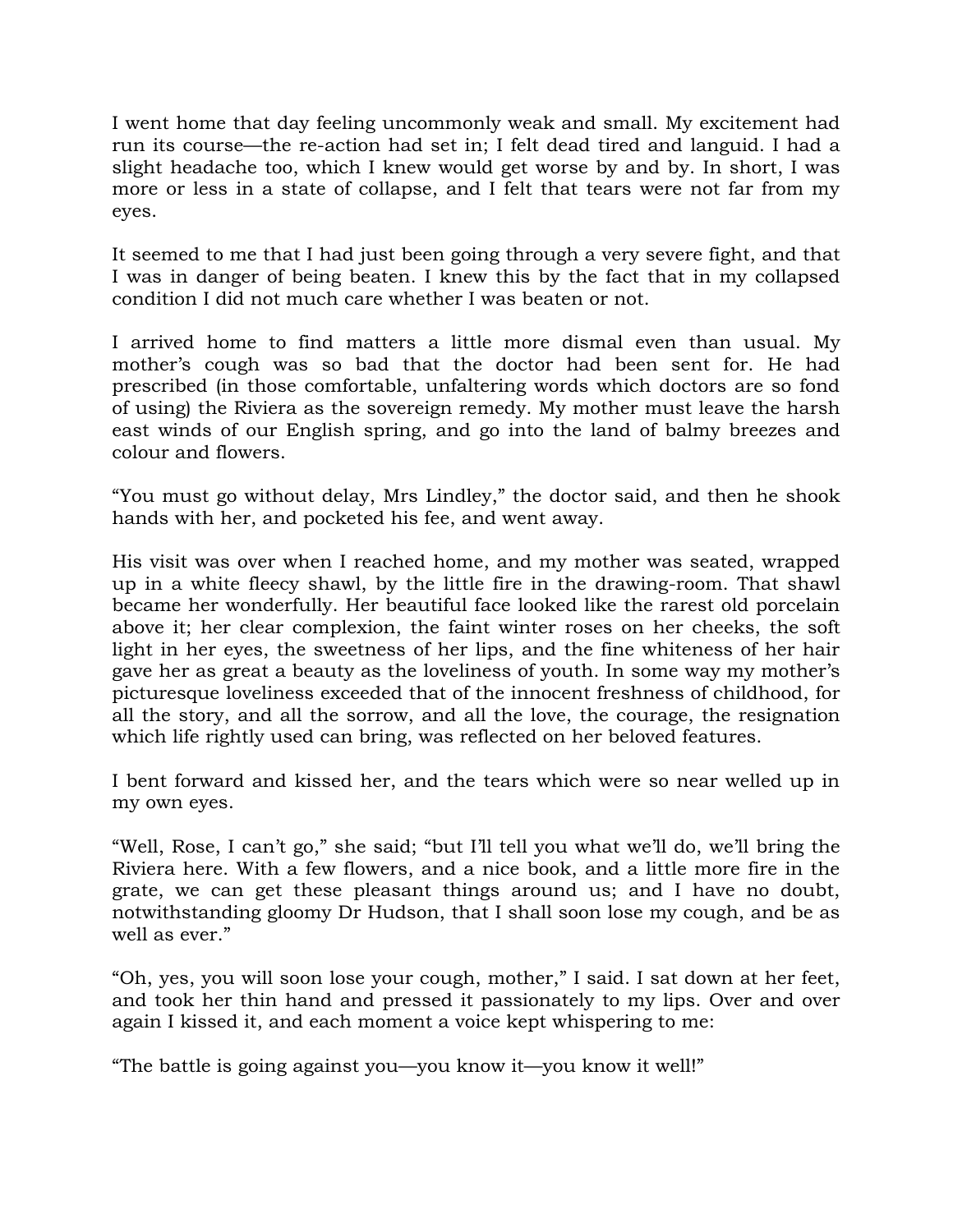We were very poor at our home; but I will say this for us, we did not make money the staple subject of conversation. When we met at meals we each of us pushed our penury away under a decent sort of cloak, and although we constantly fought and argued and disagreed, we did not mention our fears with regard to the possibility of meeting the next quarter"s rent, and paying the water rates, and filling the coal cellar with fuel.

It seemed to-night, however, as if all my family were in league to break this customary rule. George crossly declared that he could not exist any longer without a new suit of clothes. My father desired him to hush, and said that he might be thankful if he had a roof to cover him, as there were already two quarters owing for rent, and he had not the faintest idea where the necessary cheque was to come from. Then he began to scold about the expenses incurred during Jack"s illness, and my mother, weak and low already, put her handkerchief up to her eyes and wept.

In the midst of our tribulation a letter arrived from Hetty, in which she begged and implored me, for the love of Heaven, to send her a postal order for a couple of sovereigns by return of post.

This letter of Hetty"s was the last drop. What did it matter about me and my feelings, and my righteous pride, and all the holy instincts of my youth? There was my mother to be saved, my home to be relieved, my poor little new sister to be comforted and made happy. I rushed out of the room and wrote a frantic letter to Hetty. I could not send her the money, but I could send her hope. I did. I sent it flying to her on the wings of her Majesty"s post. Then I wrote to Lady Ursula, and apologised for not keeping my appointment at the Chamber of Myths that day. I said that Cousin Geoffrey"s letter was of a very startling character, and that it was impossible for me to disclose its contents to any one at present. I spoke to Lady Ursula affectionately and in a sisterly spirit, and I sent my kind regards to her intended husband, Captain Valentine. I paused and even blushed as I considered what message I could forward to my cousin Tom. After careful reflection I felt that I could say nothing about him. He was the thorn in my lot at present, and I felt that I owed him an enormous grudge, and that I should have liked very much to hate him. But when I remembered his extremely honest expression, his bluntness and downrightness, I could not quite manage to get up a feeling of hatred to a man who was really in himself quite innocent.

Finally I wrote to Mr Gray, and told him that I would present myself at his villa in Putney to-morrow.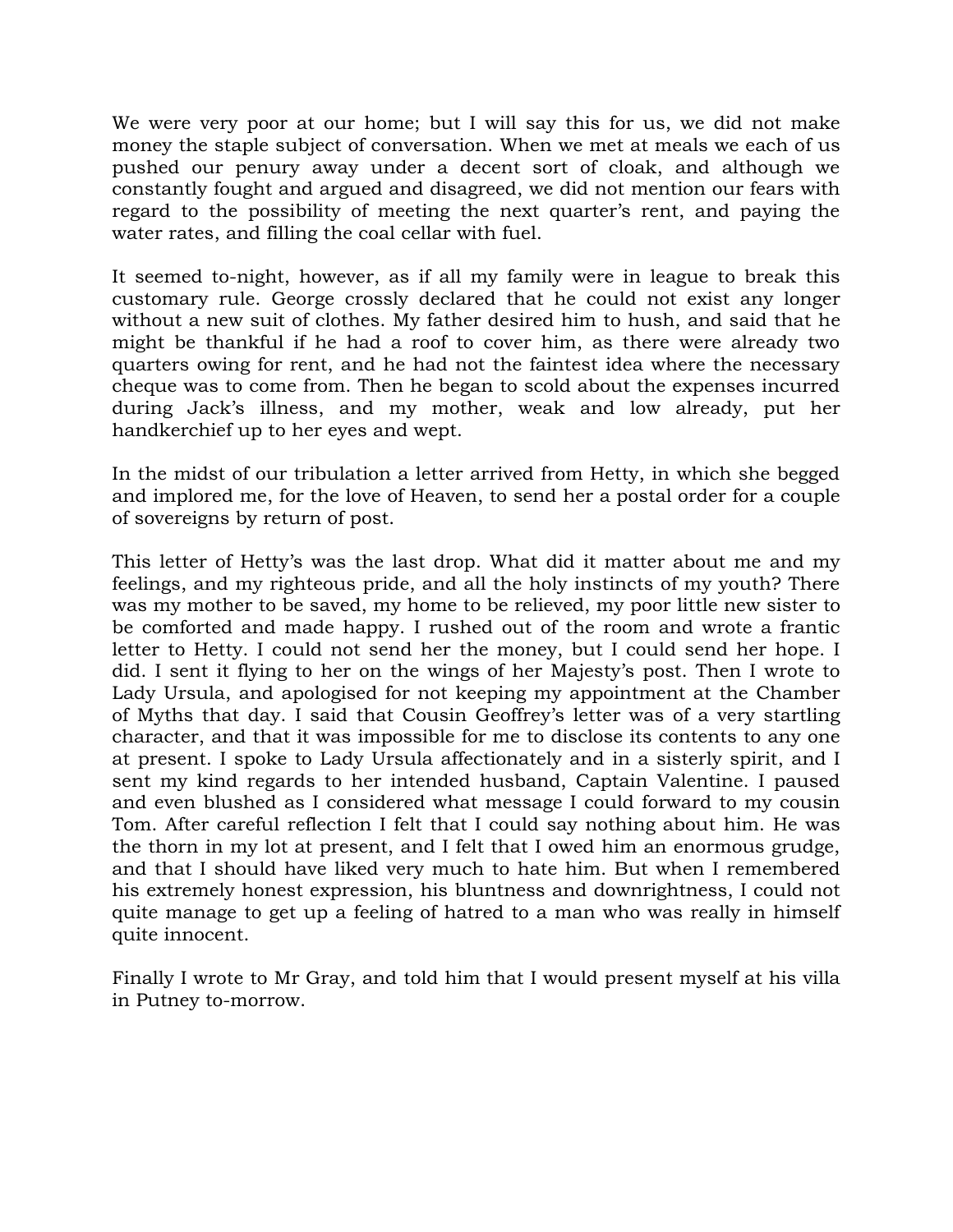# **Chapter Nineteen**

# **My Mother's Wedding-Dress**

Never did a girl prepare for a gay visit with a sadder heart. I had not an idea what I was going to. Mr Gray was rich, and I felt certain that his villa was what my father would term "pretentious." By this would be meant that he had large rooms instead of small, good furniture instead of shabby, good meals instead of bad, and in the place of loneliness and gloom, brightness and company.

This I was sure of, for Mr Gray's eyes sparkled as if he lived well and cheerily, and the pleasant sunshine of hospitality shone all over his expressive features.

I was going to a gay house then—a "company" house.

I ran down-stairs early the next morning and told my mother of my invitation, and of my acceptance of it.

She seemed a little surprised, then, after a pause, she said she was pleased.

"Go, and have a good time, Rosamund," she said; "it is quite right that girls should enjoy themselves; but oh! my love," an anxious shadow coming across her face, "what have you got to wear?"

"Plenty of things, mother," I retorted, "lashin"s and lavin"s, as they say in Ireland."

"But you have no evening dress, Rose. At Mr Gray"s the girls are sure to dress for the evening."

"Oh, I can manage," I said.

"But you have not got an evening dress, my darling; all the girls will have evening dresses."

"One girl must do without," I retorted in a stout voice which concealed many qualms of the heart.

"One girl must not do without," replied my mother. "Come with me, Rosamund. Rose, did I ever show you my wedding-dress?"

My mother laughed gaily; her eyes were bright.

"I did not know your wedding-dress was in existence, mother," I said.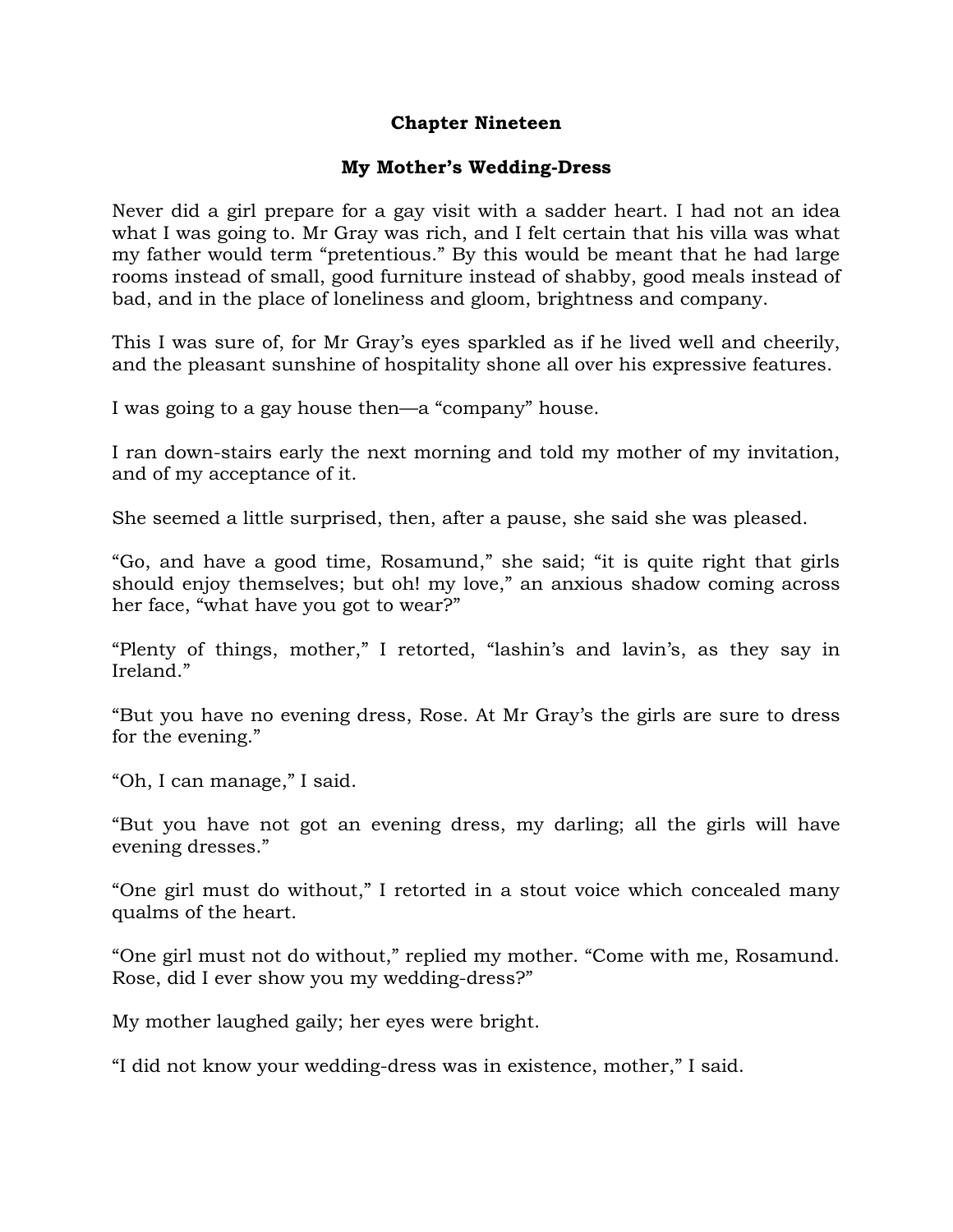"Yes, it is, and well preserved," she replied. "Come up-stairs with me, and you shall see it."

I followed my mother into her bedroom. She unlocked a great square wooden trunk, which stood in one of the windows, and laying aside many folds of tissue paper, took from the depths of the trunk a brocaded silk dress of heavy make and rich texture. She laid the dress on the bed, and looked at me with pink spots on each of her cheeks.

"There!" she said; "there! Geoffrey gave me the dress, and he saw me in it. You may suppose that Geoffrey knew how to choose good things. You could not buy silk like that now. Geoffrey pinned a rosebud just here. Do you notice the tiny, yellow stain? And then he kissed me on my forehead. We were good friends that day, although Geoffrey, dear Geoffrey, had a strange look in his eyes. I remembered the look afterwards; but we were good friends, very great and affectionate friends. I never saw him again—never. Well, Rosamund, what do you think of your mother"s wedding-dress?"

I was examining it all over. It was quaint in make, and the silk had the faint yellow tinge which years of lying by always produces. The sleeves were high and puffed. There was a ruffle of very soft and exquisite lace round the Vshaped body. The waist was long, with a pointed stomacher, and the skirt below was full and wide.

Never was there a dress less like the mode in vogue at the time of which I write.

"The dress is out of date, perhaps, but it is very good in itself," said my mother. "It will fit you, Rosamund, for your figure is small and dainty, like mine used to be. Will you wear your mother"s wedding-dress, even if it is a little out of the fashion?"

"Yes, I will wear it," I said. "Give it to me, and I will take it away with me."

"But you must have other things to match," said my mother. "Wait a moment; you must have other things to suit the dress."

She rushed again to her trunk; she looked like a girl in her excitement.

"These are my wedding—shoes," she said, "and these white silk stockings go with the shoes. This petticoat, with the deep embroidery, will have to be worn under the full skirt of the dress. Oh, Rose, how glad I am now that I did not cut this petticoat up! Rose, I should like to see you dressed for your first dinnerparty!"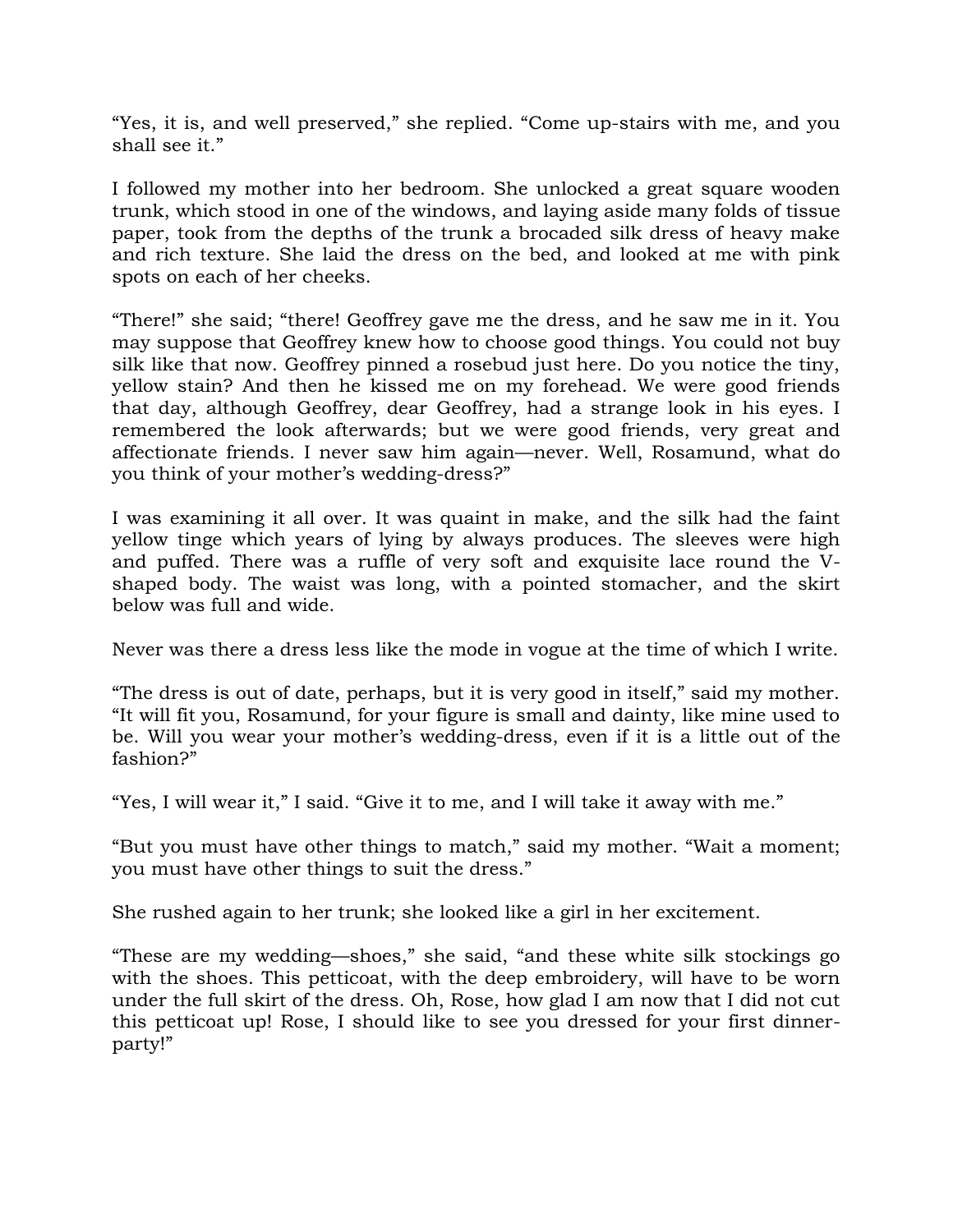I kissed my mother, gathered up the poor old-world mementoes of lost youth and love, and ran away to my own room. I took with me on my visit a larger trunk than I had at first intended, for my mother"s wedding silk must not be crushed or injured.

I arrived at the Grays" house about an hour before dinner.

The villa was less of a villa and more of a mansion than even I had imagined. There was a wide entrance hall, and an open roof overhead, and a square wellstaircase, which opened on to galleries which led to the bedrooms. The spring light had nearly faded when I arrived at the house, but the soft and cheerful blaze of coloured lamps gave the brightest and most picturesque effect. There were flowers everywhere, and vistas of pretty things from open doorways, and little peeps of wide conservatories, and a distant faint clatter of glasses and silver in the far-off dining-room.

Mr Gray came out himself to bid me welcome. He was followed by his wife and two daughters, Nettie and Tottie. Nettie and Tottie were round and fat and fair and insignificant-looking. Mrs Gray was also round and fat, but she had a matronly dignity about her, and a comfortable, homely manner which made me take to her at once.

After Mr Gray had shaken me warmly by both my hands, Mrs Gray kissed me, and Nettie and Tottie came up, each to one side of me, and in this manner I was conveyed across the hall, and into a cheerful little boudoir, where three anxious women"s voices pressed hot tea and buttered cakes on my notice.

I drank my tea and ate hot muffins, and felt that the pleasant and luxurious surroundings of my present habitation suited me uncommonly well. After staring at me for half a minute Tottie made an abrupt observation.

"Two or three people are coming to dinner," she said; "only gentlemen, however, friends of papa's."

"Oh, Tottie!" exclaimed Nettie, giving her sister a knowing look. "Friends of papa's indeed! What next? Are they all only papa's friend's?"

Tottie shrugged her shoulders—she looked pleased and conscious—perhaps she expected me to quiz her; but that was not at all the kind of thing I felt capable of doing.

"Some gentlemen are coming to dinner," resumed Tottie, after an expectant pause, "so perhaps you would like to come up to your room in good time to dress, Miss Lindley?"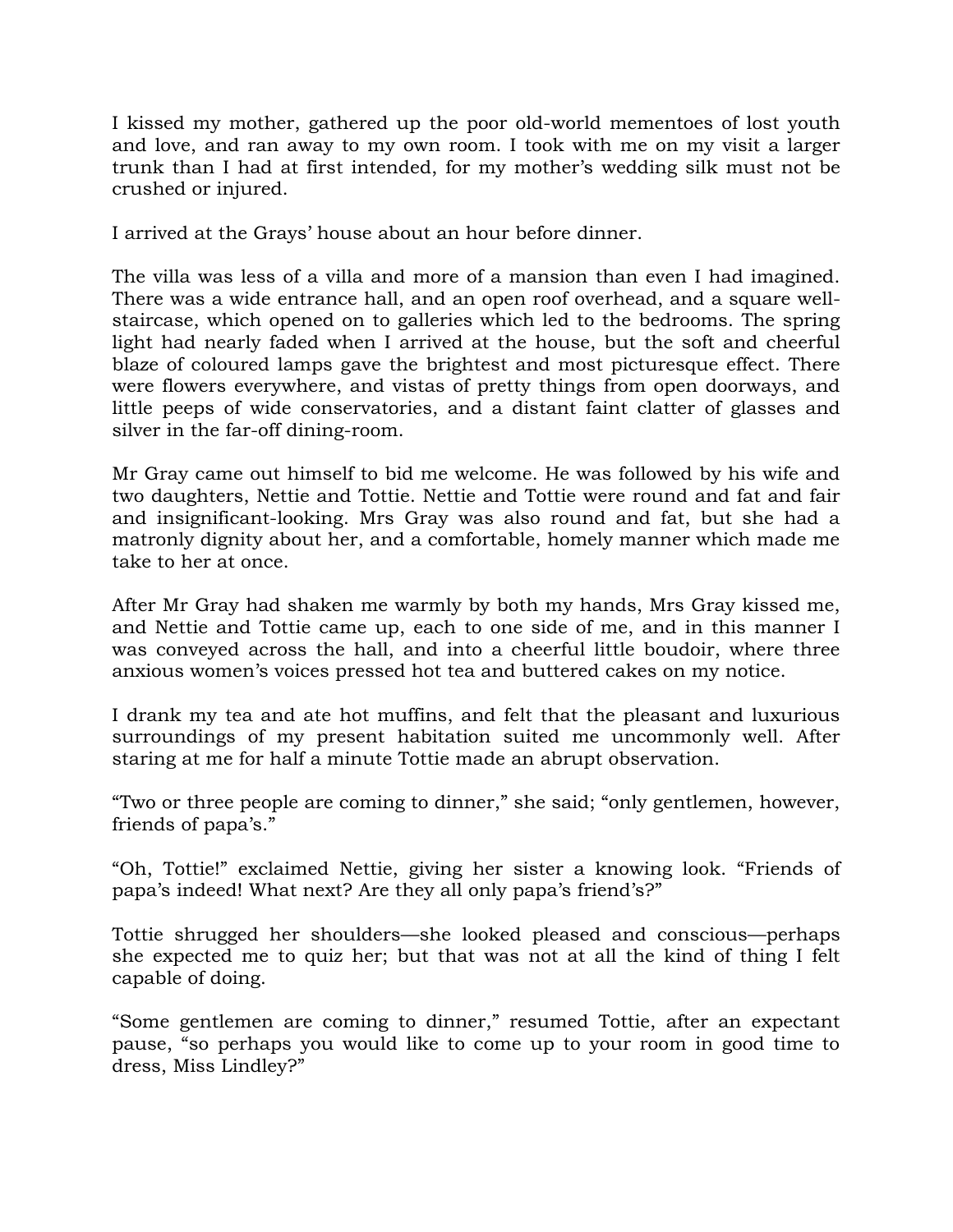I assented at once.

"I shall be very glad to go to my room," I said.

Tottie preceded me up the shallow stairs. She ushered me into a large bedroom supplied with every modern comfort. It was getting well on into April now, but a bright fire burnt in the grate, and the room was further rendered cheerful with electric light. I had the key of my old-fashioned trunk in my pocket, so it was not yet unpacked; but to my surprise two dinner dresses lay on the bed. One was of soft creamy silk; the other pink, a kind of almost transparent muslin. Both were simple in outline and graceful. Even a brief glance showed me that they were exquisitely finished, and must have cost a large sum. Beside the dresses lay gloves, a fan, small shoes, and delicate openwork stockings. In a box were some beautiful freshly-arranged flowers, a spray for the hair, and another for the front of the dress.

"Oh dear, dear!" exclaimed Tottie. She rushed to the bed and stood silent, the colour mounting high into her cheeks. "That accounts for it," she said, when she could find her astonished breath. "That accounts for the mysterious box, and for papa's manner. Does papa take you to the dressmaker, Miss Lindley? How very, very odd that he should superintend your toilet!"

Tottie looked at me with intense curiosity as she spoke. I knew that my cheeks were burning, and that a burst of angry words was crowding to my lips. With a violent effort I restrained them.

"Your father is very civil," I said, after a pause. "He has evidently fetched this box home. I am much obliged to him for his trouble. Now perhaps, Miss Gray, you will let me get ready for dinner?"

Tottie blushed and stepped away from the bed as if my manner half frightened her.

"Of course," she said. "I forgot how time was flying. But can I do nothing to help you? Shall I send Dawson, our maid, to you presently to help you to put on one of your pretty dresses?"

"No, thank you," I replied. "I always prefer to dress myself."

With some difficulty I saw Tottie out of the room. Then I locked the door, and with a violent effort kept my hands from tearing those pretty and dainty robes. My heart was full of the most ungovernable anger. I felt that kind-hearted Mr Gray had offered me an insult. I must be sacrificed, and Mr Gray must deck me for the altar. No, no, not quite that; not this lowest depth of all. How thankful I was that I had my mother's wedding-dress in my trunk.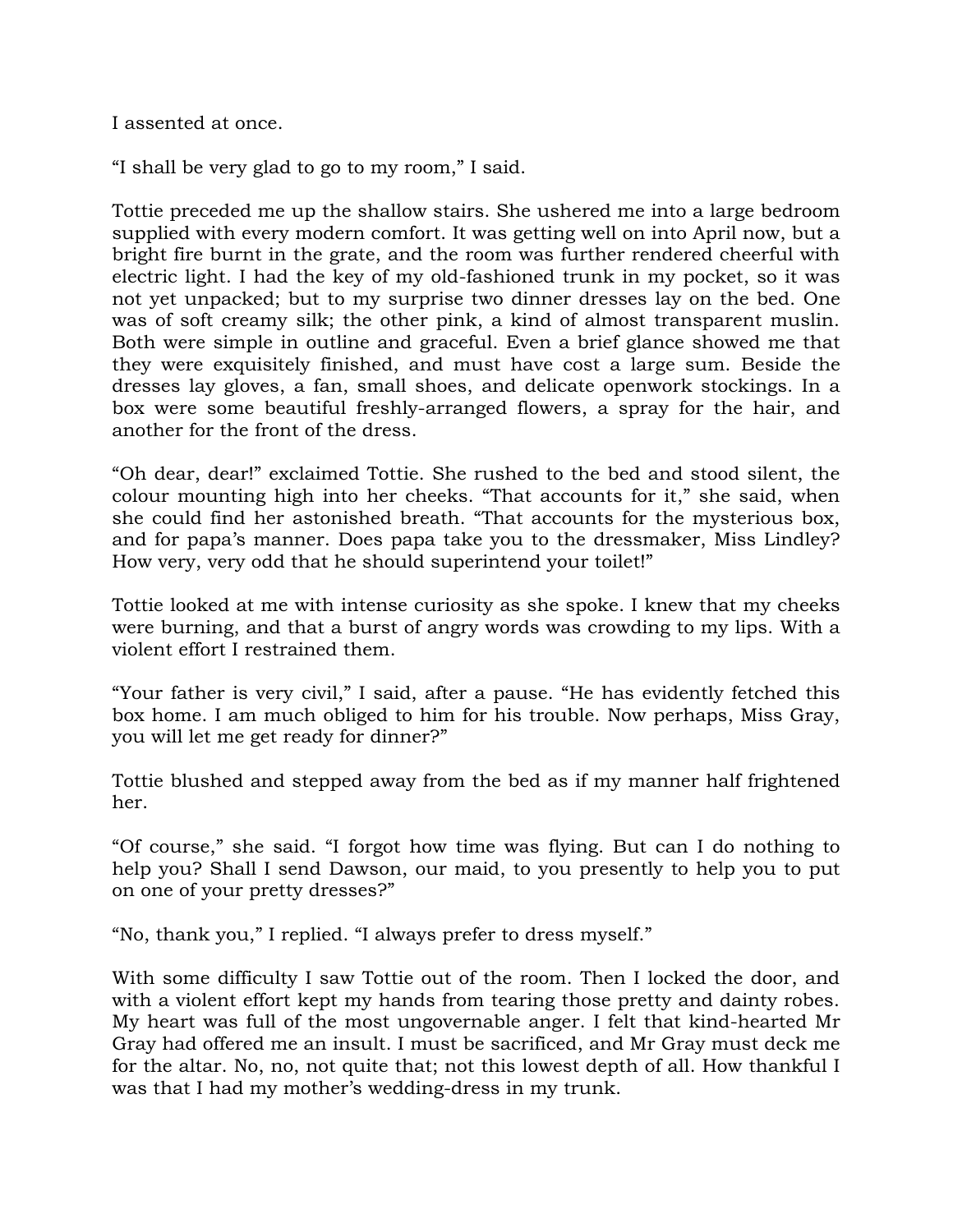I dressed myself slowly and with care. I was determined to look well. I was determined to show Mr Gray that Rosamund Lindley was not altogether dependent on him for her chance of looking nice—for looking what she was, on her mother's side at least, a lady of old family and proud descent.

Remembering Hetty's advice, I piled my dark hair high on my head; then I put on the dainty silk stockings and shoes with their funny pointed toes; the rich embroidered petticoat came next; over all, the dress. The skirt was very full, but the silk was so soft and rich that it fell gracefully. It showed a peep of my shoes, with their seed pearl ornaments, as I walked. Behind, it was cut away in a pointed train. My mother"s wedding-dress fitted me to perfection. The old ruffles of lovely lace lay softly against my young throat. More ruffles of lace half concealed half showed my arms. I did not need bracelets, and I clasped no ornament of any kind round my neck.

As I was completing my toilet the dinner gong sounded solemn and loud through the house. I had heard the hall-door bell ring two or three times. I knew that the guests had arrived. Still I lingered, putting final touches. At the last moment I pinned a bunch of the softest blush roses, which must have come straight from the Riviera, in the front of my dress. There was no need to add anything further. A glance in the mirror revealed to me that the roses which lay near my heart matched in hue those which tinted my cheeks. For the time being I was beautiful—I was a picture, a walking picture out of long ago. I was glad to be the last to enter the drawing-room. I wanted to startle Mr Gray; to show him that he had presumed. I had no thought to give to any one else at that moment.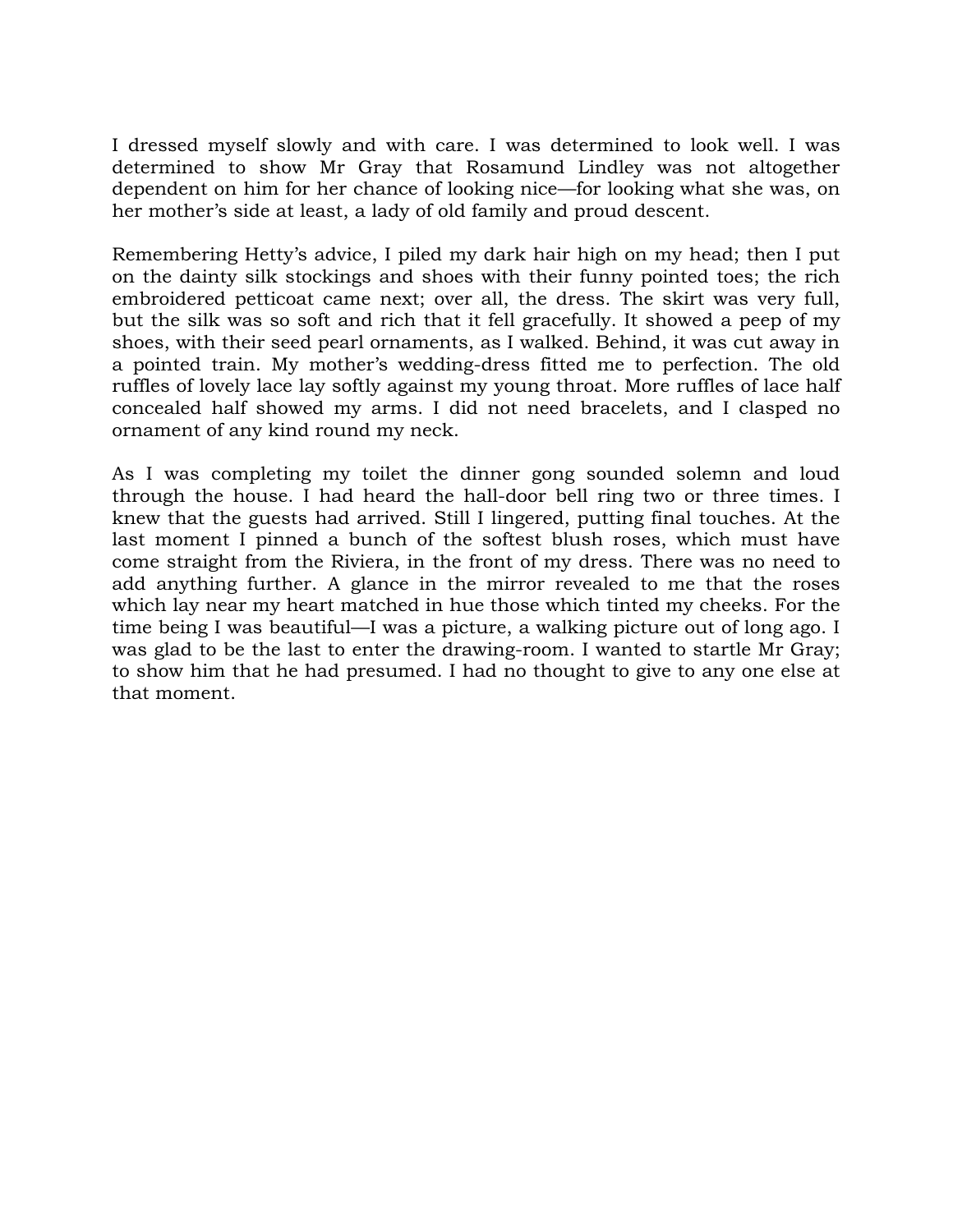# **Chapter Twenty**

# **Like an Old Picture**

Tottie was right when she said that several young men were coming to dinner. They were all more or less at home however; they were accustomed to the house and its ways. I saw when I entered the drawing-room that I was the greatest stranger present. Captain Valentine and his brother were both in the room, but Lady Ursula Redmayne was not one of Mr Gray's guests. I had thought to startle Mr Gray by the magnificence and quaintness of my toilet; but I must own that I forgot all about him when I glanced up and encountered an earnest, puzzled, respectful look from the wide-open eyes of my cousin Tom. Like a flash my mind reverted to a memory which a moment ago I had forgotten. I was back again in my room reading Cousin Geoffrey"s will. I blushed all over as the hateful remembrance of the conditions of that will filled my brain.

"I cannot see this visit out," I said, under my breath; "I cannot even spend a second night under this roof. I must go away, I must return home, for never, never can I fulfil the conditions of Cousin Geoffrey's will."

At this moment Captain Valentine came up and offered me his arm. I was relieved to find that my other cousin was not to take me in to dinner; but matters were scarcely improved for me when I discovered that he sat exactly at the opposite side of the table, and that I could scarcely raise my eyes without encountering his.

"We were greatly disappointed not to meet you in the Chamber of Myths," said Captain Valentine. "I think Lady Ursula very nearly cried. The fact is, you have roused her profoundest interest, Miss Lindley."

"I am very much obliged to Lady Ursula," I answered.

"It was cruel to disappoint us all," pursued Captain Valentine, "particularly when you gave no adequate reason."

"That was just it," I retorted. "Had I come I should not have been entertaining. I had no news to bring—I had nothing to say."

"But you promised to tell us something of the contents of the letter."

"I found I could not keep my promise. That letter, as far as we, any of us, are concerned, might as well never have been written."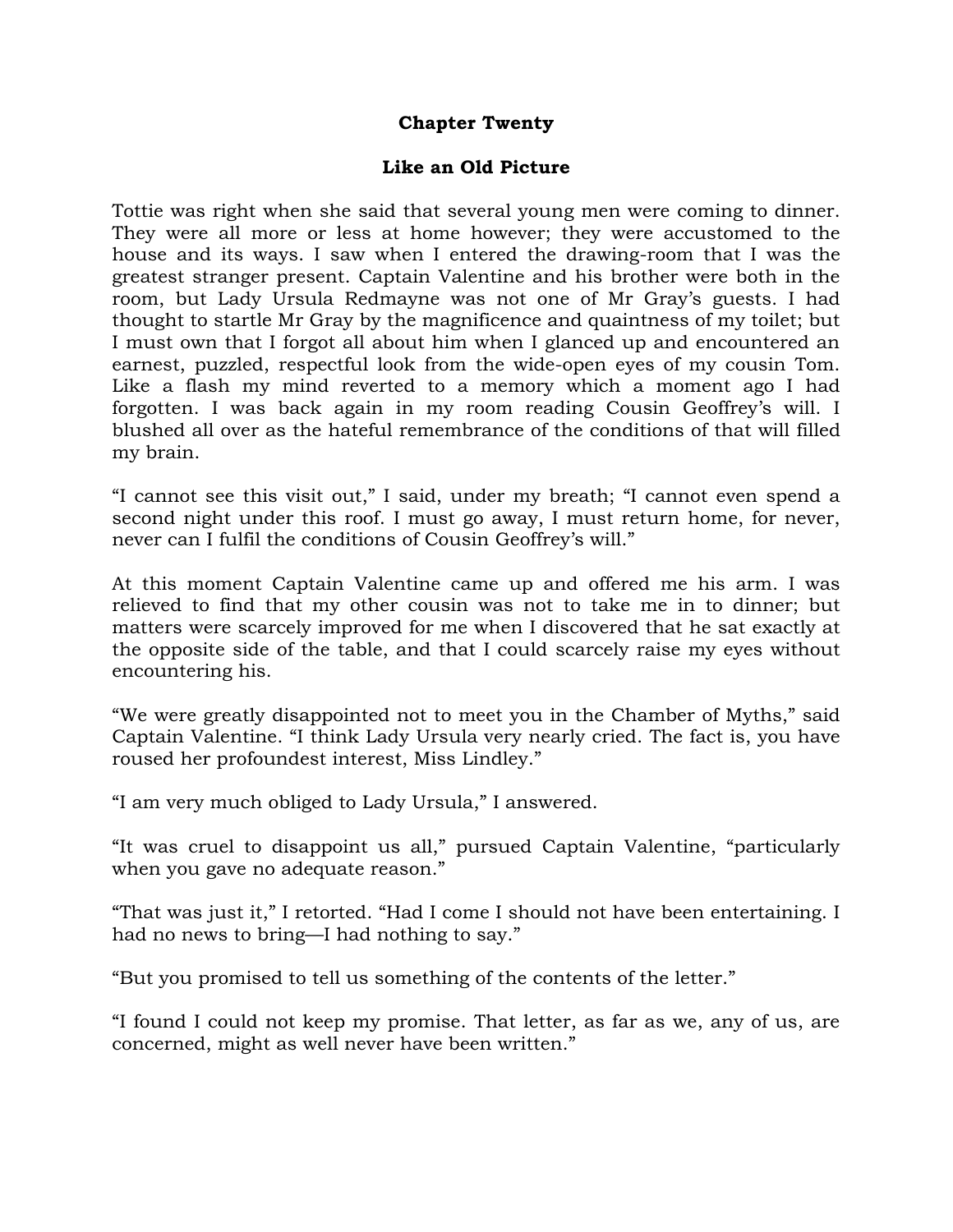"Indeed!" Captain Valentine looked at me long and curiously. I kept my eyes fixed on my plate.

When he spoke next it was on matters of indifference.

Presently there fell a silence over most of the company. Captain Valentine bent towards me, and said in a low voice, almost a whisper:

"No one can tell a better story than my brother Tom; you must listen to him."

After this whisper there was a kind of hush, and then the one voice, deep and musical, began to speak. It held every one under its spell. I forget the story now, but I shall always remember how the voice of the speaker affected me; how the turmoil and irritation in my breast first subsided, then vanished; how Cousin Geoffrey"s will sank out of sight; how his odious conditions ceased to be. By degrees the enthusiasm of the narrator communicated itself to at least one of his listeners. Tom Valentine was relating a personal experience, and step by step in that journey of peril which he so ably described I went with him. I shared his physical hunger and thirst; I surmounted his difficulties; I lived in the brave spirit which animated his breast. In the end his triumph was mine.

I suppose there was something in my face which showed a certain amount of the feeling within me, for by degrees Tom Valentine ceased to look at any one but me.

There was quite a little applause in the room when his story came to an end, but I think he sought and found his reward in the flashing and enthusiastic verdict which came from my eyes, although my lips said nothing.

After dinner, in the conservatory, my cousin came up and spoke to me.

"You liked my story?" he asked.

"I did not tell you so," I answered.

"Not with your lips. Sit down here. I have another adventure to relate, and it is not often that a man's vanity is soothed by such a listener as you are."

He began to speak at once, and again I forgot Cousin Geoffrey under the spell of my cousin"s voice. He told me two or three more of his adventures that evening. I made very few comments, but the hours flew on wings as I listened. No one interrupted us as we sat together in the conservatory; but although I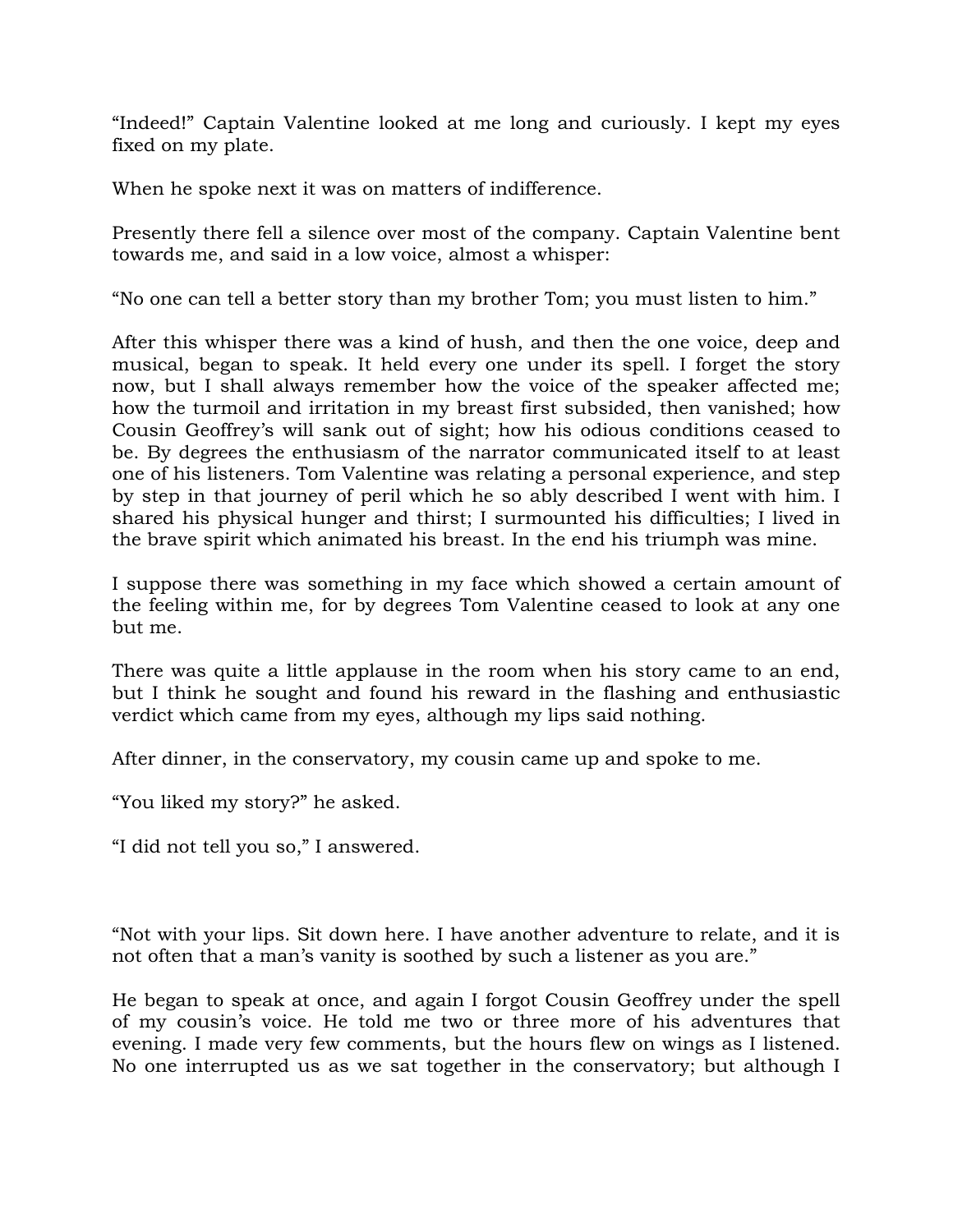remembered this fact with burning cheeks, later on, it passed unnoticed by me at the time. Suddenly my cousin stopped speaking.

"You have been a very kind listener," he said. "I did not know a girl could care so much just for a man's mere adventures. I'm going back to Africa next week. I shall think of you in my next moments of peril."

Then I remembered Cousin Geoffrey's will, and all that Tom Valentine's going away meant to my family and me.

"Must you go in a week? must you really go in a week?" I said excitedly.

"I have made my arrangements to go in about a week," he replied, starting back a little and looking at me in astonishment. I knew why he looked like that. The regret in my tone had been unmistakable.

Before I could reply Tottie rushed in.

"You two," she exclaimed; "you really must come to make up the number we want in our round game."

Laughter filled her eyes and bubbled round her lips.

"Come, come," she said; "we can't do without you, or rather the game can't."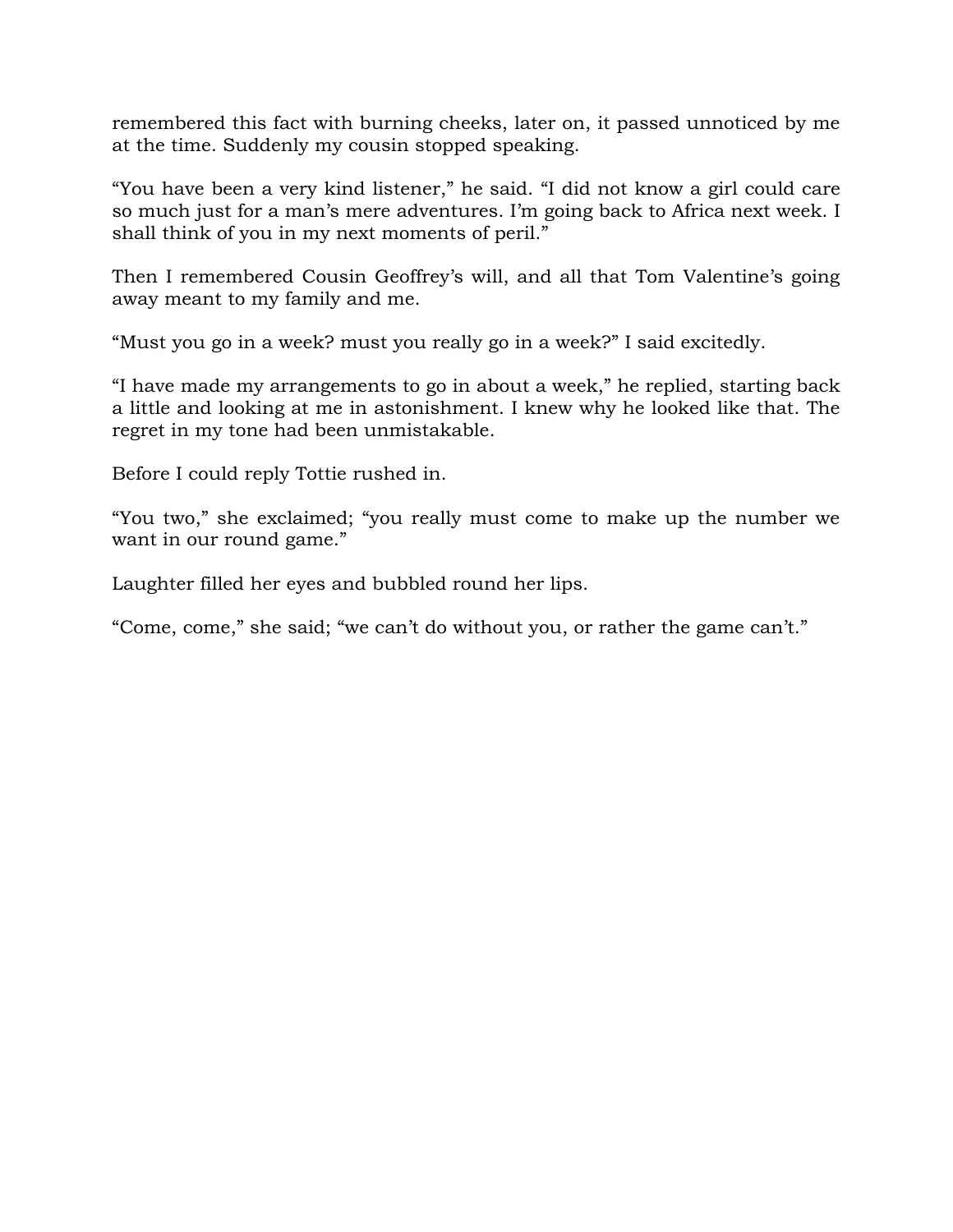# **Chapter Twenty One**

# **She was Everything**

Notwithstanding the ardent vow which I had made before dinner, I did spend that night under the Grays" roof. I not only spent it there, but I slept profoundly in the luxurious bed in my large and luxurious chamber. In my sleep I dreamt of Tom Valentine. I was with him in Africa; I was going through adventures by his side. After the extraordinary fashion of dreams, there seemed nothing at all remarkable to me in the fact that Tom and I were going through peril together. It seemed to me, in my dream, that we were following a somewhat forlorn hope, and that the same spirit animated us both. I dreamt nothing at all about Cousin Geoffrey"s will.

When the morning broke I thought over the visions of the night and determined to banish them. Tom Valentine was going to Africa in a week. I should probably never see him more. Well, never mind, he was a brave and interesting man. I was glad to think he liked to talk to me; that he, the hero of many an adventure, thought me a good listener—thought it worth his while to thrill my ears and heart with stories both of peril and of sadness. I was glad to know that in a very distant degree I could claim cousinship with Tom Valentine. I determined not to associate him with Cousin Geoffrey"s odious will. This will degraded my cousin. I would think of him apart from it in future. I believed myself quite strong enough to carry out the resolve.

Soon after breakfast that day a pretty little victoria, drawn by a pair of ponies, stopped at the Grays" house. I was in my room at the moment and had a good view of the carriage sweep. I bent from my window to see who had arrived. Lady Ursula Redmayne sat in the victoria.

A moment or two later I was summoned to see this capricious young woman. I felt certain that she was devoured with curiosity, but I was determined to parry all her questions.

Lady Ursula was alone in the drawing-room when I entered.

"How do you do, Rosamund?" she said. "You did not expect me to find you out here: but of course Rupert and Tom told me all about you. Sit down there, where I can take a good look at you. Rosamund, what a remarkably wicked young woman you are."

"I don"t understand you, Lady Ursula."

"Please call me Ursula. We shall be cousins when I am Rupert Valentine"s wife. Do you know, Rosamund, that I have taken an immense fancy to you!"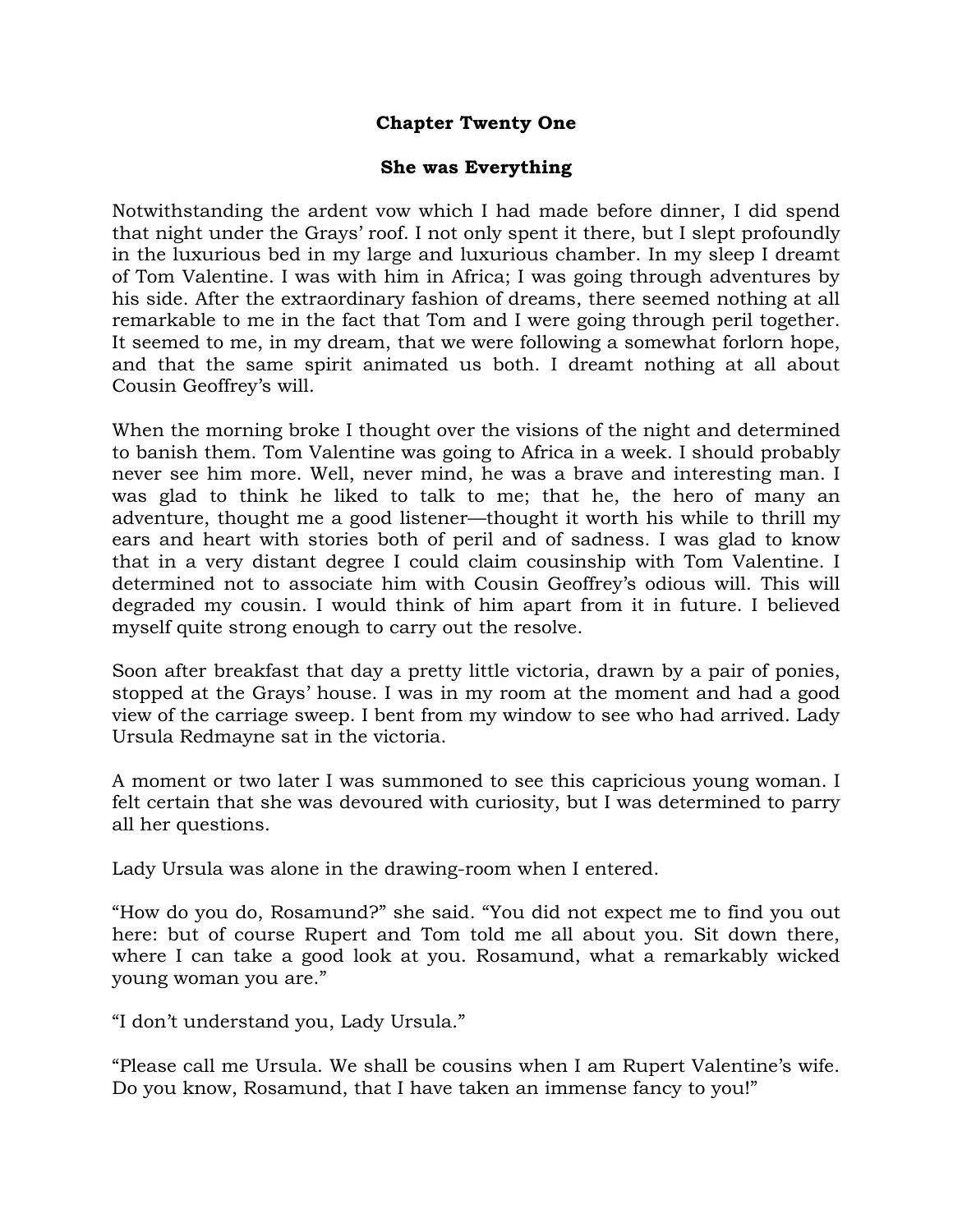"What! you have taken a fancy to a wicked young woman!"

"Yes, yes; particularly as she is in reality more naughty than wicked. Rosamund, why did you not come to the Chamber of Myths at the appointed day and hour?"

"I gave Captain Valentine my reason."

"Pardon me, you did not give him any adequate reason; but it is so easy to deceive a man. Now, I want the truth. Come, Rosamund, confide in me. You know that letter contains news of the deepest interest to you, perhaps to me, perhaps to others. Ah, you blush! I have hit upon the truth."

I had been sitting when Lady Ursula began to speak, now I stood up.

"As far as any one can predict the future, Lady Ursula," I said, "the contents of my Cousin Geoffrey Rutherford"s letter will never be known except to the two people who are already in possession of the secret."

"Who are they?"

"I am one, Mr Gray is the other. Think what you like about the letter, Lady Ursula, you are never, never likely to know more of its contents than you do at this moment."

Lady Ursula was a person largely blessed with the bump of curiosity, but she was also a lady, and she knew when to stop.

Her face wore a blank, half-amused, half-indignant expression. Then coming up to me she bent forward and kissed my forehead.

"I might have guessed I should have my drive for nothing," she said. "Now then, to change the subject. Where did you get that fascinating dress you wore last night?"

"The dress I wore last night was my mother"s wedding-gown."

"Delicious! Who but Rosamund Lindley would have dared to appear in an antiquated robe of that sort! My dear, your daring deserved its success. Rupert declares that he thought his great-grandmother had suddenly come into the room. His great-grandmother young and—and beautiful."

I scarcely heard Lady Ursula"s last words. I was standing by the window watching a boy who was approaching the house. He was a telegraph boy, and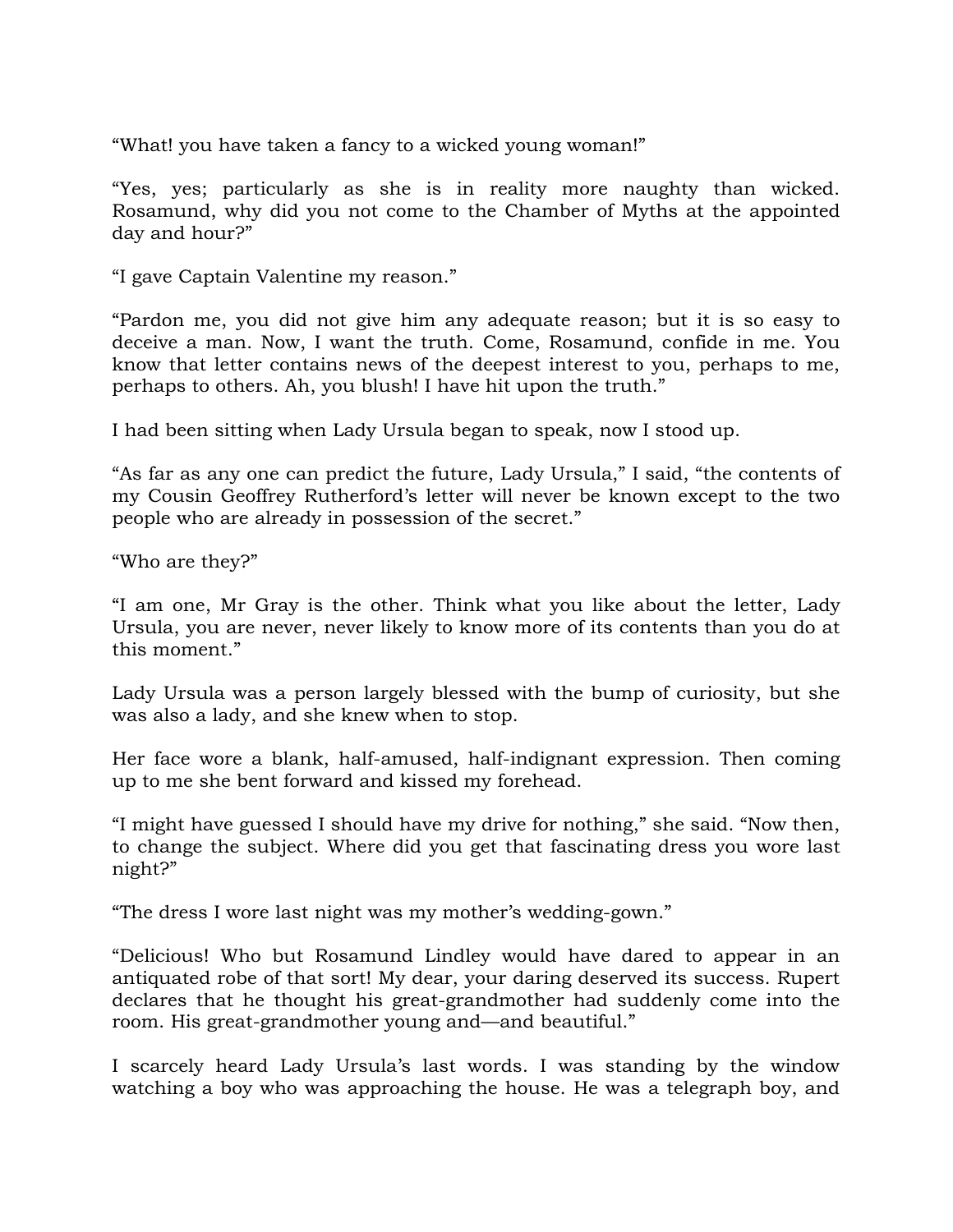as he walked up the steps I saw him take a yellow envelope out of the little bag fastened to his side. I knew even before the servant brought it in, that that telegram was for me. I also knew that it contained bad tidings. My heart sank low in my breast.

Lady Ursula's gay, high voice kept rambling on. I ceased to hear a word she was saying. The drawing-room door was opened. The neat parlour-maid walked up the long apartment. She held out a silver salver, with the telegram lying on it.

"For you, miss," she said. "And the boy is waiting to know if there is any answer."

The contents of the telegram were brief and emphatic.

"Your mother is very ill; come home at once."

My father had dictated that telegram. I raised a cold, white face to Lady Ursula's.

"Good-bye," I said. "This explains why I must leave you." I put the telegram into her hand and rushed out of the room. I am not quite sure to this day whether I bid the kind Grays good-bye. I know that somehow or other I found myself in a cab, and in some fashion I caught an early train, and reached home in the bright spring sunshine before the day had half travelled through its course.

Even our ugly garden showed faint traces of the resurrection of all things. A stunted lilac-tree was putting out buds. An almond-tree was adorning itself in a hazy pink robe. There was a faint, tender perfume of violets in the air. I turned the handle of the shabby little front-door and went in.

If spring had given tokens of its presence outside, however, it had printed no fairy footfall inside our ugly and desolate little home. Inside there was close air, confusion, untidiness; but there was also something else—supreme terror, a dark fear. The shadow of this fear sat on my father"s brow. He hurried to meet me the moment I set foot inside the threshold; his face was unkempt, unwashed, his eyes bloodshot; he held out a trembling hand, and grasped my shoulder.

"Thank heaven you have come, Rose," he said.

"How is mother?" I managed to gasp.

My father"s painful clutch on my shoulder grew harder and firmer.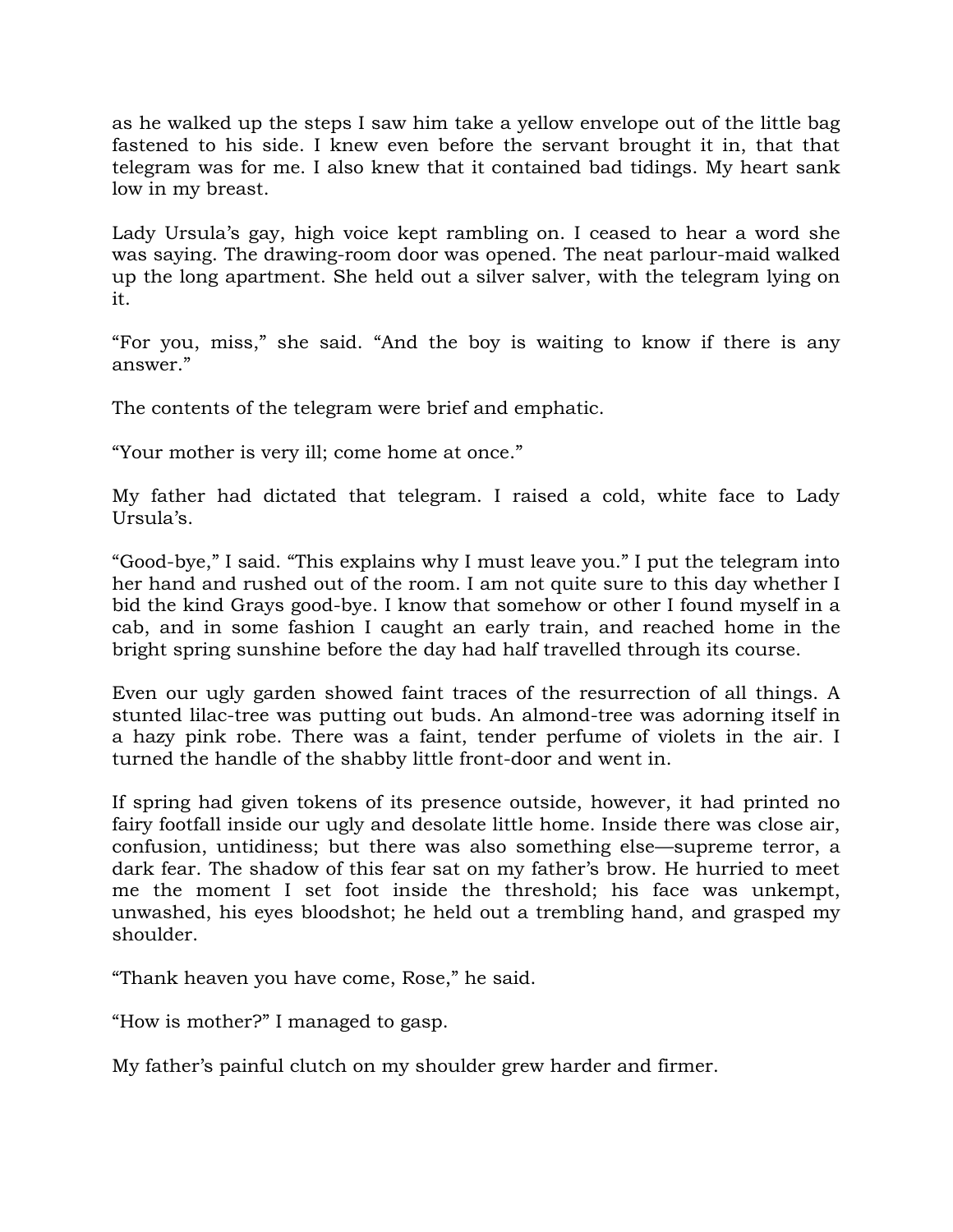"Come in here," he said. He dragged me into the drawing-room, and softly closed the door. "Listen," he said; "yesterday night your mother's cough grew worse; this morning she broke a blood-vessel."

"Then she is dying," I said in a voice of terror.

"No, she shan"t die—you have got to save her!"

"I? Father—father—how can I?"

"Don"t prevaricate—don"t look me in the face, and tell lies at this moment. Dr Johnson and Dr Keith, from London, are both up-stairs. They will tell you what you have to do. Go to them; obey their directions. There is not a moment to be lost."

My father"s trembling hand still held my shoulder; he emphasised his words with cruel pinches. I wrenched myself away with a sudden effort.

"You hurt me when you hold me like that," I said.

"Who cares whether I hurt you or not, child? it"s your mother"s life that hangs in the balance. What matter about you—what are you? Go up-stairs to the doctors. Listen to their directions and obey them."

I was sobbing feebly. My father"s manner had unnerved me.

"I hate women who cry," he said, turning away. "You have always made a great profession of caring for your mother. Go up-stairs now, and act on it."

"How can I?" I repeated. "Father, why do you speak to me as you are doing? My mother wants money, peace, rest."

"Exactly, Rosamund. Penury and a hard life are killing your mother. Go upstairs. Don"t talk any more humbug. Get your mother what she wants. Gray, the lawyer, has been here this morning."

"Oh," I said, "and he has told you?"

"He has told me that you can be rich if you please. He has told me also the source from which the wealth can come. You think that I will shrink from that source. I shrink from nothing that will save your mother. Gray thinks it highly probable that you will act like a weak idiot."

"Father, did Mr Gray tell you what I had to do?"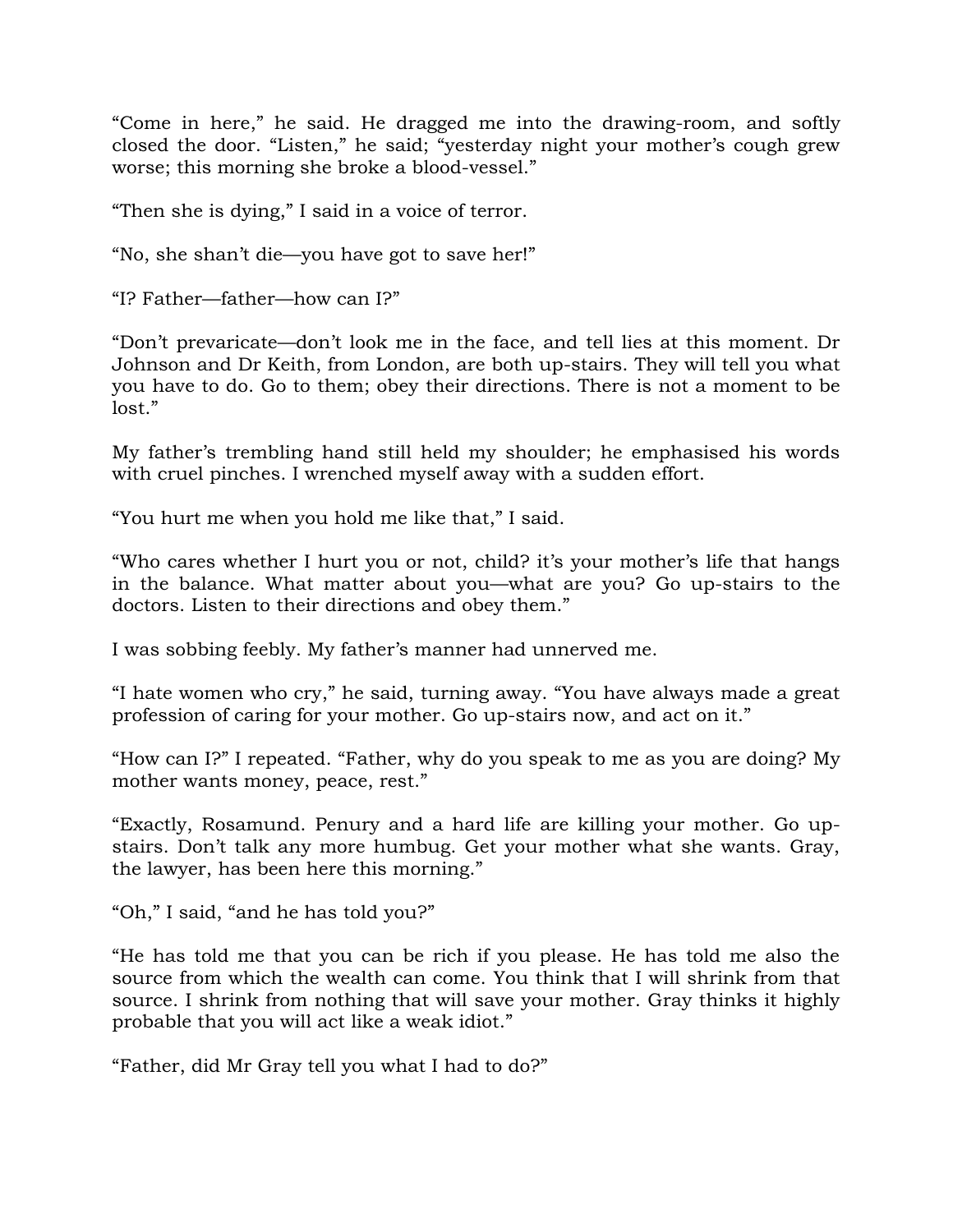"He did not. I did not ask him. Whatever it is, do it. Go up-stairs now and see the doctors."

My father opened the drawing-room door and pushed me out. He locked the door behind me. I heard him pacing the little room, and his groans of agony reached me through the thin panels of the locked door. I stumbled up-stairs. On the landing I met George. His hair was ruffled; his eyes red and sunk into his head. He had evidently been crying—crying, hard man that he was, until his eyelids were swelled and blistered.

"So you have come, Rose," he said; "that is well. You will put everything right, of course?"

"You have seen Mr Gray, too," I whispered. "Yes, yes; for God"s sake don"t lose a minute in putting things straight."

"But can I?" I whispered back. "Even money cannot always, always save."

"You can but try," retorted George. "Go and speak to the doctors. Our mother"s life depends on your actions I am firmly convinced. Here is Dr Johnson. Will you talk to my sister, doctor?"

The family physician motioned me into a spare bedroom. He introduced me to the London doctor, and they began a semi-technical explanation of my mother"s case.

"Things are bad, but not hopeless," said Dr Keith. "If certain measures are taken directly, there is no reason why Mrs Lindley may not revive and gain strength, and have many years of life before her. Her lungs are undoubtedly affected, but the worst mischief is in connection with the heart. Listen, Miss Lindley. I have one emphatic direction to give. Your mother must have no more worries."

"No more worries," I repeated under my breath. "Yes, yes, I understand."

"You are looking very ill yourself, my dear child," said Dr Johnson.

"Never mind me," I said, turning away impatiently.

"But I must and will mind you," retorted our fussy little family doctor. "Dr Keith, there is not a more admirable girl in the land than Rosamund Lindley."

Dr Keith bowed an acknowledgment of my merits. Then he took his watch out of his pocket.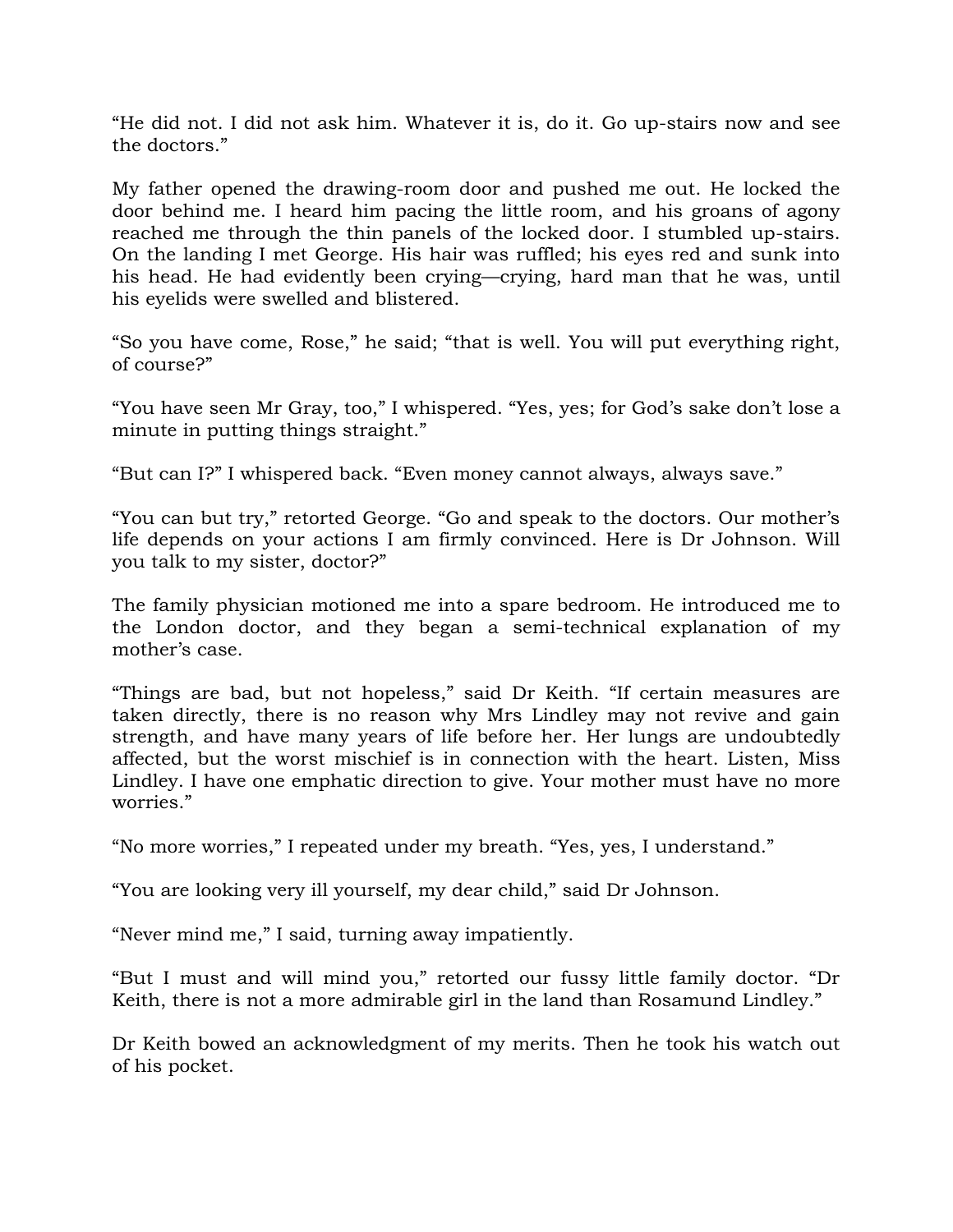"I really must catch the next train," he said. "Good-bye, Miss Lindley. Johnson will go into the particulars of our proposed treatment with you; but remember above all things, no worry. As much cheerfulness as you can possibly manage; a generous diet, the best champagne—I have ordered a special brand—and and—I think we"ll do. In all probability in about a fortnight Mrs Lindley will be well enough to be moved by easy stages to Cannes. Good-bye, Miss Lindley; keep up a brave heart."

Dr Keith went cheerfully out of the room. Perhaps he imagined that he had given me excellent advice. Perhaps he had, if I could only have acted on it. I rushed away to my room, bathed my face and hands, put on slippers which made no sound, and my prettiest afternoon dress. Then on tip-toe I went across the landing to my mother"s room; on tip-toe my father was coming up the stairs.

"Well, Rosamund, you have seen the doctors?"

"Yes, father."

"You know what they wish?"

"Yes, father."

"You will do it?"

"Yes—I will do it."

"Good girl. Kiss me. God bless you. George, George,—come here!"

George's red face had been peeping round his bedroom door.

"George, your sister will do what is required. By God"s blessing we may keep your mother with us yet."

"Thank you, Rosamund," said George. He bent his big sulky head and kissed me lightly on my forehead. He, too, in his fashion, was blessing me. I felt as if my heart would break.

I turned the handle of my mother"s door and went in. There was no confusion in this room. A bright little fire burned in the grate. One of the windows was open about an inch. The room was sweet with the perfume of violets. Somebody—my father probably—had picked a few from the garden and brought them in. My mother herself was lying high up in bed supported by pillows. There was a faint pink on each of her cheeks, but the rest of her sweet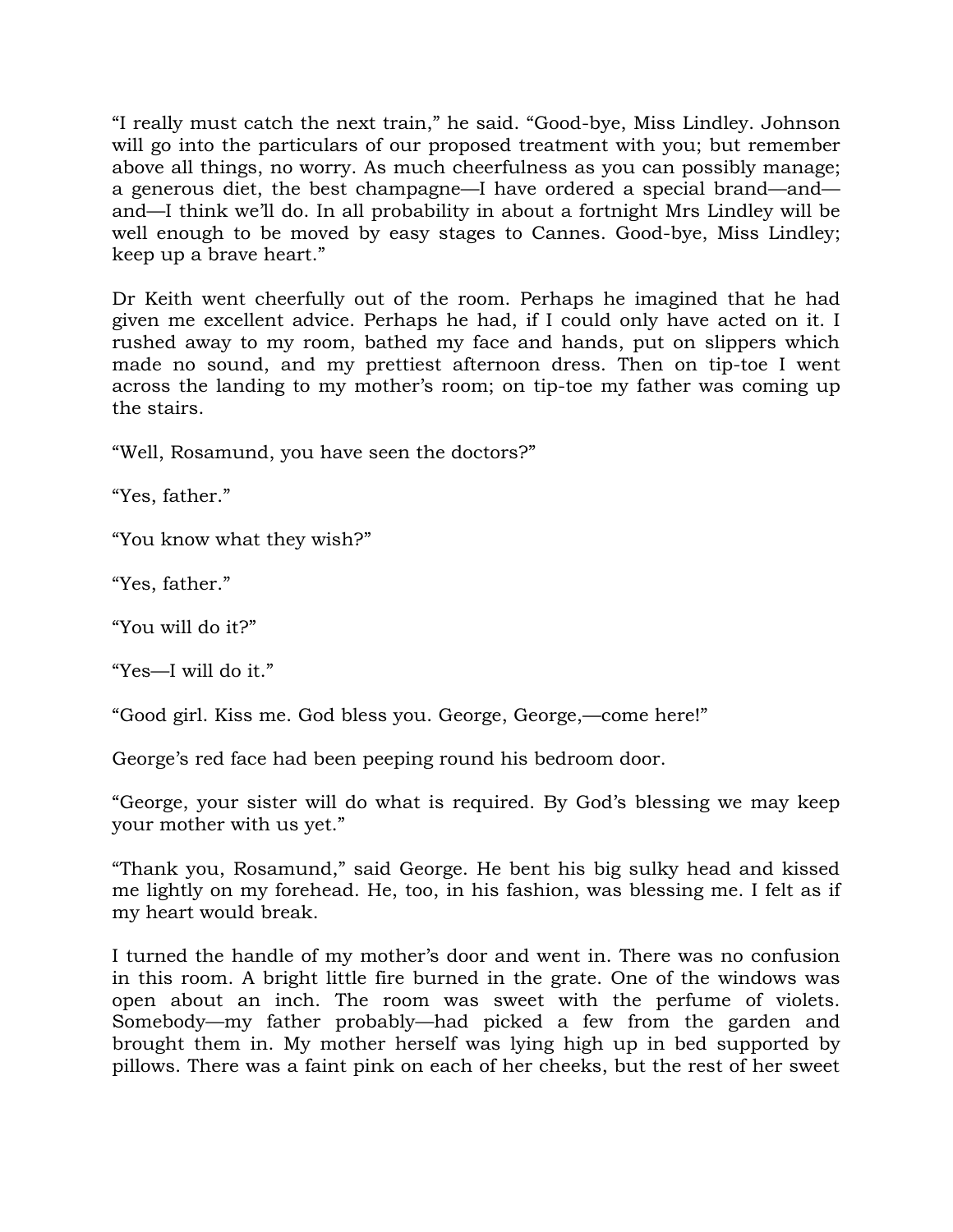and lovely face was white as death. Her gentle eyes looked too bright, her lips wore too sweet a smile.

The moment I saw her the whole attitude of my mind changed. I ceased to feel that I was about to do any sacrifice. I became eager—excited to set the seal to that which would open wide the fairy doors of peace and health and ease and luxury for my mother. I absolutely lived in her life at that moment. I was nothing—she was everything. I rejoiced; my heart even danced at the thought that it was in my power to bestow a great gift upon her. I went up and kissed her.

"You look well, Rose," she whispered, reading the joy which filled my eyes.

"Oh, yes, I am very well," I replied. "I am so glad to be back with you, mother. I am going to stay with you night and day until you are as strong as you ever were."

While I spoke I held her hand, which I softly stroked. In a few minutes I stole out of the room. George was still lingering about on the landing.

"Well, well?" he whispered.

"Don"t whisper, George, but come down-stairs with me at once; I want to write a letter, and I want you to take it for me."

I sat down at my mother's desk in the drawing-room and scribbled a hasty line:

"Dear Mr Gray,— "I will fulfil the conditions of Cousin Geoffrey"s will. Please give George a hundred pounds to bring back with him. "Yours very truly,— "Rosamund Lindley."

George was looking over my shoulder as I wrote.

"You must get some of that money in small change," I said, looking up at him. "And then you are to buy all the things I have mentioned in this list. Don"t forget one of them, and come back by the first possible train."

While I was speaking to George my father came into the room.

"It's all right," I said; "and George is going to town to get the things we shall immediately require. Now go, George, and be quick. Father, I want to speak to you."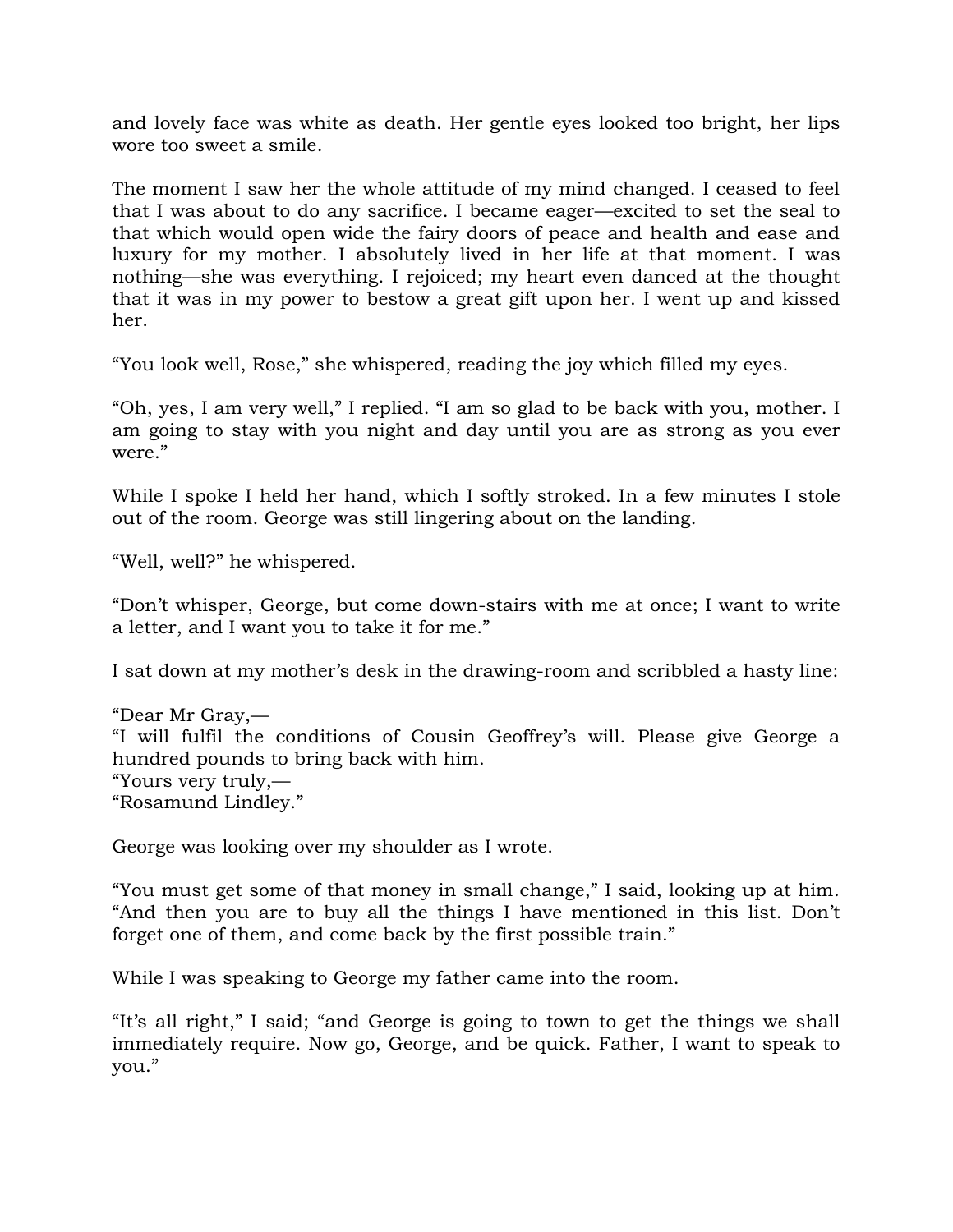"What is it, Rose?"

"Will you please go out and ascertain if the Priory is still to let?"

"The Priory! Are you mad, child?"

"No, I assure you I am quite sane. The Priory is a very pleasant sunny house, beautifully furnished. The Ashtons only left it a week ago. If it is still to let, please take it without a moment's delay. It is not the least matter about the price. It faces due south, and has a lovely garden. I think we may be able to remove my mother there to-morrow."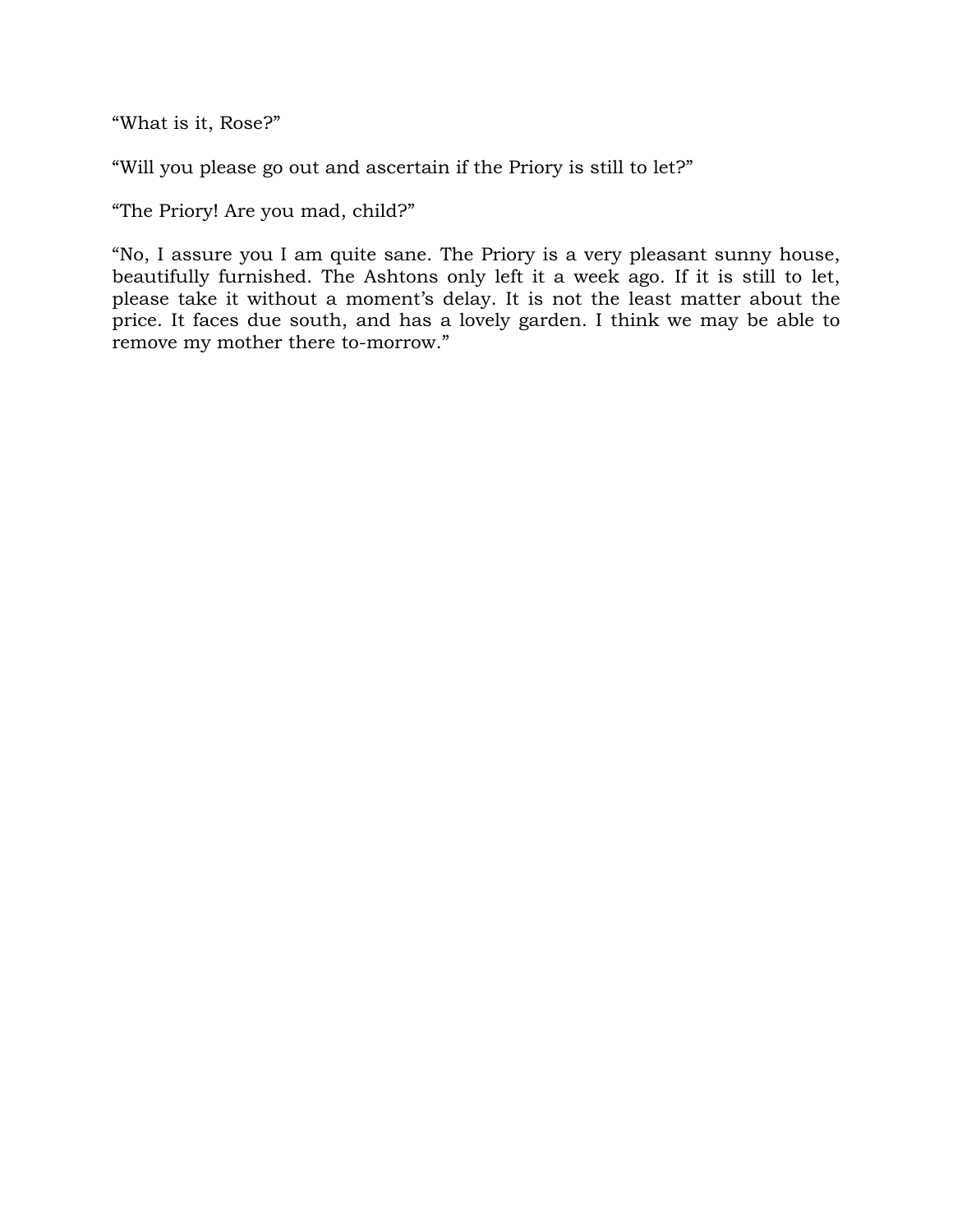## **Chapter Twenty Two**

## **Tell him to come to see me**

The Priory was taken, and in less than twenty-four hours, my mother found herself the occupant of a large, luxuriously-furnished chamber. Her windows commanded an extensive and most lovely view. She had a glimpse of the winding river which made our little village a favourite summer resort for anglers. It meandered away like a narrow silver thread in the midst of the peaceful landscape. Already there was a faint tinge of soft, pale green on the trees, and an added brightness was making the grass beautiful with a fresh growth. The Priory had sloping lawns, flower-beds carefully tended and gay with all the early spring flowers. There were greenhouses in abundance; there were gravel-walks and tennis-courts; in short, the usual pleasure-grounds which surround a country home of some pretension.

Inside the appointments were perfect. An able staff of servants attended to our every want. There were suites of beautiful rooms, bright, and gay, and clean. Fresh air and sweetness pervaded everything. In short, there could scarcely have been found a greater contrast than Myrtle Cottage, where the Lindley family had resided for so many years, and the Priory, where that same family now enjoyed the pleasures of refined existence.

It is surprising how soon one gets accustomed to luxury. My father and brother, who began by accepting the good things of life with a humility almost painful to witness, before a week was out grumbled about the quality of the soup served at dinner, and expressed in plaintive tones their dislike to turbot appearing too often on the board.

"You must see to this, Rosamund," George would say, shaking his head, and my father would descant on the menage of that West End club to which he belonged a great many years ago, before he married my mother.

Meanwhile I lived in a sort of dream. I was not unhappy, for my mother was better. The new life suited her. My father"s cheerful tones were more stimulating and strengthening than the best champagne or the strongest beeftea.

At the end of the first week she expressed a desire to see Jack and his wife again.

"I will write and ask them to come here," I said. I went down-stairs prepared to do this. I was thinking of the pleasure my letter would give to Hetty. How she would hurry her own and her husband's departure—how pretty and surprised she would look when she came to our luxurious new home—how nice it would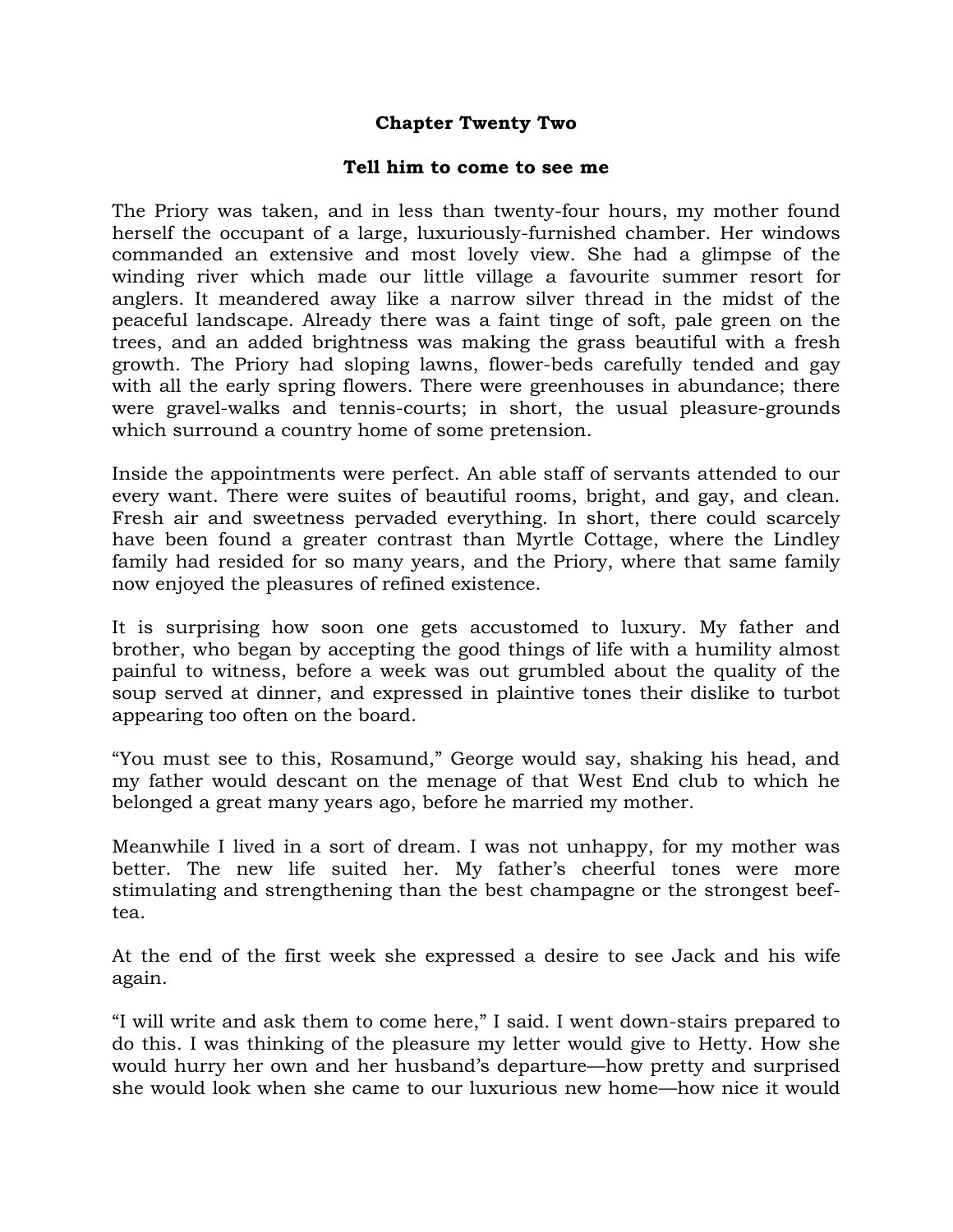be to dress her suitably, and make life sweet and pleasant to her. I was thinking these thoughts and forgetting all about the conditions of Cousin Geoffrey's will, when I went into the drawing-room to fetch my writing portfolio which I had left there on the previous evening.

"Hey-day!" said a voice. I raised my eyes and found myself face to face with Mr Gray. "How do you do, Miss Rosamund?" he said, shaking my hand. "I judge from your own blooming appearance that your mother is much better."

"Yes, she is much better," I replied.

"What a wise girl you are, and were! How much I respect you! Now can you give me a few moments of your time?"

"Yes," I replied. My "Yes" was uttered in a meek voice. The gladness had gone out of my face and manner. "Yes," I repeated, "my time is, of course, at your disposal, Mr Gray."

"Well, let us sit here comfortably on this sofa. Miss Rosamund, I have been very considerate to you, have I not? I have not troubled you with word or message for a whole week."

"I know it," I replied. "I know you have been kind." My eyes filled with tears.

"It is a great wonder to me," began Mr Gray. He stopped abruptly. "I don"t understand what girls are made of," he continued under his breath—"the very nicest fellow!—Miss Rosamund, please answer me one question. Do you greatly object to marrying your—your cousin?"

"I am not bound to reply to you," I said. "I knew that I should have to marry my cousin if he were willing to have me when I wrote you that letter a week ago. I did it for my mother's sake." My tears were dropping. I felt dreadfully weak and childish. I hated myself for giving way to emotion in this fashion.

"Yes, yes," said Mr Gray, patting my arm, "and you were a very plucky girl, Miss Rosamund, and you are going to have a happy—most happy life. Your cousin is a first-class fellow—first-class. I had the pleasure of communicating to him the contents of the will a few days ago, and he sends you a message now."

"What—what is it?" I stammered.

"He says you are to take your own time. He won"t even come to see you unless you wish it. He had made all arrangements to go back to Africa, and he will go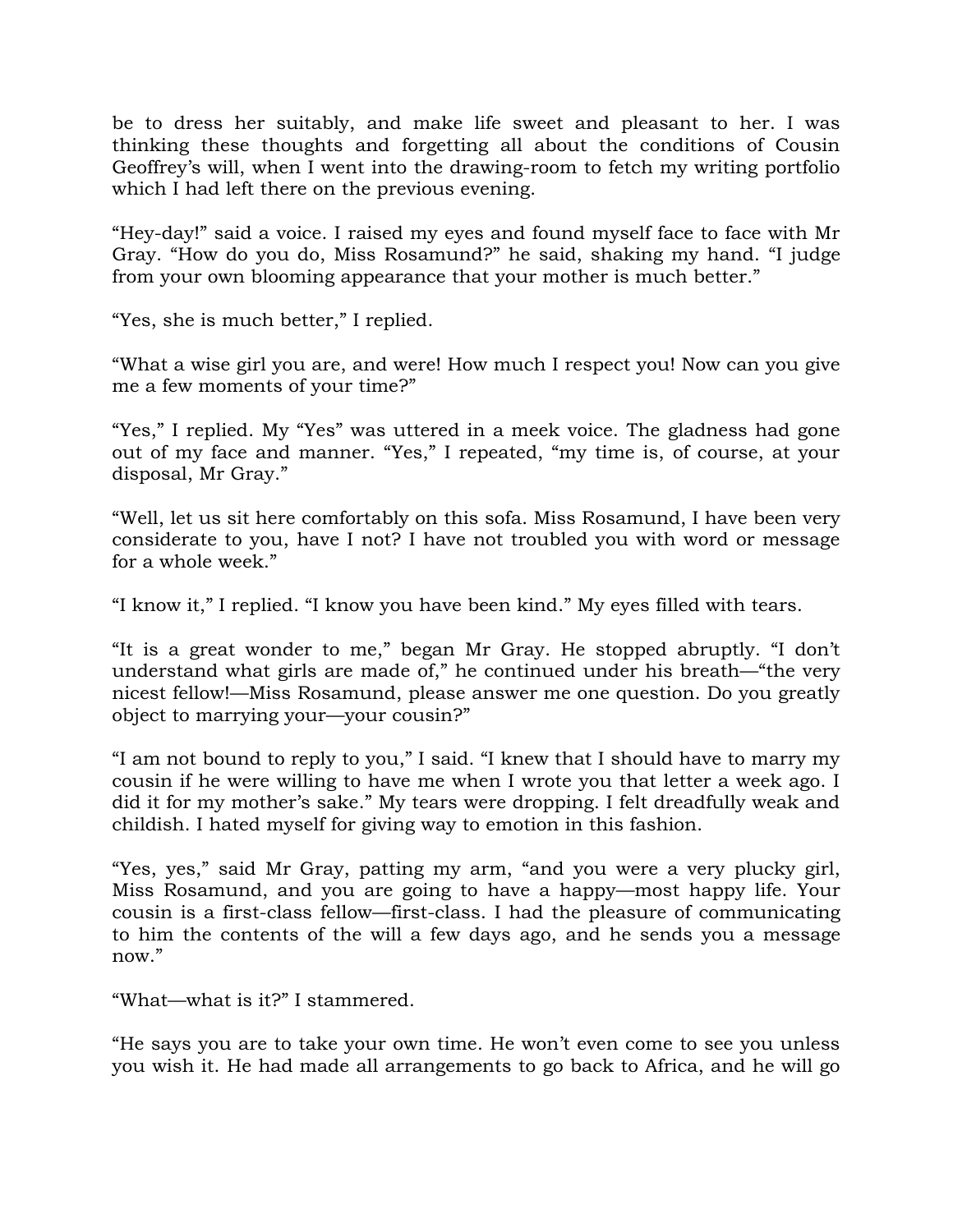all the same unless you wish him to remain. It all rests with you, he says. Nothing could be more gentlemanly than his conduct."

I sat very still, my eyes were fixed on the spring landscape outside the window.

"There has been no—no letter, I suppose?" I said.

"There is no letter, but not for want of thought, I assure you. Your cousin felt that you would rather not hear from him. He said I could convey his wishes to you; in short, his wishes are yours. There is just one thing more. If you elect to postpone the—the marriage for a year, I have made arrangements to supply you with funds to live on at the Priory with your family."

I sat very still.

I don"t know why, but my silence and almost apathy began to irritate Mr Gray very much. I felt that he was looking at me impatiently. I even heard him sigh. Suddenly he sprang to his feet.

"What answer am I to take to Tom Valentine?" he asked.

Then I raised my head.

"Tell him to come to see me," I said.

"Good gracious! Do you mean it?"

"I do mean it."

"When is he to come?"

"To-night, if he likes—the sooner the better."

I rushed away, I flew up the wide stairs. My one desire was to take refuge in my mother"s room. A wide bay-window faced the sofa where she lay. The sun had set more than half an hour ago, but faint rose tints still lingered in the sky, and a full moon was showing her cold but brilliant face. The weather was turning quite genial and spring-like. Under ordinary circumstances I should not have cared to sit so near the fire. Now I huddled up to it, glad of its warmth, for I was shivering slightly, with the queerest mixture of suppressed excitement, despair, and yet gladness. Now and then I glanced at my mother. From where she lay I could only see a dim outline of her figure. She was lying very still; her hands were peacefully folded by her side; her breathing came gently; there was repose about her attitude.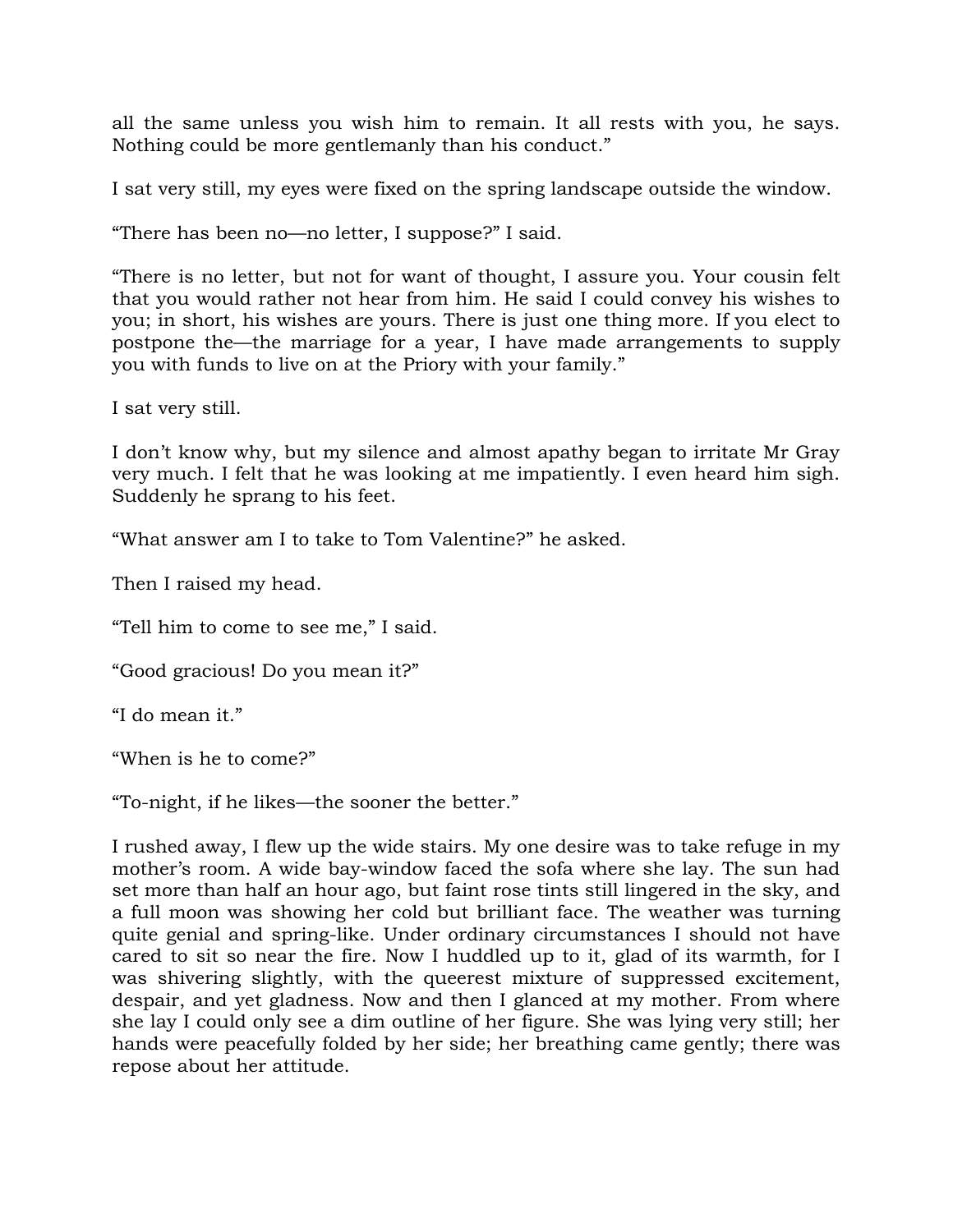Her voice, very sweet and clear, soon broke the silence.

"Rose, come here, darling."

I sprang up, ran to her, and knelt by her side. My mother often called me in this way, not because she had anything special to say, but because she liked to feel my firm young hand clasping hers.

She laid her fingers in mine now, and turned her soft brown eyes to catch the outline of my face.

"Mother!" I exclaimed with sudden passion, "in all the wide world you are to me the very sweetest, the dearest, the best." Tears trembled in my voice, and almost choked me. I hated myself for giving way. My mother kept on looking at me. She softly patted the hand which held one of hers. It was not in her to express her feelings except by that gentlest of touches.

"And if you die, I shall die," I continued. "Mother, you must get better—you must live, you must!"

"It is as God wills, my darling."

"That is just it, mother. He would not have made us rich if He did not will that you are to live. Poverty and care were killing you. Now they have folded their wings, and gone away. You will always be rich in the future; you will always have the most nourishing food, the softest care, the tenderest love. Don't you think you can nestle down into the love and the care, mother? Don"t you think you can try?"

"I do try, Rose. But poverty—poverty and trouble have left their mark. That mark has sunk deep, very deep. Still, I will try to live for your sake—indeed, for all your sakes. Don"t cry, my dear daughter."

I wiped my tears softly away. After a time, I said in a voice which I tried hard not to be tremulous:

"Are you strong enough, mother, for me to say something?"

"Yes, my darling, certainly."

"Are you not a little surprised, mother, at this sudden change? Are you not a little curious to know by what means poverty has folded her wings and flown away from us?" My mother was silent for nearly a full moment, then she said slowly: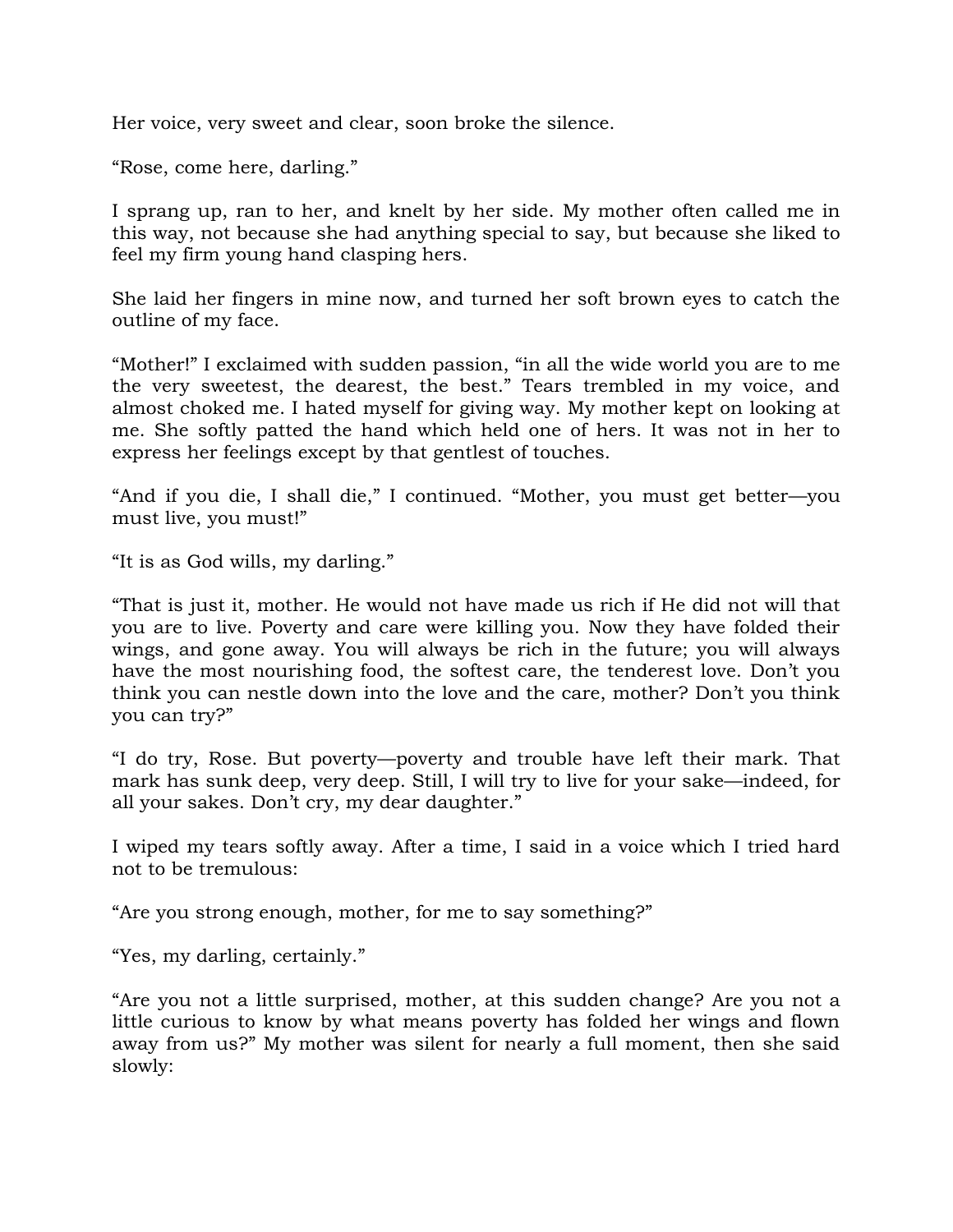"I know you have a story to tell me whenever I am ready to hear it. But I am too weak to listen to it to-night. Weakness keeps us from being very curious, Rose. I don"t think, even in health, I was ever inordinately curious about anything. I was always able to take things on trust from those I loved. I can take riches on trust for the present, Rose."

"You are just the sweetest mother in the world," I said, kissing her on her forehead.

Just then the peal of the front-door bell penetrated into my mother"s room. I started back at the sound.

"What is the matter, dear?" she asked. "Did that bell startle you?"

"It did, mother, because—because I know who has come."

"Some friend of yours, darling?"

"Yes, a—a friend of mine. I must go down-stairs to see him. Mother, give me your two hands for a moment."

She gave them without a word. I bent low, and placed my mother's hands on my head.

"Mother, say these words over me, "God bless you, Rosamund; your mother"s God bless you!""

"Your mother"s God abundantly bless you, my precious daughter?" said my mother.

I kissed her thin hands passionately, and ran out of the room.

A footman in livery was coming up the stairs. He bore a card on a silver salver.

"The gentleman is in the drawing-room, miss," he said.

I took the card, rushed past the astonished servant, and untidy and discomposed, tears scarcely dried on my cheeks, entered the drawing-room.

My cousin Tom was standing by one of the windows. When he heard my step he turned quickly round, advanced a pace or two, then stood still, a crimson wave of colour dyeing his darkly-bronzed cheeks, and his white brow. He looked confused, awkward, uncertain. I, on the contrary, had no room in my over-full heart for embarrassment.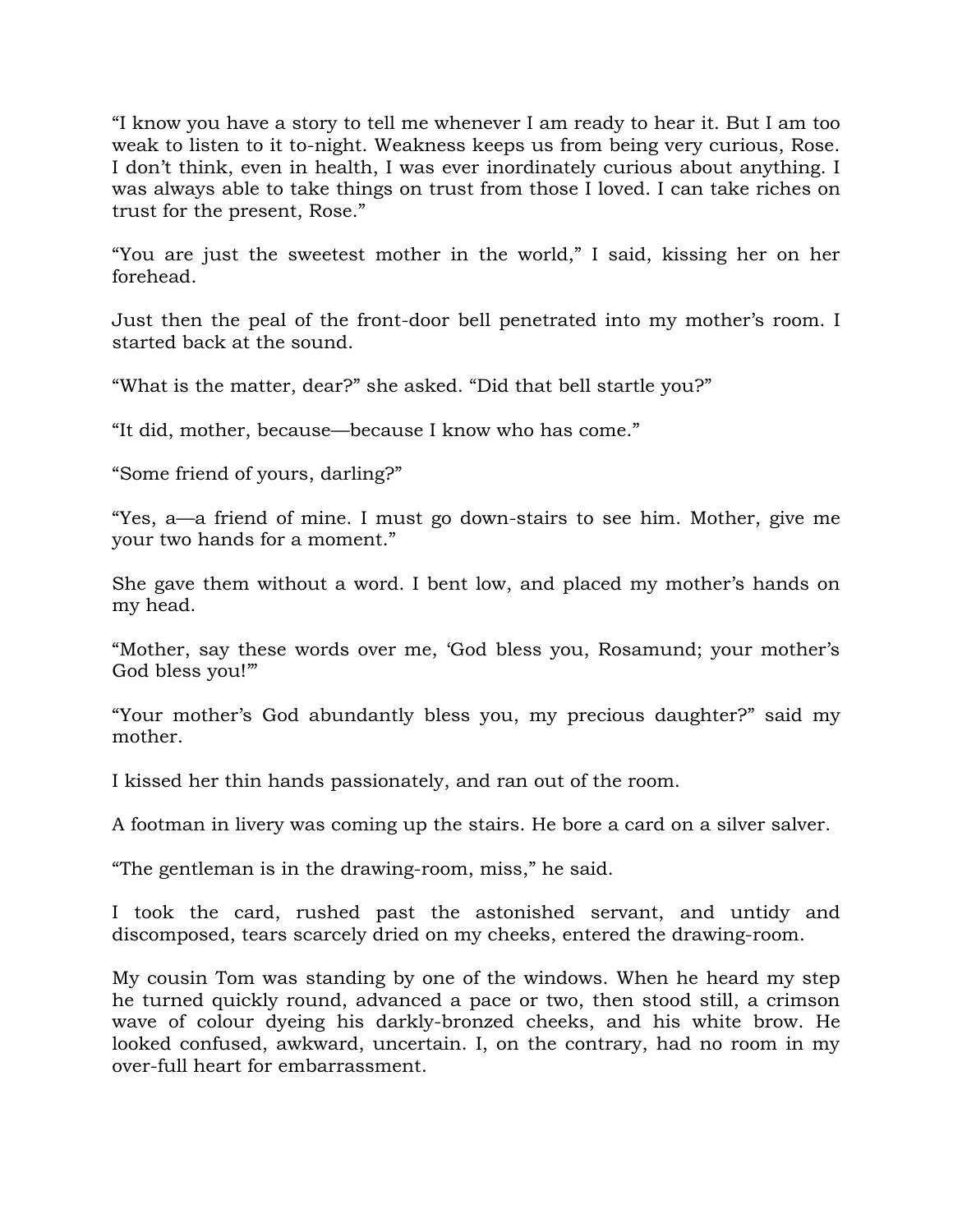"I have sent for you, Cousin Tom," I said, "to say that I will marry you as soon as ever you will have me." I looked him full in the face as I spoke, and when I had finished I held out one of my hands for him to take.

He stared at me for a moment in absolute astonishment. Then a queer change came over his whole face. It became irradiated with the sweetest and most joyful light. He took my slim fingers between his two great hands, and almost crushed them.

"And I would marry you to-morrow, Rosamund," he said, "not because of Cousin Geoffrey"s will, but because I love you for yourself. I love you, Rosamund; I have loved you since—"

There came an interruption. The drawing-room door was banged noisily open. Jack"s voice was heard on the threshold. Hetty"s gay, agitated little treble followed it.

Tom Valentine dropped my hands.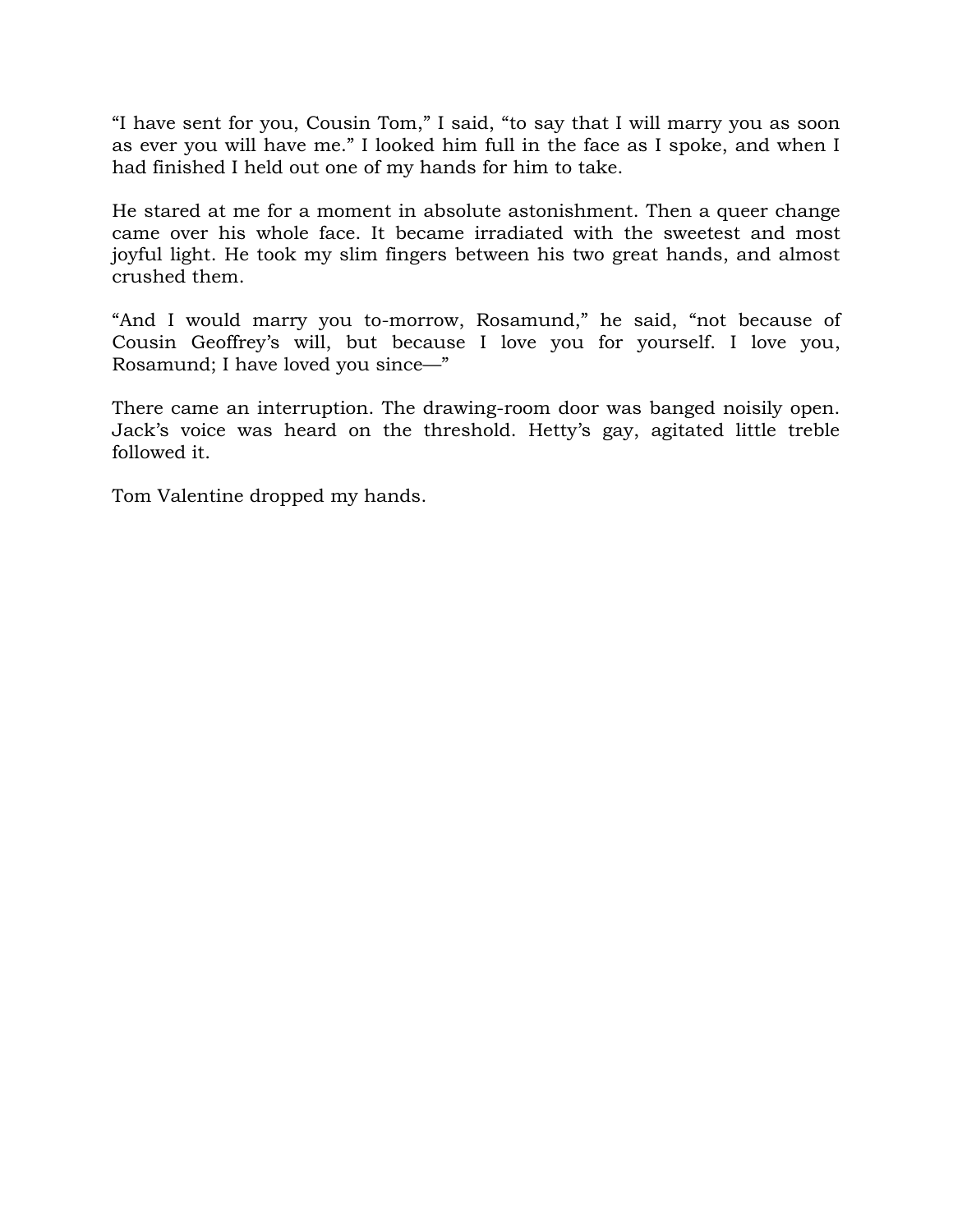## **Chapter Twenty Three**

## **The Dearest Bond**

My cousin, Tom Valentine, stayed to supper. We had a very merry, rapturous sort of evening. There was an unexplained mystery that no one spoke of; but that did not make our spirits the lower, or our laughter the less frequent. We laughed a good deal; we made witty remarks; we joked each other; we criticised each other; we even alluded, lightly and gracefully, to the old days of poverty.

We were all present at the board—all except my mother. Her room was overhead. Our gay voices must have floated up to her through the big windows which were partly open. My father took the foot of the table; his face looked quite handsome; his brow was smooth; he made the wittiest remarks of any one present.

Looking down the long table—for I poured out coffee at the farthest end—I perceived at a glance that poverty had all his life acted as a sort of umbrella over my father's head, shutting away the genial rays of the sun, and causing his nature to wither as a plant does when removed from the light and air. Now the umbrella was shut, and my father"s nature was expanding genially.

George too was very much the better for his good food, cheerful home, and well-made clothes. (I had sent him to a West End tailor a week ago, and when he returned home in the suit of clothes which that tailor had given him, I discovered for the first time that George was a remarkably well-made man.)

As to Jack and Hetty, this was their first taste of the good things of life. They were still poorly clad, their faces were thin, and in each pair of eyes anxiety was not dead, but only lulled to sleep.

Notwithstanding this, however, these two—the brother who had fallen a victim to temptation, and the little new sister who had loved him and suffered for his sake—were to me more interesting, more powerful to move me, more capable of filling my heart with rejoicing, than were any other people in the room.

As to Cousin Tom—it is very strange, but I scarcely thought of Cousin Tom during that jovial meal. He was there—he was one of us; he was a most important factor in all the happiness; without him there would have been no happiness, no delightful sunshine of prosperity.

It seemed to me, however, as I shared the merry meal, and saw the faces of my own people looking their best and brightest, either that there was no room for Cousin Tom in my heart, or that his footing in it was so well-established that he was part of me already. I have thought of that happy evening often since,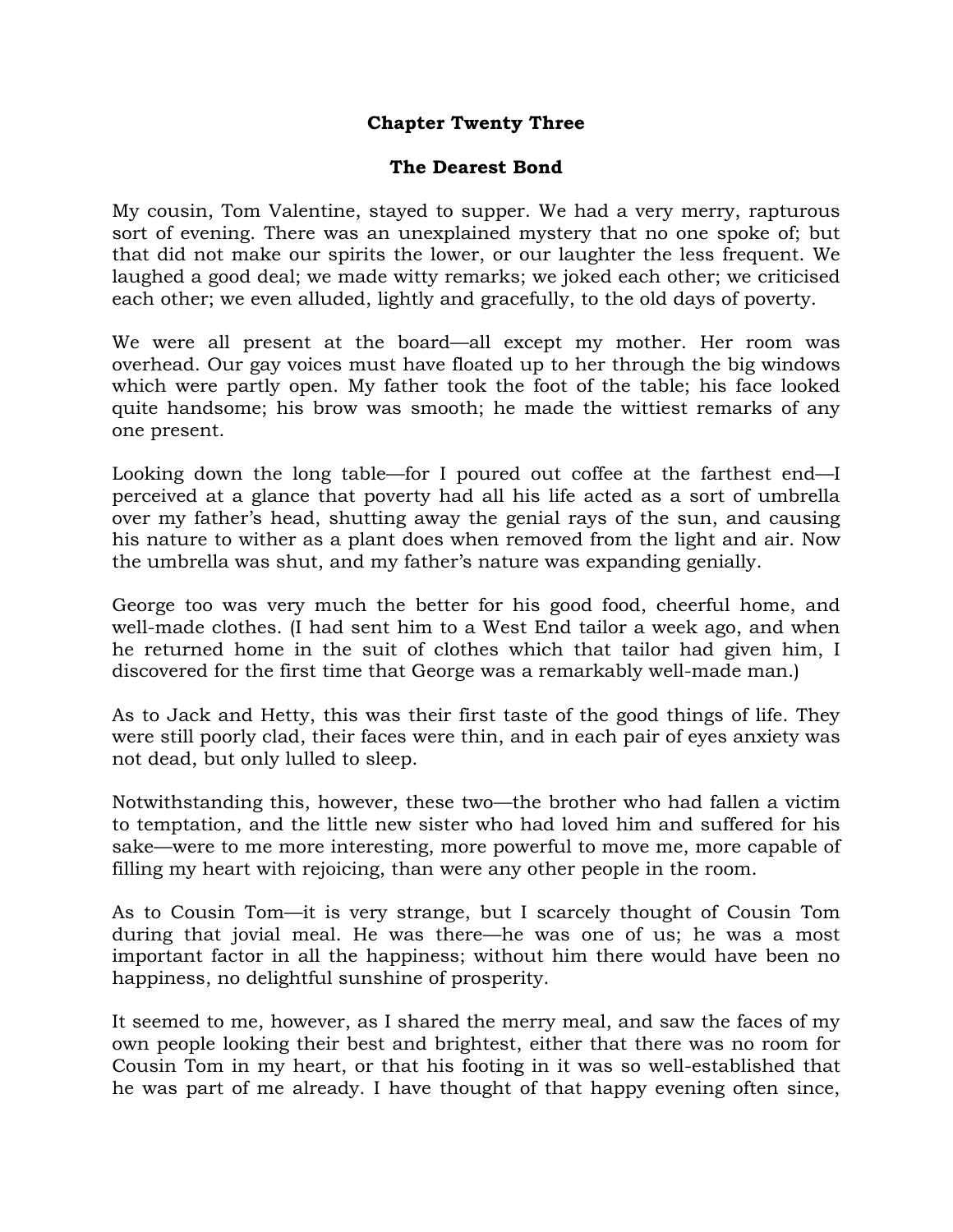and I am quite sure now that the reason I gave so little separate thought to my cousin was, because I knew him so well.

After supper my father, George, Hetty, and Jack went off to explore the house. George was very polite to his new sister Hetty, and my father was glad to renew his intercourse with Jack.

"You will come with us, won"t you, Valentine?" asked George of my cousin.

"I will follow you in a few moments," he answered.

George went away, and Tom and I were alone. He came up to me at once.

"I wish you quite to understand," he said, speaking in a very composed and guarded sort of fashion, "that I don"t intend to take advantage of anything you may say on impulse. I love you; I loved you before I knew a word of that strange will of our old kinsman's. The first day I saw you I felt that you were different from other women. Well, that is all. I think you believe me. I don"t want to say anything more on this matter at present. If Cousin Geoffrey had not made his queer will, I should have pressed my suit. As it is, I cannot.

"What I want to tell you now, however, is this, that you are absolutely free to choose your own time to marry me. There is to be no hurry, and no constraint is to be put upon you. I understand from Gray that you have yielded to the conditions of our cousin"s will for your mother"s sake. Gray is a right good fellow, and he appreciates your spirit of self-sacrifice. He has made it possible for us two to delay our marriage, and yet for your mother and your people not to suffer."

"I know," I answered, "I know. Mr Gray told me himself. But I—I don"t wish that."

"You don"t wish to delay our marriage?"

"No; come up-stairs and see mother."

I took his hand before he could prevent me. I ran up the wide stairs holding it. Still clasping it in mine, I entered my mother's room.

She looked up at the sound of our feet. Her eyes rested on our faces—Cousin Tom"s pale, mine flushed. Then the pink glow deepened on her cheeks. She held out her hands to us both.

"Come," I said to my cousin. He followed me, and my mother laid her little hand in his.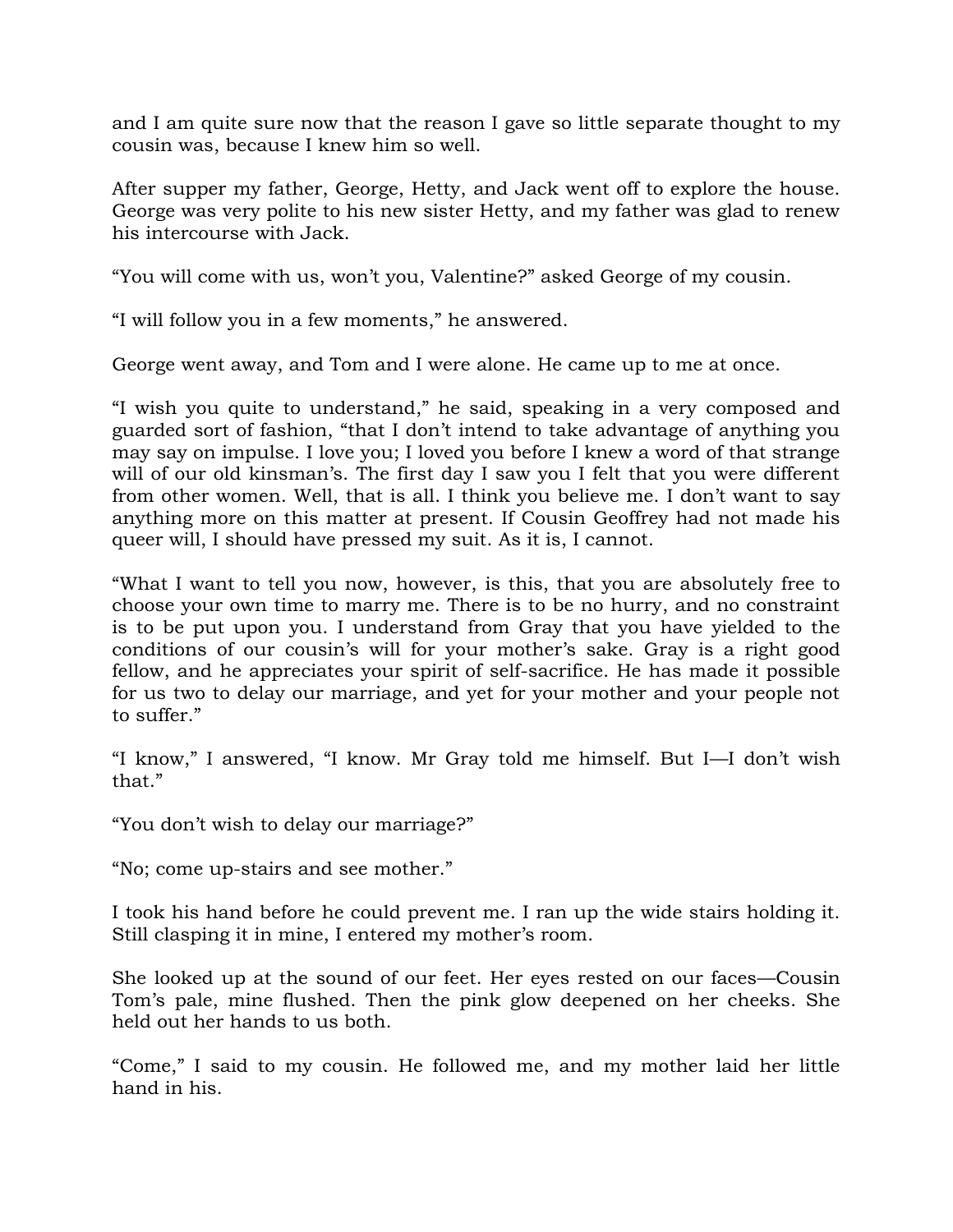"Mother," I said, "this is my cousin, Tom Valentine; we are going to marry each other."

"My dear Rose, my child!"

"There is no hurry," murmured Tom.

"There is every hurry," I repeated; "we—we love each other."

"Rosamund!" interrupted my cousin.

"We love each other," I continued, steadily, "as much as any two people could. There is no reason why we should delay our marriage."

"As that is the case, there is no reason what ever," Tom Valentine said now. And he put his arm quite boldly round my waist.

I think my mother said something more, but I am not quite sure. The queerest thing happened at that moment; the queerest, most incomprehensible thing. I had forgotten Cousin Tom down-stairs because my father and brothers and sister were present. Now up-stairs I forgot my mother, who had hitherto been the first being in the world to me, because Cousin Tom was by; because I suddenly knew that my heart was his, my life his, my future his; because I realised that if every other part of Cousin Geoffrey"s will crumbled into dust and ceased to bind me, the clause which gave me to Tom Valentine would remain in force, and be the sweetest and dearest of all bonds to me.

Cousin Tom"s arm held me still firmer to his side. I turned and laid my head on his shoulder.

The End